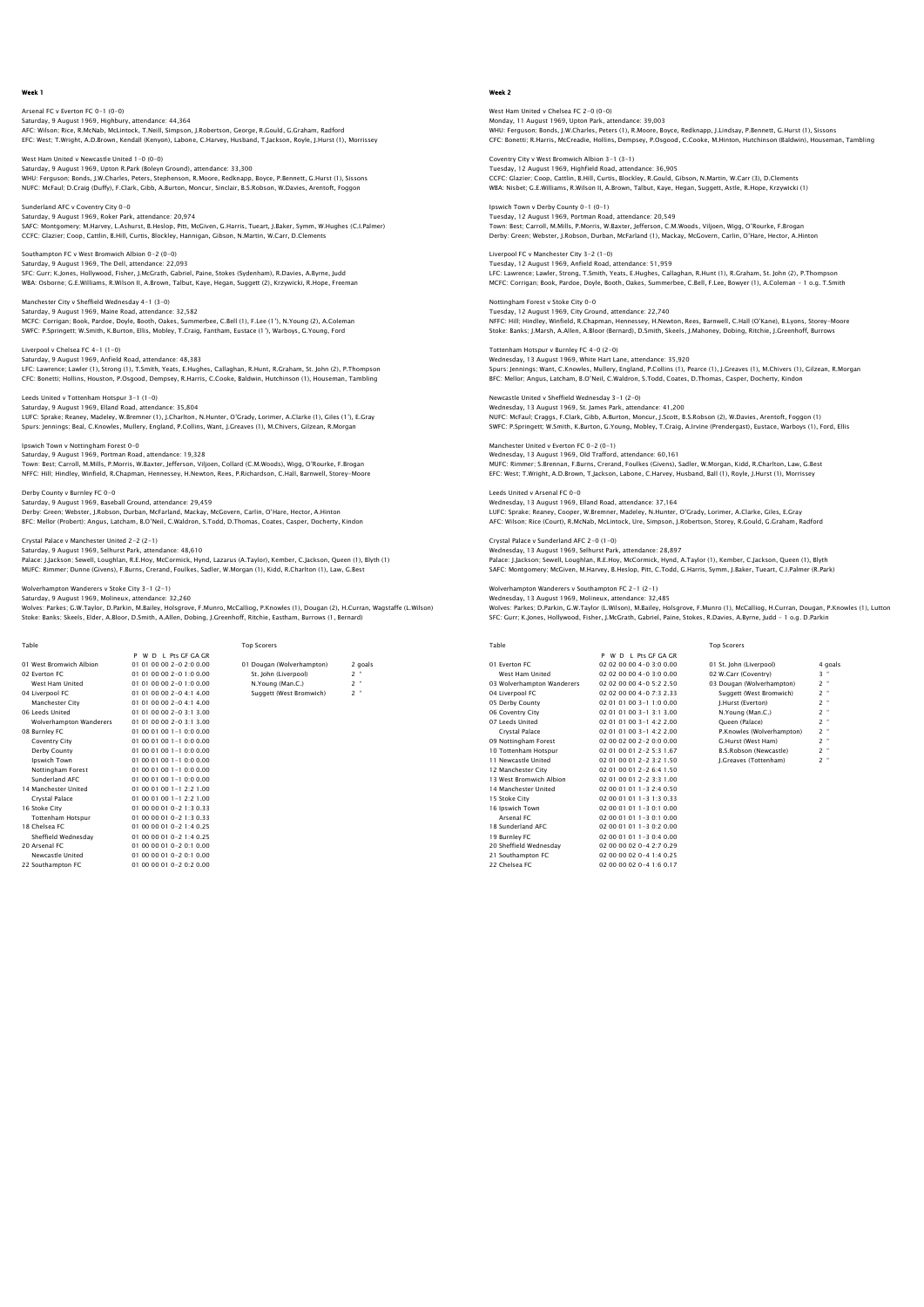Burnley FC v Sunderland AFC 3-0 (3-0) Saturday, 16 August 1969, Turf Moor, attendance: 13,509<br>BFC: Mellor; Docherty, Latcham, B.O.Yelil, C.Waldron, S.Todd, D.Thomas (Nulty), Coates, Casper (2), Probert, Kindon (1)<br>SAFC: Montqomery: McGiven, M.Harvey, C.Todd, P

Tottenham Hotspur v Liverpool FC 0-2 (0-2) Saturday, 16 August 1969, White Hart Lane, attendance: 50,474<br>Spurs: Jennings; Want, C.Knowles, Mullery, England, P.Collins, Pearce, J.Greaves, M.Chivers, Gilzean, R.Morgan<br>LFC: Lawrence; Lawler (1), Strong, T.Smith, Yeats

Stoke City v West Ham United 2-1 (1-1) Saturday, 16 August 1969, Victoria Ground, attendance. 23,361<br>Stoke: Banks; J.Marsh, Elder, Skeels, D.Smith, A.Allen, Conroy (Eastham), Dobing (1), Ritchie (1), J.Greenhoff, Burrows<br>WHU: Ferquson: Bonds, J.W.Charles, Peter

Sheffield Wednesday v Wolverhampton Wanderers 2-3 (1-3) Saturday, 16 August 1969, Hillsborough, attendance: 23,167<br>SWFC: P.Springett; Branfoot, K.Burton, G.Young, Mobley, T.Craig, Fantham, Eustace, Warboys (1), Prendergast, Ford (1)<br>Wolves: Parkes: L.Wilson, D.Parkin, M.Bailey,

Nottingham Forest v Leeds United 1-4 (0-0) Saturday, 16 August 1969, City Ground, attendance: 34,290 NFFC: Hill; L.Harris, Winfield, R.Chapman, Hennessey, H.Newton, Rees (1), Barnwell, (McKinlay), C.Hall, B.Lyons, Storey–Moore<br>LUFC: Sprake; Reaney, Cooper, W.Bremner, Madeley, N.Hunter, Lorimer (1), A.Clarke (1), M.Jones,

Newcastle United v Manchester City 1-0 (1-0) Saturday, 16 August 1969, St. James Park, attendance: 46,800<br>NUFC: McFaul; Craggs, F.Clark, Gibb, A.Burton, Moncur, J.Scott, B.S.Robson (1'), W.Davies, Arentoft, Foggon<br>MCFC: Corrigan; Book, Pardoe, Doyle, Booth, Oakes, Su

Manchester United v Southampton FC 1-4 (1-2) Saturday, 16 August 1969, Old Trafford, attendance: 49,436 MUFC: Rimmer; S.Brennan, F.Burns, Crerand, Foulkes, Sadler, W.Morgan (1), Kidd, R.Charlton, Law, G.Best SFC: Gurr; K.Jones, Hollywood, Fisher, J.McGrath, Gabriel, Paine, Saul, R.Davies (4), A.Byrne, Sydenham

Everton FC v Crystal Palace 2-1 (1-1) Saturday, 16 August 1969, Goodison Park, attendance: 50,700 EFC: West; T.Wright, A.D.Brown, T.Jackson, Labone, C.Harvey, Husband, Ball, Royle (1'), J.Hurst, Morrissey (1)<br>Palace: J.Jackson: Sewell, Louqhlan, R.E.Hoy, McCormick, Hynd, A.Taylor, Kember, C.Jackson, Queen (Woodruff), B

Coventry City v Derby County 1-1 (1-1) Saturday, 16 August 1969, Highfield Road, attendance: 39,881 CCFC: Glazier; Coop, Cattlin, B.Hill, Curtis, Blockley, R.Gould, Gibson, N.Martin (1), W.Carr, D.Clements Derby: Green; Webster, J.Robson, Durban, McFarland (1), Mackay, McGovern, Carlin, O'Hare, Hector, A.Hinton

Chelsea FC v Ipswich Town 1-0 (0-0) Saturday, 16 August 1969, Stamford Bridge, attendance: 29,613

CFC: Bonetti; McCreadie, Houston, Hollins, Dempsey, M.Hinton, Baldwin (P.Osgood), C.Cooke, Hutchinson (1), Houseman, Tambling Town: Best; Carroll, M.Mills, P.Morris, W.Baxter, Jefferson, C.M.Woods, Viljoen, Wigg, O'Rourke, F.Brogan

.<br>Ch Albion v Arsenal FC 0−1 (0−0)

Saturday, 16 August 1969, The Hawthorns, attendance: 31,308<br>WBA: Cumbes: Fraser, G.E.Williams, A.Brown, Talbut, Kaye, Hegan, Suggett, Freeman, R.Hope, Krzywicki<br>AFC: Wilson: Rice, R.McNab, Court, Ure, Simpson, J.Robertson,

| Table                      |                            | <b>Top Scorers</b>        |                     |
|----------------------------|----------------------------|---------------------------|---------------------|
|                            | W D I Pts GE GA GR<br>P    |                           |                     |
| 01 Everton EC              | 03 03 00 00 6-0 05:01 5:00 | 01 R.Davies (Southampton) | 4 goals             |
| 02 Liverpool FC            | 03 03 00 00 6-0 09:03 3.00 | St. John (Liverpool)      | $4$ "               |
| 03 Wolverhampton Wanderers | 03 03 00 00 6-0 08:04 2:00 | 03 W.Carr (Coventry)      | $3 -$               |
| 04 Leeds United            | 03 02 01 00 5-1 07:02 3.50 | P.Knowles (Wolverhampton) | 3 "                 |
| 05 Derby County            | 03 01 02 00 4-2 02:01 2:00 | B.S.Robson (Newcastle)    | $3 -$               |
| 06 Coventry City           | 03 01 02 00 4-2 04:02 2.00 | 06 J.Hurst (Everton)      | $2 -$               |
| Newcastle United           | 03 01 02 00 4-2 04:02 2.00 | Blyth (Palace)            | $2 -$               |
| West Ham United            | 03 01 02 00 4-2 04:02 2.00 | Oueen (Palace)            | $2 -$               |
| 09 Crystal Palace          | 03 01 01 01 3-3 05:04 1.25 | W.Morgan (Man.U.)         | ×<br>$\overline{2}$ |
| 10 Arsenal FC              | 03 01 01 01 3-3 01:01 1.00 | Giles (Leeds)             | $2 -$               |
| 11 Burnley FC              | 03 01 01 01 3-3 03:04 0.75 | Hutchinson (Chelsea)      | $2 -$               |
| <b>Stoke City</b>          | 03 01 01 01 3-3 03:04 0.75 | McFarland (Derby)         | $2 -$               |
| 13 Manchester City         | 03 01 00 02 2-4 06:05 1.20 | A.Clarke (Leeds)          | $2 -$               |
| 14 Southampton FC          | 03 01 00 02 2-4 05:05 1.00 | I.Greaves (Tottenham)     | $2 -$               |
| <b>Tottenham Hotspur</b>   | 03 01 00 02 2-4 05:05 1.00 | Warboys (Wednesday)       | $2 -$               |
| 16 West Bromwich Albion    | 03 01 00 02 2-4 03:04 0.75 | Lawler (Liverpool)        | $2 -$               |
| 17 Chelsea EC              | 03 01 00 02 2-4 02:06 0.33 | N.Young (Man.C.)          | $2 -$               |
| 18 Nottingham Forest       | 03 00 02 01 2-4 01:04 0.25 | Suggett (West Bromwich)   | $2 -$               |
| 19 Manchester United       | 03 00 01 02 1-5 03:08 0.38 | G.Hurst (West Ham)        | $2 -$               |
| 20 Ipswich Town            | 03 00 01 02 1-5 00:02 0.00 | Dougan (Wolverhampton)    | $2 -$               |
| 21 Sunderland AFC          | 03 00 01 02 1-5 00:05 0.00 | Casper (Burnley)          | $2 -$               |
| 22 Sheffield Wednesdav     | 03 00 00 03 0-6 04:10 0.40 |                           |                     |

### Week 4

Arsenal FC v Leeds United 1-1 (1-0) Tuesday, 19 August 1969, Highbury, attendance: 45,160<br>AFC: Wilson; Rice, R.McNab, Court, Ure, Simpson, J.Robertson, George, Storey, G.Graham, Radford - 1 o.g. Sprake<br>LUFC: Sprake: Reaney, Cooper, W.Bremner, Madeley, N.Hunt

Burnley FC v Tottenham Hotspur 0-2 (0-2) Tuesday, 19 August 1969, Turf Moor, attendance: 19,500<br>BFC: Mellor; Docherty, Latcham, B.O'Neil, C.Waldron, S.Todd, D.Thomas, Coates, Casper, Kindon, J.Collins<br>Spurs: Jennings; Want, C.Knowles, Mullery, England, P.Collins

Everton FC v Manchester United 3-0 (3-0) Tuesday, 19 August 1969, Goodison Park, attendance: 53,185<br>EFC: West T.Wright, A.D.Brown, T.Jackson, Labone, C.Harvey, Husband, Ball (1, D'Arcy), Royle (1), J.Hurst, Morrissey (1)<br>MUFC: Stepney; Fitzpatrick, F.Burns, Crera

Sunderland AFC v Crystal Palace 0-0 Wednesday, 20 August 1969, Roker Park, attendance: 16,192<br>SAFC: Montgomery; M.Harvey, L.Ashurst, MCGiven, Pitt, C.Todd, G.Harris, Stuckey, J.Baker, Symm (Lowery), Tueart<br>Palace: J.Jackson; Sewell, Loughlan, R.E.Hoy, McCorm

Stoke City v Nottingham Forest 1-1 (1-1) Wednesday, 20 August 1969, Victoria Ground, attendance: 18,000<br>Stoke: Banks; J.Marsh, A.Allen, Dobing, D.Smith, Skeels, J.Mahoney, Conroy, Ritchie, Eastham, Burrows (1)<br>NFFC: Grummitt; Hindley, Windfield, R.Chapman, Hennes

Southampton FC v Wolverhampton Wanderers 2-3 (0-2) Wednesday, 20 August 1969, The Dell, attendance: 25,792 SFC: Gurr; K.Jones, Hollywood, Fisher, J.McGrath, Gabriel, Paine, Saul, R.Davies (1), A.Byrne (Channon 1), Sydenham Wolves: Parkes; L.Wilson (1), D.Parkin (1), M.Bailey (1), Holsgrove, F.Munro, McCalliog, P.Knowles, Dougan, H.Curran, P.Walker

Sheffield Wednesday v Newcastle United 1-0 (1-0) Wednesday, 20 August 1969, Hillsborough, attendance: 19,121<br>SWFC: P.Springett; Branfoot, K.Burton, G.Young, Ellis, T.Craig, A.Irvine, Eustace (1), Warboys, W.Smith, Ford<br>NUFC: McFaul; Craqqs, F.Clark, Gibb, A.Burton, Moncu

Manchester City v Liverpool FC 0-2 (0-1) Wednesday, 20 August 1969, Maine Road, 47,888 MCFC: Corrigan; Book, Pardoe, Doyle, Booth, Bowles, Summerbee, C.Bell, F.Lee, Bowyer, A.Coleman LFC: Lawrence; Lawler, Strong, T.Smith, Yeats, E.Hughes, Callaghan, R.Hunt, R.Graham (2), St. John, P.Thompson

Derby County v Ipswich Town 3-1 (2-1) Wednesday, 20 August 1969, Baseball Ground, attendance: 31,467 Derby: Green; Webster, J.Robson, Durban, McFarland (Wignall), Mackay, McGovern, Carlin (1), O'Hare, Hector, A.Hinton (2')<br>Town: Best; Carroll, M.Mills, P.Morris, W.Baxter, Jefferson, Collard, Viljoen, Wiqq (C.M.Woods), O'R

Chelsea FC v West Ham United 0-0 Wednesday, 20 August 1969, Stamford Bridge, attendance: 43,347 CFC: Bonetti; McCreadie, Houston, Hollins, Dempsey, M.Hinton, P.Osgood, Tambling (Birchenall), Hutchinson, Houseman, C.Cooke WHU: Ferguson; Bonds, Lampard, Peters, R.Moore, Boyce, D.Cross, J.Lindsay, P.Bennett, G.Hurst, Sissons

wentry City 0-1 (0-0) Wednesday, 20 August 1969, The Hawthorns, attendance: 34,815<br>WBA: Cumbes; Fraser, G.E.Williams, A.Brown, Talbut, Kaye, Hegan, Suggett, Krzywicki, R.Hope, Hartforc<br>CCFC: Glazier; Coop, Cattlin, B.Hill, Blockley (1), Curtis,

| Table                      |                            | <b>Top Scorers</b>        |         |
|----------------------------|----------------------------|---------------------------|---------|
|                            | P W D I Pts GE GA GR       |                           |         |
| 01 Everton EC              | 04 04 00 00 8-0 08:01 8:00 | 01 R.Davies (Southampton) | 5 goals |
| 02 Liverpool FC            | 04 04 00 00 8-0 11:03 3.67 | 02 St. John (Liverpool)   | $4$ "   |
| 03 Wolverhampton Wanderers | 04 04 00 00 8-0 11:06 1.83 | 03 W.Carr (Coventry)      | $3 -$   |
| 04 Leeds United            | 04 02 02 00 6-2 08:03 2.67 | P.Knowles (Wolverhampton) | $3 -$   |
| 05 Coventry City           | 04 02 02 00 6-2 05:02 2.50 | B.S.Robson (Newcastle)    | $3$ "   |
| Derby County               | 04 02 02 00 6-2 05:02 2.50 | 06 Burrows (Stoke)        | $2$ "   |
| 07 West Ham United         | 04 02 01 01 5-3 04:02 2:00 | Eustace (Wednesdav)       | $2$ "   |
| 08 Tottenham Hotspur       | 04 02 00 02 4-4 07:05 1.40 | Royle (Everton)           | $2$ "   |
| 09 Newcastle United        | 04 02 00 02 4-4 04:03 1.33 | R.Graham (Liverpool)      | $2 -$   |
| 10 Crystal Palace          | 04 01 02 01 4-4 05:04 1.25 | I.Hurst (Everton)         | $2$ "   |
| 11 Arsenal FC              | 04 01 02 01 4-4 02:02 1.00 | Pearce (Tottenham)        | $2 -$   |
| 12 Stoke City              | 04 01 02 01 4-4 04:05 0.80 | Suggett (West Bromwich)   | $2$ "   |
| 13 Burnley FC              | 04 01 01 02 3-5 03:06 0.50 | N.Young (Man.C.)          | $2$ "   |
| 14 Nottingham Forest       | 04 00 03 01 3-5 02:05 0.40 | McFarland (Derby)         | $2$ "   |
| 15 Chelsea EC              | 04 01 01 02 3-5 02:06 0.33 | Lawler (Liverpool)        | $2$ "   |
| 16 Southampton FC          | 04 01 00 03 2-6 07:08 0.88 | I.Greaves (Tottenham)     | $2$ "   |
| 17 Manchester City         | 04 01 00 03 2-6 06:07 0.86 | W.Morgan (Man.U.)         | $2$ "   |
| 18 West Bromwich Albion    | 04 01 00 03 2-6 03:05 0.60 | Hutchinson (Chelsea)      | $2$ "   |
| 19 Sheffield Wednesdav     | 04 01 00 03 2-6 05:10 0.50 | Casper (Burnley)          | $2$ "   |
| 20 Sunderland AFC          | 04 00 02 02 2-6 00:05 0.00 | A.Hinton (Derby)          | $2$ "   |
| 21 Manchester United       | 04 00 01 03 1-7 03:11 0.27 | G.Hurst (West Ham)        | $2$ "   |
| 22 Ipswich Town            | 04 00 01 03 1-7 01:05 0.20 | Oueen (Palace)            | $2$ "   |
|                            |                            | Giles (Leeds)             | $2$ "   |
|                            |                            | Lorimer (Leeds)           | $2$ "   |
|                            |                            | A.Clarke (Leeds)          | $2 -$   |

Warboys (Wednesday) 2<br>Dougan (Wolverhampton) 2 Dougan (Wolverhampton) 2 "<br>Blyth (Palace) 2 "<br>Ball (Everton) 2 " Blyth (Palace) 2 " Ball (Everton) 2 " Morrissey (Everton) 2 " P.Collins (Tottenham) 2 "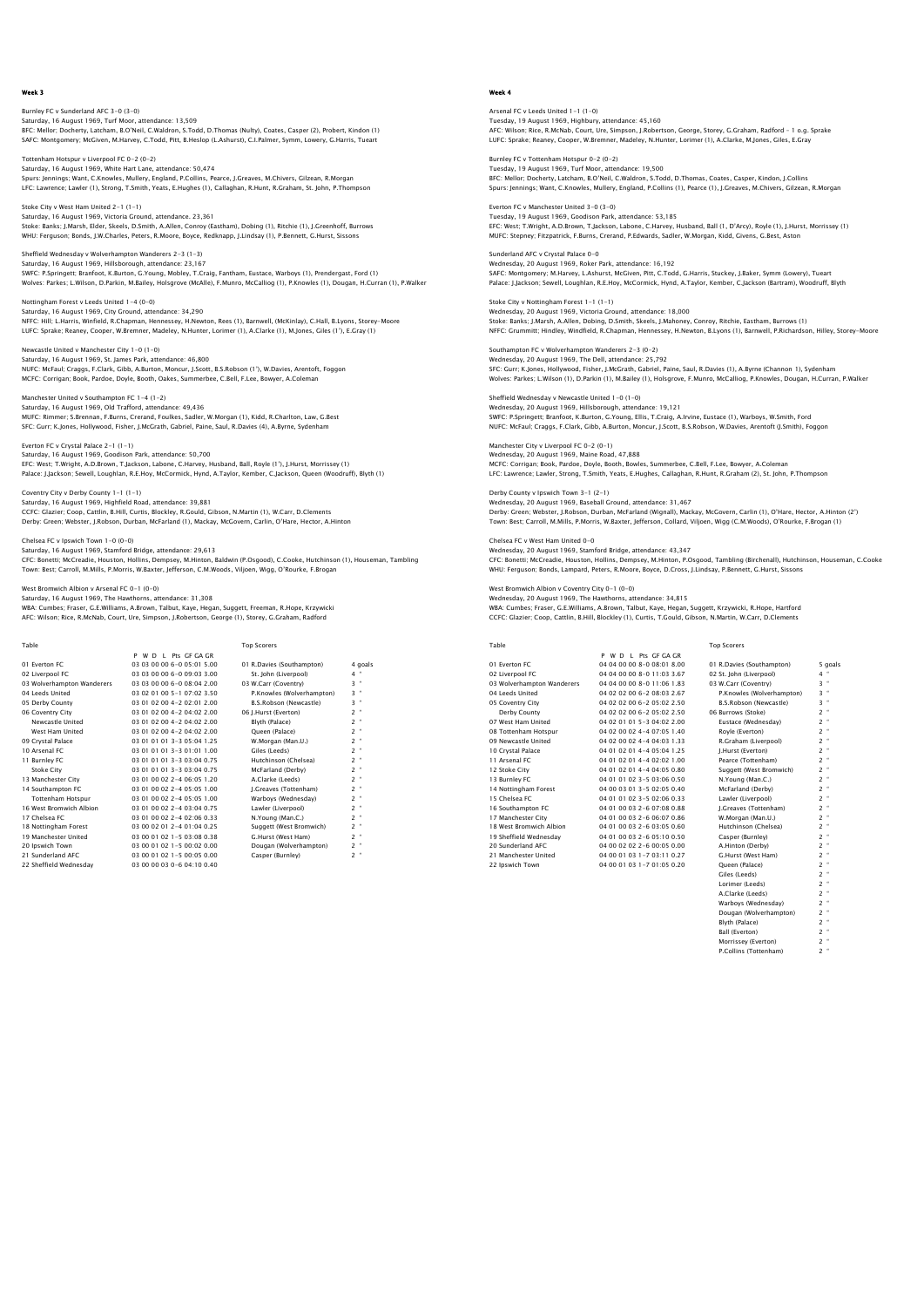# Arsenal FC v Nottingham Forest 2-1 (1-0) Saturday, 23 August 1969, Highbury, 30,287<br>AFC: Wilson; Rice, R.McNab (1), McLintock, T.Neill, Simpson, J.Robertson, George (R.Gould), Sammels, G.Graham (1), Radford<br>NFFC: Hill; Hindley, Winfield, R.Chapman, O'Kane, H.Newt

West Ham United v West Bromwich Albion 1-3 (1-2) Saturday, 23 August 1969, Upton Park, attendance: 29,000<br>WHU: Ferguson; Bonds, J.W.Charles, Peters, Stephenson, R.Moore, J.Lindsay, Boyce, P.Bennett, G.Hurst (1), Sissons<br>WBA: Cumbes; Fraser, G.E.Williams, A.Brown (1), Tal

Sunderland AFC v Sheffield Wednesday 1-2 (0-1) Saturday, 23 August 1969, Roker Park, attendance: 15,559<br>SAFC: Montgomery; M.Harvey, L.Ashurst, McGiven, Pitt, C.Todd (1), G.Harris, Stuckey, J.Baker, Symm, Tuear!<br>SWFC: P.Sprinqett: Branfoot, K.Burton, G.Younq, Ellis, T.C

Southampton FC v Chelsea FC 2-2 (2-1) Saturday, 23 August 1969, The Dell, attendance: 25,935<br>SFC: Gurr; K.Jones, Hollywood, Kemp (1), J.MCGrath, Gabriel, Paine (1), Channon, R.Davies, Da.Walker, Sydenham<br>CFC: Bonetti; McCreadie, D.Webb, Hollins, Dempsey, M.Hin

Manchester City v Everton FC 1-1 (0-1) Saturday, 23 August 1969, Maine Road, attendance: 43,676 MCFC: Corrigan; Book, Pardoe, Doyle, Booth, Bowles, Summerbee, D.Connor, F.Lee, Bowyer (1), A.Coleman EFC: West; T.Wright, A.D.Brown, T.Jackson, Labone, C.Harvey, Husband, Ball, Royle, J.Hurst, Morrissey (1)

Liverpool FC v Burnley FC 3-3 (1-0) Saturday, 23 August 1969, Anfield Road, attendance: 51,113<br>LFC: Lawrence; Lawler, Strong, T.Smith (2'), Yeats, E.Hughes, Callaghan, R.Hunt, R.Graham (1), St. John, P.Thompson<br>BFC: Mellor: Anqus, Latcham, B.O'Neil, Merrinqt

Leeds United v Newcastle United 1-1 (1-0) Saturday, 23 August 1969, Elland Road, attendance: 40,403 LUFC: Sprake; Reaney, Cooper, W.Bremner, Madeley, N.Hunter, Lorimer, A.Clarke, M.Jones (1), Giles, E.Gray NUFC: McFaul; Craggs, F.Clark, Gibb, A.Burton, Moncur, J.Scott (1), B.S.Robson, W.Davies, Arentoft, Foggon

Ipswich Town v Coventry City 0-1 (0-0) Saturday, 23 August 1969, Portman Road, attendance: 18,374 Town: Best; Carroll, M.Mills, Viljoen, W.Baxter, Jefferson, C.M.Woods, Collard, Wigg, O'Rourke, F.Brogan CCFC: Glazier; Coop (Bruck), Cattlin, B.Hill, Curtis, Blockley, T.Gould, Gibson, N.Martin, W.Carr (1), D.Clements

Derby County v Stoke City 0-0 Saturday, 23 August 1969, Baseball Ground, attendance: 36,170 Derby: Green; Webster, J.Robson, Durban, Rhodes, Mackay, McGovern, Catlin, O'Hare, Hector (Wignall), A.Hinton<br>Stoke: Banks; J.Marsh, Elder, Skeels, D.Smith, A.Allen, Conroy, Dobing, Ritchie, Eastham, Burrows

Crystal Palace v Tottenham Hotspur 0-2 (0-1)

Saturday, 23 August 1969, Selhurst Park, attendance: 39,494<br>Palace: J.Jackson; Sewell, Loughian, R.E.Hoy, McCormick, Hynd, A.Taylor, Kember, Bartram, Woodruff (Hoadley), Blyth<br>Spurs: Jennings; Want, C.Knowles, Mullery, Eng

rers v Manchester United 0-0

Saturday, 23 August 1969, Molineux, attendance: 50,783<br>Wolves: Parkes; L.Wilson, D.Parkin, M.Bailey, Holsgrove, F.Munro, McCalliog, P.Knowles, Dougan, H.Curran, P.Walker<br>MUFC: Stepney; Fitzpatrick, F.Burns, Crerand, Ure, S

| Table                      |                            | <b>Top Scorers</b>        |                     |
|----------------------------|----------------------------|---------------------------|---------------------|
|                            | P W D L Pts GF GA GR       |                           |                     |
| 01 Everton EC              | 05 04 01 00 9-1 09:02 4.50 | 01 R.Davies (Southampton) | 5 goals             |
| 02 Liverpool FC            | 05 04 01 00 9-1 14:06 2.33 | 02 W.Carr (Coventry)      | $4$ "               |
| 03 Wolverhampton Wanderers | 05 04 01 00 9-1 11:06 1.83 | St. John (Liverpool)      | $4$ "               |
| 04 Coventry City           | 05 03 02 00 8-2 06:02 3:00 | 04 Eustace (Wednesday)    | $3$ "               |
| 05 Derby County            | 05 02 03 00 7-3 05:02 2.50 | Casper (Burnley)          | $3 -$               |
| 06 Leeds United            | 05 02 03 00 7-3 09:04 2.25 | R.Graham (Liverpool)      | $3 -$               |
| 07 Tottenham Hotspur       | 05 03 00 02 6-4 09:05 1.80 | Suggett (West Bromwich)   | $3 -$               |
| 08 Arsenal FC              | 05 02 02 01 6-4 04:03 1.33 | P.Knowles (Wolverhampton) | $3 -$               |
| 09 Newcastle United        | 05 02 01 02 5-5 05:04 1.00 | B.S.Robson (Newcastle)    | $3$ "               |
| 10 West Ham United         | 05 02 01 02 5-5 05:05 1.00 | Morrissey (Everton)       | ×<br>3              |
| 11 Stoke City              | 05 01 03 01 5-5 04:05 0.80 | 12 Blvth (Palace)         | $2$ "               |
| 12 West Bromwich Albion    | 05 02 00 03 4-6 06:06 1.00 | Pearce (Tottenham)        | $2$ "               |
| 13 Crystal Palace          | 05 01 02 02 4-6 05:06 0.83 | Dougan (Wolverhampton)    | $2 -$               |
| 14 Burnley FC              | 05 01 02 02 4-6 06:09 0.67 | W.Morgan (Man.U.)         | $2 -$               |
| 15 Sheffield Wednesdav     | 05 02 00 03 4-6 07:11 0.64 | McFarland (Derby)         | $2$ "               |
| 16 Chelsea FC              | 05 01 02 02 4-6 08:08 0.50 | Hutchinson (Chelsea)      | $2$ "               |
| 17 Southampton FC          | 05 01 01 03 3-7 09:10 0.90 | Krzywicki (West Bromwich) | $2$ "               |
| 18 Manchester City         | 05 01 01 03 3-7 07:08 0.88 | P.Collins (Tottenham)     | $2$ "               |
| 19 Nottingham Forest       | 05 00 03 02 3-7 03:07 0.43 | Bowver (Man.C.)           | $2$ "               |
| 20 Manchester United       | 05 00 02 03 2-8 03:11 0.27 | Burrows (Stoke)           | $2$ "               |
| 21 Sunderland AFC          | 05 00 02 03 2-8 01:07 0.14 | I.Hurst (Everton)         | $2 -$               |
| 22 Ipswich Town            | 05 00 01 04 1-9 01:06 0.17 | Warboys (Wednesday)       | $2$ "               |
|                            |                            | Oueen (Palace)            | $2$ "               |
|                            |                            | A.Clarke (Leeds)          | $2$ "               |
|                            |                            | A.Hinton (Derby)          | $2 -$               |
|                            |                            | I.Greaves (Tottenham)     | ×<br>$\overline{2}$ |
|                            |                            | M.Chivers (Tottenham)     | $2 -$               |
|                            |                            | Royle (Everton)           | $2$ "               |
|                            |                            | Lorimer (Leeds)           | ×<br>$\overline{2}$ |
|                            |                            | T.Smith (Liverpool)       | $2 -$               |

Giles (Leeds) 2 "<br>
N.Young (Man.C.) 2 "<br>
P.Osgood (Chelsea) 2 "<br>
Lawler (Liverpool) 2 "<br>
2 " N.Young (Man.C.)

P.Osgood (Chelsea) 2 " Lawler (Liverpool) 2 " Ball (Everton) 2 "

# Week 6

West Ham United v Arsenal FC 1-1 Monday, 25 August 1969, Upton Park, attendance: 39,220<br>WHU: Ferguson; Bonds, Lampard, Peters, Stephenson, R.Moore, C.Best, Boyce, Brooking, G.Hurst, D.Cross (1)<br>AFC: Wilson; Storey, R.McNab, McLintock, T.Neill, Simpson, J.

Burnley FC v Leeds United 1-1 (1-1) Tuesday, 26 August 1969, Turf Moor, attendance: 28,000<br>BFC: Mellor; Angus, Latcham, B.O'Neil (1), Merrington, S.Todd, D.Thomas, Coates, Casper, M.Dobson, Kindor<br>LUFC: Sprake; Reaney, Cooper, W.Bremner, J.Charlton, N.Hunter

Everton FC v Sheffield Wednesday 2-1 (1-1) Tuesday, 26 August 1969, Goodison Park, no attendance figure given<br>EFC: West, T.Wright, A.D.Brown, T.Jackson, Labone, C.Harvey, Husband, Ball (1), Royle (1), J.Hurst, Morrissey<br>SWFC: P.Springett; Branfoot (Fantham), K.Burt

Nottingham Forest v West Bromwich Albion 1-0 (1-0) Tuesday, 26 August 1969, City Ground, attendance: 22,900<br>NFFC: Hilj. Hindley, Winfield, R.Chapman, O'Kane, H.Newton, Rees (C.Hall), B.Lyons, Hilley, Barnwell, Storey-Moore (1)<br>WBA: Cumbes: Fraser, G.E.Williams, A.Brown, Ta

Tottenham Hotspur v Chelsea FC 1-1 (0-0) Wednesday, 27 August 1969, White Hart Lane, attendance: 47,395 Spurs: Jennings; Want, C.Knowles, Mullery, England, P.Collins, Pearce (1), J.Greaves, M.Chivers, Gilzean, R.Morgan<br>CFC: Bonetti; D.Webb (1), McCreadie, Hollins, Dempsey, M.Hinton, P.Osqood, Birchenall, A.Hudson, Houseman,

Sunderland AFC v Manchester City 0-4 (0-3) Wednesday, 27 August 1969, Roker Park, attendance: 21,515<br>SAFC: Montgomery; M.Harvey, L.Ashurst, McGiven, Pitt, C.Todd, G.Harris, Stuckey, J.Baker (W.Hughes), Symm, Tuear1<br>MCFC: Corriqan; Book, Pardoe, Doyle, Booth, Oakes

Stoke City v Coventry City 2-0 (1-0) Wednesday, 27 August 1969, Victoria Ground, attendance: 25,307 Stoke: Banks; J.Marsh, Elder, Skeels, D.Smith, A.Allen, Conroy (1), J.Greenhoff (1), Ritchie, Dobing, Eastham<br>CCFC: Glazier; Bruck, Cattlin, E.Machin, Curtis, Blockley, T.Gould (R.Hunt II), Gibson, N.Martin, W.Carr, D.Clem

Southampton FC v Ipswich Town 4-2 (0-2) Wednesday, 27 August 1969, The Dell, attendance: 20,589 SFC: Gurr; K.Jones, Hollywood, Kemp (1), J.McGrath, Gabriel (1), Paine, Stokes, Channon (1), Da.Walker, Sydenham (1)<br>Town: Best; Carroll, M.Mills, Viljoen, W.Baxter, Jefferson, C.M.Woods, Collard (1), Wiqq, R.Hunt III, F.B

Manchester United v Newcastle United 0-0 Wednesday, 27 August 1969, Old Trafford, attendance: 53,267 MUFC: Stepney; Fitzpatrick, Dunne, Crerand, Ure, Sadler, W.Morgan, Kidd, R.Charlton, Givens, G.Best NUFC: McFaul; Craggs, F.Clark, Gibb, A.Burton, Moncur, J.Scott, B.S.Robson, W.Davies, Arentoft, Foggon

Crystal Palace v Liverpool FC 1-3 (0-1) Wednesday, 27 August 1969, Selhurst Park, attendance: 36,369 Palace: J.Jackson; Sewell (1), Loughlan, R.E.Hoy, McCormick, Hynd, A.Taylor, Kember, Bartram, Woodruff, Blyth LFC: Lawrence; Lawler, Strong, T.Smith, Yeats, E.Hughes (1), Callaghan, R.Hunt (1), R.Graham, St. John, P.Thompson (1)

enderers v Derby County 1-1 (0-1)

Wednesday, 27 August 1969, Molineux, attendance: 45,205 Wolves: Parkes; L.Wilson, D.Parkin, M.Bailey, Holsgrove, F.Munro, McCalliog, P.Knowles, Dougan (1), H.Curran, P.Walker (McAlle) Derby: Green; Webster, J.Robson, Durban, McFarland, Mackay, McGovern, Carlin, O'Hare, Hector, A.Hinton (1)

| Table                      | <b>Top Scorers</b>             |                               |                           |
|----------------------------|--------------------------------|-------------------------------|---------------------------|
|                            | WD I<br>GE GA GR<br>Pts<br>P   |                               |                           |
| 01 Everton EC              | 06 05 01 00 11 - 01 11:03 3.67 | 01 R.Davies (Southampton)     | 5 goals                   |
| 02 Liverpool FC            | 06 05 01 00 11 - 01 17:07 2.43 | 02 W.Carr (Coventry)          | $\ddot{\phantom{1}}$<br>4 |
| 03 Wolverhampton Wanderers | 06 04 02 00 10-02 12:07 1.71   | St. John (Liverpool)          | $4$ "                     |
| 04 Derby County            | 06 02 04 00 08-04 06:03 2.00   | Bowyer (Man.C.)               | 4 "                       |
| 05 Leeds United            | 06 02 04 00 08-04 10:05 2.00   | 05 Eustace (Wednesday)        | $3$ "                     |
| 06 Coventry City           | 06 03 02 01 08-04 06:04 1.50   | Ball (Everton)                | $3$ "                     |
| 07 Tottenham Hotspur       | 06 03 01 02 07-05 10:06 1.67   | <b>B.S.Robson (Newcastle)</b> | $3 -$                     |
| 08 Arsenal FC              | 06 02 03 01 07-05 05:04 1.25   | P.Knowles (Wolverhampton)     | $3 -$                     |
| 09 Stoke City              | 06 02 03 01 07-05 06:05 1.20   | Morrissev (Everton)           | $\ddot{\phantom{1}}$<br>3 |
| 10 Newcastle United        | 06 02 02 02 06-06 05:04 1.25   | Suggett (West Bromwich)       | $3 -$                     |
| 11 West Ham United         | 06 02 02 02 06-06 06:06 1.00   | G.Hurst (West Ham)            | $3$ "                     |
| 12 Manchester City         | 06 02 01 03 05-07 11:08 1.38   | A.Hinton (Derby)              | $3$ "                     |
| 13 Southampton FC          | 06 02 01 03 05-07 13:12 1.08   | Royle (Everton)               | $3$ "                     |
| 14 Burnley FC              | 06 01 03 02 05-07 07:10 1.70   | Dougan (Wolverhampton)        | $3 -$                     |
| 15 Nottingham Forest       | 06 01 03 02 05-07 04:07 0.57   | Casper (Burnley)              | $3$ "                     |
| 16 Chelsea EC              | 06 01 03 02 05-07 05:09 0.56   | R.Graham (Liverpool)          | 3 "                       |
| 17 West Bromwich Albion    | 06 02 00 04 04 - 08 06:07 0.86 | Pearce (Tottenham)            | $3 -$                     |
| 18 Crystal Palace          | 06 01 02 03 04-08 06:09 0.67   |                               |                           |
| 19 Sheffield Wednesdav     | 06 02 00 04 04 - 08 08 13 0.62 |                               |                           |
| 20 Manchester United       | 06 00 03 03 03-09 03:11 0.27   |                               |                           |
| 21 Sunderland AFC          | 06 00 02 04 02-10 01:11 0.09   |                               |                           |
| 22 Inswich Town            | 06.00.01.05.01-11.03:10.0.30   |                               |                           |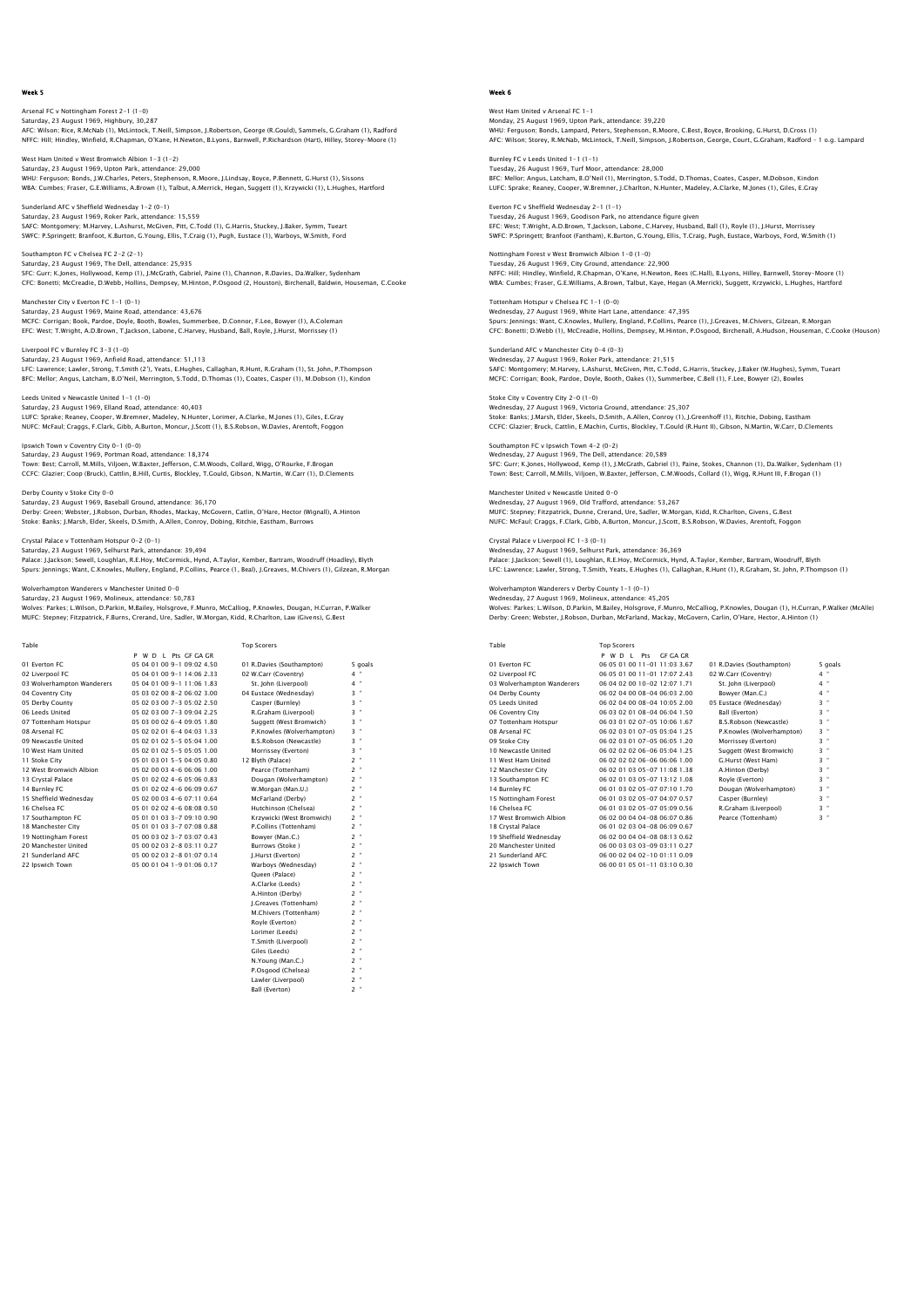Burnley FC v Manchester City 1-1 (1-1) Saturday, 30 August 1969, Turf Moor, attendance: 26,341<br>BFC: Mellor; Angus, Latcham, B.O'Neil, Merrington, S.Todd, D.Thomas, Coates, Casper, M.Dobson (1), Kindon<br>MCFC: Corriqan; Book, D.Connor, Dovle, Booth, Oakes, Summerb

Tottenham Hotspur v Ipswich Town 3-2 (2-0) Saturday, 30 August 1969, White Hart Lane, attendance: 33,333<br>Spurs: Jennings; Want, C.Knowles, Mullery (1), England, P.Collins, Pearce, J.Greaves (1), M.Chivers (Beal), Glizean (1), R.Morgan<br>Town: Best: Carroll, M.Mills,

Stoke City v Southampton FC 2-1 (0-1) Saturday, 30 August 1969, Victoria Ground, attendance: 21,000<br>Stoke: Banks; J.Marsh, Elder, Skeels, D.Smith, A.Allen, Conroy, J.Greenhoff, Ritchie (Burrows 1), Dobing (1), Eastham<br>SFC: Martin; K.Jones, Hollywood, Kemp., J.

Sheffield Wednesday v Liverpool FC 1-1 (1-1) Saturday, 30 August 1969, Hillsborough, attendance: 33,600 SWFC: P.Springett; W.Smith, K.Burton, G.Young, Ellis, T.Craig, A.Irvine, Eustace, Warboys (1, Prophett), Pugh, Ford<br>LFC: Lawrence; Lawler (1), Stronq, T.Smith, Yeats, E.Huqhes, Callaqhan, R.Hunt, R.Graham. St. John, P.Thom

Nottingham Forest v West Ham United 1-0 (0-0) Saturday, 30 August 1969, City Ground, attendance: 27,097 NFFC: Hill; Hindley, Winfield, R.Chapman, Hennessey, H.Newton, Rees, B.Lyons, Hilley (1), Barnwell, Storey–Moore<br>WHU: Ferquson; Bonds, Lampard, Peters, Stephenson, R.Moore, C.Best, Boyce, Brookinq, G.Hurst, D.Cross (K.Mill

Newcastle United v Arsenal FC 3-1 (1-1) Saturday, 30 August 1969, St. James Park, attendance: 47,030<br>NUFC: McFaul; Craggs, F.Clark, Gibb, A.Burton, Moncur, J.Scott, B.S.Robson (1), W.Davies (1), Arentoft, Foggon (1)<br>AFC: Wilson; Storey, R.McNab, McLintock, T.Nei

Manchester United v Sunderland AFC 3-1 (1-1) Saturday, 30 August 1969, Old Trafford, attendance: 50,590 MUFC: Stepney; Fitzpatrick, Dunne, Crerand, Ure, Sadler, W.Morgan, Kidd (1), R.Charlton, Givens (1), G.Best (1) SAFC: Montgomery; M.Harvey, L.Ashurst, McGiven (1), Pitt, C.Todd, G.Harris, Stuckey, J.Baker, C.I.Palmer (Symm), Tuert

Everton FC v Leeds United 3-2 (2-0) Saturday, 30 August 1969, Goodison Park, attendance: 51, 797 EFC: West; T.Wright, A.D.Brown, T.Jackson, Labone, C.Harvey, Husband (1), Ball, Royle (2), J.Hurst, Morrissey<br>LUFC: Sprake; Reaney, Cooper, W.Bremner (1), J.Charlton, N.Hunter, Madeley, Giles, M.Jones, A.Clarke (1), E.Gray

Coventry City v Wolverhampton Wanderers 1-0 (0-0) Saturday, 30 August 1969, Highfield Road, attendance: 38,336 CCFC: Glazier; Coop, Cattlin, E.Machin, Curtis, Blockley, R.Hunt II (1), Gibson, N.Martin, W.Carr, D.Clements<br>Wolves: Parkes; L.Wilson, D.Parkin, M.Bailey, Holsgrove, F.Munro, McCalliog, P.Knowles, Dougan, H.Curran, Farrin

Chelsea FC v Crystal Palace 1-1 (0-1)

Saturday, 30 August 1969, Stamford Bridge, attendance: 41,908

CFC: Bonetti; D.Webb, McCreadie, Hollins, Dempsey, M.Hinton, P.Osgood (1), A.Hudson, Birchenall, Houseman, R.Harris Palace: J.Jackson; Sewell, Loughlan (Hoadley), R.E.Hoy (1), McCormick, Hynd, A.Taylor, Kember, Bartram, Woodruff, Blyth

ch Albion v Derby County 0-2 (0-0)

Saturday, 30 August 1969, The Hawthorns, attendance: 34,541 WBA: Cumbes; Fraser, A.Merrick, A.Brown, Talbut, Kaye, Suggett, L.Hughes, Krzywicki, R.Hope, Hartford Derby: Green; Webster, J.Robson, Durban, McFarland, Mackay (1), McGovern, Carlin, O'Hare, Hector (1), A.Hinton

| Table                      |                                     | <b>Top Scorers</b>        |                   |
|----------------------------|-------------------------------------|---------------------------|-------------------|
|                            | GE GA GR<br><b>P</b><br>WD I<br>Prs |                           |                   |
| 01 Everton EC              | 07 06 01 00 13-01 14:05 2.80        | 01 R.Davies (Southampton) | 5 goals           |
| 02 Liverpool FC            | 07 05 02 00 12-02 18:08 2.25        | Royle (Everton)           | 5 "               |
| 03 Derby County            | 07 03 04 00 10-04 08:03 2.67        | Bowver (Man.C.)           | 5 "               |
| 04 Coventry City           | 07 04 02 01 10-04 07:04 1.75        | 04 W.Carr (Coventry)      | $4$ "             |
| 05 Wolverhampton Wanderers | 07 04 02 01 10-04 12:08 1.50        | St. John (Liverpool)      | $4$ "             |
| 06 Tottenham Hotspur       | 07 04 01 02 09-05 13:08 1.63        | B.S. Robson (Newcastle)   | 4 "               |
| 07 Stoke City              | 07 03 03 01 09-05 08:06 1.33        | 07 Ball (Everton)         | $3 -$             |
| 08 Newcastle United        | 07 03 02 02 08-06 08:05 1.60        | Lawler (Liverpool)        | $3 -$             |
| 09 Leeds United            | 07 02 04 01 08-06 12:08 1.50        | Pearce (Tottenham)        | $3 -$             |
| 10 Arsenal FC              | 07 02 03 02 07-07 06:07 0.86        | A.Clarke (Leeds)          | $3 -$             |
| 11 Nottingham Forest       | 07 02 03 02 07-07 05:07 0.71        | Burrows (Stoke)           | $3 -$             |
| 12 Manchester City         | 07 02 02 03 06-08 12:09 1.33        | Eustace (Wednesdav)       | $3 -$             |
| 13 West Ham United         | 07 02 02 03 06-08 06:07 0.86        | Morrissey (Everton)       | $3 -$             |
| 14 Burnley FC              | 07 01 04 02 06-08 08:11 0.73        | Dougan (Wolverhampton)    | $3 -$             |
| 15 Chelsea EC              | 07 01 04 02 06-08 06:10 0.60        | P.Knowles (Wolverhampton) | $3 -$             |
| 16 Southampton FC          | 07 02 01 04 05-09 14:14 1.00        | Casper (Burnley)          | $3 -$             |
| 17 Crystal Palace          | 07 01 03 03 05-09 07:10 0.70        | P.Osgood (Chelsea)        | $3 -$             |
| 18 Sheffield Wednesdav     | 07 02 01 04 05-09 09:14 0.64        | R.Graham (Liverpool)      | $3 -$             |
| 19 Manchester United       | 07 01 03 03 05-09 06:12 0.50        | I.Greaves (Tottenham)     | $3 -$             |
| 20 West Bromwich Albion    | 07 02 00 05 04-10 06:09 0.67        | Suggett (West Bromwich)   | $3 -$             |
| 21 Sunderland AEC          | 07 00 02 05 02-12 02:14 0.14        | A.Hinton (Derby)          | $3 -$             |
| 22 Ipswich Town            | 07 00 01 06 01 - 13 05:13 0.38      | G.Hurst (West Ham)        | $\mathbf{u}$<br>3 |
|                            |                                     | Warbovs (Wednesdav)       | $3 -$             |

# Week 8

Arsenal FC v Sheffield Wednesday 0-0 Saturday, 6 September 1969, Highbury, attendance: 28,605<br>AFC: Wilson; Rice, R.McNab, Sammels, T.Neill, Simpson, J.Robertson, R.Gould, Court (E.Kelly), G.Graham, G.Armstrong<br>SWFC: P.Sprinqett: W.Smith, K.Burton, G.Younq, El

West Ham United v Tottenham Hotspur 0-1 (0-0) Saturday, 6 September 1969, Upton Park, attendance: 40,500<br>WHU: Ferguson; Bonds, Lampard, Howe, Stephenson, R.Moore, C.Best (Boyce), Peters, Brooking, G.Hurst, Sissons<br>Spurs: Jennings: Beal, C.Knowles, Mullery (Want), Engl

Sunderland AFC v West Bromwich Albion 2-2 (1-1) Saturday, 6 September 1969, Roker Park, attendance: 14,410 SAFC: Montgomery; M.Harvey, L.Ashurst, B.Heslop, Pitt, McGiven, G.Harris, Stuckey, W.Hughes, C.I.Palmer, Tueart (1, Kerr 1)<br>WBA: Cumbes; Fraser, A.Merrick, A.Brown (1), Talbut, Kaye, Hegan (Krzywicki), L.Hughes, Suggett (1

Southampton FC v Burnley FC 1-1 (0-1) Saturday, 6 September 1969, The Dell, attendance: 19,339 SFC: Martin; K.Jones, Hollywood, Kemp (1), J.McGrath, Fisher, Paine, Channon (Stokes), Gabriel, Da.Walker, Sydenham<br>BFC: Mellor; Angus, Latcham, B.O'Neil (1), Merrington, S.Todd, D.Thomas (Bellamy), Coates, Casper, M.Dobso

Manchester City v Chelsea FC 0-0 Saturday, 6 September 1969, Maine Road, 35,995 MCFC: Corrigan; Book, Pardoe, Doyle, Booth, Oakes, Summerbee, C.Bell, F.Lee, Bowyer, Bowles CFC: Bonetti; D.Webb, McCreadie, M.Hinton, Dempsey, R.Harris, P.Osgood, Hollins, Hutchinson, Houseman, Birchenall

Liverpool FC v Coventry City 2-1 (1-1) Saturday, 6 September 1969, Anfield Road, attendance: 48,337 LFC: Lawrence; Lawler, Strong (1), T.Smith, Yeats, E.Hughes, Callaghan, A.W.Evans, R.Graham, St. John (1), P.Thompsor<br>CCFC: Glazier; Coop, Cattlin, E.Machin, Curtis, Blockley, R.Hunt II (Paddon), Gibson (1), N.Martin, B.Hi

Leeds United v Manchester United 2-2 (1-0) Saturday, 6 September 1969, Elland Road, attendance: 44,271 LUFC: Sprake; Reaney, Cooper, W.Bremner (1), J.Charlton, N.Hunter, Madeley, Lorimer, M.Jones, Giles, E.Gray (O'Grady) - 1 o.g. Sadlei<br>MUFC: Stepney; Fitzpatrick, Dunne, F.Burns, Ure, Sadler, W.Morqan, Givens, R.Charlton, G

Ipswich Town v Newcastle United 2-0 (2-0) Saturday, 6 September 1969, Portman Road, attendance: 18,229 Town: Best; Carroll, M.Mills, Viljoen, W.Baxter, Jefferson, C.M.Woods, Collard (C.Woods), Wigg (1), O'Rourke (1), Lambert NUFC: McFaul; Craggs, F.Clark, Gibb, A.Burton, Moncur, J.Scott, B.S.Robson, K.Dyson, Arentoft, Foggon (D.Elliott)

Derby County v Everton FC 2-1 (1-0) Saturday, 6 September 1969, Baseball Ground, attendance: 37,728 Derby: Green; Webster, J.Robson, Durban, McFarland, Mackay, McGovern, Carlin, O'Hare (1), Hector (1), A.Hinton EFC: West; T.Wright, A.D.Brown, Kendall (1), Labone, C.Harvey, Husband, Ball, Royle, J.Hurst, Morrissey

Crystal Palace v Stoke City 3-1 (1-0) Saturday, 6 September 1969, Selhurst Park, attendance: 26,745 Palace: J.Jackson; Sewell, Hoadley, R.E.Hoy, McCormick, Blyth, Lazarus (1), Kember, Bartram (1), Woodruff (1, Queen), A.Taylor Stoke: Banks; J.Marsh, Elder, A.Bloor, D.Smith, Allen (Herd), Dobing, Skeels, Ritchie (1), J.Greenhoff, Eastham

on Wanderers v Nottingham Forest 3-3 (2-0)

Saturday, 6 September 1969, Molineux, attendance: 33,166 Wolves: Parkes; L.Wilson, D.Parkin, M.Bailey, Holsgrove, F.Munro, McCalliog, P.Knowles, Dougan (1), H.Curran (2), Wagstaffe NFFC: Hill; Hindley, Winfield, R.Chapman, Hennessey, H.Newton (2), Rees (1), B.Lyons, G.R.Collier, Barnwell, Hilley

| Table                      |      |  |     |                              | <b>Top Scorers</b>            |       |         |
|----------------------------|------|--|-----|------------------------------|-------------------------------|-------|---------|
|                            | PWDI |  | Pts | GE GA GR                     |                               |       |         |
| 01 Liverpool FC            |      |  |     | 08 06 02 00 14-02 20:09 2.22 | 01 R.Davies (Southampton)     |       | 5 goals |
| 02 Everton EC              |      |  |     | 08 06 01 01 13-03 15:07 2.14 | Royle (Everton)               | 5 "   |         |
| 03 Derby County            |      |  |     | 08 04 04 00 12-04 10:04 2.50 | Bowver (Man.C.)               | 5 "   |         |
| 04 Tottenham Hotspur       |      |  |     | 08 05 01 02 11-05 14:08 1.75 | St. John (Liverpool)          | $5$ " |         |
| 05 Wolverhampton Wanderers |      |  |     | 08 04 03 01 11-05 15:11 1.36 | 05 Dougan (Wolverhampton)     | $4$ " |         |
| 06 Coventry City           |      |  |     | 08 04 02 02 10-06 08:06 1.33 | Suggett (West Bromwich)       | $4$ " |         |
| 07 Leeds United            |      |  |     | 08 02 05 01 09-07 14:10 1.40 | <b>B.S.Robson (Newcastle)</b> | $4$ " |         |
| 08 Stoke City              |      |  |     | 08 03 03 02 09-07 09:09 1.00 | Pearce (Tottenham)            | $4$ " |         |
| 09 Newcastle United        |      |  |     | 08 03 02 03 08-08 08:07 1.14 | W.Carr (Coventry)             | $4$ " |         |
| 10 Arsenal FC              |      |  |     | 08 02 04 02 08-08 06:07 0.86 | 10 I.Greaves (Tottenham)      | $3$ " |         |
| 11 Nottingham Forest       |      |  |     | 08 02 04 02 08-08 08:10 0.80 | A.Clarke (Leeds)              | $3$ " |         |
| 12 Manchester City         |      |  |     | 08 02 03 03 07-09 12:09 1.33 | Warbovs (Wednesdav)           | $3$ " |         |
| 13 Crystal Palace          |      |  |     | 08 02 03 03 07-09 10:11 0.91 | Ball (Everton)                | $3$ " |         |
| 14 Burnley FC              |      |  |     | 08 01 05 02 07-09 09:12 0.75 | Kemp (Southampton)            | 3 "   |         |
| 15 Chelsea EC              |      |  |     | 08 01 05 02 07-09 06:10 0.60 | W.Bremner (Leeds)             | $3$ " |         |
| 16 Southampton FC          |      |  |     | 08 02 02 04 06-10 15:15 1.00 | P.Osgood (Chelsea)            | $3$ " |         |
| 17 West Ham United         |      |  |     | 08 02 02 04 06-10 06:08 0.75 | Morrissev (Everton)           | $3$ " |         |
| 18 Sheffield Wednesday     |      |  |     | 08 02 02 04 06-10 09:14 0.64 | G.Best (Man.U.)               | $3$ " |         |
| 19 Manchester United       |      |  |     | 08 01 04 03 06-10 08:14 0.57 | H.Curran (Wolverhampton)      | $3$ " |         |
| 20 West Bromwich Albion    |      |  |     | 08 02 01 05 05-11 08:11 0.73 | Lawler (Liverpool)            | $3$ " |         |
| 21 Ipswich Town            |      |  |     | 08 01 01 06 03-13 07:13 0.54 | Eustace (Wednesdav)           | $3$ " |         |
| 22 Sunderland AFC          |      |  |     | 08 00 03 05 03-13 04:16 0.25 | G.Hurst (West Ham)            | $3$ " |         |
|                            |      |  |     |                              | P.Knowles (Wolverhampton)     | $3 -$ |         |
|                            |      |  |     |                              | A Hinton (Dochu)              | ъ н   |         |

 A.Hinton (Derby) 3 " Casper (Burnley) 3 " Burrows (Stoke) 3 " R.Graham (Liverpool)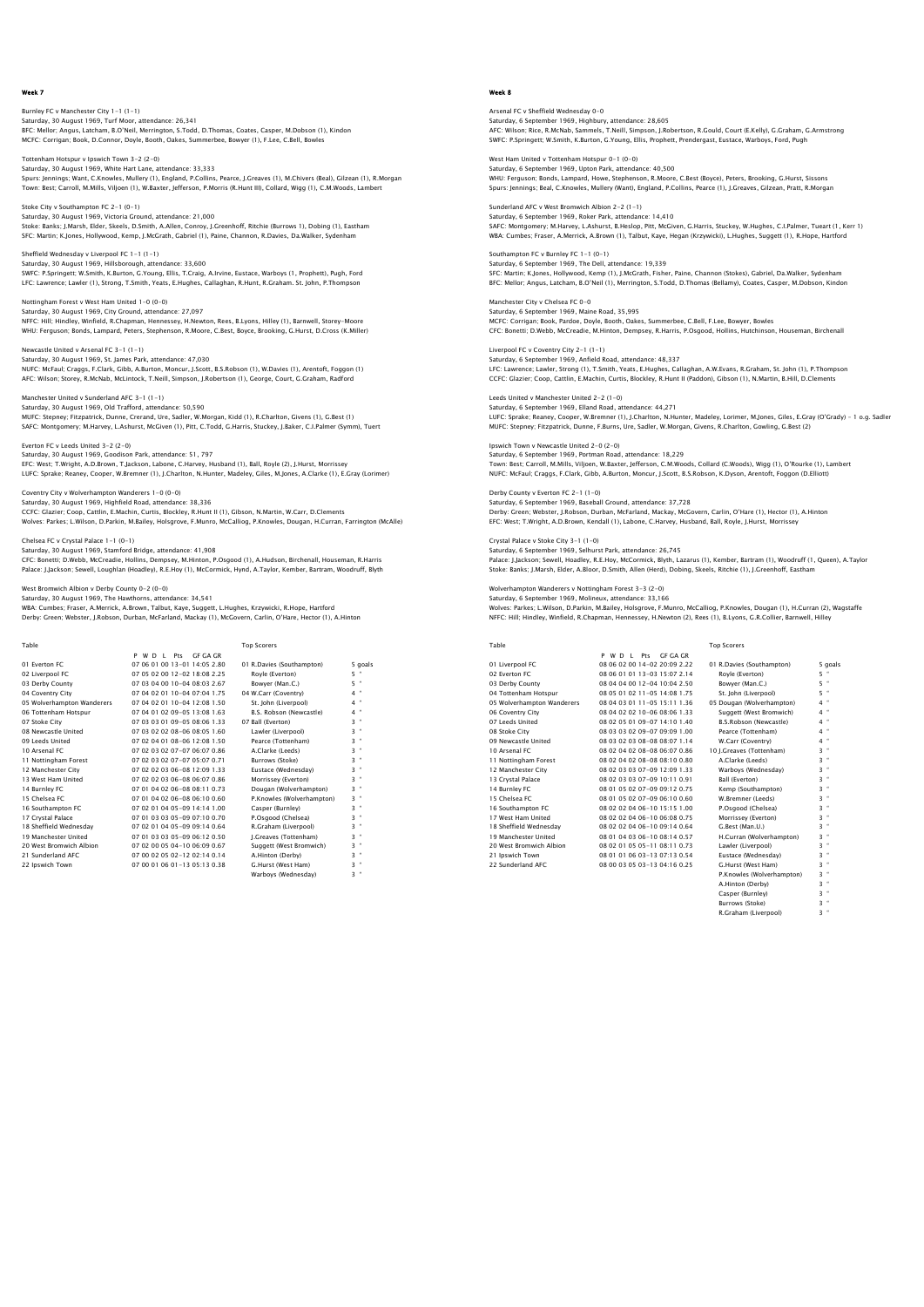# Liverpool FC v Sunderland AFC 2-0 (2-0) Tuesday, 9 September 1969, Anfield Road, attendance: 46,370<br>LFC: Lawrence; Lawler, Strong (1), T.Smith (1), Yeats, E.Hughes, Callaghan, R.Hunt, R.Graham, St. John, P.Thompson<br>SAFC: Montgomery: M.Harvey, L.Ashurst, C.Todd,

Derby County v Southampton FC 3-0 (1-0) Wednesday, 10 September 1969, Baseball Ground, attendance: 35,826<br>Derby: Green; Webster, J.Robson, Durban (1), MCFarland, Mackay, MCGovern, Carlin (1), O'Hare, Hector (1), A.Hinton<br>SFC: Martin; Kirkup, K.Jones, Kemp, J.McG

Burnley FC v Arsenal FC 0-1 (0-0) Saturday, 13 September 1969, Turf Moor, attendance: 14,876 BFC: Mellor; Angus, Latcham, B.O'Neil, C.Waldron, S.Todd, D.Thomas (D.Wilson), Coates, Casper, M.Dobson, Kindon<br>AFC: Wilson: Storey, R.McNab, McLintock, T.Neill, Simpson, J.Robertson, Sammels, R.Gould (Court), G.Graham (1)

Chelsea FC v Wolverhampton Wanderers 2-2 (0-0) Saturday, 13 September 1969, Stamford Bridge, attendance: 38,599<br>CFC: Bonetti; D.Webb, McCreadie, Hollins, Dempsey (1), R.Harris, P.Osgood (1), A.Hudson, Hutchinson, Birchenall, Houseman<br>Wolves: Parkes; L.Wilson, D.Parkin,

Coventry City v Crystal Palace 2-2 (0-2) Saturday, 13 September 1969, Highfield Road, attendance: 29,314<br>CCFC: Glazier; Coop, Cattlin, Bruck, Curtis, Blockley, G.Baker (Hannigan), Gibson, N.Martin (2), Paddon, D.Clements<br>Palace: J.Jackson; Sewell, Loughlan, R.E.H

Everton FC v West Ham United 2-0 (0-0) Saturday, 13 September 1969, Goodison Park, attendance: 49,052

EFC: West; T.Wright, A.D.Brown, Kendall, Labone, C.Harvey, Husband (1), Ball (1), Royle, J.Hurst, Morrissey WHU: Ferguson; Bonds, Lampard, Peters, Stephenson, R.Moore, Howe, Boyce, Brooking, G.Hurst, D.Cross

# Sheffield Wednesday v Leeds United 1-2 (1-2)

Saturday, 13 September 1969, Hillsborough, attendance: 31,998<br>SWFC: P.Springett; W.Smith, K.Burton (1), G.Young, Ellis, T.Craig, A.Irvine, Pugh, Warboys, Prendergast, Fantham (Prophett)<br>LUFC: Sprake: Reaney, Cooper, W.Brem

#### Tottenham Hotspur v Manchester City 0-3 (0-1) Saturday, 13 September 1969, White Hart Lane, attendance: 41,644

Spurs: Jennings; Beal, C.Knowles, Mullery, England, P.Collins, Pearce, J.Greaves, Gilzean, Pratt (M.Chivers), R.Morgan<br>MCFC: Corrigan; Book, Pardoe, Doyle, Booth, Oakes (1), Summerbee, C.Bell (1), F.Lee, N.Young, Bowyer (1

West Bromwich Albion v Ipswich Town 2-2 (1-1)

Saturday, 13 September 1969, The Hawthorns, attendance: 20,698 WBA: Cumbes; G.E.Williams, R.Wilson II, A.Brown, Potter, Kaye, Krzywicki, Suggett, Astle (2), Hegan (Hartford), R.Hope<br>Town: Best; Carroll, M.Mills, Viljoen, W.Baxter, Jefferson, C.M.Woods, Collard (1), Wiqq, O'Rourke (1),

| Table                      |                              | <b>Top Scorers</b>        |               |
|----------------------------|------------------------------|---------------------------|---------------|
|                            | GE GA GR<br>P W D I Pts      |                           |               |
| 01 Liverpool FC            | 09 07 02 00 16-02 22:09 2.44 | 01 Bowyer (Man.C.)        | 6 goals       |
| 02 Everton EC              | 09 07 01 01 15-03 17:07 2.43 | 02 R.Davies (Southampton) | $5 -$         |
| 03 Derby County            | 09 05 04 00 14-04 13:04 3.25 | Rovle (Everton)           | 5 "           |
| 04 Wolverhampton Wanderers | 09 04 04 01 12-06 17:13 1.31 | H.Curran (Wolverhampton)  | 5 "           |
| 05 Leeds United            | 09 03 05 01 11-07 16:11 1.45 | St. John (Liverpool)      | 5 "           |
| 06 Tottenham Hotspur       | 09 05 01 03 11-07 14:11 1.27 | 06 P.Osgood (Chelsea)     | $4$ "         |
| 07 Coventry City           | 09 04 03 02 11-07 10:08 1.25 | Pearce (Tottenham)        | $4$ "         |
| 08 Arsenal FC              | 09 03 04 02 10-08 07:07 1.00 | Ball (Everton)            | $4$ "         |
| 09 Manchester United       | 09 03 03 03 09-09 15:09 1.67 | A.Clarke (Leeds)          | $4$ "         |
| 10 Stoke City              | 08 03 03 02 09-07 09:09 1.00 | Dougan (Wolverhampton)    | 4 "           |
| 11 Newcastle United        | 08 03 02 03 08-08 08:07 1.14 | W.Carr (Coventry)         | $4$ "         |
| 12 Crystal Palace          | 09 02 04 03 08-10 12:13 0.92 | B.S.Robson (Newcastle)    | $4$ "         |
| 13 Nottingham Forest       | 08 02 04 02 08-08 08:10 0.80 | Suggett (West Bromwich)   | $4$ "         |
| 14 Chelsea EC              | 09 01 06 02 08-10 08:12 0.67 | Oueen (Palace)            | $4$ "         |
| 15 Burnley FC              | 09 01 06 02 08-10 08:12 0.67 | 15 Kemp (Southampton)     | $3$ "         |
| 16 Southampton FC          | 09 02 02 05 06-12 15:18 0.83 | Warbovs (Wednesdav)       | $3 -$         |
| 17 West Bromwich Albion    | 09 02 02 05 06-12 10:13 0.77 | Morrissey (Everton)       | $3 -$         |
| 18 Sheffield Wednesday     | 09 02 02 05 06-12 10:16 0.63 | R.Graham (Liverpool)      | $3 -$         |
| 19 West Ham United         | 09 02 02 05 06-12 06:10 0.60 | Burrows (Stoke)           | $3 -$         |
| 20 Manchester United       | 08 01 04 03 06-10 08:14 0.57 | Eustace (Wednesday)       | ×<br>3        |
| 21 Ipswich Town            | 09 01 02 06 04-14 09:15 0.60 | T.Smith (Liverpool)       | $3 -$         |
| 22 Sunderland AFC          | 09 00 03 06 03-15 04:18 0.22 | Hector (Derby)            | $3 -$         |
|                            |                              | G.Hurst (West Ham)        | $3$ "         |
|                            |                              | Strong (Liverpool)        | $3 -$         |
|                            |                              | C.Bell (Man.C.)           | $3 -$         |
|                            |                              | I.Greaves (Tottenham)     | $3 -$         |
|                            |                              | Lawler (Liverpool)        | $3 -$         |
|                            |                              | P.Knowles (Wovles)        | $3 -$         |
|                            |                              | Casper (Burnley)          | 3<br>×        |
|                            |                              | A.Hinton (Derby)          | $\alpha$<br>3 |

W.Bremner (Leeds) G. Best (Man. U.) N.Martin (Coventry) 3 "

### Week 10

Manchester United v Liverpool FC 1-0 (0-0) Saturday, 13 September 1969, Old Trafford, attendance: 59,387<br>MUFC: Stepney; Fitzpatrick, Dunne, F.Burns, Ure, Sadler, W.Morgan (1), Kidd, R.Charlton, Gowling, G.Best<br>LFC: Lawrence; Lawler, Stronq, T.Smith, Yeats, E.Hughes

Newcastle United v Derby County 0-1 (0-0) Saturday, 13 September 1969, St. James Park, attendance: 39,360<br>NUFC: McFaul; Craggs, F.Clark, Gibb, A.Burton, Moncur, J.Scott, B.S.Robson (Arentoft), W.Davies, J.Smith, Foggor<br>Derby: Green; Webster, J.Robson, Durban, McFa

Nottingham Forest v Southampton FC 2-1 (0-0) Saturday, 13 September 1969, City Ground, attendance: 23,220 NFFC: Hill; Hindley, Winfield (O'Kane), R.Chapman, Hennessey, H.Newton, Rees, Hilley, G.R.Collier, Barnwell, Storey-Moore (2)<br>SFC: Martin; Kirkup, K.Jones, Kemp, Gabriel, Da.Walker, Fisher, Paine (1), Channon, R.Davies, St

### Stoke City v Sunderland AFC 4-2 (2-2) Saturday, 13 September 1969, Victoria Ground, attendance: 16,937 Stoke: Banks; J.Marsh, Pejic, Skeels, D.Smith, A.Bloor, Herd (1), J.Greenhoff (1), Ritchie (2), Dobing, Eastham<br>SAFC: Montqomery; M.Harvey (R.Park), L.Ashurst, C.Todd, Pitt, McGiven (1), G.Harris (1), W.Huqhes, J.Baker, Ke

Arsenal FC v Tottenham Hotspur 2-3 (0-1) Tuesday, 16 September 1969, Highbury, attendance: 55,251<br>AFC: Webster; Storey, R.McNab, McLintock, T.Neill, Simpson, J.Robertson (1), George, Radford (1), G.Graham, Sammels<br>Spurs: Jennings; Beal, C.Knowles, Mullery, Englan

Coventry City v Nottingham Forest 3-2 (1-1) Tuesday, 16 September 1969, Highfield Road, attendance: 25,519 CCFC: Glazier; Coop, D.Clements (1), Bruck, Curtis, Blockley, R.Hunt II, Gibson, N.Martin (1), Setters, Paddon (1)<br>NFFC: Hill: Hindlev. Winfield. R.Chapman. Hennessev. H.Newton. Rees (1). Hillev. G.R.Collier (1. O'Kane). B NFFC: Hill; Hindley, Winfield, R.Chapman, Hennessey, H.Newton, Rees (1), Hilley, G.R.Collier (1, O'Kane), Barnwell, Storey-Moore

Ipswich Town v Wolverhampton Wanderers 1-1 (0-0) Tuesday, 16 September 1969, Portman Road, attendance: 22,609 Town: Best; Carroll, M.Mills, Viljoen (1'), W.Baxter, Jefferson (P.Morris), C.M.Woods, Collard, Wigg, O'Rourke, Lambert<br>Wolves: Parkes; L.Wilson, D.Parkin, M.Bailey, Holsgrove, F.Munro, McCalliog, P.Walker, Dougan (1), H.C

#### West Bromwich Albion v Stoke City 1-3 (1-2) Wednesday, 17 September 1969, The Hawthorns, attendance: 25,000

WBA: Cumbes; Fraser, R.Wilson II, A.Brown, Potter, Kaye, Krzywicki, Suggett, Astle (1), Hartford, R.Hope<br>Stoke: Banks; J.Marsh, Elder, Skeels, D.Smith (1), A.Bloor, Herd (Burrows), J.Greenhoff (1), Ritchie (1), Dobinq, Eas

# Sheffield Wednesday v Manchester United 1-3 (1-1) Wednesday, 17 September 1969, Hillsborough, attendance: 39,938

SWFC: P.Springett; W.Smith, K.Burton, G.Young, Ellis, T.Craig, A.Irvine, Fantham, Warboys, Ford, Pugh (1) MUFC: Stepney; Fitzpatrick, Dunne, F.Burns, Ure, Sadler, W.Morgan, Kidd (1), R.Charlton, Gowling, G.Best (2)

# Newcastle United v Everton FC 1-2 (1-1) Wednesday, 17 September 1969, St. James Park, attendance: 36,360 NUFC: McFaul; Craggs, R.Guthrie, Gibb, A.Burton, Moncur, B.S.Robson, Arentoft, W.Davies, D.Elliott (1), Sinclair EFC: West; T.Wright, A.D.Brown, Kendall, Labone, C.Harvey, Husband (2), Ball, Royle, J.Hurst, Morrissey

Chelsea FC v Burnley FC 2-0 (0-0)

Wednesday, 17 September 1969, Stamford Bridge, attendance: 24,904<br>CFC: Bonetti; D.Webb, McCreadie, Hollins, Dempsey, R.Harris, P.Osgood, A.Hudson, Baldwin, Birchenall (1), Houseman (1)<br>BFC: Mellor: J.Anqus, Latcham, B.O'Ne

#### Crystal Palace v West Bromwich Albion 1-3 (0-1) Saturday, 20 September 1969, Selhurst Park, attendance: 27,684

Palace: J.Jackson; Sewell, Loughlan, Blyth (Hoadley), McCormick, Hynd, Lazarus, Kember, C.Jackson (1), Queen, A.Tayloı<br>WBA: Cumbes; Fraser, R.Wilson II, L.Huqhes, Talbut, Kaye, A.Brown, Suqqett, Astle (1), Heqan (1), R.Hop

Leeds United v Chelsea FC 2–0 (1–0)<br>Saturday, 20 September 1969, Elland Road, attendance: 33,130<br>LUFC: Sprake; Reaney, Cooper, W.Bremner, J.Charlton (Lorimer 1), N.Hunter, Madeley, A.Clarke, M.Jones, Giles (1), O'Grady<br>LUF

Manchester City v Coventry City 3–1 (2–0)<br>Saturday, 20 September 1969, Maine Road, attendance: 34,320<br>MCFC: Corrigan; Book, Pardoe, Doyle, G.Heslop, Oakes, Summerbee, C.Bell (2), F.Lee (1'), N.Young, Bowyer<br>NCFC: Glazier;

West Ham United v Sheffield United 3–0 (1–0)<br>Saturday, 20 September 1969, Upton Park, attendance: 23,491<br>WHU: Ferguson; Bonds, Lampard, Boyce, Stephenson, R.Moore, Redknapp (1), Brooking, G.Hurst (1), D.Cross, Peters – 1 0

| Table                      |                              | <b>Top Scorers</b>         |         |
|----------------------------|------------------------------|----------------------------|---------|
|                            | GE GA GR<br>P W D I<br>Pts   |                            |         |
| 01 Everton EC              | 10 08 01 01 17-03 19:08 2.38 | 01 Bowver (Man.C.)         | 6 goals |
| 02 Derby County            | 10 06 04 00 16-04 14:04 3.50 | 02 R.Davies (Southampton)  | 5 "     |
| 03 Liverpool FC            | 10 07 02 01 16-04 22:10 2.20 | Dougan (Wolverhampton)     | 5 "     |
| 04 Leeds United            | 10 04 05 01 13-07 18:11 1.64 | G.Best (Man.U.)            | $5$ "   |
| 05 Stoke City              | 10 05 03 02 13-07 16:12 1.33 | Ritchie (Stoke)            | 5 "     |
| 06 Tottenham Hotspur       | 10 06 01 03 13-07 17:13 1.31 | H.Curran (Wolverhampton)   | 5 "     |
| 07 Wolverhampton Wanderers | 10 04 05 01 13-07 18:14 1.29 | C.Bell (Man.C.)            | 5 "     |
| 08 Coventry City           | 11 05 03 03 13-09 14:13 1.08 | St. John (Liverpool)       | 5 "     |
| 09 Manchester City         | 10 04 03 03 11-09 18:10 1.80 | Rovle (Everton)            | 5 "     |
| 10 Arsenal FC              | 10 03 04 03 10-10 09:10 0.90 | 10 Suggett (West Bromwich) | $4$ "   |
| 11 Nottingham Forest       | 10 03 04 03 10-10 12:14 0.86 | G.Hurst (West Ham)         | 4 "     |
| 12 Manchester United       | 10 03 04 03 10-10 12:15 0.80 | A.Clarke (Leeds)           | $4$ "   |
| 13 Chelsea EC              | 11 02 06 03 10-12 10:14 0.71 | Husband (Everton)          | $4$ "   |
| 14 Newcastle United        | 10.03.02.05.08-12.09:10.0.90 | Ball (Everton)             | $4$ "   |
| West Ham United            | 10 03 02 05 08-12 09:10 0.90 | N.Martin (Coventry)        | $4$ "   |
| 16 West Bromwich Albion    | 11 03 02 06 08-14 14:17 0.82 | B.S.Robson (Newcastle)     | $4$ "   |
| 17 Crystal Palace          | 10 02 04 04 08-12 13:16 0.81 | W.Carr (Coventry)          | $4$ "   |
| 18 Burnley FC              | 10 01 05 04 07-13 09:15 0.60 | Storey-Moore (Nottingham)  | $4$ "   |
| 19 Southampton FC          | 10 02 02 06 06-14 16:20 0.80 | P.Osqood (Chelsea)         | 4 "     |
| 20 Sheffield Wednesday     | 11 02 02 07 06-16 11:22 0.50 | Pearce (Tottenham)         | $4$ "   |
| 21 Ipswich Town            | 10 01 03 06 05-15 10:16 0.63 | Astle (West Bromwich)      | $4$ "   |
| 22 Sunderland AFC          | 10 00 03 07 03-17 06:22 0.27 | Oueen (Palace)             | $4$ "   |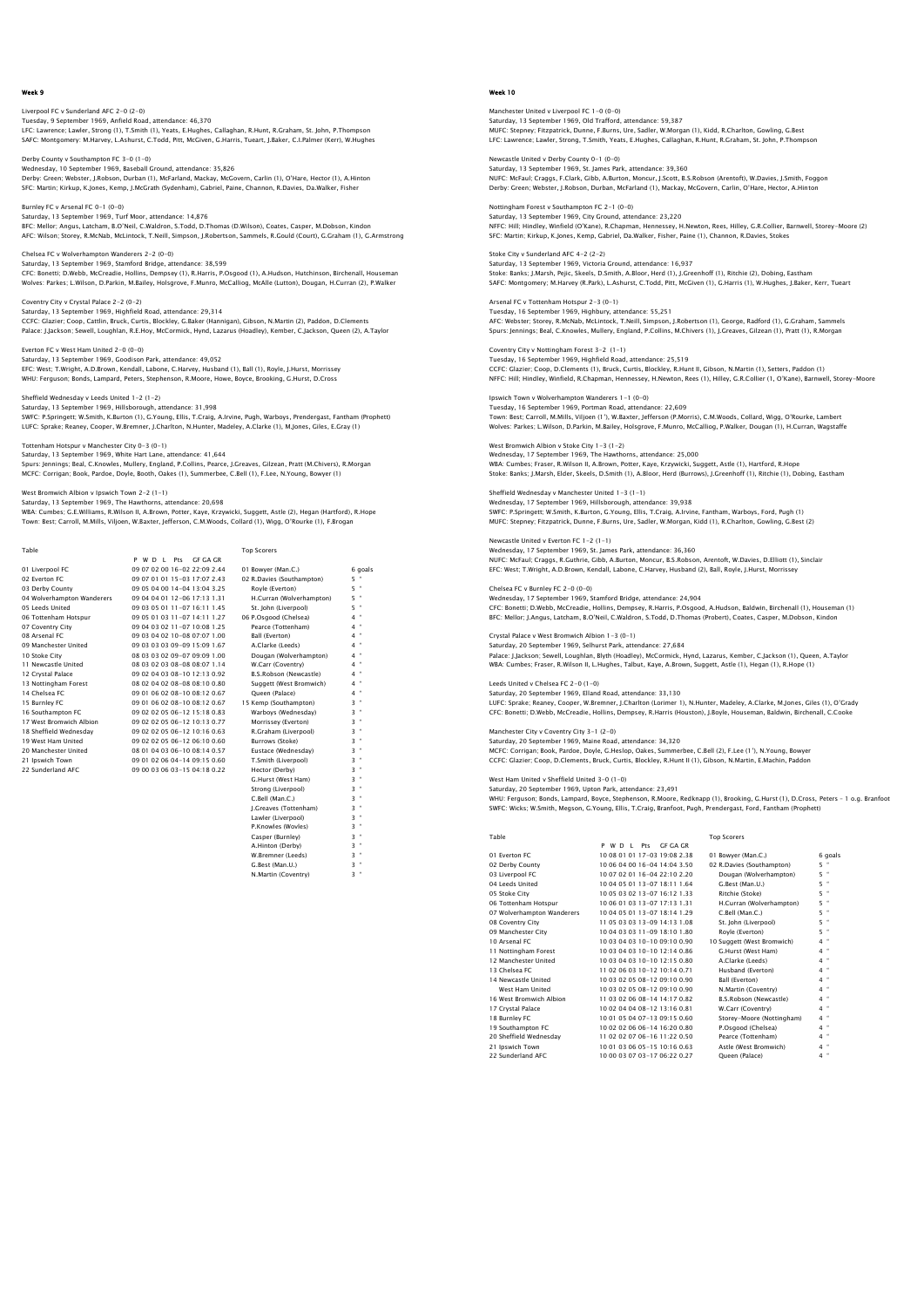# Arsenal FC v Manchester United 2-2 (2-1) Saturday, 20 September 1969, Highbury, 59,484<br>AFC: Webster; Storey, Rice, McLintock, Court, Simpson, J.Robertson, Sammels (1), Radford, G.Graham (1), G.Armstrong<br>MUFC: Stepney; Fitzpatrick, Dunne, F.Burns, Ure, Sadler (1),

Wolverhampton Wanderers v Burnley FC 1-1 (1-1) Saturday, 20 September 1969, Molineux, attendance: 27,556<br>Wolves: Parkes; L.Wilson, D.Parkin, McAlle, Holsgrove, F. Munro, McCalliog (1), P.Walker, Dougan, H.Curran, Wagstaffe<br>BFC: Mellor: J.Anqus, Latcham, B.O'Neil, C.Wal

Sunderland AFC v Nottingham Forest 2-1 (1-0) Saturday, 20 September 1969, Roker Park, attendance: 16,044 SAFC: Montgomery; C.Irwin, L.Ashurst, C.Todd, Pitt, McGiven, G.Harris (1'), W.Hughes, J.Baker, Kerr, Tueart (1)<br>NFFC: Hill; Hindley, Winfield, R.Chapman, Hennessey, H.Newton, Rees, O'Kane (Barnwell), Hilley (1), McKenzie,

Southampton FC v Newcastle United 1-1 (1-0)<br>Saturday, 20 September 1969, The Dell, attendance: 19,130 Saturday, 20 September 1969, The Dell, attendance: 19,130<br>SFC: Martin; Kirkup, Hollywood, Kemp, J.McCrath, Fisher, Paine, Channon (1), Saul, A.Byrne, Sydenham<br>NUFC: McFaul: Craggs, R.Guthrie, Gibb, A.Burton, Moncur, B.S.Ro

Liverpool FC v Stoke City 3-1 (2-1) Saturday, 20 September 1969, Anfield Road, attendance: 45,745 LFC: Lawrence; Lawler, Strong, T.Smith, Yeats, E.Hughes (1), Callaghan (1), R.Hunt (1), R.Graham, A.W.Evans, P.Thompson<br>Stoke: Banks; J.Marsh, Elder, Skeels, D.Smith, A.Bloor, Burrows (1), J.Greenhoff, Conroy (Herd), Dobin

Ipswich Town v Everton FC 0-3 (0-1) Saturday, 20 September 1969, Portman Road, attendance: 23,251 Town: Best; Carroll, M.Mills, Viljoen, W.Baxter, R.Bell, Lambert, C.M.Woods, Wigg (C.Woods), O'Rourke, F.Brogan EFC: West; T.Wright, A.D.Brown, Kendall, Labone, C.Harvey (1), Husband, Ball (1), Royle (1), J.Hurst, Morrissey

Derby County v Tottenham Hotspur 5-0 (3-0) Saturday, 20 September 1969, Baseball Ground, attendance: 41,826 Derb County: Green; Webster, J.Robson, Durban (2, Wignall), McFarland, Mackay, McGovern, Carlin (1), O'Hare (1), Hector (1), A.Hinton Spurs: Jennings; Beal, C.Knowles, Mullery, England, P.Collins, Pearce, J.Greaves, Gilzean, Pratt, R.Morgan (Want)

Coventry City v Leeds United 1-2 (1-2) Saturday, 27 September 1969, Highfield Road, attendance: 36,091 CCFC: Glazier; Coop, Cattlin, E.Machin, Curtis, Blockley, R.Hunt II (1), Gibson (Bruck), N.Martin, W.Carr, D.Clements<br>LUFC: Sprake; Reaney, Cooper, W.Bremner, Madeley, N.Hunter, Lorimer, A.Clarke (1), M.Jones, Giles, E.Gra

Manchester United v West Ham United 5-2 (2-1) Saturday, 27 September 1969, Old Trafford, attendance: 58,579 MUFC: Stepney; Fitzpatrick, Dunne, F.Burns (1), Ure, Sadler, W.Morgan, Kidd (1), R.Charlton (1), Aston, Best (2) WHU: Ferguson; Bonds, Lampard, Howe, Stephenson, R.Moore, Redknapp, J.Lindsay, C.Best, G.Hurst (2), Peters

#### Nottingham Forest v Crystal Palace 0-0 Saturday, 27 September 1969, City Ground, attendance: 23,250

NFFC: Grummitt; Hindley, Winfield, R.Chapman, Hennessey, H.Newton, Rees, B.Lyons, Hilley (P.Richardson), Barnwell, Storey–Moore<br>Palace: J.Jackson; Sewell, Loughlan, R.E.Hoy, McCormick, Blyth, Kember, Bartram (A.Taylor), C.

### Stoke City v Manchester City 2-0 (1-0)

Saturday, 27 September 1969, Victoria Ground, attendance: 26,000 Stoke: Banks; J.Marsh, Pejic, Skeels, D.Smith, A.Bloor, Dobing, Conroy, Ritchie (1), J.Greenhoff (1), Eastham MCFC: Corrigan; Book, Pardoe, Doyle, Booth (Towers), Oakes, Summerbee, R.Owen, F.Lee, Bowyer, N.Young

| Table                      |                                | <b>Top Scorers</b>        |         |
|----------------------------|--------------------------------|---------------------------|---------|
|                            | Pts GF GA GR<br>W D I<br>P     |                           |         |
| 01 Everton EC              | 11 09 01 01 19-03 22:08 2.75   | 01 G.Best (Man.U.)        | 8 goals |
| 02 Derby County            | 11 07 04 00 18-04 19:04 4.75   | 02 Ritchie (Stoke)        | 6 "     |
| 03 Liverpool FC            | 11 08 02 01 18-04 25:11 2.27   | Rovle (Everton)           | 6 "     |
| 04 Leeds United            | 11 05 05 01 15-07 20:12 1.67   | G.Hurst (West Ham)        | 6 "     |
| 05 Stoke City              | 12 06 03 03 15-09 19:15 1.27   | Bowver (Man.C.)           | $6$ "   |
| 06 Wolverhampton Wanderers | 11 04 06 01 14-08 19:15 1.27   | 06 R.Davies (Southampton) | 5 "     |
| 07 Coventry City           | 12 05 03 04 13-11 15:15 1.00   | Ball (Everton)            | 5 "     |
| 08 Manchester United       | 12 04 05 03 13-11 19:19 1.00   | H.Curran (Wolverhampton)  | 5 "     |
| 09 Tottenham Hotspur       | 11 06 01 04 13-09 17:18 0.94   | St. John (Liverpool)      | 5 "     |
| 10 Manchester City         | 11 04 03 04 11-11 18:12 1.50   | A.Clarke (Leeds)          | 5 "     |
| 11 Arsenal FC              | 11 03 05 03 11-11 11:12 0.92   | B.S.Robson (Newcastle)    | 5<br>×  |
| 12 Nottingham Forest       | 12 03 05 04 11 - 13 13 16 0.81 | C.Bell (Man.C.)           | 5 "     |
| 13 Chelsea EC              | 11 02 06 03 10-12 10:14 0.71   | 13 Casper (Burnley)       | 4 "     |
| 14 Newcastle United        | 11 03 03 05 09-13 10:11 0.91   | W.Carr (Coventry)         | $4$ "   |
| 15 Crystal Palace          | 11 02 05 04 09-13 13:16 0.81   | Oueen (Palace)            | $4$ "   |
| 16 West Bromwich Albion    | 11 03 02 06 08-14 14:17 0.82   | I.Greenhoff (Stoke)       | 4 "     |
| 17 West Ham United         | 11 03 02 06 08-14 11:15 0.73   | Hector (Derby)            | $4$ "   |
| 18 Burnley FC              | 11 01 06 04 08-14 10:16 0.63   | Pearce (Tottenham)        | $4$ "   |
| 19 Southampton FC          | 11 02 03 06 07-15 17:21 0.81   | N.Martin (Coventry)       | $4$ "   |
| 20 Sheffield Wednesdav     | 11 02 02 07 06-16 11:22 0.50   | Storey-Moore (Nottingham) | $4$ "   |
| 21 Ipswich Town            | 11 01 03 07 05-17 10:19 0.53   | Suggett (West Bromwich)   | 4 "     |
| 22 Sunderland AFC          | 11 01 03 07 05-17 08:23 0.35   | Astle (West Bromwich)     | 4 "     |
|                            |                                | Husband (Everton)         | $4$ "   |
|                            |                                | P.Osgood (Chelsea)        | $4$ "   |
|                            |                                | <b>Burrows (Stoke)</b>    | $4$ "   |

# Week 12

Burnley FC v Ipswich Town 0-1 (0-0) Saturday, 27 September 1969, Turf Moor, attendance: 12,365<br>BFC: Mellor; J.Angus, Latcham, B.O'Neil, C.Waldron, S.Todd, D.Thumas I (Nulty), Coates, Casper, M.Dobson, Kindon<br>Town: Best: Carroll, C.Harper, Viljoen, W.Baxter,

West Bromwich Albion v Liverpool FC 2-2 (1-1) Saturday, 27 September 1969, The Hawthorns, attendance: 34,343<br>WBA: Cumbes; Fraser, R.Wilson II, L.Hughes, Talbut, Kaye, A.Brown, Suggett, Astle (1), Hegan (1), R.Hope<br>LFC: Lawrence; Lawler, Stronq, T.Smith, Lloyd, E.Hughe

Tottenham Hotspur v Sunderland AFC 0-1 (0-1) Saturday, 27 September 1969, White Hart Lane, attendance: 30,543 Spurs: Jennigs; Beal, C.Knowles, Mullery, England, P.Collins, Pearce, J.Greaves, Gilzean, D.Bond, Perryman<br>SAFC: Montqomery; C.Irwin, L.Ashurst, C.Todd, B.Heslop, McGiven, G.Harris, W.Huqhes, J.Baker, Kerr (R.Park), Tueart

Sheffield Wednesday v Derby County 1-0 (1-0) Saturday, 27 September 1969, Hillsborough, attendance: 45,086<br>SWFC: P.Springett; W.Smith, Branfoot, G.Young, Ellis, T.Craig, Pugh, Eustace, Warboys (1), Ford, Woodall (Prendergast)<br>Derby: Green; Webster, J.Robson, Durban,

Newcastle United v Wolverhampton Wanderers 1-1 (1-0) Saturday, 27 September 1969, St. James Park, attendance: 38,200<br>NUFC: McFaul; Craggs, R.Cuthrie, Gibb, McNamee, Moncur, B.S.Robson (1'), Duffy, W.Davies, Arentoft, Sinclair<br>Wolves: Parkes; L.Wilson (Lutton), D.Parkin, M.Ba

Everton FC v Southampton FC 4-2 (1-1) Saturday, 27 September 1969, Goodison Park, attendance: 46,942 EFC: West; T.Wright, A.D.Brown, Kendall, Labone, C.Harvey, Husband, Ball, Royle (3'), J.Hurst (1), Morrissey SFC: Martin; Kirkup, Hollywood, Kemp (1), J.McGrath, Gabriel (Channon), Paine, Stokes (1), Saul, A.Byrne, Fisher

Chelsea FC v Arsenal FC 3-0 (1-0) Saturday, 27 September 1969, Stamford Bridge, attendance: 46,370 CFC: Bonetti; J.Boyle, McCreadie, Hollins, Dempsey, M.Hinton, C.Cooke, Houseman, Baldwin (1), Birchenall (2), P.Osgood AFC: Webster; Storey, R.McNab, Court, McLintock, Simpson, J.Robertson, Sammels, Radford, G.Graham, George

Crystal Palace v Newcastle United 0-3 (0-1) Saturday, 4 October 1969, Selhurst Park, attendance: 28,407 Palace: J.Jackson; Sewell, Loughlan, R.E.Hoy, McCormick, Hynd, Hoadley, Kember, C.Jackson, Queen, Blyth<br>NUFC: McFaul; D.Craiq, F.Clark, Gibb, McNamee, Moncur, B.S.Robson (1), K.Dyson (1), W.Davies, J.Smith, Arentoft - 1 o.

Leeds United v Stoke City 2-1 (1-0) Saturday, 4 October 1969, Elland Road, attendance: 35,860 LUFC: Sprake; Reaney, Cooper, W.Bremner, J.Charlton, N.Hunter, Madeley, A.Clarke, M.Jones, Giles (2'', Lorimer), E.Gray<br>Stoke: Banks; J.Marsh, Pejic, Skeels, D.Smith, A.Bloor, Conroy, J.Greenhoff (1), Ritchie, Dobing, East

Manchester City v West Bromwich Albion 2-1 (1-0) Saturday, 4 October 1969, Maine Road, attendance: 34,329 MCFC: Corrigan; Book, Pardoe, Doyle, Booth, Oakes, Summerbee, C.Bell (1), F.Lee (Jeffries), N.Young (1), Bowyer were: Corngan, Book, Fardoe, Doyle, Boom, Oakes, Summerbee, C.Ben (1), F.Cee gennes), K.Toung (1), Bowyer<br>WBA: Osborne: Krzywicki, Fraser, L.Hughes (G.E.Williams), Talbut, Kaye, A.Brown, Suggett, Astle, Hartford, R.Hope –

# West Ham United v Burnley FC 3-1 (2-0)

Saturday, 4 October 1969, Upton Park, attendance: 26,445 WHU: Ferguson; Bonds, Lampard, Howe, Stephenson, R.Moore, Redknapp, J.Lindsay, Brooking (1), Hurst (Sissons), C.Best (2) BFC: Mellor; J.Angus, Latcham, B.O'Neil, Merrington, S.Todd, D.Thomas, Coates, Casper, M.Dobson, Kindon (1)

| Table                      |                                       | <b>Top Scorers</b>         |         |
|----------------------------|---------------------------------------|----------------------------|---------|
|                            | Pts GF GA GR<br>P W<br>D <sub>1</sub> |                            |         |
| 01 Everton EC              | 12 10 01 01 21-03 26:10 2.60          | 01 Royle (Everton)         | 9 goals |
| 02 Liverpool FC            | 12 08 03 01 19-05 27:13 2.08          | 02 G.Best (Man.U.)         | $8 -$   |
| 03 Derby County            | 12 07 04 01 18-06 19:05 3.80          | 03 B.S.Robson (Newcastle)  | 6 "     |
| 04 Leeds United            | 12 06 05 01 17-07 22:13 1.69          | Ritchie (Stoke)            | $6$ "   |
| 05 Wolverhampton Wanderers | 12 04 07 01 15-09 20:16 1.25          | G.Hurst (West Ham)         | $6$ "   |
| 06 Stoke City              | 13 06 03 04 15-11 20:17 1.18          | C.Bell (Man.C.)            | 6 "     |
| 07 Manchester City         | 12 05 03 04 13-11 20:13 1.54          | Bowver (Man.C.)            | $6$ "   |
| 08 Coventry City           | 12 05 03 04 13-11 15:15 1.00          | 08 R.Davies (Southampton)  | $5$ "   |
| 09 Manchester United       | 12 04 05 03 13-11 19:19 1.00          | Giles (Leeds)              | $5$ "   |
| 10 Tottenham Hotspur       | 12 06 01 05 13-11 17:19 0.89          | Dougan (Wolverhampton)     | $5$ "   |
| 11 Newcastle United        | 13 04 04 05 12-14 14:12 1.17          | I.Greenhoff (Stoke)        | $5$ "   |
| 12 Chelsea EC              | 12 03 06 03 12-12 13:14 0.93          | H.Curran (Wolverhampton)   | 5 "     |
| 13 Nottingham Forest       | 12 03 05 04 11-13 13:16 0.81          | A.Clarke (Leeds)           | 5 "     |
| 14 Arsenal FC              | 12 03 05 04 11-13 11:15 0.73          | St. John (Liverpool)       | 5 "     |
| 15 West Ham United         | 12 04 02 06 10-14 14:16 0.88          | Astle (West Bromwich)      | $5$ "   |
| 16 West Bromwich Albion    | 13 03 03 07 09-17 17:21 0.81          | Ball (Everton)             | $5$ "   |
| 17 Crystal Palace          | 12 02 05 05 09-15 13:19 0.68          | 17 Suggett (West Bromwich) | $4$ "   |
| 18 Burnley FC              | 13 01 06 06 08-18 11:20 0.55          | Burrows (Stoke)            | 4 "     |
| 19 Sheffield Wednesday     | 12 03 02 07 08-16 12:22 0.55          | Oueen (Palace)             | $4$ "   |
| 20 Southampton FC          | 12 02 03 07 07-17 19:25 0.76          | W.Carr (Coventry)          | 4 "     |
| 21 Ipswich Town            | 12 02 03 07 07-17 11:19 0.58          | Storey-Moore (Nottingham)  | $4$ "   |
| 22 Sunderland AFC          | 12 02 03 07 07-17 09:23 0.39          | Kemp (Southampton)         | $4$ "   |
|                            |                                       | Warbovs (Wednesdav)        | $4$ "   |
|                            |                                       | R.Graham (Liverpool)       | $4$ "   |
|                            |                                       | Casper (Burnley)           | $4$ "   |

P.Osgood (Chelsea) Husband (Everton) Pearce (Tottenham) N.Martin (Coventry) 4 " Hector (Derby) 4 " R.Hunt (Liverpool) 4 "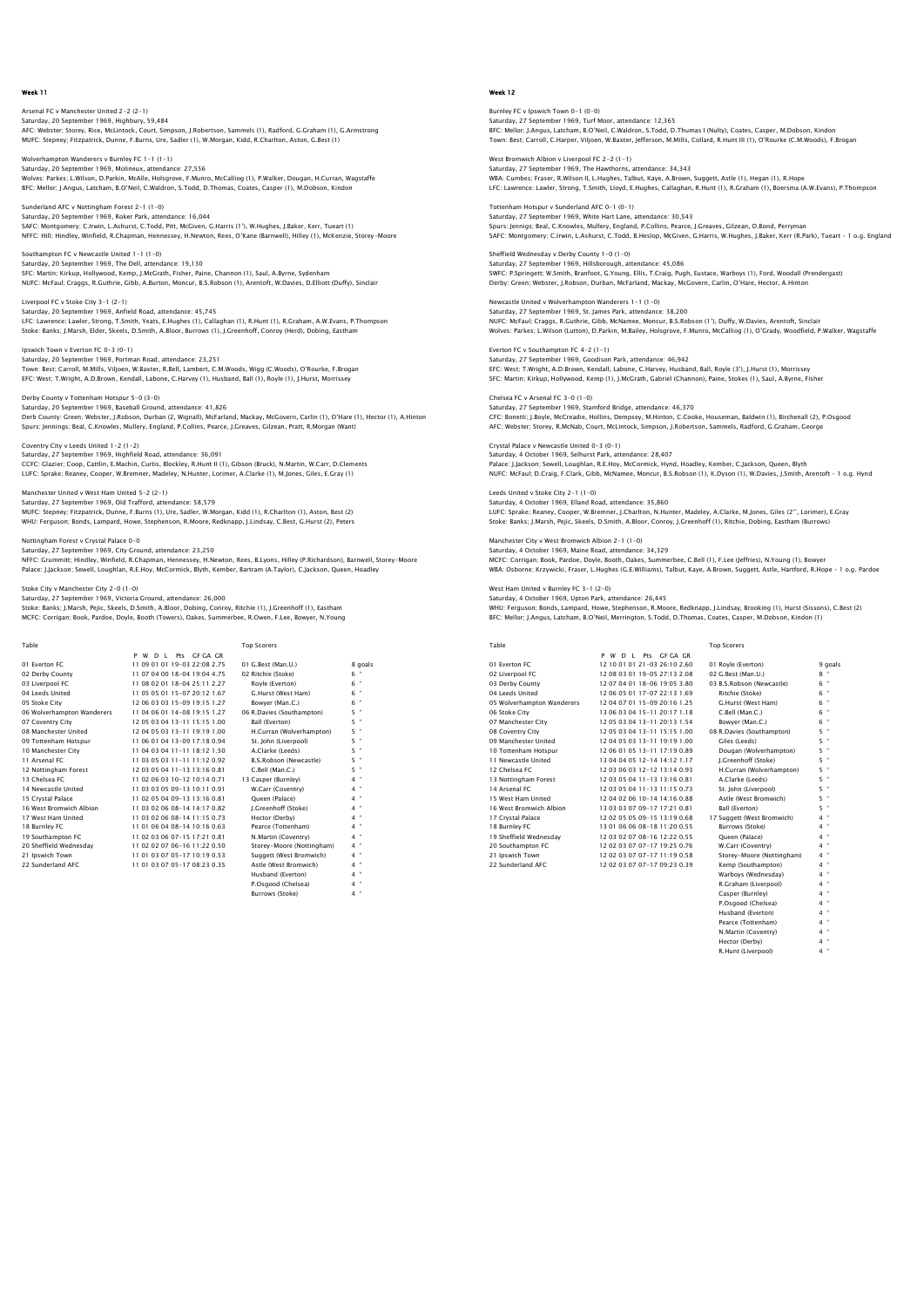Arsenal FC v Coventry City 0-1 (0-1) Saturday, 4 October 1969, Highbury, attendance: 28,977<br>AFC: Barnett; Storey, R.McNab, McLintock, J.Roberts, Simpson, J.Robertson, Sammels, Court (George), G.Graham, R.Gould<br>CCFC: Glazier; Coop, Bruck, Setters, Curtis, Bloc

Wolverhampton Wanderers v Everton FC 2-3 (0-2)<br>Saturday 4 October 1969, Molineux, attendance: 40.348 Saturday, 4 October 1969, Molineux, attendance: 40,348<br>Wolves: Parkes; L.Wilson, D.Parkin, M.Balley, Holsgrove, F.Munro (P.Walker), McCalliog, O'Grady, Dougan, H.Curran (2'), Wagstaffe<br>EFC: West; T.Wright, A.D.Brown, Kenda

Sunderland AFC v Chelsea FC 0-0 Saturday, 4 October 1969, Roker Park, attendance: 24,216 SAFC: Montgomery; C.Irwin, L.Ashurst, C.Todd, B.Heslop, McGiven, G.Harris, W.Hughes, J.Baker, Kerr, Tueart<br>CFC: Bonetti; R.Harris, McCreadie, Hollins, Dempsey, M.Hinton, C.Cooke, Houseman, Baldwin (J.Boyle), Birchenall, P.

Southampton FC v Tottenham Hotspur 2-2 (0-1) Saturday, 4 October 1969, The Dell, attendance: 23,901 SFC: Martin; R.McCarthy, Hollywood, Kemp, J.McGrath, Gabriel (1), Paine, Stokes (1), Channon, A.Byrne, Sydenham<br>Spurs: Jennings; Want, C.Knowles, Mullery (Pearce), England, Beal, R.Morgan, J.Greaves (1), Gilzean (1), D.Bon

Liverpool FC v Nottingham Forest 1-1 (0-1) Saturday, 4 October 1969, Anfield Road, attendance: 44,819 LFC: Lawrence; Lawler, Strong, T.Smith, Lloyd, E.Hughes, Callaghan, R.Hunt, R.Graham, St. John, P.Thompson - 1 o.g. R.Chapman<br>NFFC: Hill; Hindley, Winfield, R.Chapman, Hennessey, H.Newton (1), Rees, B.Lyons, Hilley, P.Rich

Ipswich Town v Sheffield Wednesday 1-0 (0-0) Saturday, 4 October 1969, Portman Road, attendance: 17,034 Town: Best; Carroll, M.Mills, P.Morris, W.Baxter, Jefferson, C.M.Woods, Viljoen, Wigg, O'Rourke (McNeil), Lambert (1)<br>SWFC: P.Springett; W.Smith, Branfoot, G.Young, Ellis, T.Craig, Pugh, Eustace, Warboys, Ford, A.Coleman

Derby County v Manchester United 2-0 (1-0) Saturday, 4 October 1969, Baseball Ground, attendance: 40,724 Derby: Green; P.Daniel, J.Robson, Durban, McFarland, Mackay, McGovern, Carlin, O'Hare, Hector (1), A.Hinton – 1 o.g. Fitzpatrick<br>MUFC: Stepney; Fitzpatrick, Dunne, F.Burns, Ure, Sadler, W.Morqan, Kidd, R.Charlton, Aston (S

West Ham United v Stoke City 3-3 (3-0) Monday, 6 October 1969, Upton Park, attendance: 26,860 WHU: Ferguson; Bonds, Lampard (D.Cross), Howe, Stephenson, Boyce, Redknapp, J.Lindsay, Brooking (1), Sissons (1), C.Best (1)<br>Stoke: Banks; J.Marsh, Pejic, Skeels, D.Smith (2), A.Bloor, Conroy (Herd), Dobinq, Ritchie, Easth

Crystal Palace v Everton FC 0-0 Wednesday, 8 October 1969, Selhurst Park, attendance: 33,967 Palace: J.Jackson; Sewell (Blyth), Loughlan, R.E.Hoy, McCormick, Hynd, Kember, Bartram, C.Jackson, A.Taylor EFC: West; T.Wright, A.D.Brown, Kendall, Labone, C.Harvey, Husband, Ball, Royle, J.Hurst, Morrissey

#### Manchester City v Newcastle United 2-1 (1-0) Wednesday, 8 October 1969, Maine Road, attendance: 32,172

MCFC: Corrigan; Book, Pardoe, Doyle, Booth, Oakes, Summerbee, C.Bell, F.Lee (1'), N.Young (1), Bowyer NUFC: McFaul; D.Craig, F.Clark, Gibb, McNamee, Moncur, B.S.Robson (1), K.Dyson (A.Burton), W.Davies, J.Smith, Arentoft

n<br>Albion v Leeds United 1-1 (1-0)

Saturday, 11 October 1969, The Hawthorns, attendance: 33,688 WBA: Osborne; Fraser, G.E.Williams, Cantello (Hegan), Talbut, Kaye, Krzywicki, Suggett, Astle (1), Hartford, R.Hope LUFC: Sprake; Reaney, Cooper (Yorath), W.Bremner, J.Charlton, N.Hunter, Lorimer, Madeley, M.Jones (1), Giles, E.Gray

| Table                      |                              | <b>Top Scorers</b>         |          |
|----------------------------|------------------------------|----------------------------|----------|
|                            | P W D L Pts GF GA GR         |                            |          |
| 01 Everton EC              | 14 11 02 01 24-04 29:12 2.42 | 01 Royle (Everton)         | 10 goals |
| 02 Derby County            | 13 08 04 01 20-06 21:05 4.20 | 02 G.Best (Man.U.)         | $8 -$    |
| 03 Liverpool FC            | 13 08 04 01 20-06 28:14 2.00 | 03 B.S.Robson (Newcastle)  | $7$ "    |
| 04 Leeds United            | 13 06 06 01 18-08 23:14 1.64 | H.Curran (Wolverhampton)   | $7 -$    |
| 05 Stoke City              | 14 06 04 04 16-12 23:20 1.15 | 05 Bowver (Man.C.)         | $6$ "    |
| 06 Manchester City         | 13 06 03 04 15-11 22:14 1.57 | Astle (West Bromwich)      | $6$ "    |
| 07 Wolverhampton Wanderers | 13 04 07 02 15-11 22:19 1.16 | C.Bell (Man.C.)            | $6$ "    |
| 08 Coventry City           | 13 06 03 04 15-11 16:15 1.07 | G.Hurst (West Ham)         | $6$ "    |
| 09 Tottenham Hotspur       | 13 06 02 05 14-12 19:21 0.90 | Ritchie (Stoke)            | $6$ "    |
| 10 Chelsea EC              | 13 03 07 03 13-13 13:14 0.93 | 10 R.Davies (Southampton)  | 5 "      |
| 11 Manchester United       | 13 04 05 04 13-13 19:21 0.90 | Burrows (Stoke)            | $5 -$    |
| 12 Newcastle United        | 14 04 04 06 12-16 15:14 1.07 | Giles (Leeds)              | 5 "      |
| 13 Nottingham Forest       | 13 03 06 04 12-14 14:17 0.82 | Dougan (Wolverhampton)     | $5 -$    |
| 14 West Ham United         | 13 04 03 06 11-15 17:19 0.89 | Hector (Derby)             | $5 -$    |
| 15 Arsenal FC              | 13 03 05 05 11-15 11:16 0.69 | A.Clarke (Leeds)           | $5 -$    |
| 16 West Bromwich Albion    | 14 03 04 07 10-18 18:22 0.82 | I.Greenhoff (Stoke)        | $5 -$    |
| 17 Crystal Palace          | 13 02 06 05 10-16 13:19 0.68 | Ball (Everton)             | $5 -$    |
| 18 Ipswich Town            | 13 03 03 07 09-17 12:19 0.63 | St. John (Liverpool)       | 5 "      |
| 19 Southampton FC          | 13 02 04 07 08-18 21:27 0.78 | 19 Suggett (West Bromwich) | $4$ "    |
| 20 Burnley FC              | 13 01 06 06 08-18 11:20 0.55 | R.Hunt (Liverpool)         | $4 -$    |
| 21 Sheffield Wednesdav     | 13 03 02 08 08-18 12:23 0.52 | Pearce (Tottenham)         | $4 -$    |
| 22 Sunderland AFC          | 13 02 04 07 08-18 09:23 0.39 | Storey-Moore (Nottingham)  | $4$ "    |
|                            |                              | Husband (Everton)          | $4$ "    |
|                            |                              | P.Osgood (Chelsea)         | $4 -$    |
|                            |                              | Casper (Burnley)           | $4$ "    |
|                            |                              | N.Martin (Coventry)        | $4 -$    |
|                            |                              | Warboys (Wednesday)        | $4 -$    |
|                            |                              | W.Carr (Coventry)          | $4 -$    |
|                            |                              | R.Graham (Liverpool)       | $4 -$    |
|                            |                              | J.Greaves (Tottenham)      | $4 -$    |
|                            |                              | Kemp (Southampton)         | $4 -$    |
|                            |                              | Oueen (Palace)             | $4 -$    |
|                            |                              | N.Young (Man.C.)           | $4$ "    |
|                            |                              | R.Hunt II (Coventry)       | $4$ "    |
|                            |                              | $14 - 24 = 22 - 17$        | $A$ $B$  |

N.Young (Man.C.) 4 " R.Hunt II (Coventry) 4 " Morrissey (Everton) 4 "

# Week 14

Arsenal FC v West Bromwich Albion 1-1 (1-1) Tuesday, 7 October 1969, Highbury, attendance: 21,165<br>AFC: Barnett; Storey, R.McNab, McLintock, J.Roberts, Simpson, J.Robertson, Sammels, G.Graham, R.Gould, Radford (1)<br>WBA: Osborne; Fraser, R.Wilson II, Cantello, Talbut,

Liverpool FC v Tottenham Hotspur 0-0 Tuesday, 7 October 1969, Anfield Road, attendance: 46,518 LFC: Lawrence; Lawler, Strong, T.Smith, Yeats, E.Hughes, Callaghan, Boersma, R.Graham, St. John, P.Thompson Spurs: Jennings; Want, C.Knowles, Mullery, England, Beal, R.Morgan, J.Greaves, M.Chivers, D.Bond, Perryman

Wolverhampton Wanderers v Sheffield Wednesday 2-2 (2-0) Wednesday, 8 October 1969, Molineux, attendance: 27,759 Wolves: Parkes; D.Parkin, B.Shaw, M.Bailey, Holsgrove, F.Munro, McCalliog, O'Grady (1), Dougan (1), H.Curran, Wagstaffe<br>SWFC: P.Springett; W.Smith (1), Branfoot, G.Younq, Ellis, T.Craig, Pugh (Prophett), Eustace, Prenderga

Sunderland AFC v Burnley FC 0-1 (0-0) Wednesday, 8 October 1969, Roker Park, attendance: 20,311 SAFC: Montgomery; C.Irwin, L.Ashurst, C.Todd, B.Heslop, McGiven, G.Harris (M.Harvey), W.Hughes, J.Baker, Kerr, Tueart BFC: Mellor; J.Angus, Latcham, Bellamy, Merrington, Talbot, D.Thomas, Coates (1), Casper, M.Dobson, Kindon

Southampton FC v Manchester United 0-3 (0-1) Wednesday, 8 October 1969, The Dell, attendance: 31,044 SFC: Martin; K.Jones (Fisher), Hollywood, Kemp, J.McGrath, Gabriel, Paine, Stokes, Channon, A.Byrne, Sydenham MUFC: Stepney; Fitzpatrick, Dunne, F.Burns (1), Ure, Sadler, W.Morgan, Kidd (1), R.Charlton, Aston, G.Best (1)

Derby County v Coventry City 1-3 (0-1) Wednesday, 8 October 1969, Baseball Ground, attendance: 39,880 Derby: Green; P.Daniel, J.Robson, Durban (1), McFarland, Mackay, McGovern, Carlin, O'Hare, Hector, A.Hinton<br>CCFC: Glazier; Coop, Bruck, Setters, Curtis, Blockley (1), R.Hunt II, Gibson, N.Martin (1), W.Carr (Joicey), D.Cle

Burnley FC v Crystal Palace 4-2 (1-2) Saturday, 11 October 1969, Turf Moor, attendance: 12,640 BFC: Mellor; J.Angus, Latcham, Bellamy, Wrigley (1), Probert (J.Collins), Murray, Coates (1), Casper (1), M.Dobson (1), Kindon Palace: J.Jackson; Hoadley, Loughlan, D.Payne, McCormick, Hynd, Kember (1), Woodruff, C.Jackson, Queen (1), A.Taylor

Coventry City v West Ham United 2-2 (1-1) Saturday, 11 October 1969, Highfield Road, attendance: 34,277 CCFC: Glazier; Coop, Bruck, Setters (D.Mortimer), Curtis, Blockley, R.Hunt II, Joicey (1), N.Martin, W.Carr, D.Clements (1)<br>WHU: Ferquson; Bonds, Lampard, Howe, Stephenson, R.Moore, Redknapp, J.Lindsay, Brookinq (1), Sisso

Manchester United v Ipswich Town 2-1 (2-1) Saturday, 11 October 1969, Old Trafford, attendance: 52,261 MUFC: Stepney; Fitzpatrick, Dunne, F.Burns, Ure, Sadler, W.Morgan, Kidd (1), R.Charlton, Aston, G.Best (1) Town: Best; Carroll, C.Harper, P.Morris, W.Baxter, Jefferson, C.M.Woods, Viljoen, Wigg, M.Mills (1), Lambert

Nottingham Forest v Manchester City 2-2 (1-0) Saturday, 11 October 1969, City Ground, attendance: 39,037<br>NFFC: Hill; Hindley, Winfield, R.Chapman, Hennessey, H.Newton, Rees, B.Lyons (1), P.Richardson (Barnwell), Hilley, Storey–Moore (1) MCFC: Corrigan; Book, Pardoe, Doyle, Booth, Oakes, Summerbee, C.Bell, F.Lee (2), Bowyer, N.Young

Top Scorers

| Table                      |
|----------------------------|
| 01 Everton EC              |
| 02 Liverpool FC            |
| 03 Derby County            |
| 04 Leeds United            |
| 05 Coventry City           |
| 06 Manchester United       |
| 07 Manchester City         |
| 08 Stoke City              |
| 09 Wolverhampton Wanderers |
| 10 Tottenham Hotspur       |
| 11 Chelsea EC              |
| 12 Nottingham Forest       |
| 13 Newcastle United        |
| 14 West Ham United         |
| 15 Burnley FC              |
| 16 Arsenal FC              |
| 17 West Bromwich Albion    |
| 18 Crystal Palace          |
| 19 Ipswich Town            |
| 20 Sheffield Wednesday     |
| 21 Southampton FC          |

P W D L Pts GF GA GR 14 11 02 01 24-04 29:12 2.42 01 G.Best (Man.U.) 10 goals<br>14 08 05 01 21-07 28:14 2.00 Royle (Everton) 10 <sup>n</sup><br>14 08 04 02 20-08 22:08 2.75 03 B.S.Robson (Newcastle) 7 <sup>n</sup><br>13 06 06 01 18-08 23:14 1.64 H.Curran (Wolverhampto 02 Liverpool FC 19805 01 21-07 28:14 2.00 Royle (Everton) 10<br>19 Oserby County 14 00 14 02 20-08 22:08 2.75 03 B.S.Robson (Newcastle) 7<br>19 Oserby Lincolness 13 06 06 01 18-08 23:14 1.64 H.Curran (Nolverhampton) 7<br>19 Oserby 16 06 05 04 17-13 24:22 1.09 06 G.Hurst (West Ham) 6<br>14 06 04 04 16-12 24:16 1.50 Ritchie (Stoke) 6<br>14 06 04 04 16-12 23:20 1.15 Bowyer (Man.C.) 6 07 Manchester City 14 06 04 04 16-12 24:16 1.50 Ritchie (Stoke) 6 "<br>08 Stoke City 10 06 04 16 10 12 23:20 1.15 Bowyer (Man.C.) 6 "6<br>19 Wolverhampton Wanderers 14 04 08 02 16-12 24:21 1.14 Dougan (Wolverhampton) 6 "6 14 06 03 05 15-13 19:21 0.90 C.Bell (Man.C.) 6<br>13 03 07 03 13-13 13:14 0.93 11 R Davies (Southampton) 5 11 R.Davies (Southampton)<br>Kidd (Man.II.) 12 Nottingham Forest 14 03 07 04 13-15 16:19 0.84 Kidd (Man.U.) 5 \*<br>13 Newcastle United 14 04 04 06 12-16 15:14 1.07 1.07 Hector (Derby) 5 \* 5 \*<br>14 West Ham United 5 \* 14 04 04 06 12-16 19:21 0.90 Ball (Everton) 15 03 06 06 12-18 16:22 0.73 Burrows (Stoke) 5<br>14 03 06 05 12-16 12:17 0.71 Casper (Burnley) 5 16 Arsenal FC 16 12:17 0.71<br>16 Arsenal FC 11 0:23 0.83<br>16 Arsenal FC 10-19 12:23 0.65<br>14 03 03 08 09-19 13:21 0.62<br>2 M. Clarke (Leeds) ' 7 West Bromwich Albion 15 03 05 07 11 - 19 19:23 0.83 J. Greenhoff (Stoke) 5<br>18 Crystal Palace 14 02 06 06 10 - 18 15:23 0.65 St. John (Liverpool) 5<br>19 Joswich Town 14 03 03 08 09 - 19 13:23 0.65 N. Clarke (Leeds) 5<br>19 O 21 Southampton FC 14 02 04 08 08-20 21:30 0.70 Queen (Palace)<br>
22 Sunderland AFC 14 02 04 08 08-20 09:24 0.38 Storey-Moore 22 Storey-Moore (Nottingham)<br>F.Lee (Man.C.) .y-<sub>'''</sub><br>' (Man.C.) Giles (Leeds) 5 " 25 Pearce (Tottenham) 4 " Durban (Derby) J.Greaves (Tottenham)<br>Suggett (West Bromwich) Suggett (West Bromwich) 4 " R.Graham (Liverpool) 4 " P.Osgood (Chelsea) 4 " Husband (Everton) Kemp (Southampton) Warboys (Wednesday) 4 " R.Hunt (Liverpool) 4 " Morrissey (Everton) 4 "

W.Carr (Coventry)  $4 \times 1$ <br>
N.Young (Man.C.)  $4 \times 1$ <br>
P. Hunt II (Coventry)  $4 \times 1$ N.Young (Man.C.) **P. Hunt II (Cove**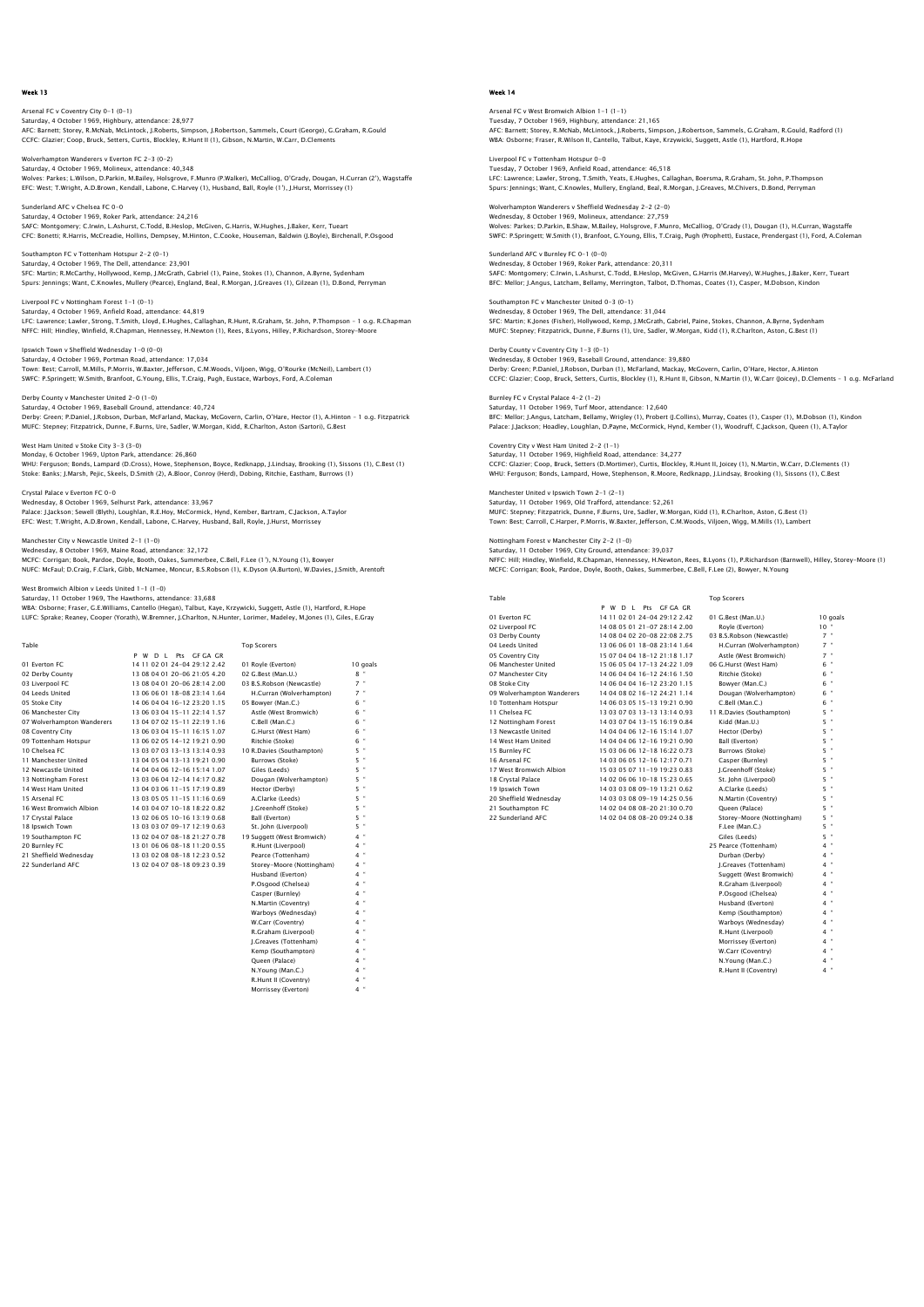# Chelsea FC v Derby County 2-2 (0-0) Saturday, 11 October 1969, Stamford Bridge, attendance: 51,421<br>CFC: Bonetti; D.Webb, R.Harris, Hollins (1), Dempsey (P.Osgood), M.Hinton, J.Boyle, Houseman (1), Birchenall, A.Hudson, C.Cooke<br>Derby: Green: P.Daniel, J.Robso

Tottenham Hotspur v Wolverhampton Wanderers 0-1 (0-1) Saturday, 11 October 1969, White Hart Lane, attendance: 36,736<br>Spurs: Jennings; Want, C.Knowles, Mullery, England, P.Collins, Gilzean, J.Greaves, M.Chivers, D.Bond, Perryman<br>Wolves: Parkes; D.Parkin, B.Shaw, M.Bailey, Hols

Stoke City v Arsenal FC 0-0 Saturday, 11 October 1969, Victoria Ground, attendance: 25,783<br>Stoke: Banks; J.Marsh, Pejic, Skeels, D.Smith, A.Bloor, Eastham, J.Greenhoff, Ritchie, Dobing, Burrows<br>AFC: Barnett: Storey, R.McNab, McLintock, J.Roberts, Sim

Sheffield Wednesday v Southampton FC 1-1 (0-1) Saturday, 11 October 1969, Hillsborough, attendance: 20,488<br>SWFC: P.Springett; W.Smith, Branfoot, G.Young, Ellis, T.Craig, Pugh, Eustace (1), Prendergast, Ford, A.Coleman (Prophett)<br>SFC: Martin; K.Jones, Hollywood, Kemp (1

Newcastle United v Liverpool FC 1-0 (0-0) Saturday, 11 October 1969, St. James Park, attendance: 43,830<br>NUFC: McFaul; D.Craig, F.Clark, Gibb, A.Burton, Moncur, B.S.Robson, J.Smith, W.Davies, Arentoft, Foggon (1)<br>LFC: Lawrence; Lawler, Stronq, T.Smith, Yeats, E.Huq

Everton FC v Sunderland AFC 3-1 (2-1) Saturday, 11 October 1969, Goodison Park, attendance: 47,271 EFC: West; T.Wright, A.D.Brown, Kendall (1), Labone, C.Harvey, Husband, Ball, Royle (1'), J.Hurst, Morrissey (1)<br>SAFC: Montqomery; C.Irwin, L.Ashurst, C.Todd, McGiven, R.Park, Symm, W.Huqhes, J.Baker (M.Harvey), Kerr, Tuea

Chelsea FC v West Bromwich Albion 2-0 (2-0) Saturday, 18 October 1969, Stamford Bridge, attendance: 34,810 CFC: Bonetti; R.Harris, McCreadie, Hollins, D.Webb, M.Hinton, C.Cooke (1), A.Hudson, P.Osgood (1), Birchenall, Houseman WBA: Cumbes; Fraser, G.E.Williams, Cantello, Talbut, Kaye, A.Brown, Suggett, Astle, Hartford, R.Hope

Crystal Palace v Leeds United 1-1 (1-1) Saturday, 18 October 1969, Selhurst Park, attendance: 31,910 Palace: J.Jackson; D.Payne, Loughlan, Hoadley, McCormick, Hynd, Kember, Woodruff, C.Jackson (Bartram), Queen (1), A.Taylor<br>LUFC: Sprake; Reaney, Madeley, W.Bremner, J.Charlton, N.Hunter, Lorimer (1), Yorath (Bates), M.Jone

Ipswich Town v Liverpool 2-2 (1-1) Saturday, 18 October 1969, Portman Road, attendance: 23,263

Town: Best; Carroll, C.Harper, P.Morris, W.Baxter, Jefferson (Wosahlo), C.M.Woods, Viljoen, Wigg (1), M.Mills, F.Brogan (1) LFC: Lawrence; Lawler, Strong, T.Smith, Yeats, E.Hughes, Callaghan, Boersma (A.Lindsay 1), R.Graham (1), I.Ross, P.Thompson

#### Jnited v Nottingham Forest 1-1 (0-1) Saturday, 18 October 1969, Old Trafford, attendance: 54,236

MUFC: Stepney; Fitzpatrick, Dunne, F.Burns, Ure, Sadler, W.Morgan, Kidd, R.Charlton, G.Best (1), Aston NFFC: Hill; Hindley, Winfield, Hennessey, McKinlay, H.Newton, Rees, B.Lyons, P.Richardson, Hilley, Storey-Moore (1)

## errs v West Ham United 1-0 (0-0)

Saturday, 18 October 1969, Molineux, attendance: 28,762<br>Wolves: Parkes; G.W.Taylor, D.Parkin, L.Wilson, Holsgrove, F.Munro, McCalliog (1), O'Grady, Dougan, H.Curran, Wagstaffe<br>WHU: Ferquson; Bonds, Lampard, Howe (G.Hurst),

| Table                      |                              | <b>Top Scorers</b>          |          |
|----------------------------|------------------------------|-----------------------------|----------|
|                            | P W D I Pts GEGA GR          |                             |          |
| 01 Everton EC              | 15 12 02 01 26-04 32:13 2.46 | 01 G.Best (Man.U.)          | 11 goals |
| 02 Liverpool FC            | 16 08 06 02 22-10 30:17 1.76 | Rovle (Everton)             | $11 -$   |
| 03 Derby County            | 15 08 05 02 21-09 24:10 2.40 | 03 H.Curran (Wolverhampton) | $8 -$    |
| 04 Wolverhampton Wanderers | 16 06 08 02 20-12 26:21 1.24 | B.S.Robson (Newcastle)      | $7$ "    |
| 05 Leeds United            | 14 06 07 01 19-09 24:15 1.60 | Astle (West Bromwich)       | $7$ "    |
| 06 Coventry City           | 15 07 04 04 18-12 21:18 1.17 | 06 Dougan (Wolverhampton)   | 6 "      |
| 07 Manchester United       | 16 06 06 04 18-14 25:23 1.09 | Bowver (Man.C.)             | 6 "      |
| 08 Stoke City              | 15 06 05 04 17-13 23:20 1.15 | Storey-Moore (Nottingham)   | $6$ "    |
| 09 Manchester City         | 14 06 04 04 16-12 24:16 1.50 | Oueen (Palace)              | 6 "      |
| 10 Chelsea EC              | 15 04 08 03 16-14 17:16 1.06 | C.Bell (Man.C.)             | $6$ "    |
| 11 Tottenham Hotspur       | 15 06 03 06 15-15 19:22 0.86 | Hector (Derby)              | $6$ "    |
| 12 Newcastle United        | 15 05 04 06 14-16 16:14 1.14 | G.Hurst (West Ham)          | $6$ "    |
| 13 Nottingham Forest       | 15 03 08 04 14-16 17:20 0.85 | Ritchie (Stoke)             | $6$ "    |
| 14 Arsenal FC              | 15 03 07 05 13-17 12:17 0.71 | 14 R.Davies (Southampton)   | $5 -$    |
| 15 West Ham United         | 15 04 04 07 12-18 19:22 0.86 | Ball (Everton)              | 5 "      |
| 16 Burnley FC              | 15 03 06 06 12-18 16:22 0.73 | F.Lee (Man.C.)              | $5$ "    |
| 17 West Bromwich Albion    | 16.03.05.08.11-21.19:25.0.76 | Morrissey (Everton)         | 5 "      |
| 18 Crystal Palace          | 15 02 07 06 11-19 16:24 0.67 | Kemp (Southampton)          | 5 "      |
| 19 Ipswich Town            | 15 03 04 08 10-20 15:23 0.65 | P.Osgood (Chelsea)          | $5$ "    |
| 20 Sheffield Wednesdav     | 15 03 04 08 10-20 15:26 0.58 | R.Graham (Liverpool)        | $5 -$    |
| 21 Southampton FC          | 15 02 05 08 09-21 22:31 0.71 | Kidd (Man.U.)               | 5 "      |
| 22 Sunderland AFC          | 15 02 04 09 08-22 10:27 0.37 | Giles (Leeds)               | $5 -$    |
|                            |                              | N.Martin (Coventry)         | 5 "      |
|                            |                              | I.Greenhoff (Stoke)         | 5 "      |
|                            |                              | Burrows (Stoke)             | 5 "      |
|                            |                              | Casper (Burnley)            | $5$ "    |
|                            |                              | St. John (Liverpool)        | 5 "      |
|                            |                              | A Cleater (Federal)         | $r = n$  |

A.Clarke (Leeds)

# Week 16

Burnley FC v Sheffield Wednesday 4-2 (0-1) Saturday, 18 October 1969, Turf Moor, attendance: 13,212<br>BFC: Mellor; P.Jones, Latcham, J.Murray (1'), C.Waldron, M.Dobson (1), D.Thomas (B.O'Neil), Coates, Casper, J.Collins (1), Kindon (1)<br>SWFC: P.Soringett; W.Smith, K.B

Tottenham Hotspur v Newcastle United 2-1 (0-0) Saturday, 18 October 1969, White Hart Lane, attendance: 33,286<br>Spurs: Jennings; Want, C.Knowles, Mullery, England, Beal, M.Chivers, J.Greaves (2), Gilzean, R.Morgan, Perryman<br>NUFC: McFaul: D.Craiq, F.Clark, Gibb, A.Burton,

Sunderland AFC v Arsenal FC 1-1 (1-0) Saturday, 18 October 1969, Roker Park, attendance: 17,874 SAFC: Montgomery; C.Irwin, L.Ashurst, C.Todd, B.Heslop, McGiven, R.Park, W.Hughes (1), J.Baker, Kerr, Tueart<br>AFC: Barnett: Storey, R.McNab (R.Kennedy), McLintock, T.Neill, Simpson, J.Robertson, Sammels (1), G.Graham, R.Gou

Southampton FC v Coventry City 0-0 Saturday, 18 October 1969, The Dell, attendance: 20,238 SFC: Martin; R.McCarthy, Hollywood, Kemp, J.McGrath, Gabriel, Paine, Stokes, Channon, A.Byrne, Sydenham CCFC: Glazier; Coop, Bruck, Setters (E.Machin), Curtis, Blockley, R.Hunt II, Joicey, N.Martin, W.Carr, D.Clements

Everton FC v Stoke City 6-2 (2-1) Saturday, 18 October 1969, Goodison Park, attendance: 48,684 EFC: West; T.Wright, A.D.Brown, Kendall, Labone, C.Harvey, Husband (1), Ball (1), Royle (2'), J.Hurst, Morrissey (2)<br>Stoke: Farmer (T.P.Smith): J.Marsh, Pejic, J.Greenhoff, D.Smith (W.Stevenson), A.Bloor, Conroy, Dobing (1

Derby County v Manchester City 0-1 (0-0) Saturday, 18 October 1969, Baseball Ground, attendance: 40,788 Derby: Green; Webster, J.Robson, Durban, P.Daniel, Mackay, McGovern, Carlin, O'Hare, Hector, A.Hinton MCFC: Corrigan; Book, Pardoe, Doyle, Booth, Oakes, Summerbee, C.Bell, F.Lee (1), N.Young, Bowyer

Sheffield Wednesday v Crystal Palace 0-0 Saturday, 25 October 1969, Hillsborough, attendance: 19,162<br>SWFC: P.Springett; W.Smith, K.Burton, G.Young, Ellis, T.Craig, W.Lawson (Pugh), Eustace, Warboys, Prendergast, A.Colemar<br>Palace: J.Jackson; Loughlan, Oliver, D.Pa

Nottingham Forest v Burnley FC 1-1 (0-0) Saturday, 25 October 1969, City Ground, attendance: 19,771 NFFC: Hill; Hindley, Winfield, McKinlay, Hennessey, H.Newton, Rees, B.Lyons (1), Hilley, P.Richardson (C.Hall), Storey–Moore<br>BFC: Mellor; Docherty, Latcham, Bellamy, M.Dobson, C.Todd, B.O'Neil, Coates, Casper, J.Collins, K

Manchester City v Wolverhampton Wanderers 1-0 (0-0) Saturday, 25 October 1969, Maine Road, attendance: 34,425 MCFC: Corrigan; Book, Pardoe, Doyle (1'), Booth, Oakes, Summerbee, C.Bell, Mundy, N.Young, Bowyer Wolves: Parkes; G.W.Taylor, D.Parkin, M.Bailey, Holsgrove, F.Munro (McAlle), McCalliog, O'Grady, Dougan, L.Wilson, Wagstaffe

Leeds United v Nottingham Forest 6-1 (2-1) Wednesday, 29 October 1969, Elland Road, attendance: 29,636

LUFC: Sprake; Reaney, Madeley, W.Bremner, J.Charlton (1), N.Hunter, Lorimer (3), A.Clarke (T.Hibbitt 1), M.Jones, Bates (1), E.Gray NFFC: Hill; Hindley, Winfield, O'Kane, Hennessey, H.Newton (1), Rees, B.Lyons, Hilley, Barnwell, Storey-Moore

| Table                      |                                       | <b>Top Scorers</b>        |          |
|----------------------------|---------------------------------------|---------------------------|----------|
|                            | P W<br>Pts GE GA GR<br>D <sub>1</sub> |                           |          |
| 01 Everton EC              | 16 13 02 01 28-04 38:15 2.53          | 01 Royle (Everton)        | 13 goals |
| 02 Liverpool FC            | 16.08.06.02.22-10.30:17.1.76          | 02 G.Best (Man.U.)        | $11 -$   |
| 03 Derby County            | 16.08.05.03.21-11.24:11.2.18          | 03 B.S.Robson (Newcastle) | $8 -$    |
| 04 Leeds United            | 15 07 07 01 21-09 30:16 1.88          | H.Curran (Wolverhampton)  | $8 -$    |
| 05 Manchester City         | 16 08 04 04 20-12 26:16 1.63          | 05 Lorimer (Leeds)        | $7 -$    |
| 06 Wolverhampton Wanderers | 17 06 08 03 20-14 26:22 1.18          | Astle (West Bromwich)     | $7 -$    |
| 07 Coventry City           | 16 07 05 04 19-13 21:18 1.17          | Morrissey (Everton)       | $7 -$    |
| 08 Manchester United       | 16 06 06 04 18-14 25:23 1.09          | 08 Ball (Everton)         | 6 "      |
| 09 Stoke City              | 16 06 05 05 17-15 25:26 0.96          | I.Greaves (Tottenham)     | 6 "      |
| 10 Tottenham Hotspur       | 16.07.03.06.17-15.21:23.0.91          | Storey-Moore (Nottingham) | 6 "      |
| 11 Chelsea EC              | 15 04 08 03 16-14 17:16 1.06          | Hector (Derby)            | 6 "      |
| 12 Burnley FC              | 17 04 07 06 15-19 21:25 0.84          | G.Hurst (West Ham)        | 6 "      |
| 13 Nottingham Forest       | 17 03 09 05 15-19 19:27 0.70          | Dougan (Wolverhampton)    | $6 -$    |
| 14 Newcastle United        | 16.05.04.07.14-18.17:16.1.06          | Bowver (Man.C.            | 6 "      |
| 15 Arsenal FC              | 16 03 08 05 14-18 13:18 0.72          | Oueen (Palace)            | $6 -$    |
| 16 West Ham United         | 15 04 04 07 12-18 19:22 0.86          | F.Lee (Man.C.)            | $6 -$    |
| 17 Crystal Palace          | 16.02.08.06.12-20.16:24.0.67          | C.Bell (Man.C.)           | $6 -$    |
| 18 West Bromwich Albion    | 16.03.05.08.11-21.19:25.0.76          | Ritchie (Stoke)           | 6 "      |
| 19 Sheffield Wednesdav     | 17 03 05 09 11-23 17:30 0.57          | 19 Giles (Leeds)          | 5. "     |
| 20 Southampton FC          | 16 02 06 08 10-22 22:31 0.71          | St. John (Liverpool)      | 5. "     |
| 21 Ipswich Town            | 15 03 04 08 10-20 15:23 0.65          | Casper (Burnley)          | $5 -$    |
| 22 Sunderland AFC          | 16 02 05 09 09-23 11:28 0.39          | Husband (Everton)         | 5 "      |

| <b>TOP SCOTERS</b>        |                     |
|---------------------------|---------------------|
| 01 Rovie (Everton)        | 13q                 |
| 02 G.Best (Man.U.)        | 11                  |
| 03 B.S.Robson (Newcastle) | f<br>8.             |
| H.Curran (Wolverhampton)  | f<br>8              |
| 05 Lorimer (Leeds)        | ł<br>$\overline{z}$ |
| Astle (West Bromwich)     | ł<br>$\overline{7}$ |
| Morrissev (Everton)       | 7 <sup>1</sup>      |
| 08 Ball (Everton)         | ł<br>6              |
| I.Greaves (Tottenham)     | f<br>6              |
| Storev-Moore (Nottingham) | ł<br>6              |
| Hector (Derby)            | ł<br>6              |
| G.Hurst (West Ham)        | f<br>6              |
| Dougan (Wolverhampton)    | f<br>6              |
| Bowver (Man.C.            | ł<br>6              |
| Oueen (Palace)            | ł<br>6.             |
| F.Lee (Man.C.)            | f<br>6              |
| C.Bell (Man.C.)           | ł<br>6              |
| Ritchie (Stoke)           | ł<br>6              |
| 19 Giles (Leeds)          | f<br>5              |
| St. John (Liverpool)      | ł<br>5              |
| Casper (Burnley)          | ł<br>5              |
| Husband (Everton)         | f<br>5              |
| Kemp (Southampton)        | f<br>5              |
| N.Martin (Coventry)       | ł<br>5              |
| R.Davies (Southampton)    | f<br>5              |
| A.Clarke (Leeds)          | ł<br>5              |
| Burrows (Stoke)           | ł<br>5.             |
| P.Osgood (Chelsea)        | ł<br>5              |
| Kidd (Man.U.)             | ł<br>5              |
| J.Greenhoff (Stoke)       | ł<br>5              |
| R.Graham (Liverpool)      | ł<br>5              |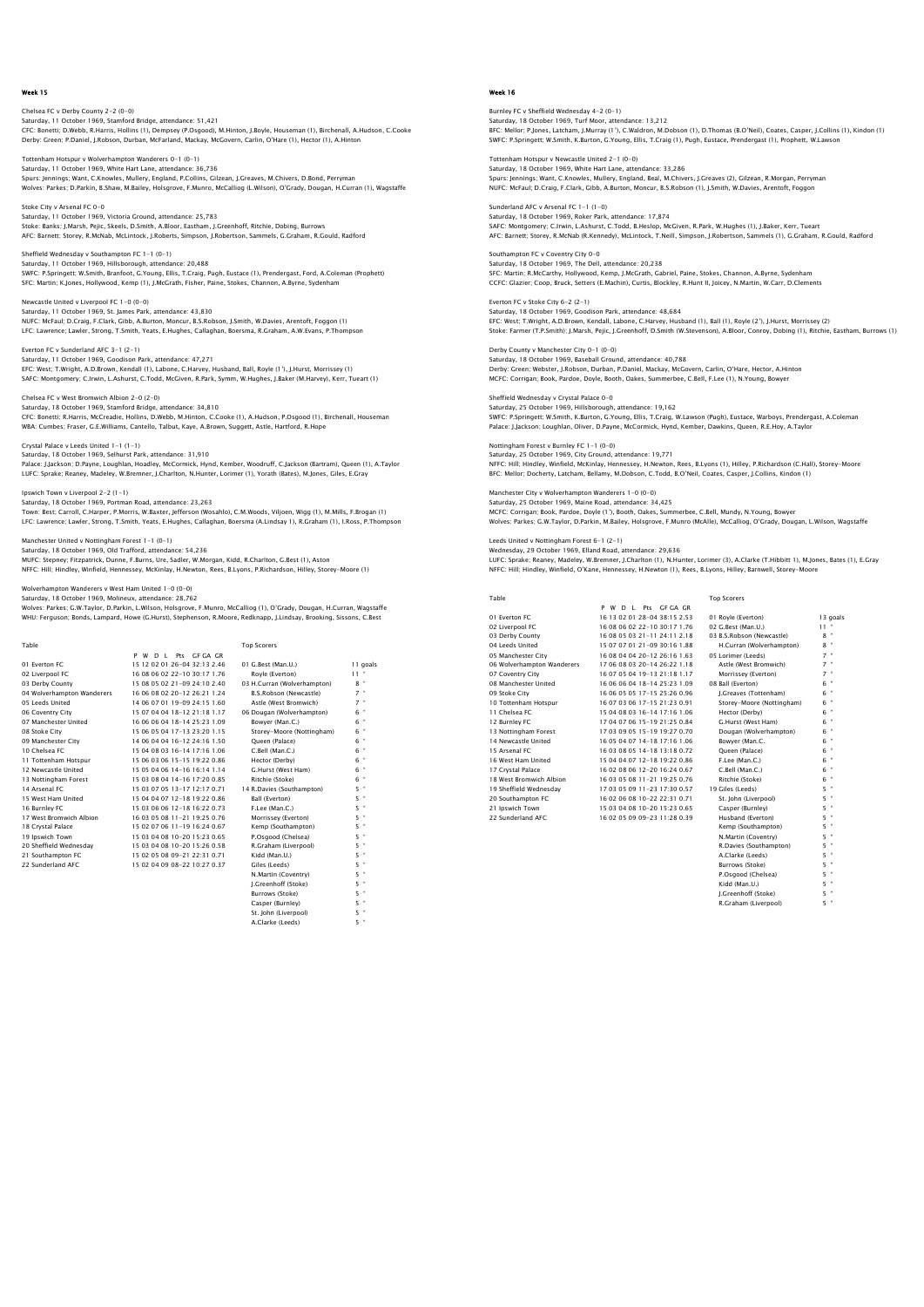Arsenal FC v Ipswich Town 0-0 Saturday, 25 October 1969, Highbury, attendance: 22,458<br>AFC: Barnett; Storey, Nelson, McLintock, T.Neill, Simpson, J.Robertson, Sammels, R.Gould (George), G.Graham, Radford<br>Town: Best; Carroll, C.Harper, Viljoen, W.Baxter,

West Ham United v Sunderland AEC 1-1 (1-0) Saturday, 25 October 1969, Upton Park, attendance: 29,191<br>WHU: Ferguson; Bonds, Lampard, Howe, Stephenson, R.Moore, Redknapp, Peters (1), Brooking, G.Hurst, C.Best<br>SAFC: Montqomery: C.Irwin, L.Ashurst, C.Todd, B.Heslop, Mc

West Bromwich Albion v Manchester United 2-1 (0-1) Saturday, 25 October 1969, The Hawthorns, attendance: 45,488<br>WBA: Osborne; Fraser, G.E.Williams, A.Brown (1), Talbut, A.Robertson, Hegan, Suggett, Astle, Hartford (Krzywicki), R.Hope (1)<br>MUFC: Stepney; S.Brennan, Dunne, F.

Stoke City v Tottenham Hotspur 1-1 (0-1) Saturday, 25 October 1969, Victoria Ground, attendance: 19,550<br>Stoke: Dowd; Bernard, Pejic, W.Stevenson, D.Smith, Skeels, Eastham, Dobing, Herd (1), A.Bloor, Burrows<br>Spurs: Jennings; Want, C.Knowles, Mullery, England, Beal

Newcastle United v Chelsea FC 0-1 (0-0) Saturday, 25 October 1969, St. James Park, attendance: 38,860<br>NUFC: McFaul; D.Craig, F.Clark, Gibb, A.Burton, Moncur, J.Scott, B.S.Robson, W.Davies, J.Smith, Foggon<br>CFC: Bonetti: R.Harris, McCreadie, Hollins, D.Webb, M.Hin

Liverpool FC v Southampton FC 4-1 (1-0) Saturday, 25 October 1969, Anfield Road, attendance: 41,611 LFC: Lawrence; Lawler, Strong, T.Smith, Yeats, E.Hughes (1), Callaghan, A.Lindsay (R.Hunt 2), R.Graham, St. John, P.Thompson – 1 o.g.

Byrne SFC: Martin; Kirkup, Hollywood, Kemp, J.McGrath, Gabriel, Paine, Stokes, Channon (1), A.Byrne, Fisher

Leeds United v Derby County 2-0 (2-0) Saturday, 25 October 1969, Elland Road, attendance: 44,183 LUFC: Sprake; Reaney, Madeley, W.Bremner, J.Charlton, N.Hunter, Lorimer, A.Clarke (2), M.Jones, Bates, E.Gray (T.Hibbitt)<br>Derby: Green; Webster, P.Daniel, Durban, McFarland, Mackay, McGovern, Carlin, O'Hare, Hector, A.Hint

Coventry City v Everton FC 0-1 (0-0) Saturday, 25 October 1969, Highfield Road, attendance: 37,862<br>CCFC: Giazier; Coop, Bruck, E.Machin (Joicey), Curtis, Blockley, R.Hunt II, Gibson, N.Martin, W.Carr, D.Clements<br>EFC: West; T.Wright, A.D.Brown, Kendall, Labone

Ipswich Town v Manchester City 1-1 (0-0) Saturday, 1 November 1969, Baseball Ground, attendance: 24,124 Town: Best; Carroll, M.Mills, Viljoen, W.Baxter, McNeil (1), C.M.Woods, Collard, M.Hill, O'Rourke, F.Brogan MCFC: Corrigan; Book, Pardoe, Doyle, Booth, Oakes, Summerbee (Jeffries), C.Bell, F.Lee (1), N.Young, Bowyer

Sunderland AFC v Leeds United 0-0

Saturday, 1 November 1969, Roker Park, attendance: 31,842 SAFC: Montgomery; C.Irwin, L.Ashurst, C.Todd, B.Heslop, McGiven, G.Harris, W.Hughes, J.Baker, Kerr, Tueart LUFC: Sprake; Reaney, Madeley, W.Bremner, J.Charlton, N.Hunter, Lorimer, Belfitt, M.Jones, Bates, E.Gray

| Table                      |                              | <b>Top Scorers</b>        |                |
|----------------------------|------------------------------|---------------------------|----------------|
|                            | P W D L Pts GF GA GR         |                           |                |
| 01 Everton EC              | 1714020130-0439152.60        | 01 Royle (Everton)        | 14 goals       |
| 02 Leeds United            | 17 08 08 01 24-10 32:16 2.00 | 02 G.Best (Man.U.)        | $11 -$         |
| 03 Liverpool FC            | 17 09 06 02 24-10 34:18 1.89 | 03 B.S.Robson (Newcastle) | $8$ "          |
| 04 Derby County            | 17 08 05 04 21-13 24:13 1.85 | H.Curran (Wolverhampton)  | $8$ "          |
| 05 Manchester City         | 17 08 05 04 21-13 27:17 1.59 | 05 Astle (West Bromwich)  | $7$ "          |
| 06 Wolverhampton Wanderers | 17 06 08 03 20-14 26:22 1.18 | A.Clarke (Leeds)          | $7 -$          |
| 07 Coventry City           | 17 07 05 05 19-15 21:19 1.11 | F.Lee (Man.C.)            | $7$ "          |
| 08 Chelsea EC              | 16.05.08.03.18-14.18:16.1.13 | Lorimer (Leeds)           | $7$ "          |
| 09 Manchester United       | 17 06 06 05 18-16 26:25 1.04 | Morrissey (Everton)       | $7$ "          |
| 10 Stoke City              | 17 06 06 05 18-16 26:27 0.96 | 10 I.Greaves (Tottenham)  | $6$ "          |
| 11 Tottenham Hotspur       | 17 07 04 06 18-16 22:24 0.92 | Bowver (Man.C.)           | $6$ "          |
| 12 Burnley FC              | 17 04 07 06 15-19 21:25 0.84 | P.Osgood (Chelsea)        | 6 "            |
| 13 Arsenal FC              | 1703090515-1913180.72        | Kidd (Man.U.)             | $6$ "          |
| 14 Nottingham Forest       | 17 03 09 05 15-19 19:27 0.70 | Hector (Derby)            | $6$ "          |
| 15 Newcastle United        | 17 05 04 08 14-20 17:17 1.00 | Ritchie (Stoke)           | $6$ "          |
| 16 West Ham United         | 16 04 05 07 13-19 20:23 0.87 | C.Bell (Man.C.)           | $\bullet$<br>6 |
| 17 West Bromwich Albion    | 17 04 05 08 13-21 21:26 0.81 | Oueen (Palace)            | 6 "            |
| 18 Ipswich Town            | 17 03 06 08 12-22 16:24 0.67 | Dougan (Wolverhampton)    | $6$ "          |
| 19 Crystal Palace          | 16 02 08 06 12-20 16:24 0.67 | R.Hunt (Liverpool)        | $6$ "          |
| 20 Sheffield Wednesdav     | 17 03 05 09 11-23 17:30 0.57 | G.Hurst (West Ham)        | $6$ "          |
| 21 Sunderland AFC          | 18 02 07 09 11-25 12:29 0.41 | Ball (Everton)            | $\bullet$<br>6 |
| 22 Southampton FC          | 17 02 06 09 10-24 23:35 0.66 | Storey-Moore (Nottingham) | $6$ "          |
|                            |                              | 23 Kemp (Southampton)     | $5 -$          |
|                            |                              | N.Martin (Coventry)       | 5 "            |
|                            |                              | Casper (Burnley)          | $5 -$          |
|                            |                              | R.Graham (Liverpool)      | 5 "            |
|                            |                              | I.Greenhoff (Stoke)       | 5 "            |
|                            |                              | St. John (Liverpool)      | 5 "            |
|                            |                              | Husband (Everton)         | 5 "            |

Giles (Leeds) Burrows (Stoke) Barrons (Stoke)<br>R.Davies (Southampton)

### Week 18

Burnley FC v Newcastle United 0-1 (0-0) Saturday, 1 November 1969, Turf Moor, attendance: 16,444<br>BFC: Mellor; Docherty, Latcham, B.O'Neil, M.Dobson, C.Todd, J.Collins, Coates, Casper, Bellamy, Kindon<br>NUFC: McFaul; D.Craiq, F.Clark, Gibb, A.Burton, Moncur, B.S.Ro

Wolverhampton Wanderers v West Bromwich Albion 1-0 (0-0) Saturday, 1 November 1969, Molineux, attendance: 39,832<br>Wolves: Parkes; G.W.Taylor, D.Parkin, M.Bailey, Holsgrove, Woodfield, McCalliog, O'Grady (1), Dougan, H.Curran, Wagstaffe<br>WBA: Osborne; Fraser, G.E.Williams, A.Brown,

Tottenham Hotspur v Sheffield Wednesday 1-0 (0-0) Saturday, 1 November 1969, White Hart Lane, attendance: 31,650 Spurs: Jennings; Want, C.Knowles, Mullery, England, Beal, Pearce, J.Greaves, Gilzean, R.Morgan (1), Perryman SWFC: P.Springett; W.Smith, K.Burton, G.Young, Ellis, T.Craig, Pugh, Eustace, Warboys, Ford, A.Coleman

Southampton FC v West Ham United 1-1 (0-1) Saturday, 1 November 1969, The Dell, attendance: 26,894 SFC: Martin; Kirkup, Hollywood, Kemp, J.McGrath, Gabriel (A.Byrne), Paine, Channon (1), R.Davies, Da.Walker, Sydenham WHU: Ferguson; Bonds, Lampard, Howe, Stephenson, R.Moore, C.Best, Peters, Brooking (1), G.Hurst, Sissons

Manchester United v Stoke City 1-1 (1-0) Saturday, 1 November 1969, Old Trafford, attendance: 54,061 MUFC: Stepney; S.Brennan, Dunne, F.Burns, Ure, Sadler, Law, Kidd, R.Charlton (1), Aston, G.Best Stoke: Dowd; Bernard, Pejic, Skeels, D.Smith, A.Bloor, Conroy (W.Stevenson), Dobing, Herd, Eastham, Burrows (1)

Everton FC v Nottingham Forest 1-0 (0-0) Saturday, 1 November 1969, Goodison Park, attendance: 49,610 EFC: West; T.Wright (1), A.D.Brown, Kendall, Labone, C.Harvey, Husband, Ball, Royle, J.Hurst, Morrissey<br>NFFC: Hill; Hindley, Winfield, McKinlay, Hennessey (Brindley), H.Newton, Rees, B.Lyons, Hilley, P.Richardson, Storey-M

Derby County v Liverpool FC 4-0 (2-0) Saturday, 1 November 1969, Baseball Ground, attendance: 40,993 Derby: Green; Webster, P.Daniel, Durban, McFarland, Mackay, McGovern (1), Carlin, O'Hare (1), Hector (2), A.Hinton LFC: Lawrence; Lawler, Strong, T.Smith, Yeats, E.Hughes, Callaghan, R.Hunt, R.Graham, St. John, P.Thompson

Crystal Palace v Arsenal FC 1-5 (1-1) Saturday, 1 November 1969, Selhurst Park, attendance: 34,903 Palace: J.Jackson; Loughlan, Hoadley, D.Payne, McCormick, Hynd, Kember, A.Taylor, Woodruff, Queen, Bartram (1)<br>AFC: Barnett; Storey, R.McNab, Court, T.Neill, Simpson, J.Robertson, Sammels, Radford (3), G.Graham (1), G.Arms

Chelsea FC v Coventry City 1-0 (0-0) Saturday, 1 November 1969, Stamford Bridge, attendance: 38,899 CFC: Bonetti; R.Harris, McCreadie, Hollins, D.Webb, M.Hinton, J.Boyle (Hutchinson), A.Hudson, P.Osgood, Houseman, C.Cooke (1)<br>CCFC: Glazier; Coop, Cattlin, E.Machin, Curtis, Blockley, R.Hunt II, Gibson (R.Barry), N.Martin,

Leeds United v Ipswich Town 4-0 (2-0) Saturday, 8 November 1969, Elland Road, attendance: 26,497 LUFC: Sprake; Reaney, Madeley, E.Gray (1), J.Charlton, N.Hunter (1), Lorimer, Bates, M.Jones (1), Giles (1), T.Hibbitt (Yorath)<br>Town: Best; Carroll, M.Mills, Viljoen, W.Baxter, McNeil, C.M.Woods, Collard, M.Hill, O'Rourke,

er City v Southampton FC 1-0 (1-0) Saturday, 8 November 1969, Maine Road, attendance: 27,069 MCFC: Corrigan; Book, Pardoe, Doyle, Booth, Oakes, Summerbee, C.Bell (1), F.Lee, Towers, Bowyer SFC: Martin; Kirkup, A.Byrne, Fisher, J.McGrath, Gabriel, Paine, Channon, R.Davies, Da.Walker, Sydenham

#### dnesday v Chelsea FC 1−3 (0−1) Saturday, 8 November 1969, Hillsborough, attendance: 18,044

SWFC: P.Springett; W.Smith, K.Burton, G.Young, Ellis, T.Craig, Ford, Eustace (Pugh), Warboys, Prendergast (1), A.Coleman CFC: Bonetti; D.Webb, R.Harris, Hollins, Dempsey, M.Hinton, C.Cooke, A.Hudson, P.Osgood (1), Hutchinson (2), Houseman

West Ham United v Crystal Palace 2–1 (2–0)<br>Saturday, 8 November 1969, Upton Park, attendance: 31,515<br>WHU: Ferguson; Bonds, Lampard, Howe, Stephenson, R.Moore, Redknapp, Peters, Brooking, G.Hurst (1), C.Best (1)<br>Palace: J.J

| Table                      |                                       | <b>Top Scorers</b> |
|----------------------------|---------------------------------------|--------------------|
|                            | P W<br>Pts GF GA GR<br>D <sub>1</sub> |                    |
| 01 Everton FC              | 18 15 02 01 32-04 40:15 2.67          | 01 Royle (Ev       |
| 02 Leeds United            | 18 09 08 01 26-10 36:16 2.25          | 02 G.Best (M       |
| 03 Liverpool FC            | 18 09 06 03 24-12 34:22 1.55          | 03 B.S.Robs        |
| 04 Derby County            | 18 09 05 04 23-13 28:13 2.15          | H.Curran           |
| 05 Manchester City         | 18 09 05 04 23-13 28:17 1.65          | Hector (D          |
| 06 Chelsea EC              | 18 07 08 03 22-14 22:17 1.29          | 06 P.Osgood        |
| 07 Wolverhampton Wanderers | 18 07 08 03 22-14 27:22 1.23          | Astle (We          |
| 08 Tottenham Hotspur       | 18 08 04 06 20-16 23:24 0.96          | Morrisse           |
| 09 Coventry City           | 18 07 05 06 19-17 21:20 1.05          | F.Lee (Ma          |
| 10 Manchester United       | 18 06 07 05 19-17 27:26 1.04          | Lorimer (          |
| 11 Stoke City              | 18 06 07 05 19-17 27:28 0.96          | C.Bell (M          |
| 12 Arsenal FC              | 18 04 09 05 17-19 18:19 0.95          | G.Hurst (          |
| 13 Newcastle United        | 18 06 04 08 16-20 18:17 1.06          | A.Clarke           |
| 14 West Ham United         | 18 05 06 07 16-20 23:25 0.92          | 14 Burrows         |
| 15 Burnley FC              | 18 04 07 07 15-21 21:26 0.81          | <b>Ball (Ever</b>  |
| 16 Nottingham Forest       | 18 03 09 06 15-21 19:28 0.68          | Giles (Le          |
| 17 West Bromwich Albion    | 18 04 05 09 13-23 21:27 0.78          | Storey-M           |
| 18 Crystal Palace          | 18 02 08 08 12-24 18:31 0.58          | Kidd (Ma           |
| 19 Ipswich Town            | 18 03 06 09 12-24 16:28 0.57          | Bowyer (I          |
| 20 Southampton FC          | 19 02 07 10 11-27 24:37 0.65          | J.Greaves          |
| 21 Shaffiald Wadnesday     | 10.02.05.11.11_27.18:24.0.52          | Ougan (D           |

P W D L Pts GF GA GR 01 Everton FC 18 15 02 01 32-04 40:15 2.67 01 Royle (Everton) 14 goals 18 09 08 01 26-10 36:16 2.25 02 G.Best (Man.U.) 11<br>
18 09 06 03 24-12 34:22 1.55 03 B.S.Robson (Newcastle) 8<br>
18 09 05 04 23-13 28:13 2.15 H.Curran (Wolverhampton) 8 03 Liverpool FC 18 09 06 03 24-12 34:22 1.55 03 B.S.Robson (Newcastle) 8 " 04 Derby County 18 09 05 04 23-13 28:13 2.15 H.Curran (Wolverhampton) 8 " 05 Manchester City 18 09 05 04 23-13 28:17 1.65 Hector (Derby) 8 " 18 07 08 03 22-14 22:17 1.29 06 P.Osgood (Chelsea) 7<br>18 07 08 03 22-14 27:22 1.23 Astle (West Bromwich) 7 18 07 08 03 22-14 27:22 1.23 Astle (West Bromwi<br>18 08 04 06 20-16 23:24 0.96 Morrissey (Everton)<br>18 07 05 06 19-17 21:20 1.05 F.Lee (Man.C.) 08 Tottenham Hotspur 18 08 04 06 20-16 23:24 0.96 Morrissey (Everton) 7 " 09 Coventry City 18 07 05 06 19-17 21:20 1.05 F.Lee (Man.C.) 7 " 10 Manchester United 18 06 07 05 19-17 27:26 1.04 Lorimer (Leeds) 7 " 12 12 13 06 07 05 19-17 27:28 0.96 C.Bell (Man. C.)<br>18 04 09 05 17-19 18:19 0.95 C.Bell (Man. C.) 12 12 04 09 05 17-19 18:19 0.95 G.Hurst (West H<br>12 06 04 08 16-20 18:17 1.06 A.Clarke (Leeds) 13 Newcastle United 18 06 04 08 16-20 18:17 1.06 A.Clarke (Leeds) 7 "<br>14 West Ham United 18 05 06 07 16-20 23:25 0.92 14 Burrows (Stoke) 6 "6<br>15 Burnley FC 18 04 07 07 15-21 21:26 0.81 Ball (Everton) 6 "1 18 03 09 06 15-21 19:28 0.68 Giles (Leeds) 6 6<br>18 04 05 09 13-23 21:27 0.78 Storev-Moore (Nottingham) 6 18 04 05 09 13-23 21:27 0.78 Storey-Moore<br>18 02 08 08 12-24 18:31 0.58 Kidd (Man.II.) 18 O 20 3 08 12 - 24 18:31 0.58<br>
18 O 20 8 08 12 - 24 18:31 0.58 Kidd (Man.U.)<br>
19 O 20 7 10 11 - 27 24:37 0.65 J. Greaves (Tottenham) 19 Ipswich Town 18 03 06 09 12-24 16:28 0.57 Bowyer (Man.C.) 6 " 20 Southampton FC 19 02 07 10 11-27 24:37 0.65 J.Greaves (Tottenham) 6 " 21 Sheffield Wednesday 19 03 05 11 11-27 18:34 0.53 Queen (Palace) 6 " 22 Sunderland AFC 18 02 07 09 11-25 12:29 0.41 R.Hunt (Liverpool) 6 " Dougan (Wolverhampton) 6 " Ritchie (Stoke) 6 " name (exerc)<br>Radford (Arsenal) R.Davies (Southampton) Channon (Southampton) St. John (Liverpool) 5 " N.Martin (Coventry) 5 " Casper (Burnley) 5 " R.Graham (Liverpool) 5 " Kemp (Southampton)<br>
Husband (Everton)<br>
1.Greenhoff (Stoke)<br>
5 "

Husband (Everton) I.Greenhoff (Stoke)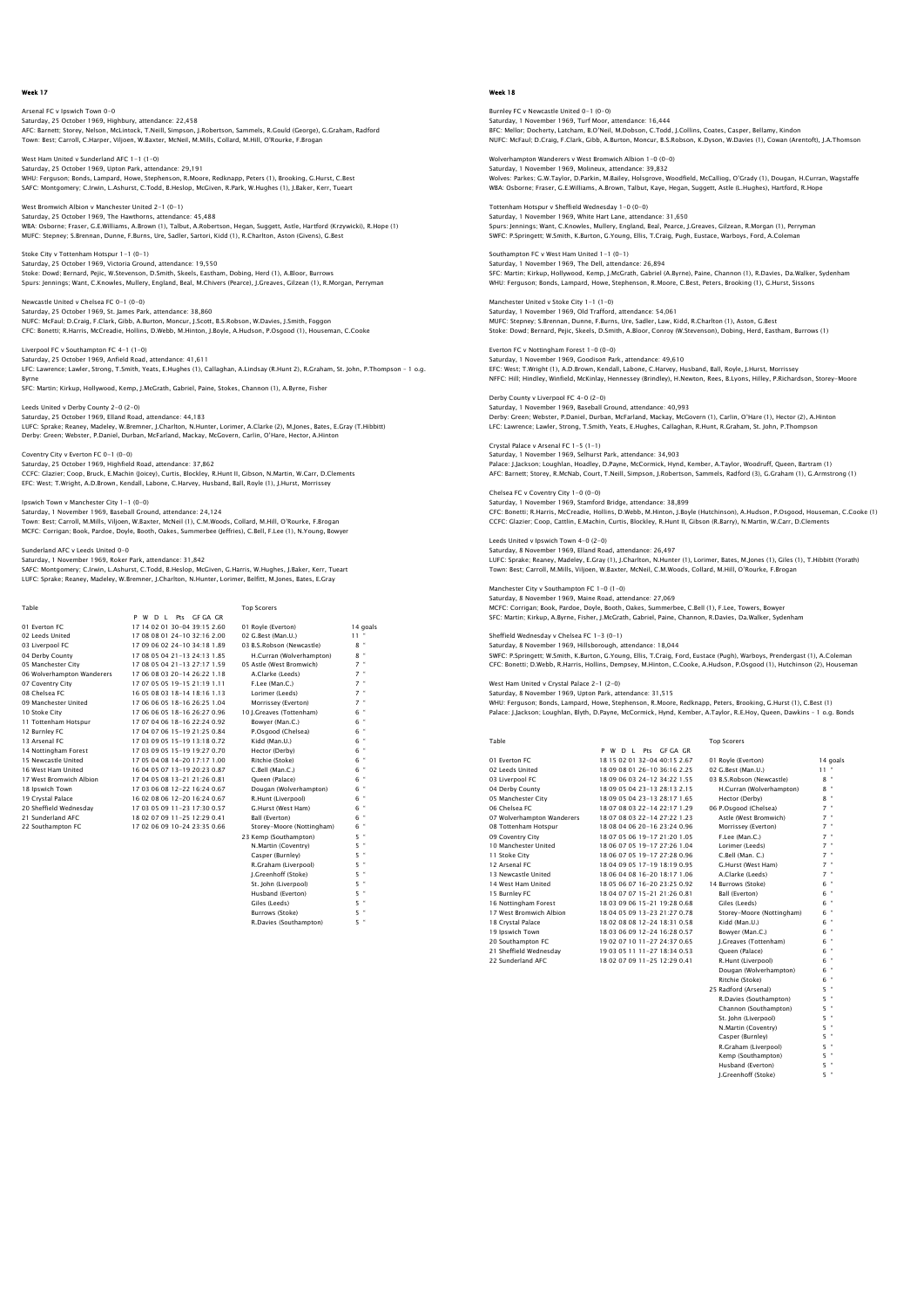# Arsenal FC v Derby County 4-0 (0-0) Saturday, 8 November 1969, Highbury, attendance: 49,753<br>AFC: Barnett; Storey, R.McNab, Court, T.Neill (George 1), Simpson, J.Robertson, Sammels (2), Radford, G.Graham, G.Armstrong (1)<br>Derby: Green; Webster, J.Robson, Durba

West Bromwich Albion v Everton FC 2-0 (1-0)<br>Saturday & November 1969, The Hawthorns Saturday, 8 November 1969, The Hawthorns, attendance: 34,922<br>WBA: Osborne; Fraser, G.E.Williams, A.Brown, Talbut, Kaye, Krzywicki (1), Suggett, Astle (1), Hartford, R.Hope<br>EFC: West: T.Wright, A.D.Brown, Kendall, Labone, C

Stoke City v Burnley FC 2-1 (0-1) Saturday, 8 November 1969, Victoria Ground, attendance: 18,434 Stoke: Dowd; Bernard, Pejic, Skeels, D.Smith, A.Bloor, J.Greenhoff (1), Dobing, Ritchie (Conroy), Eastham (1), Burrows<br>BFC: Mellor; Anqus, Docherty, B.O'Neil, C.Waldron, S.Todd, D.Thomas, Coates, Casper (1), Bellamy, Kindo

Nottingham Forest v Tottenham Hotspur 2-2 (0-1) Saturday, 8 November 1969, City Ground, attendance: 24,034 NFFC: Hill; Hindley, Winfield, McKinlay, Hennessey, H.Newton, Rees (1), B.Lyons, Hilley, P.Richardson, Storey–Moore (1)<br>Spurs: Jennings; Want, C.Knowles, Mullery, England, Beal, Pearce (1), J.Greaves (1), Gilzean, R.Morgan

Newcastle United v Sunderland AFC 3-0 (1-0) Saturday, 8 November 1969, St. James Park, attendance: 55,420<br>NUFC: McFaul; D.Craig, F.Clark, Gibb, A.Burton, Moncur, B.S.Robson, K.Dyson (2), W.Davies (1), Arentoft, Sinclai<br>SAFC: Montqomery; C.Irwin, L.Ashurst, C.Todd, B

Saturday, 8 November 1969, Anfield Road, attendance: 39,114<br>LEC: Lawrence: Lawler, Strong, T.Smith, Yeats, E.Hughes, Callag LFC: Lawrence; Lawler, Strong, T.Smith, Yeats, E.Hughes, Callaghan, R.Hunt , R.Graham, St. John, P.Thompson<br>Wolves: Parkes; G.W.Taylor, D.Parkin, M.Bailey, Holsgrove, Woodfield, McCalliog, O'Grady (B.Shaw), P.Walker, H.Cur

Coventry City v Manchester United 1-2 (0-1) Saturday, 8 November 1969, Highfield Road, attendance: 43,648 CCFC: Glazier; Coop, Cattlin, E.Machin, Curtis, Blockley, R.Hunt II (1), Joicey (Gibson), N.Martin, W.Carr, D.Clements<br>MUFC: Stepney; S.Brennan, Dunne, F.Burns, Ure, Sadler, Sartori, G.Best, R.Charlton, Law (1), Aston (1)

Chelsea FC v Everton FC 1-1 (1-1) Saturday, 15 November 1969, Stamford Bridge, attendance: 49,895 CFC: Bonetti; D.Webb, R.Harris, Hollins, Dempsey, M.Hinton, C.Cooke, A.Hudson, P.Osgood (1), Hutchinson, Houseman<br>EFC: West; T.Wright, A.D.Brown, Kendall, Labone, C.Harvey, Husband (1), Ball, Royle, J.Hurst, Morrissey

Ipswich Town v Crystal Palace 2-0 (1-0) Saturday, 15 November 1969, Baseball Ground, attendance: 18,041 Town: Best; Carroll, Knowles, Viljoen, W.Baxter, McNeil, C.M.Woods, Collard, M.Hill (2), O'Rourke (P.Morris), F.Brogan<br>Palace: J.Jackson; Sewell, Hynd, D.Payne, McCormick, Blyth, Kember, Woodruff, Queen, C.Jackson, Dawkins

#### Manchester City v Manchester United 4-0 (1-0) Saturday, 15 November 1969, Maine Road, attendance: 63,013

MCFC: Corrigan; Book, Pardoe, Doyle, Booth, Oakes, Summerbee, C.Bell (2), F.Lee, Bowyer, N.Young (1) – 1 o.g. Sadler MUFC: Stepney; S.Brennan, Dunne, F.Burns, Ure, Sadler, Sartori (Kidd), G.Best, R.Charlton, Law, Aston

on FC v Leeds United 1-1 (0-1)

Liverpool FC v Wolverhampton Wanderers 0-0

Saturday, 15 November 1969, The Dell, attendance: 23,963

SFC: Martin; Kirkup, A.Byrne, Fisher, J.McGrath, Gabriel, Paine, Channon, R.Davies (1), Da.Walker, D.Thompson LUFC: Sprake; Reaney, Madeley, W.Bremner, J.Charlton, N.Hunter, Lorimer, Bates, M.Jones (1), Giles, T.Hibbitt (Yorath)

| Table                      |                                | <b>Top Scorers</b>          |                   |
|----------------------------|--------------------------------|-----------------------------|-------------------|
|                            | Pts GF GA GR<br>P W D I        |                             |                   |
| 01 Everton EC              | 20 15 03 02 33-07 41:18 2.28   | 01 Royle (Everton)          | 14 goals          |
| 02 Leeds United            | 19 09 09 01 27-11 37:17 2.18   | 02 G.Best (Man.U.)          | $11 -$            |
| 03 Manchester City         | 19 10 05 04 25-13 32:17 1.88   | 03 C.Bell (Man.C.)          | 9 "               |
| 04 Liverpool FC            | 19 09 07 03 25-13 34:22 1.55   | 04 H.Curran (Wolverhampton) | $8 -$             |
| 05 Derby County            | 19 09 05 05 23-15 28:17 1.65   | B.S.Robson (Newcastle)      | $8$ "             |
| 06 Chelsea FC              | 1907090323-1523:181.28         | P.Osgood (Chelsea)          | 8 "               |
| 07 Wolverhampton Wanderers | 19 07 09 03 23-15 27:22 1.23   | Hector (Derby)              | 8 "               |
| 08 Stoke City              | 19 07 07 05 21-17 29:29 1.00   | Astle (West Bromwich)       | 8 "               |
| 09 Tottenham Hotspur       | 19 08 05 06 21-17 25:26 0.96   | 09 Lorimer (Leeds)          | $7 -$             |
| 10 Manchester United       | 20 07 07 06 21-19 29:31 0.94   | Storev-Moore (Nottingham)   | $7$ "             |
| 11 Arsenal FC              | 1905090519-1922191.16          | Morrissey (Everton)         | $7 -$             |
| 12 Coventry City           | 19 07 05 07 19-19 22:22 1.00   | F.Lee (Man.C.)              | $7 -$             |
| 13 Newcastle United        | 1907040818-202117124           | J.Greaves (Tottenham)       | $7$ "             |
| 14 West Ham United         | 18 05 06 07 16-20 23:25 0.92   | G.Hurst (West Ham)          | $7 -$             |
| 15 Nottingham Forest       | 19 03 10 06 16-22 21:30 0.70   | A.Clarke (Leeds)            | $7 -$             |
| 16 West Bromwich Albion    | 19 05 05 09 15-23 23:27 0.85   | 16 Giles (Leeds)            | 6 "               |
| 17 Burnley FC              | 19 04 07 08 15-23 22:28 0.79   | Bowyer (Man.C.)             | 6 "               |
| 18 Ipswich Town            | 19 04 06 09 14-24 18:28 0.64   | R.Davies (Southampton)      | 6 "               |
| 19 Southampton FC          | 20 02 08 10 12-28 25:38 0.66   | Ritchie (Stoke)             | 6 "               |
| 20 Crystal Palace          | 1902080912-2618:330.55         | Burrows (Stoke)             | 6 "               |
| 21 Sheffield Wednesdav     | 19 03 05 11 11 - 27 18 34 0.53 | Oueen (Palace)              | 6 "               |
| 22 Sunderland AFC          | 19 02 07 10 11-27 12:32 0.38   | Casper (Burnley)            | 6 "               |
|                            |                                | I.Greenhoff (Stoke)         | 6 "               |
|                            |                                | Husband (Everton)           | 6 "               |
|                            |                                | Dougan (Wolverhampton)      | 6 "               |
|                            |                                | R.Hunt (Liverpool)          | $\mathbf{u}$<br>6 |

Ball (Everton) Kidd (Man.U.) Week 20

# Burnley FC v Coventry City 0-0 Saturday, 15 November 1969, Turf Moor, attendance: 11,528<br>BFC: Mellor; Latcham, Angus, B.O'Neil, C.Waldron, Blant, Probert, Coates, Casper, Bellamy, Kindon (D.Thomas)<br>CCFC: Glazier; Coop, Cattlin, E.Machin, R.Barry, Blockl

Wolverhampton Wanderers v Arsenal FC 2-0 (0-0)<br>Saturday, 15 November 1969, Molineux, attendance: 28 727 Saturday, 15 November 1969, Molineux, attendance: 28,727<br>Wolves: Parkes; G.W.Taylor, D.Parkin, M.Baliey, Holsgrove, Woodfield, McCalliog, Lutton (1), P.Walker (McAlle), H.Curran (1), Wagstaffe<br>AFC: Barnett; Storey, R.McNab

Tottenham Hotspur v West Bromwich Albion 2-0 (1-0) Saturday, 15 November 1969, White Hart Lane, attendance: 28,340 Spurs: Jennings; Want, C.Knowles, Mullery, England, Beal (M.Chivers 1), Pearce, J.Greaves, Gilzean, R.Morgan (1), Perryman<br>WBA: Osborne; Fraser, G.E.Williams, A.Brown, Talbut, Kaye, Krzywicki, Suqqett, Astle (L.Huqhes), Ha

# Sheffield Wednesday v Stoke City 0-2 (0-1) Saturday, 15 November 1969, Hillsborough, attendance: 16,444

SWFC: P.Springett; W.Smith, K.Burton, G.Young, Prophett, T.Craig, A.Irvine, Pugh, Warboys, Whitham, A.Coleman Stoke: Banks; Bernard, Pejic, Skeels, D.Smith, A.Bloor, Dobing, Eastham, Ritchie (1), J.Greenhoff (1), Burrows

Newcastle United v Nottingham Forest 3-1 (2-1) Saturday, 15 November 1969, St. James Park, attendance: 24,280 NUFC: McFaul; D.Craig (1), F.Clark, Gibb, A.Burton, Moncur, B.S.Robson, K.Dyson (1), W.Davies (J.Scott), Arentoft, Sinclair – 1 o.g. Hindley NFFC: Hill; Hindley, Winfield, McKinlay, Hennessey, H.Newton, Rees, B.Lyons, Hilley (1), P.Richardson (Brindley), Storey-Moore

Liverpool FC v West Ham United 2-0 (1-0)

Saturday, 15 November 1969, Anfield Road, attendance: 39,668 LFC: Lawrence; Lawler (1), Strong, T.Smith, Yeats, E.Hughes, Callaghan, Peplow (R.Hunt ), R.Graham (1), St. John, P.Thompsor<br>WHU: Ferquson; Bonds, Lampard, Howe, Stephenson, R.Moore, Redknapp, Boyce, Brooking, G.Hurst, C.B

#### Derby County v Sunderland AFC 3-0 (0-0) Saturday, 15 November 1969, Baseball Ground, attendance: 31,918

Derby: Green; Webster, J.Robson, Durban (2), McFarland, Mackay, McGovern, Carlin, O'Hare, Hector, A.Hinton – 1 o.g. L.Ashurst<br>SAFC: Montqomery; C.Irwin, L.Ashurst, C.Todd, B.Heslop, McGiven, G.Harris, W.Huqhes, J.Baker, Ke

Ipswich Town v Chelsea FC 1-4 (1-1) Tuesday, 18 November 1969, Portman Road, no attendance figure given Town: Best; Carroll, M.Mills, P.Morris, W.Baxter, McNeil, C.M.Woods, Collard, M.Hill, Viljoen (1), Lambert CFC: Bonetti; D.Webb, R.Harris, Hollins (1), Dempsey, M.Hinton, C.Cooke, A.Hudson, P.Osgood (2), Hutchinson (1), Houseman

Leeds United v Sunderland AFC 2-0 (1-0) Wednesday, 19 November 1969, Elland Road, attendance: 25,890 LUFC: Sprake; Reaney, Cooper, W.Bremner, J.Charlton, N.Hunter, Lorimer (1), Madeley, M.Jones (1), Bates (Yorath), E.Gray SAFC: Montgomery; C.Irwin, L.Ashurst, C.Todd, B.Heslop, McGiven, G.Harris, W.Hughes, J.Baker (Lathan), Kerr, Park

### Crystal Palace v Wolverhampton Wanderers 2-1 (1-1)

Saturday, 22 November 1969, Selhurst Park, attendance: 23,585<br>Crysal Palace: Llackson: Sewell. Hoadlev. D.Payne. McCormick. Hynd. Kember. R.E.Hov. Oueen. Dawkins (2). Tomkins Crysal Palace: J.Jackson; Sewell, Hoadley, D.Payne, McCormick, Hynd, Kember, R.E.Hoy, Queen, Dawkins (2), Tomkins<br>Wolves: Parkes; G.W.Taylor, D.Parkin, M.Bailey, Holsgrove, Woodfield, McCalliog, O'Grady, Lutton (McAlle), H

| Table                      |                                 | <b>Top Scorers</b>          |           |
|----------------------------|---------------------------------|-----------------------------|-----------|
|                            | Pts GE GA GR<br>P W<br>$D \mid$ |                             |           |
| 01 Everton EC              | 20 15 03 02 33-07 41:18 2.28    | 01 Royle (Everton)          | 14 goals  |
| 02 Leeds United            | 20 10 09 01 29-11 39:17 2.29    | 02 G.Best (Man.U.)          | $11 -$    |
| 03 Liverpool FC            | 20 10 07 03 27-13 36:22 1.64    | 03 P.Osqood (Chelsea)       | $10^{-4}$ |
| 04 Manchester City         | 19 10 05 04 25-13 32:17 1.88    | 04 H.Curran (Wolverhampton) | $9 -$     |
| 05 Derby County            | 20 10 50 05 25-15 31:17 1.82    | C.Bell (Man.C.)             | $9 -$     |
| 06 Chelsea EC              | 20 08 09 03 25-15 27:19 1.42    | 06 B.S.Robson (Newcastle)   | $8 -$     |
| 07 Wolverhampton Wanderers | 21 08 09 04 25-17 30:24 1.25    | Astle (West Bromwich)       | $8 -$     |
| 08 Stoke City              | 20 08 07 05 23-17 31:29 1.07    | Hector (Derby)              | $8 -$     |
| 09 Tottenham Hotspur       | 20 09 05 06 23-17 27:26 1.04    | Lorimer (Leeds)             | $8 -$     |
| 10 Manchester United       | 20 07 07 06 21-19 29:31 0.94    | 10 G.Hurst (West Ham)       | $7 -$     |
| 11 Newcastle United        | 20 08 04 08 20-20 24:18 1.33    | Morrissey (Everton)         | $7 -$     |
| 12 Coventry City           | 20 07 06 07 20-20 22:22 1.00    | Storey-Moore (Nottingham)   | $7 -$     |
| 13 Arsenal FC              | 20 05 09 06 19-21 22:21 1.05    | J.Greenhoff (Stoke)         | $7 -$     |
| 14 West Ham United         | 19 05 06 08 16-22 23:27 0.85    | A.Clarke (Leeds)            | $7 -$     |
| 15 Burnley FC              | 20 04 08 08 16-24 22:28 0.79    | Ritchie (Stoke)             | $7 -$     |
| 16 Nottingham Forest       | 20 03 10 07 16-24 22:33 0.67    | F.Lee (Man.C.)              | $7 -$     |
| 17 West Bromwich Albion    | 20 05 05 10 15-25 23:29 0.79    | I.Greaves (Tottenham)       | $7 -$     |
| 18 Ipswich Town            | 20 04 06 10 14-26 19:32 0.59    | 18 Casper (Burnley)         | $6 -$     |
| 19 Crystal Palace          | 20 03 08 09 14-26 20:34 0.59    | Giles (Leeds)               | $6 -$     |
| 20 Southampton FC          | 20 02 08 10 12-28 25:38 0.66    | Burrows (Stoke)             | $6 -$     |
| 21 Sheffield Wednesdav     | 20 03 05 12 11-29 18:36 0.50    | R.Graham (Liverpool)        | $6 -$     |
| 22 Sunderland AFC          | 21 02 07 12 11-31 12:37 0.32    | M.lones (Leeds)             | $6 -$     |

| 01 Rovie (Everton)            | 14q                 |
|-------------------------------|---------------------|
| 02 G.Best (Man.U.)            | 11                  |
| 03 P.Osqood (Chelsea)         | 10 <sup>1</sup>     |
| 04 H.Curran (Wolverhampton)   | ł<br>9              |
| C.Bell (Man.C.)               | ł<br>9              |
| 06 B.S.Robson (Newcastle)     | ł<br>8              |
| Astle (West Bromwich)         | ł<br>8              |
| Hector (Derby)                | ł<br>8              |
| Lorimer (Leeds)               | ł<br>8              |
| 10 G.Hurst (West Ham)         | ł<br>$\overline{z}$ |
| Morrissey (Everton)           | f<br>$\overline{7}$ |
| Storey-Moore (Nottingham)     | ł<br>$\overline{7}$ |
| J.Greenhoff (Stoke)           | ł<br>$\overline{z}$ |
| A.Clarke (Leeds)              | $7$ .               |
| Ritchie (Stoke)               | ł<br>$\overline{7}$ |
| F.Lee (Man.C.)                | ł<br>7              |
| I.Greaves (Tottenham)         | ł<br>$\overline{7}$ |
| 18 Casper (Burnley)           | ł<br>6              |
| Giles (Leeds)                 | f<br>6              |
| Burrows (Stoke)               | ł<br>6              |
| R.Graham (Liverpool)          | ł<br>6              |
| M.lones (Leeds)               | f<br>6              |
| Durban (Derby)                | ł<br>6              |
| Bowver (Man.C.)               | ł<br>6              |
| Ball (Everton)                | ł<br>6              |
| R.Hunt (Liverpool)            | ł<br>6              |
| Dougan (Wolverhampton)        | ł<br>6              |
| Husband (Everton)             | f<br>6              |
| Kidd (Man.U.)                 | ł<br>6              |
| Oueen (Palace)                | f<br>6              |
| <b>R.Davies (Southampton)</b> | ł<br>6              |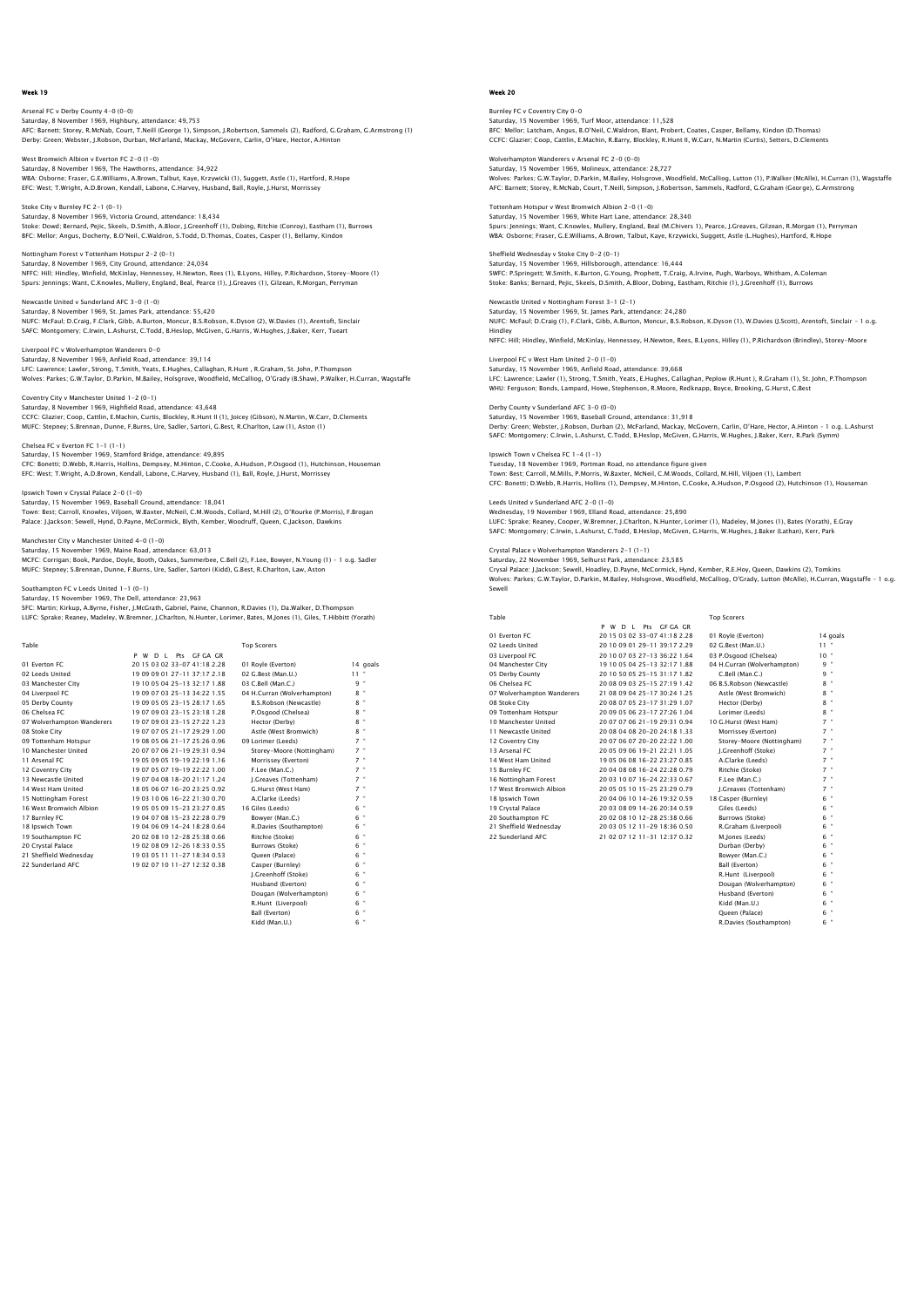Arsenal FC v Manchester City 1-1 (1-1) Saturday, 22 November 1969, Highbury, attendance: 42,939<br>AFC: Barnett; Storey, R.McNab, Court, T.Neill (1), Simpson, J.Robertson, Sammels, Radford, G.Graham, G.Armstrong (George)<br>MCFC: Corriqan: Book, Pardoe, Doyle, Booth,

West Ham United v Derby County 3-0 (1-0) Saturday, 22 November 1969, Upton Park, attendance: 32,485<br>WHU: Ferguson; Bonds, Lampard, Howe, Stephenson, R.Moore, Redknapp, Peters (1), Brooking, G.Hurst (2), C.Best<br>Derby: Green; Webster, J.Robson (A.Stewart), Durban,

West Bromwich Albion v Sheffield Wednesday 3-0 (0-0) Saturday, 22 November 1969, The Hawthorns, attendance: 20,751 WBA: Cumbes; Fraser, R.Wilson II, A.Brown, Talbut, Kaye (Cantello), Krzywicki, Suggett (1), Astle (1), Hartford, R.Hope (1)<br>SWFC: P.Springett; Branfoot, K.Burton, G.Young, Prophett, T.Craig, A.Irvine, Pugh, Warboys, Whitha

Sunderland AFC v Southampton FC 2-2 (0-0)<br>Saturday, 22 November 1969, Roker Park, attendance: 15.385 Saturday, 22 November 1969, Roker Park, attendance: 15,385<br>SAFC: Montgomery; C.Irwin, L.Ashurst, C.Todd, B.Heslop, McGiven, R.Park, Stuckey (1), Lathan (1), G.Harris, W.Hughes<br>SFC: Martin; Kirkup, A.Byrne, Fisher, J.McGrat

Stoke City v Ipswich Town 3-3 (2-1) Saturday, 22 November 1969, Victoria Ground, attendance: 19,285 Stoke: Banks; Bernard, Pejic, Skeels, D.Smith, A.Bloor, Eastham (Conroy), J.Greenhoff, Ritchie (1), Dobing, Burrows (2')<br>Town: Buqq; Carroll, M.Mills, P.Morris, W.Baxter, McNeil, C.M.Woods, Collard (1), M.Hill, Viljoen (1'

Nottingham Forest v Chelsea FC 1-1 (1-0) Saturday, 22 November 1969, City Ground, attendance: 23,808<br>NFFC: Hilj: Hindley, Winfield, O'Kane, Hennessey, H.Newton (1), Rees, B.Lyons, Hilley, C.Hall (Brindley), Storey–Moore<br>CFC: Bonetti; D.Webb, R.Harris, Hollins, De

Manchester United v Tottenham Hotspur 3-1 (2-0) Saturday, 22 November 1969, Old Trafford, attendance: 53,053 MUFC: Stepney; Fitzpatrick (P.Edwards), Dunne, F.Burns (1), Ure, Sadler, Sartori, Kidd, R.Charlton (2), G.Best, Aston Spurs: Jennings; Want, C.Knowles, Mullery, England, R.Morgan, Pearce, J.Greaves, M.Chivers (1), Perryman, Gilzean

Leeds United v Liverpool FC 1-1 (1-1) Saturday, 22 November 1969, Elland Road, attendance: 43,293 LUFC: Sprake; Reaney, Cooper, W.Bremner, J.Charlton, N.Hunter, Lorimer, Madeley, M.Jones, Giles (1'), E.Gray LFC: Lawrence; Lawler, Strong, T.Smith, Yeats (1), E.Hughes, Callaghan, Peplow, R.Graham, St. John, P.Thompson

Everton FC v Burnley FC 2-1 (1-1) Saturday, 22 November 1969, Goodison Park, attendance: 46,530 EFC: West; T.Wright, A.D.Brown, Kendall, Labone, T.Jackson, Husband (D'Arcy), Ball, Royle (1), J.Hurst (1), Morrissey<br>BFC: Mellor; Docherty, Angus (J.Thomson), B.O'Neil, M.Dobson, Latcham, D.Thomas, Coates (1), Probert, Be

Coventry City v Newcastle United 1-0 (0-0)

Saturday, 22 November 1969, Highgfield Road, attendance: 31,825

CCFC: Glazier; Coop, D.Clements, E.Machin, R.Barry, Blockley, R.Hunt II (1'), W.Carr, Setters, O'Rourke, Gibson<br>NUFC: McFaul; D.Craig, F.Clark, Gib, A.Burton, Moncur, B.S.Robson, J.Smith, J.Scott, Arentoft, R.Guthrie

s<br>Southampton FC v Crystal Palace 1-1 (1-1)

Saturday, 29 November 1969, Roker Park, attendance: 19,876 SFC: Marin; Kirkup, A.Byrne, Fisher, J.McGrath, Gabriel (1), Paine, Channon, R.Davies, Da.Walker, Sydenham Palace: J.Jackson; Sewell, Hoadley, D.Payne, McCormick, Hynd, Kember (1), R.E.Hoy, Queen, Dawkins, Tomkins

| Table                      |                                | <b>Top Scorers</b>        |                |
|----------------------------|--------------------------------|---------------------------|----------------|
|                            | D L Pts GF GA GR<br>P W        |                           |                |
| 01 Everton EC              | 21 16 03 02 35-07 43:19 2.26   | 01 Royle (Everton)        | 15 goals       |
| 02 Leeds United            | 21 10 10 01 30-12 40:18 2.22   | 02 G.Best (Man.U.)        | 11             |
| 03 Liverpool FC            | 21 10 08 03 28-14 37:23 1.61   | 03 P.Osgood (Chelsea)     | $10 -$         |
| 04 Manchester City         | 20 10 06 04 26-14 33:18 1.83   | 04 Astle (West Bromwich)  | 9 "            |
| 05 Chelsea EC              | 21 08 10 03 26-16 28:20 1.40   | H.Curran (Wolverhampton)  | 9 "            |
| 06 Derby County            | 21 10 05 06 25-17 31:20 1.55   | C.Bell (Man.C.)           | 9 "            |
| 07 Wolverhampton Wanderers | 21 08 09 04 25-17 30:24 1.25   | G.Hurst (West Ham)        | $\bullet$<br>9 |
| 08 Stoke City              | 21 08 08 05 24-18 34:32 1.06   | 08 B.S.Robson (Newcastle) | $8$ "          |
| 09 Manchester United       | 21 08 07 06 23-19 32:32 1.00   | Hector (Derby)            | $8$ "          |
| 10 Tottenham Hotspur       | 21 09 05 07 23-19 28:29 0.97   | Ritchie (Stoke)           | 8 "            |
| 11 Coventry City           | 21 08 06 07 22-20 23:22 1.05   | Lorimer (Leeds)           | $8$ "          |
| 12 Newcastle United        | 21 08 04 09 20-22 24:19 1.26   | Burrows (Stoke)           | ×<br>8.        |
| 13 Arsenal FC              | 21 05 10 06 20-22 23:22 1.05   | 13 Morrissey (Everton)    | $7$ "          |
| 14 West Ham United         | 20 06 06 08 18-22 26:27 0.96   | I.Greenhoff (Stoke)       | $7$ "          |
| 15 West Bromwich Albion    | 21 06 05 10 17-25 26:29 0.90   | Lorimer (Leeds)           | $7$ "          |
| 16 Nottingham Forest       | 21 03 11 07 17-25 23:34 0.68   | Giles (Leeds)             | $7$ $"$        |
| 17 Burnley FC              | 21 04 08 09 16-26 23:30 0.77   | Channon (Southampton)     | $7$ "          |
| 18 Ipswich Town            | 21 04 07 10 15-27 22:35 0.63   | Storey-Moore (Nottingham) | $7$ "          |
| 19 Crystal Palace          | 21 03 09 09 15-27 21:35 0.60   | Bowver (Man.C.)           | $7 -$          |
| 20 Southampton FC          | 22 02 10 10 14-30 28:41 0.68   | A.Clarke (Leeds)          | $7$ "          |
| 21 Sunderland AFC          | 22 02 08 12 12-32 14:39 0.36   | I.Greaves (Tottenham)     | $7$ "          |
| 22 Sheffield Wednesday     | 21 03 05 13 11 - 31 18:39 0.46 | F.Lee (Man.C.)            | $7$ "          |
|                            |                                | 23 R.Davies (Southampton) | 6 "            |
|                            |                                | Ball (Everton)            | $6$ "          |
|                            |                                | Casper (Burnley)          | $6$ "          |
|                            |                                | Dougan (Wolverhampton)    | ×<br>6.        |
|                            |                                | R.Graham (Liverpool)      | $6$ "          |
|                            |                                | Husband (Everton)         | $6$ "          |
|                            |                                | Durban (Derby)            | $6$ "          |

R.Hunt II (Coventry) M.Jones (Leeds)  $Kidd$  (Man.U.)

Queen (Palace) 6 " R.Hunt (Liverpool) 6 "

# Week 22

Burnley FC v Manchester United 1-1 (1-1) Saturday, 29 November 1969, Turf Moor, attendance: 23,769<br>BFC: Mellor; Docherty, Latcham, B.O. Yeil, M.Dobson, Bellamy, D.Thomas (D.Wilson), J.Murray, Nulty (1), Coates, Kindon<br>MUFC: Stepney: P.Edwards, Dunne, F.Burns, Ure

Derby County v Nottingham Forest 0-2 (0-1) Saturday, 29 November 1969, Baseball Ground, attendance: 38,225<br>Derby: Green; Webster, J.Robson, Durban, McFarland, Mackay, McGovern, Carlin, O'Hare, Hector, A.Hinton<br>NFFC: Hill; Hindley, Winfield, R.Chapman, Hennessey, H.

Ipswich Town v West Ham United 1-0 (0-0) Saturday, 29 November 1969, Portman Road, attendance: 17,456<br>Town: Best; Carroll, M.Mills (1), P.Morris, W.Baxter, McNeil, C.M.Woods, Collard, M.Hill, Viljoen, Lambert<br>WHU: Ferquson: Bonds, Lampard, Howe, Stephenson, R.Moo

Liverpool FC v Arsenal FC 0-1 (0-1) Saturday, 29 November 1969, Anfield Road, attendance: 40,295 LFC: Lawrence; Lawler, Wall, Strong, Yeats, E.Hughes, Callaghan, R.Hunt , A.W.Evans, R.Graham (St. John), P.Thompson<br>AFC: Barnett; Storey, R.McNab, Court, McLintock, Simpson, J.Robertson (1), Sammels, Radford, G.Graham, G.

Manchester City v Leeds United 1-2 (0-1) Saturday, 29 November 1969, Maine Road, attendance: 44,590 MCFC: Mulhearn; Book, Pardoe, Doyle, Booth, Oakes, Summerbee, C.Bell, F.Lee (1'), N.Young, Bowyer LUFC: Sprake; Reaney, Cooper, W.Bremner, J.Charlton, N.Hunter, Lorimer, Madeley, M.Jones (1), Giles, E.Gray (1)

Coventry City v Tottenham Hotspur 3-2 (2-2) Saturday, 6 December 1969, Highfield Road, attendance: 28,372 CCFC: Glazier; Coop, D.Clements, E.Machin (1), R.Barry, Blockley, R.Hunt II, W.Carr (Setters), N.Martin, O'Rourke (1), Gibson (1)<br>Spurs: Jennings; Want, C.Knowles, Mullery, England (1), Pratt, N.Johnson (P.Collins), J.Grea

Crystal Palace v Derby County 0-1 (0-1) Saturday, 6 December 1969, Selhurst Park, attendance: 20,833 Palace: J.Jackson; Sewell, Loughlan, D.Payne, McCormick, Hynd, Kember, Hoadley, Queen, Dawkins, Tomkins Derby: Green; Webster, J.Robson, Durban, McFarland, Mackay, McGovern, Carlin, O'Hare, Hector (1), A.Hinton

Stoke City v Newcastle United 0-1 (0-0) Saturday, 6 December 1969, Victoria Ground, attendance: 17,767 Stoke: Banks; J.Marsh, Pejic, Skeels, D.Smith, A.Bloor, Eastham, J.Greenhoff, Conroy (Ritchie), Dobing, Burrows<br>NUFC: McFaul; D.Craiq, F.Clark, Gibb, A.Burton, Moncur, J.Scott, B.S.Robson (1), W.Davies, J.Smith (R.Guthrie)

West Ham United v Manchester City 0-4 (0-1) Saturday, 6 December 1969, Upton Park, attendance: 27,440 WHU: Ferguson; Bonds, Lampard, Howe, Stephenson, R.Moore, Redknapp, Peters, Brooking, G.Hurst, C.Best MCFC: Corrigan; Book, Pardoe, Doyle (1), Booth, Oakes, Summerbee, C.Bell, F.Lee (1), N.Young (D.Connor), Bowyer (2)

| i dule                     |                                   | 100 <b>JUULEIS</b>        |                 |
|----------------------------|-----------------------------------|---------------------------|-----------------|
|                            | P<br>Pts GF GA GR<br>w<br>D<br>л. |                           |                 |
| 01 Everton EC              | 21 16 03 02 35-07 43:19 2.26      | 01 Royle (Everton)        | 15c             |
| 02 Leeds United            | 22 11 10 01 32-12 42:19 2.21      | 02 G.Best (Man.U.)        | 12 <sup>7</sup> |
| 03 Manchester City         | 22 11 06 05 28-16 38:20 1.90      | 03 P.Osgood (Chelsea)     | 10 <sup>1</sup> |
| 04 Liverpool FC            | 22 10 08 04 28-16 37:24 1.54      | 04 Astle (West Bromwich)  | 9 <sup>1</sup>  |
| 05 Derby County            | 23 11 05 07 27-19 32:22 1.45      | F.Lee (Man.C.)            | 9               |
| 06 Chelsea EC              | 21 08 10 03 26-16 28:20 1.40      | H.Curran (Wolverhampton)  | 9               |
| 07 Wolverhampton Wanderers | 21 08 09 04 25-17 30:24 1.25      | Hector (Derby)            | 9 <sup>1</sup>  |
| 08 Coventry City           | 22 09 06 07 24-20 26:24 1.08      | Bowyer (Man.C.)           | 9 <sup>1</sup>  |
| 09 Stoke City              | 22 08 08 06 24-20 34:33 1.03      | B.S.Robson (Newcastle)    | 9               |
| 10 Manchester United       | 22 08 08 06 24-20 33:33 1.00      | C.Bell (Man.C.)           | 9               |
| 11 Tottenham Hotspur       | 22 09 05 08 23-21 30:32 0.94      | G.Hurst (West Ham)        | 9               |
| 12 Newcastle United        | 22 09 04 09 22-22 25:19 1.32      | 12 Burrows (Stoke)        | 8               |
| 13 Arsenal FC              | 22 06 10 06 22-22 24:22 1.09      | Ritchie (Stoke)           | 8 <sup>1</sup>  |
| 14 Nottingham Forest       | 22 04 11 07 19-25 25:34 0.74      | Storey-Moore (Nottingham) | 8               |
| 15 West Ham United         | 22 06 06 10 18-26 26:32 0.81      | Lorimer (Leeds)           | 8               |
| 16 West Bromwich Albion    | 21 06 05 10 17-25 26:29 0.90      | 16 I.Greenhoff (Stoke)    | 7 <sup>1</sup>  |
| 17 Burnley FC              | 22 04 09 09 17-27 24:31 0.77      | M.Jones (Leeds)           | 7 <sup>1</sup>  |
| 18 Ipswich Town            | 22 05 07 10 17-27 23:35 0.66      | Morrissey (Everton)       | 7 <sup>1</sup>  |
| 19 Crystal Palace          | 22 03 09 10 15-29 21:36 0.58      | Channon (Southampton)     | 7 <sup>1</sup>  |
| 20 Southampton FC          | 22 02 10 10 14-30 28:41 0.68      | J.Greaves (Tottenham)     | 7 <sup>1</sup>  |
| 21 Sunderland AFC          | 22 02 08 12 12-32 14:39 0.36      | Giles (Leeds)             | 7 <sup>1</sup>  |
| 22 Sheffield Wednesdav     | 21 03 05 13 11-31 18:39 0.46      | A.Clarke (Leeds)          | $\overline{7}$  |

Top Scorers 21 16 03 02 35-07 43:19 2.26 01 Royle (Everton) 15 goals<br>22 11 10 01 32-12 42:19 2.21 02 G.Best (Man.U.) 12 °<br>22 11 06 05 28-16 38:20 1.90 03 P.Osgood (Chelsea) 10 °<br>22 10 08 04 28-16 37:24 1.54 04 Astle (West Bromwich) 9 22 10 08 04 28-16 37:24 1.54 04 Astle (West Bromwich) 9

| <b>US Derby County</b>     | 73 LL 05 07 77-19 37 77 L.45 | F.Lee (Man.C.)            | ч.             |
|----------------------------|------------------------------|---------------------------|----------------|
| 06 Chelsea EC              | 21 08 10 03 26-16 28:20 1.40 | H.Curran (Wolverhampton)  | 9.             |
| 07 Wolverhampton Wanderers | 21 08 09 04 25-17 30:24 1.25 | Hector (Derby)            | 9.             |
| 08 Coventry City           | 22 09 06 07 24-20 26:24 1.08 | Bowver (Man.C.)           | 9.             |
| 09 Stoke City              | 22 08 08 06 24-20 34:33 1.03 | B.S.Robson (Newcastle)    | 9.             |
| 10 Manchester United       | 22 08 08 06 24-20 33:33 1.00 | C.Bell (Man.C.)           | 9.             |
| 11 Tottenham Hotspur       | 22 09 05 08 23-21 30:32 0.94 | G.Hurst (West Ham)        | 9.             |
| 12 Newcastle United        | 22 09 04 09 22-22 25:19 1.32 | 12 Burrows (Stoke)        | $8 -$          |
| 13 Arsenal FC              | 22 06 10 06 22-22 24:22 1.09 | Ritchie (Stoke)           | $8 -$          |
| 14 Nottingham Forest       | 22 04 11 07 19-25 25:34 0.74 | Storey-Moore (Nottingham) | $8 -$          |
| 15 West Ham United         | 22 06 06 10 18-26 26:32 0.81 | Lorimer (Leeds)           | $8 -$          |
| 16 West Bromwich Albion    | 21 06 05 10 17-25 26:29 0.90 | 16 I.Greenhoff (Stoke)    | 7 <sup>1</sup> |
| 17 Burnley FC              | 22 04 09 09 17-27 24:31 0.77 | M.lones (Leeds)           | 7 <sup>1</sup> |
| 18 Ipswich Town            | 22 05 07 10 17-27 23:35 0.66 | Morrissey (Everton)       | 7 <sup>1</sup> |
| 19 Crystal Palace          | 22 03 09 10 15-29 21:36 0.58 | Channon (Southampton)     | 7 <sup>o</sup> |
| 20 Southampton FC          | 22 02 10 10 14-30 28:41 0.68 | I.Greaves (Tottenham)     | 7 <sup>o</sup> |
| 21 Sunderland AFC          | 22 02 08 12 12-32 14:39 0.36 | Giles (Leeds)             | 7 <sup>1</sup> |
| 22 Sheffield Wednesday     | 21 03 05 13 11-31 18:39 0.46 | A.Clarke (Leeds)          | 7 <sup>1</sup> |
|                            |                              | 23 R.Hunt II (Coventry)   | $6 -$          |
|                            |                              | R.Davies (Southampton)    | $6 -$          |
|                            |                              | Casper (Burnley)          | 6 <sup>1</sup> |
|                            |                              | Oueen (Palace)            | $6 -$          |
|                            |                              | Dougan (Wolverhampton)    | $6 -$          |
|                            |                              | R.Hunt (Liverpool)        | $6 -$          |
|                            |                              | Ball (Everton)            | $6 -$          |
|                            |                              | Kidd (Man.U.)             | $6 -$          |
|                            |                              | Durban (Derby)            | $6 -$          |
|                            |                              | R.Graham (Liverpool)      | 6 <sup>1</sup> |
|                            |                              | Husband (Everton)         | $6 -$          |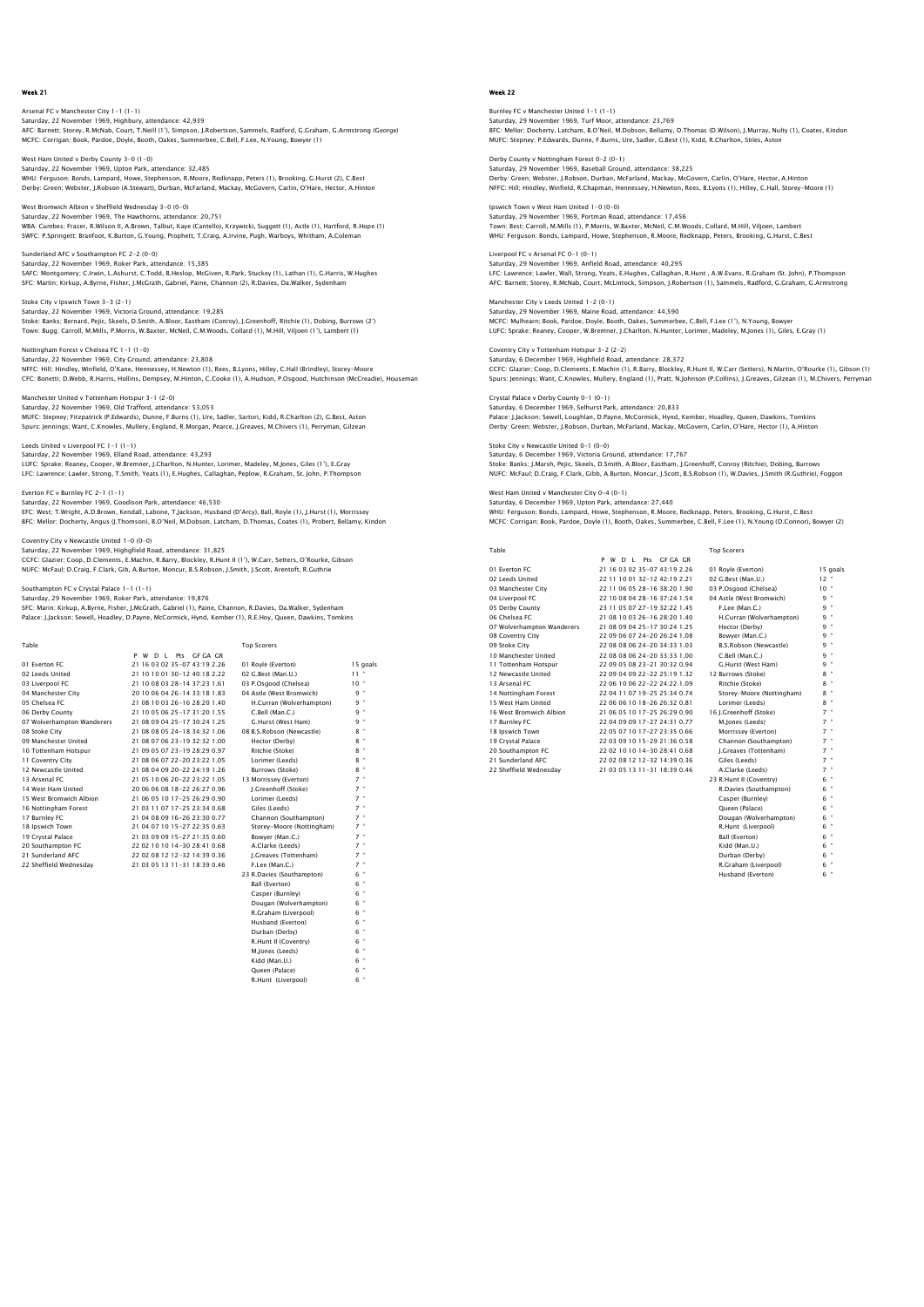Wolverhampton Wanderers v Sunderland AFC 1-0 (1-0) Saturday, 29 November 1969, Molineux, attendance: 21,120<br>Wolves: Parkes; G.W.Taylor, D.Parkin, M.Bailey, Holsgrove, Woodfield, McCalliog, O'Grady, F.Munro (Lutton), H.Curran (1), Wagstaffe<br>SAFC: Montgomery: C.Irwin, L.Ashu

West Bromwich Albion v Burnley FC 0-1 (0-1) Saturday, 6 December 1969, The Hawthorns, attendance: 18,871<br>WBA: Osborne; Fraser, R.Wilson II, A.Brown, Potter, A.Robertson, Krzywicki (Cantello), Suggett, Astle, Hartford, R.Hope<br>BFC: Mellor; Docherty, Merrinqton, B.O'Ne

Nottingham Forest v Sheffield Wednesday 2-1 (2-0) Saturday, 6 December 1969, City Ground, attendance: 19,039 NFFC: Hill; Hindley, Winfield, R.Chapman, O'Kane, H.Newton, Rees (1), B.Lyons, Hilley (1), C.Hall, Storey-Moore SWFC: P.Springett; W.Smith, K.Burton, G.Young, Prophett, T.Craig, Ford, Eustace, Pugh, Whitham (1), A.Coleman

Manchester United v Chelsea FC 0-2 (0-2) Saturday, 6 December 1969, Old Trafford, attendance: 49,244 MUFC: Stepney; P.Edwards, Dunne, F.Burns, Ure, Sadler, G.Best, Kidd (Ryan), R.Charlton, Stiles, Aston CFC: Bonetti: D.Webb, McCreadie, Hollins, Dempsey, R.Harris, C.Cooke, A.Hudson, P.Osgood, Hutchinson (2), Houseman

Leeds United v Wolverhampton Wanderers 3-1 (2-0) Saturday, 6 December 1969, Elland Road, attendance: 33,090 LUFC: Sprake; Reaney, Cooper, W.Bremner, J.Charlton (1), N.Hunter, Lorimer, A.Clarke (1), M.Jones, Giles, Madeley – 1 o.g. Holsgrove<br>Wolves: Parkes; G.W.Taylor, D.Parkin, M.Bailey, Holsgrove, Woodfield, McCallioq, Lutton,

Everton FC v Liverpool FC 0-3 (0-0) Saturday, 6 December 1969, Goodison Park, attendance: 57,026 EFC: West; T.Wright, A.D.Brown, T.Jackson, Labone, Kendall, Whittle, Ball, Royle, J.Hurst, Morrissey LFC: Lawrence; Lawler, Wall, Strong, Yeats, E.Hughes (1), Callaghan, I.Ross, P.Thompson, St. John, R.Graham (1) – 1 o.g. A.D.Brown

Arsenal FC v Southampton FC 2-2 (1-1) Saturday, 6 December 1969, Highbury, attendance: 24,509<br>AFC: Barnett; Storey, Nelson, Court, McLintock, Simpson, J.Robertson, Sammels (1), Radford (1), G.Graham, G.Armstrong<br>SFC: Gurr; Kirkup, A.Byrne, Fisher, J.McGrath, G

Sunderland AFC v Ipswich Town 2-1 (2-1) Saturday, 6 December 1969, Roker Park, attendance: 12,739 SAFC: Montgomery; C.Irwin, L.Ashurst, C.Todd, B.Heslop, McGiven, R.Park (1), Stuckey (W.Hughes), Lathan, G.Harris (1), Tueart<br>Town: Best; Carroll, M.Mills, P.Morris, W.Baxter, McNeil, C.M.Woods (F.Broqan), Collard, M.Hill,

Crystal Palace v Coventry City 0-3 (0-1) Saturday, 13 December 1969, Selhurst Park, attendance: 16,763 Palace: J.Jackson; Sewell, Hoadley, D.Payne, McCormick, Hynd, Dawkins, Kember, Bartram (Vansittard), Queen, Blyth<br>CCFC: Glazier; Coop, D.Clements, E.Machin, R.Barry, Blockley, R.Hunt II (1, Cattlin), W.Carr, Joicey (2), O'

Manchester City v1 Tottenham Hotspurs 1-1 (0-0) Saturday, 13 December 1969, Maine Road, attendance: 29,126

MCFC: Mulhearn; Book, Pardoe, Doyle, Booth, Oakes (1), Summerbee, D.Connor, F.Lee, N.Young, Bowyer Spurs: Jennings; Kinnear, C.Knowles, Mullery, England. R.Evans, N.Johnson (1), J.Greaves, M.Chivers (Pearce), Gilzean, Perryman

Mited v Everton FC 0−1 (0−1)

Saturday, 13 December 1969, Upton Park, attendance: 26,670 WHU: Ferguson; Bonds, Lampard, Howe, Stephenson (Brooking), R.Moore, Sissons, Peters, Boyce, G.Hurst, C.Best EFC: West; T.Wright (D'Arcy), A.D.Brown, Kendall, Labone, T.Jackson, Whittle (1), Ball, Royle, J.Hurst, Morrissey

| Table                      |                                | <b>Top Scorers</b>        |                |
|----------------------------|--------------------------------|---------------------------|----------------|
|                            | P W D L Pts GF GA GR           |                           |                |
| 01 Everton EC              | 23 17 03 03 37-09 44:22 2.00   | 01 Royle (Everton)        | 15 goals       |
| 02 Leeds United            | 23 12 10 01 34-12 45:20 2.25   | 02 G.Best (Man.U.)        | $12 -$         |
| 03 Liverpool FC            | 23 11 08 04 30-16 40:24 1.67   | 03 P.Osgood (Chelsea)     | 10"            |
| 04 Manchester City         | 23 11 07 05 29-17 39:21 1.86   | H.Curran (Wolverhampton)  | $10 -$         |
| 05 Chelsea EC              | 22 09 10 03 28-16 30:20 1.50   | 05 G.Hurst (West Ham)     | 9 "            |
| 06 Derby County            | 23 11 05 07 27-19 32:22 1.45   | B.S.Robson (Newcastle)    | 9 "            |
| 07 Wolverhampton Wanderers | 23 09 09 05 27-19 32:27 1.19   | Astle (West Bromwich)     | 9 "            |
| 08 Coventry City           | 23 10 06 07 26-20 29:24 1.21   | Hector (Derby)            | 9 "            |
| 09 Stoke City              | 22 08 08 06 24-20 34:33 1.03   | F.Lee (Man.C.)            | 9"             |
| 10 Tottenham Hotspur       | 23 09 06 08 24-22 31:33 0.94   | C.Bell (Man.C.)           | 9 "            |
| 11 Manchester United       | 23 08 08 07 24-22 33:35 0.94   | Bowver (Man.C.)           | 9 "            |
| 12 Arsenal FC              | 23 06 11 06 23-23 26:24 1.08   | 12 Lorimer (Leeds)        | 8 "            |
| 13 Newcastle United        | 22 09 04 09 22-22 25:19 1.32   | A.Clarke (Leeds)          | $\bullet$<br>8 |
| 14 Nottingham Forest       | 23 05 11 07 21 - 25 27:35 0.77 | Burrows (Stoke)           | $8$ "          |
| 15 Burnley FC              | 23 05 09 09 19-27 25:31 0.81   | Storey-Moore (Nottingham) | $8$ "          |
| 16 West Ham United         | 23 06 06 11 18-28 26:33 0.79   | Ritchie (Stoke)           | $8 -$          |
| 17 West Bromwich Albion    | 22 06 05 11 17-27 26:30 0.87   | 17 Morrissey (Everton)    | $7$ "          |
| 18 Ipswich Town            | 23 05 07 11 17-29 24:37 0.65   | J.Greaves (Tottenham)     | $7$ "          |
| 19 Southampton FC          | 23 02 11 10 15-31 30:43 0.70   | M.lones (Leeds)           | $7$ $"$        |
| 20 Crystal Palace          | 23 03 09 11 15-31 21:39 0.54   | Hutchinson (Chelsea)      | $7$ "          |
| 21 Sunderland AFC          | 24 03 08 13 14-34 16:41 0.39   | Giles (Leeds)             | $7$ "          |
| 22 Sheffield Wednesdav     | 22 03 05 14 11-33 19:41 0.46   | R.Davies (Southampton)    | $7 -$          |
|                            |                                | R.Hunt II (Coventry)      | $7$ "          |
|                            |                                | I.Greenhoff (Stoke)       | $7$ "          |
|                            |                                | Channon (Southampton)     | $7$ "          |
|                            |                                | R.Graham (Liverpool)      | $7 -$          |
|                            |                                | 27 Husband (Everton)      | 6 "            |
|                            |                                | Kidd (Man.U.)             | $6$ "          |
|                            |                                | Radford (Arsenal)         | $6$ "          |
|                            |                                | Oueen (Palace)            | $\alpha$<br>6. |
|                            |                                | Durban (Derby)            | $6$ "          |

Dougan (Wolverhampton) Casper (Burnley) 6 " Ball (Everton) 6 " Ban (Everton)<br>R.Hunt (Liverpool)

### Week 24

mpton Wanderers v Chelsea FC 3-0 (2-0) Saturday, 13 December 1969, Molineux, attendance: 26,775<br>Wolves: Parkes; B.Shaw, D.Parkin, L.Wilson, Holsgrove, Woodfield, McCalliog, Lutton, F.Munro, H.Curran (2), Wagstaffe (1)<br>CFC: Bonetti; D.Webb, McCreadie, Hollins, D

Arsenal FC v Burnley FC 3-2 (2-1) Saturday, 13 December 1969, Highbury, attendance: 21,404<br>AFC: Wilson; Storey, R.McNab, Court, McLintock (E.Kelly), Simpson, J.Robertson (1), Sammels, Radford (1), G.Graham, G.Armstrong (1)<br>BFC: Mellor; Docherty, Merrinqton

Derby County v Newcastle United 2-0 (0-0) Saturday, 13 December 1969, Baseball Ground, attendance: 30,057 Derby: Green; Webster, J.Green, Durban, McFarland, Mackay, McGovern (1), Carlin, O'Hare, Hector, A.Hinton (1)<br>NUFC: McFaul; D.Craig, F.Clark, Gibb, A.Burton, Moncur, J.Scott, B.S.Robson, W.Davies, Foggon, Hindson

Ipswich Town v West Bromwich Albion 0-1 (0-0) Saturday, 13 December 1969, Portman Road, attendance: 18,364<br>Town: Best; Carroll, M.Mills, P.Morris, W.Baxter, McNeil, Lambert, Collard (C.M.Woods), M.Hill, Viljoen, F.Brogan<br>WBA: Osborne; L.Huqhes, R.Wilson II, A.Brown, P

Leeds United v Sheffield Wednesday 2-0 (0-0) Saturday, 13 December 1969, Elland Road, attendance: 31,114 LUFC: Sprake; Reaney, Cooper, W.Bremner, J.Charlton, N.Hunter, Lorimer, A.Clarke (2), Madeley, Giles, T.Hibbitt<br>SWFC: P.Springett; W.Smith, Megson, G.Young, Prophett, T.Craig, Ford, Eustace, Pugh (Warboys), Whitham, A.Cole

Liverpool FC v Manchester United 1-4 (1-1) Saturday, 13 December 1969, Anfield Road, attendance: 47,682 LFC: Lawrence; Lawler, Wall, Strong, Yeats, E.Hughes (1), Callaghan, I.Ross (R.Hunt ), P.Thompson, St. John, R.Graham<br>MUFC: Stepney: S.Brennan, Dunne, F.Burns, Ure (1), Sadler, W.Morgan (1), G.Best, R.Charlton (1), Crerand

Southampton FC v Nottingham Forest 1-2 (0-0) Saturday, 13 December 1969, The Dell, attendance: 20,153 aatwary, 15 December 1909; Inte Dem, attendanter. 20,199<br>SFC: Martin; Kirkup, A.Byrne, Fisher, J.McGrath, Gabriel, Paine, Channon (Stokes), R.Davies (1), Da.Walker, T.Jenkins<br>NFFC: Hill; Hindley, Winfield, R.Chapman, O'Ka NFFC: Hill; Hindley, Winfield, R.Chapman, O'Kane, H.Newton (1), Rees, B.Lyons, Hilley, P.Richardson, Storey-Moore (1)

Chelsea FC v Manchester City 3-1 (3-0) Saturday, 20 December 1969, Stamford Bridge, attendance: 34,791 CFC: Bonetti; D.Webb (2), McCreadie, Hollins, Dempsey, R.Harris, C.Cooke, A.Hudson, P.Osgood, Hutchinson (1, Mulligan), Housemar<br>MCFC: Corrigan; Book, D.Connor, Both, G.Heslop, Oakes, Summerbee (1), Bowles, R.Owen, N.Young

Top Scorers

Stoke City v Crystal Palace 1-0 (0-0) Saturday, 20 December 1969, Victoria Ground, attendance: 12,426 Stoke: Banks; J.Marsh, Pejic, Skeels, A.Bloor, W.Stevenson, Conroy (Herd), J.Greenhoff (1), Ritchie, Dobing, Burrows<br>Palace: J.Jackson: Sewell, Hoadley, D.Payne, McCormick, Hynd, Kember, Queen, Vansittard, R.E.Hoy (Blyth),

P W D L Pts GF GA GR

21 83 88 15 11-35 18:11 8:33<br>23 83 85 15 11-35 19:43 0.44

| тавне                      |
|----------------------------|
| 01 Everton EC              |
| 02 Leeds United            |
| 03 Liverpool FC            |
| 04 Chelsea EC              |
| 05 Manchester City         |
| 06 Derby County            |
| 07 Wolverhampton Wanderers |
| 08 Coventry City           |
| 09 Stoke City              |
| 10 Manchester United       |
| 11 Arsenal FC              |
| 12 Tottenham Hotspur       |
| 13 Nottingham Forest       |
| 14 Newcastle United        |
| 15 West Bromwich Albion    |
| 16 Burnley FC              |
| 17 West Ham United         |
| 18 Ipswich Town            |
| 19 Southampton FC          |
| 20 Crystal Palace          |
| 21 Sunderland AFC          |

01 23 17 03 03 37-09 44:22 2.00 01 Royle (Everton) 15 goals<br>
24 13 10 01 36-12 47:20 2.35 02 G.Best (Man.U.) 12 °<br>
24 11 08 05 30-18 41:28 1.46 H.Curran (Wolverhampton) 12 ° 02 Leeds United 24 13 10 01 36-12 47:20 2.35 02 G.Best (Man.U.) 12 " 03 Liverpool FC 24 11 08 05 30-18 41:28 1.46 H.Curran (Wolverhampton) 12 " 24 11 08 05 30-18 33:24 1.38 04 P.Osgood (Chelsea) 10<br>24 11 07 06 29-19 40:24 1.67 Astle (West Bromwich) 10 24 11 07 06 29-19 40:24 1.67 Astle (West Bromwich) 10 '<br>24 12 05 07 29-19 34:22 1.55 A. Clarke (Leeds) 10 ' 24 12 05 07 29-19 34:22 1.55 A.Clarke (Leeds)<br>24 10 09 05 29-19 35:27 1.30 07 G.Hurst (West Ham)<br>23 10 06 07 26-20 29:24 1.21 B.S.Robson (Newcastle) 07 Wolverhampton Wanderers 24 10 09 05 29-19 35:27 1.30 07 G.Hurst (West Ham) 9 " 08 Coventry City 23 10 06 07 26-20 29:24 1.21 B.S.Robson (Newcastle) 9 " 23 09 08 06 26-20 35:33 1.06 Hector (Derby)<br>24 09 08 07 26-22 37:36 1.03 Storey-Moore (Nottingham) 24 09 08 07 26-22 37:36 1.03 Storey-Moore (Notel<br>24 07 11 06 25-23 29:26 1.12 Bowver (Man C) 24 07 11 06 25-23 29:26 1.12 Bowyer (Man.C.)<br>23 09 06 08 24-22 31:33 0.94 F.Lee (Man.C.) 9<br>24 06 11 07 23-25 29:36 0.81 C.Bell (Man.C.) 9 12 Tottenham Hotspur 23 09 06 08 24-22 31:33 0.94 F.Lee (Man.C.) 9 " 13 Nottingham Forest 24 06 11 07 23-25 29:36 0.81 C.Bell (Man.C.) 9 " 14 Newcastle United 23 09 04 10 22-24 25:21 1.19 14 R.Davies (Southampton) 8 " 23 07 05 11 19-27 27:30 0.90 Ritchie (Stoke) 8<br>24 05 09 10 19-29 27:34 0.79 L. Creenhoff (Stoke) 8 24 05 09 10 19-29 27:34 0.79 J.Greenhoff (Stoke)<br>23 06 06 11 18-28 26:33 0.79 Hutchinson (Chelsea) 17 West Ham United 23 06 06 11 18-28 26:33 0.79 Hutchinson (Chelsea) 8 " 18 Ipswich Town 24 05 07 12 17-31 24:38 0.63 Lorimer (Leeds) 8 '<br>19 Southampton FC 24 02 11 11 5-33 31:45 0.69 Burrows (Stoke) 8 '8<br>20 Crystal Palace 24 03 09 12 15-33 21:40 0.53 20 M.Jones (Leeds) 21 Sunderland AFC 24 03 08 13 11-35 16:41 0.39 Radford (Arsenal)<br>22 Sheffield Wednesday 23 03 05 15 11-35 19:43 0.44 R.Hunt II (Coventry) Morrissey (Everton) 7 " Giles (Leeds) 7 " Channon (Southampton) 7<br>R.Graham (Livernool) 7 R.Graham (Liverpool) J.Greaves (Tottenham) 7 " 28 H.Newton (Nottingham) 6 " Husband (Everton) 6 " Ball (Everton) 6 " Ban (Everton) 6<br>Dougan (Wolverhampton) 6<br>Kidd (Man II) 6 Kidd (Man.U.) 6 " R.Charlton (Man.U.) 6 " Durban (Derby) 6 " Kindon (Burnley) 6 " Queen (Palace) 6<br>F Hughes (Livernool) 6 E.Hughes (Liverpool) R.Hunt (Liverpool) 6 " Casper (Burnley) 6 "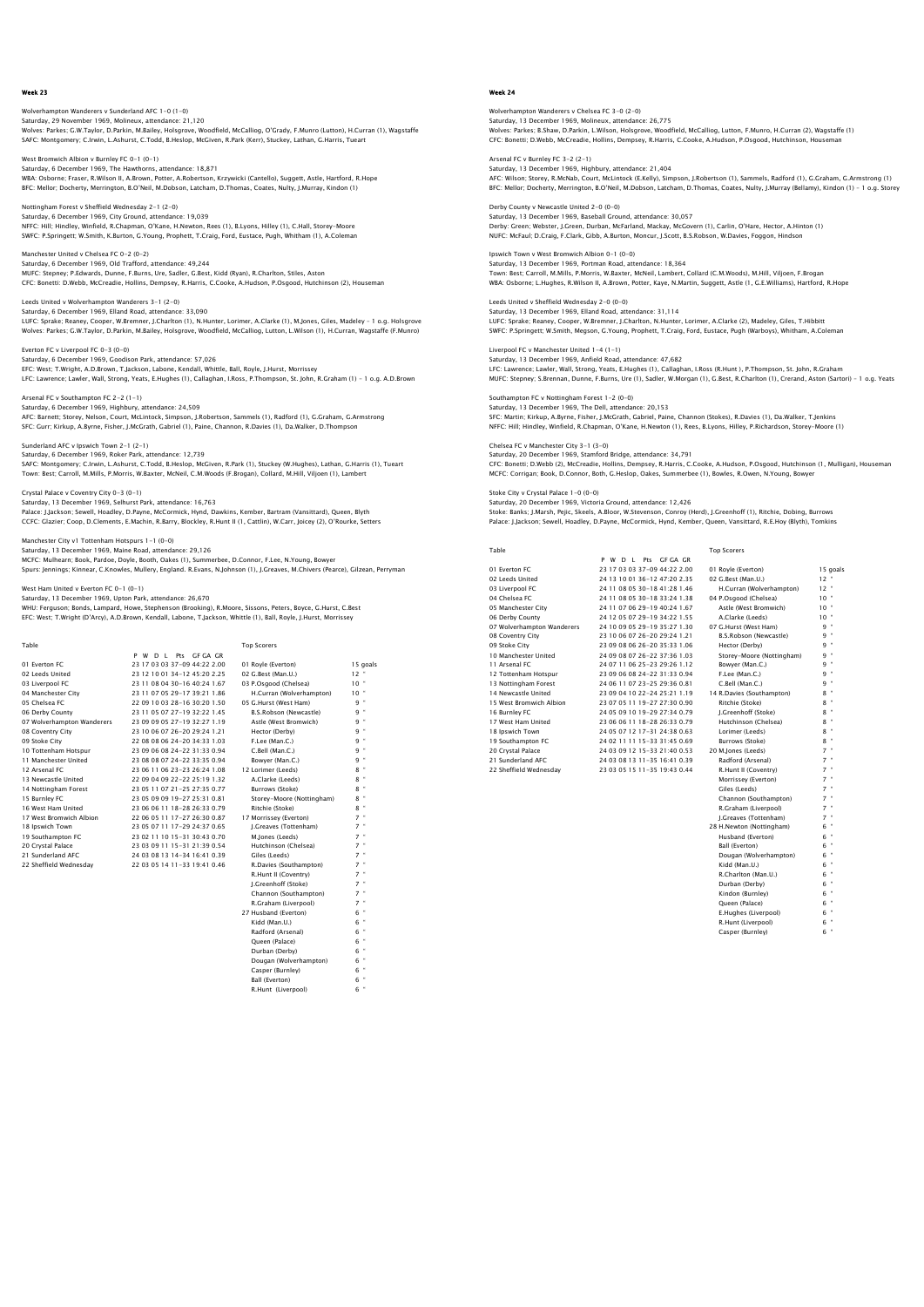Sunderland AFC v Stoke City 0-3 (0-2) Saturday, 13 December 1969, Roker Park, attendance: 15,205<br>SAFC: Montgomery: C.Irwin, L.Ashurst, C.Todd, B.Heslop, McGiven, R.Park, Stuckey, Lathan, G.Harris, Tueart<br>Stoke: Banks; J.Marsh, Pelic, W.Stevenson, D.Smith, A.Bl

Leeds United v West Ham United 4-1 (2-0) Wednesday, 17 December 1969, Elland Road, attendance: 30,699<br>LUFC: Sprake; Reaney, Cooper, W.Bremner, J.Charlton, N.Hunter (Yorath), Lorimer (2), A.Clarke (1), M.Jones, Giles (1), Madeley<br>WHU: Ferquson; Bonds, Lampard, How

Everton FC v Derby County 1-0 (0-0) Saturday, 20 December 1969, Goodison Park, attendance: 44,914 EFC: West; T.Wright, K.Newton, Kendall, Labone, T.Jackson, Husband (A.D.Brown), Ball (1), Royle, J.Hurst, Morrissey Derby: Green; Webster, J.Robson, Durban, McFarland, Mackay, J.Walker, Carlin, O'Hare, Hector, A.Hinton

Tottenham Hotspur v West Ham United 0-2 (0-2) Saturday, 20 December 1969, White Hart Lane, attendance: 28,375<br>Spurs: Jennings; Kinnear, C.Knowles, Mullery, Beal, R.Evans, N.Johnson, J.Greaves, Pearce, Perryman, R.Morgan<br>WHU: Ferquson: Bonds, Lampard, Howe, R.Moore, Pe

Sheffield Wednesday v Arsenal FC 1-1 (0-1) Saturday, 20 December 1969, Hillsborough, attendance: 17,165<br>SWFC: P.Springett; Wilcockson, Megson, W.Smith, Prophett, G.Young, Sinclair, Pugh (K.Burton), Whitham (1), T.Craig, A.Coleman<br>AFC: Wilson: Storey, R.McNab (Georg

Nottingham Forest v Wolverhampton Wanderers 4-2 (2-2) Saturday, 20 December 1969, City Ground, attendance: 15,821 NFFC: Hill; Hindley (1), Winfield, R.Chapman, O'Kane, H.Newton, Rees, B.Lyons, P.Richardson, Hilley (2), Storey-Moore (1) Wolves: Parkes; G.W.Taylor, D.Parkin, L.Wilson (1), Holsgrove, Woodfield, Lutton, McCalliog (1), F.Munro, H.Curran (P.Walker), Wagstaffe

Newcastle United v Ipswich Town 4-0 (0-0) Saturday, 20 December 1969, St. James Park, attendance: 19,390 NUFC: McFaul; D.Craig, F.Clark, Gibb, A.Burton, Moncur, B.S.Robson (2), Arentoft, W.Davies, K.Dyson (1), Ford (1) Town: Best; Carroll, M.Mills, P.Morris, W.Baxter, McNeil, Lambert, Viljoen, M.Hill, C.M.Woods, F.Brogan

Everton v Manchester City 1-0 (0-0) Tuesday, 23 December 1969, Goodison Park, attendance: 51,864 EFC: West; T.Wright, K.Newton, Kendall, Labone, T.Jackson, Whittle (1), Ball, Royle, J.Hurst, Humphreys MCFC: Corrigan; Book, D.Connor, Booth, G.Heslop, Oakes, Summerbee, Doyle, F.Lee, N.Young, Bowyer

Burnley FC v Liverpool FC 1-5 (0-3) Friday, 26 December 1969, Turf Moor, attendance: 22,944 BFC: Mellor; Docherty, Latcham, B.O'Neil (1), M.Dobson, Merrington, J.Murray (Casper), Coates, Nulty, D.Thomas, Kindon

LFC: Lawrence; Lawler (1), Wall, Strong, Yeats, E.Hughes, Callaghan (1), I.Ross (1), P.Thompson (1), St. John, R.Graham (1, B.Hall)

Chelsea FC v Southampton FC 3-1 (1-1) Friday, 26 December 1969, Stamford Bridge, attendance: 41,489

CFC: Bonetti; D.Webb, McCreadie, Hollins (1), Dempsey, R.Harris, C.Cooke, A.Hudson, P.Osgood, Hutchinson (2), Houseman SFC: Martin; Kirkup, A.Byrne, Fisher, Gabriel, Stokes, Paine, Channon (1), R.Davies (Kem'), Da.Walker, T.Jenkins

Hotspur v Crystal Palace 2-0 (2-0)

Friday, 26 December 1969, White Hart Lane, attendance: 32,845 Spurs: Jennings; Kinnear, C.Knowles, Mullery (1, Pearce), Beal, R.Evans, N.Johnson, J.Greaves, Gilzean, R.Morgan, Perryman (1) Palace: J.Jackson; Sewell, Hoadley, Blyth, McCormick, Hynd, Dawkins, Kember, Tomkins (Pinkney), Queen, Vansittard

| Table                      |                              | <b>Top Scorers</b>           |               |
|----------------------------|------------------------------|------------------------------|---------------|
|                            | P W D L Pts GF GA GR         |                              |               |
| 01 Everton EC              | 25 19 03 03 41-09 46:22 2.09 | 01 Royle (Everton)           | 15 goals      |
| 02 Leeds United            | 25 14 10 01 38-12 51:21 2.43 | 02 H.Curran (Wolverhampton)  | $12 -$        |
| 03 Liverpool FC            | 25 12 08 05 32-18 46:29 1.59 | G.Best (Man.U.)              | $12 -$        |
| 04 Chelsea EC              | 25 11 10 04 32-18 36:25 1.44 | 04 G.Hurst (West Ham)        | $11 -$        |
| 05 Manchester City         | 25 11 07 07 29-21 40:25 1.60 | A.Clarke (Leeds)             | $11 -$        |
| 06 Derby County            | 25 12 05 08 29-21 34:23 1.48 | B.S.Robson (Newcastle)       | $11 -$        |
| 07 Wolverhampton Wanderers | 25 10 09 06 29-21 37:31 1.19 | 07 Storey-Moore (Nottingham) | 10"           |
| 08 Stoke City              | 24 10 08 06 28-20 38:33 1.15 | Astle (West Bromwich)        | $10 -$        |
| 09 Coventry City           | 23 10 06 07 26-20 29:24 1.21 | Hutchinson (Chelsea)         | $10 -$        |
| 10 Arsenal FC              | 25 07 12 06 26-24 30:27 1.11 | P.Osgood (Chelsea)           | $10 -$        |
| 11 Manchester United       | 24 09 08 07 26-22 37:36 1.03 | Lorimer (Leeds)              | $10 -$        |
| 12 Tottenham Hotspurs      | 25 10 06 09 26-24 33:35 0.94 | Burrows (Stoke)              | $10 -$        |
| 13 Nottingham Forest       | 25 07 11 07 25-25 33:38 0.87 | 13 F.Lee (Man.C.)            | 9 "           |
| 14 Newcastle United        | 24 10 04 10 24-24 29:21 1.38 | Hector (Derby)               | 9 "           |
| 15 West Ham United         | 25 07 06 12 20-30 29:37 0.78 | Bowyer (Man.C.)              | 9 "           |
| 16 West Bromwich Albion    | 23 07 05 11 19-27 27:30 0.90 | C.Bell (Man.C.)              | 9 "           |
| 17 Burnley FC              | 25 05 09 11 19-31 28:39 0.72 | 17 R.Graham (Liverpool)      | 8             |
| 18 Ipswich Town            | 25 05 07 13 17-33 24:42 0.57 | I.Greenhoff (Stoke)          | 8"            |
| 19 Southampton FC          | 25 02 11 12 15-35 32:48 0.67 | Ritchie (Stoke)              | 8             |
| 20 Crystal Palace          | 25 03 09 13 15-35 21:42 0.50 | Giles (Leeds)                | 8 "           |
| 21 Sunderland AFC          | 25 03 08 14 14-36 16:44 0.36 | Channon (Southampton)        | 8 "           |
| 22 Sheffield Wednesdav     | 24 03 06 15 12-36 20:44 0.45 | R.Davies (Southampton)       | $8 -$         |
|                            |                              | 23 Radford (Arsenal)         | $7 -$         |
|                            |                              | M.Jones (Leeds)              | $7 -$         |
|                            |                              | Ball (Everton)               | $7$ "         |
|                            |                              | I.Greaves (Tottenham)        | $7 -$         |
|                            |                              | R.Hunt II (Coventry)         | $7 -$         |
|                            |                              | Morrissey (Everton)          | $7 -$         |
|                            |                              | 29 Kidd (Man.U.)             | 6 "           |
|                            |                              | Oueen (Palace)               | 6             |
|                            |                              | Durban (Derby)               | ×<br>6        |
|                            |                              | E.Hughes (Liverpool)         | $\alpha$<br>6 |

 Sammels (Arsenal) 6 " Kindon (Burnley) 6 " H.Newton (Nottingham) 6 " R.Charlton (Man.U.) 6 " Hilley (Nottingham) 6 " Dougan (Wolverhampton) 6 " Casper (Burnley) 6 " Husband (Everton) 6 " R.Hunt (Liverpool) 6 "

# Week 26

Coventry City v Ipswich Town 3-1 (2-0) Friday, 26 December 1969, Highfield Road, attendance: 32,755<br>CCFC: McManus; Coop, Cattlin, D.Clements, R.Barry, Blockley, R.Hunt II (1), W.Carr, N.Martin (1'), O'Rourke, Gibson (D.Mortimer) – 1 o.g. C.Harpe Town: Best; Carroll, C.Harper, P.Morris, W.Baxter, McNeil, C.M.Woods, Wigg (1), M.Hill, Viljoen, F.Brogan

West Bromwich Albion v West Ham United 3–1 (1–1)<br>Friday, 26 December 1969, The Hawthorns, attendance: 32,867<br>WBA: Osborne: Fraser, R.Wilson II, A.Brown, Potter, Kaye, D.Martin, Suqqett (2), Astle (1), Hartford, R.Hope (L.H WHU: Ferguson; Bonds, Lampard, Howe, R.Moore, Boyce, Redknapp, G.Hurst, P.Bennett, Sissons, Peters (1)

Stoke City v Derby County 1-0 (1-0) Friday, 26 December 1969, Victoria Ground, attendance: 37,456 Stoke: Banks; J.Marsh, Pejic, W.Stevenson, D.Smith, A.Bloor, Eastham, J.Greenhoff, Conroy, Dobing, Burrows (1') Derby: Green; Webster, J.Robson, Durban, McFarland, Mackay, McGovern (Wignall), J.Walker, O'Hare, Hector, A.Hinton

Sheffield Wednesday v Sunderland AFC 2-0 (1-0) Friday, 26 December 1969, Hillsborough, attendance: 35,126 SWFC: P.Springett; Wilcockson, Megson, G.Young, Prophett (1), T.Craig, Sinclair, Downes (1), Whitham (Eustace), W.Smith, A.Coleman SAFC: Montgomery; C.Irwin, L.Ashurst, C.Todd, Pitt, McGiven, R.Park, Stuckey (Tueart), Lathan, G.Harris, W.Hughes

Nottingham Forest v Arsenal FC 1-1 (1-0) Friday, 26 December 1969, City Ground, attendance: 39,918<br>NFFC: Hilj Hindley, Winfield, R.Chapman, O'Kane, H.Newton, Rees (1), Hilley, Ingram (McCaffrey), P.Richardson, Storey-Moore<br>AFC: Wilson; Storey, R.McNab (1), Court,

Newcastle United v Leeds United 2-1 (2-0) Friday, 26 December 1969, Elland Road, attendance: 54,527 NUFC: McFaul; D.Craig, F.Clark, Gibb, A.Burton (McNamee), Moncur, B.S.Robson (1), K.Dyson, W.Davies (1), Arentoft, Forc<br>LUFC: Sprake; Reaney, Cooper, W.Bremner, J.Charlton, N.Hunter, Lorimer, Giles (1), M.Jones, A.Clarke,

Manchester United v Wolverhampton Wanderers 0-0 Friday, 26 December 1969, Old Trafford, attendance: 52,732 MUFC: Stepney; P.Edwards, Dunne, F.Burns, Ure, Sadler, W.Morgan, Crerand, R.Charlton, Kidd, G.Best<br>Wolves: Parkes; G.W.Taylor, D.Parkin, L.Wilson, Holsgrove, Woodfield, McCalliog, F.Munro (P.Walker), Lutton, M.Bailey, Wags Crystal Palace v Chelsea FC 1-5 (1-1)

Saturday, 27 December 1969, Selhurst Park, attendance: 49,498<br>Palace: J.Jackson; Sewell, Loughlan, Hoadley (Thoru'), MCGormick, Hynd, Dawkins, Blyth, Pinkney, Queen (1), Vansittard<br>CFC: Bonetti; D.Webb, McCreadie, Hollins,

Southampton FC v Stoke City 0-0 Saturday, 27 December 1969, The Dell, attendance: 23,215 SFC: Martin; Kirkup, A.Byrne, Fisher, Gabriel, Da.Walker, D.Thompson, Channon, Saul, Paine, T.Jenkins Stoke: Banks; J.Marsh, Pejic, W.Stevenson, D.Smith, A.Bloor, Eastham (Skeels), J.Greenhoff, Ritchie, Dobing Burrows

Manchester City v Burnley FC 1-1 (1-0) Tuesday, 6 January 1970, Maine Road, attendance: 22,074 MCFC: Corrigan; Book (G.Heslo'), Pardoe, Doyle, Booth, Oakes, Summerbee, C.Bell, F.Lee (1), Bowles, Bowyer

BFC: Mellor; F.Smith, J.Thomson, B.O'Neil, M.Dobson (1), Merrington, Casper, Coates, D.Wilson, Bellamy, Kindon

Stoke City v Liverpool FC 0-2 (0-1) Saturday, 10 January 1970, Victoria Ground, attendance: 30,038

Stoke: Banks; J.Marsh, Pejic, W.Stevenson, D.Smith, A.Bloor, Eastham (Herd), J.Greenhoff, Ritchie, Dobing, Burrows LFC: Lawrence; Lawler, Wall, Strong, Yeats, E.Hughes, Callaghan, I.Ross, R.Graham (1), St. John (Livermore), P.Thompson (1)

| Table                      |                                       | <b>Top Scorers</b>            |                 |
|----------------------------|---------------------------------------|-------------------------------|-----------------|
|                            | Pts GF GA GR<br>P W<br>D <sub>1</sub> |                               |                 |
| 01 Everton EC              | 25 19 03 03 41-09 46:22 2.09          | 01 Royle (Everton)            | 15 goals        |
| 02 Leeds United            | 26 14 10 02 38-14 52:23 2.26          | 02 P.Osgood (Chelsea)         | $14 -$          |
| 03 Liverpool FC            | 26 13 08 05 34-18 48:29 1.66          | 03 G.Best (Man.U.)            | $12 -$          |
| 04 Chelsea EC              | 26 12 10 04 34-18 41 26 1.58          | H.Curran (Wolverhampton)      | $12 -$          |
| 05 Stoke City              | 27 11 09 07 31-23 39:25 1.11          | <b>B.S.Robson (Newcastle)</b> | $12 -$          |
| 06 Manchester City         | 26 11 08 07 30-22 41:26 1.58          | 06 A.Clarke (Leeds)           | $11 -$          |
| 07 Wolverhampton Wanderers | 26 10 10 06 30-22 37:31 1.19          | Astle (West Bromwich)         | $11 -$          |
| 08 Derby County            | 26 12 05 09 29-23 34:24 1.42          | Burrows (Stoke)               | $11 -$          |
| 09 Coventry City           | 24 11 06 07 28-20 32:25 1.28          | G.Hurst (West Ham)            | $11 -$          |
| 10 Arsenal FC              | 26 07 13 06 27-25 31:28 1.11          | 10 Storey-Moore (Nottingham)  | $10^{-4}$       |
| 11 Manchester United       | 25.09.09.07.27-23.37:36.1.03          | Lorimer (Leeds)               | $10^{-4}$       |
| 12 Newcastle United        | 25 11 04 10 26-24 31:22 1.41          | F.Lee (Man.C.)                | $10^{-4}$       |
| 13 Tottenham Hotspur       | 25 10 06 09 26-24 33:35 0.94          | Hutchinson (Chelsea)          | 10 <sup>4</sup> |
| 14 Nottingham Forest       | 26 07 12 07 26-26 34:39 0.87          | 14 Giles (Leeds)              | $q$ =           |
| 15 West Bromwich Albion    | 24 08 05 11 21-27 30:31 0.97          | Hector (Derby)                | $q$ =           |
| 16 West Ham United         | 26 07 06 13 20-32 30:40 0.75          | J.Greenhoff (Stoke)           | $9 -$           |
| 17 Burnley FC              | 26.05.10.11.20-32.29:40.0.73          | R.Graham (Liverpool)          | $9 -$           |
| 18 Ipswich Town            | 26 05 07 14 17-35 25:45 0.56          | C.Bell (Man.C.)               | $9 -$           |
| 19 Southampton FC          | 26 02 12 12 16-36 32:48 0.67          | Bowyer (Man.C.)               | $q$ =           |
| 20 Crystal Palace          | 26 03 09 14 15-37 22:47 0.47          | Channon (Southampton)         | $8 -$           |
| 21 Sheffield Wednesday     | 25 04 06 15 14-36 22:44 0.50          | Ritchie (Stoke)               | $8 -$           |
|                            |                                       |                               |                 |

0 Chelsea FC 26 12 10 04 34-18 41:26 1.58 H.Curran (Wolverhampton) 12<br>27 11 09 07 31 - 23 39:25 1.11 B.S.Robson (Newcastle) 12 " 11 09 07 31-23 39:25 1.11 8.5.Robson (Newcastle)<br>
12 26 11 08 07 30-22 41:26 1.58 06 A.Clarke (Leeds) 11 =<br>
26 10 10 06 30-22 37:31 1.19 Astle (West Bromwich) 11 =<br>
26 12 05 09 29-23 34:24 1.42 Burrows (Stoke) 11 = ' 07 Wolverhampton Wanderers 26 10 10 06 30-22 37:31 1.19 Astle (West Bromwich) 11<br>' 11 10 08 Derby County 26 12 05 09 29-23 34:24 1.42 Burrows (Stoke) 24 11 06 07 28-20 32:25 1.28 B. Hurst (West Ham)<br>26 07 13 06 27-25 31:28 1.11 10 Storey-Moore (Nottingham) 10 10 Storey-Moore (Nottingham) 10 "<br>
10 "<br>
10 "<br>
10 "<br>
10 "<br>
Hutchinson (Chelsea) 10 " 12 Newcastle United 25 11 04 10 26-24 31:22 1.41 F.Lee (Man.C.) 10 " 13 Tottenham Hotspur 25 10 06 09 26-24 33:35 0.94 Hutchinson (Chelsea) 10 " 14 Nottingham Forest 26 07 12 07 26-26 34:39 0.87 14 Giles (Leeds) 9 " 24 08 05 11 21-27 30:31 0.97 Hector (Derby) 9<br>26 07 06 13 20-32 30:40 0.75 1.Greenhoff (Stoke) 9 16 Mess 16 20-32 30:40 0.75 J.Greenhoff (Stoke) 9<br>16 November 16 20:40 0.73 R.Graham (Liverpool) 9<br>16 26 07 14 17-35 25:45 0.56 C.Bell (Man.C.) 9<br>16 20 21 21 18 -36 32:48 0.67 Bowyer (Man.C.) 9 17 Burnley FC 26 05 10 11 20-32 29:40 0.73 R.Graham (Liverpool) 9 " 18 Ipswich Town 26 05 07 14 17-35 25:45 0.56 C.Bell (Man.C.) 9 " 19 Southampton FC 26 02 12 12 16-36 32:48 0.67 Bowyer (Man.C.) 9 " 20 Crystal Palace 26 03 09 14 15-37 22:47 0.47 Channon (Southampton) 8<br>25 04 06 15 14-36 22:44 0.50 Ritchie (Stoke) 8 % 21 Sheffield Wednesday 25 04 06 15 14-36 22:44 0.50 Ritchie (Stoke) 8 "<br>22 Sunderland AFC 26 03 08 15 14-38 16:46 0.35 P. Davier (Southampton) 8 23 Radford (Arsenal) 7 " Suggett (West Bromwich) 7 " Morrissey (Everton) M.Jones (Leeds)

- J.Greaves (Tottenham) 7 " Ball (Everton) 7 " Ball (Everton) 7 "<br>
Queen (Palace) 7 "
- 22 Sunderland AFC 26 03 08 15 14-38 16:46 0.35
-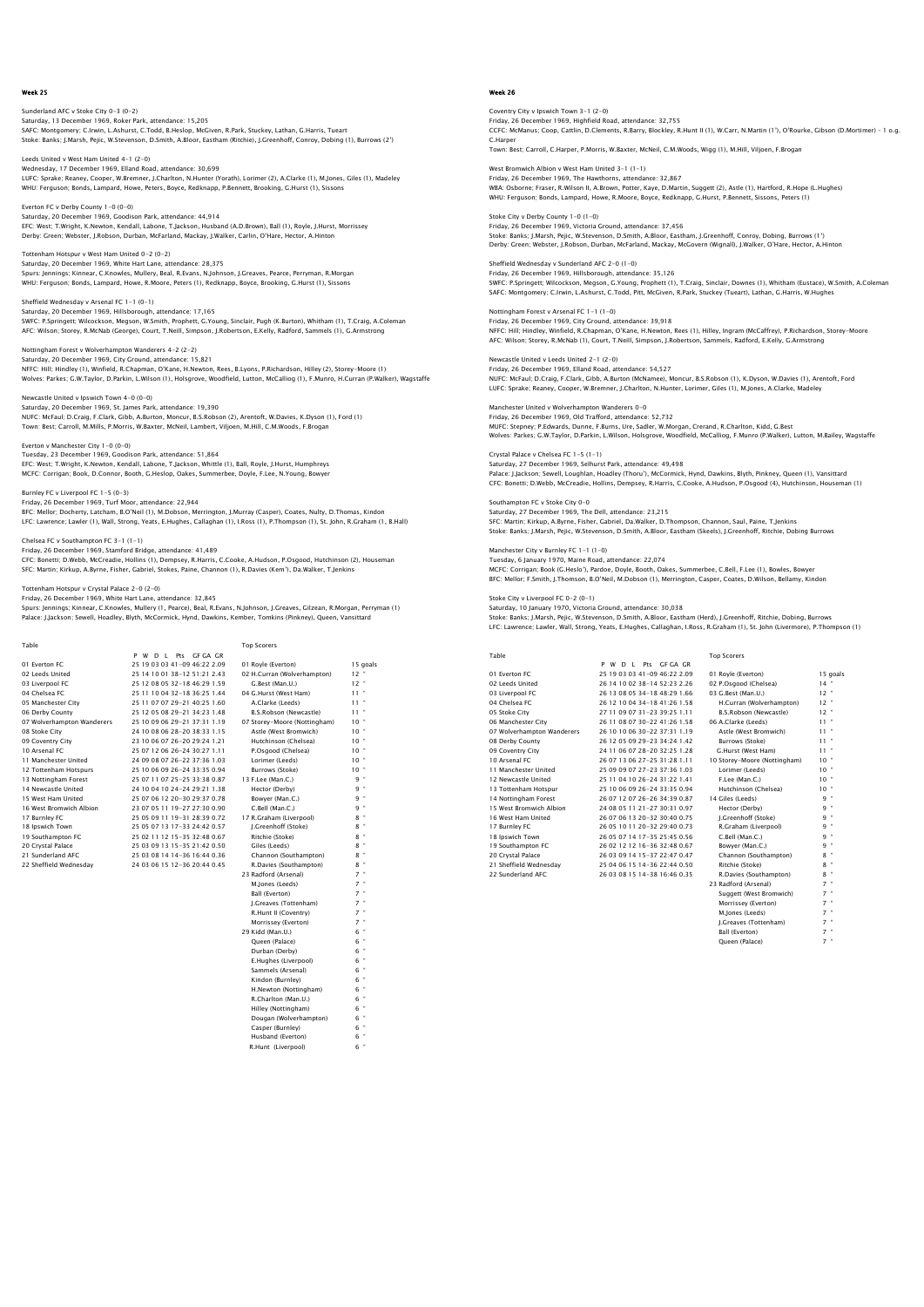Arsenal FC v Newcastle United 0-0 Saturday, 27 December 1969, Highbury, attendance: 39,646<br>AFC: Wilson; Storey, R.McNab, George, T.Neill, Simpson, J.Robertson, Sammels, Radford, E.Kelly, G.Armstrong<br>NUFC: McFaul; D.Craiq, F.Clark, Gibb, McNamee, Moncur, B.

Derby County v West Bromwich Albion 2-0 (2-0) Saturday, 27 December 1969, Baseball Ground, attendance: 35,581<br>Derby: Green; Webster, J.Robson, Durban, McFarland, Mackay, McGovern, Wignall, O'Hare (2), Hector, A.Hinton<br>WBA: Osborne; G.E.Williams, R.Wilson II, A.Brown,

Ipswich Town v Tottenham Hotspur 2-0 (2-0) Saturday, 27 December 1969, Portman Road, attendance: 24,657 Town: Best; Carroll, C.Harper, P.Morris, W.Baxter, McNeil, C.M.Woods (1), Wigg, M.Hill (1), Viljoen, F.Brogan (Lambert)<br>Spurs: Jennings; Kinnear, C.Knowles, Mullery, Beal, R.Evans, N.Johnson, J.Greaves, Woolcott (Pearce),

Leeds United v Everton FC 2-1 (2-0) Saturday, 27 December 1969, attendance: 46,770 LUFC: Sprake; Reaney, Cooper, W.Bremner, J.Charlton, N.Hunter, Lorimer, A.Clarke, M.Jones (2), Giles, Madeley<br>EFC: West; T.Wright, K.Newton, Kendall, Labone, T.Jackson, Whittle (1), Ball, Royle, J.Hurst, Morrissey

Sunderland AFC v Manchester United 1-1 (0-1) Saturday, 27 December 1969, Roker Park, attendance: 36,504 SAFC: Montgomery; C.Irwin, M.Harvey, C.Todd, B.Heslop, McGiven, R.Park, Tueart, J.Baker (1), G.Harris, W.Hughes MUFC: Stepney; P.Edwards, S.Brennan, F.Burns, Ure, Sadler, W.Morgan, Crerand, R.Charlton, Kidd (1), G.Best

West Ham United v Nottingham Forest 1-1 (1-0) Saturday, 27 December 1969, Upton Park, attendance: 31,770<br>WHU: Ferguson; Bonds (1), Lampard, Howe, R.Moore, Boyce, Redknapp, Peters, Brooking (P.Bennett), G.Hurst, C.Best<br>NFFC: Hill; Hindley, Winfield, R.Chapman, O'Kane,

West Bromwich Albion v Crystal Palace 3-2 (2-2) Saturday, 10 January 1970, The Hawthorns, attendance: 20,907<br>WBA: Osborne; Fraser, R.Wilson II, A.Brown, Talbut, Kaye, Krzywicki, Suggett, Astle (3), Hartford, R.Hope<br>Palace: J.Jackson: Sewell, Loughlan, D.Payne, McCormick

Coventry City v Manchester City 3-0 (2-0) Saturday, 10 January 1970, Highfield Road, attendance: 29,386 CCFC: Glazier; Coop, Cattlin, Machin, R.Barry, Blockley, R.Hunt II, N.Martin (1), O'Rourke (2), D.Clements, W.Carr<br>MCFC: Corrigan; D.Connor, Pardoe, Doyle, Booth, Oakes, Summerbee, C.Bell, F.Lee, Bowles, Bowyer

Burnley FC v Wolverhampton Wanderers 1-3 (0-2) Saturday, 10 January 1970, Turf Moor, attendance: 13,195 BFC: Mellor; F.Smith, J.Thomson, Merrington, M.Dobson, B.O'Neil, Coates (1), D.Wilson, Casper, Bellamy, Kindon (D.Thomas)<br>Wolves: Oldfield: G.W.Taylor, D.Parkin, M.Bailey (1), Holsgrove, Woodfield, McCalliog (1), O'Grady (

Wagstaffe Liverpool FC v West Bromwich Albion 1-1 (0-0) Saturday, 17 January 1970, Anfield Road, attendance: 43,526 LFC: Lawrence; Lawler (1), Wall, Strong, Yeats, E.Hughes, Callaghan, I.Ross, P.Thompson, St. John, R.Graham

WBA: Osborne; Fraser, R.Wilson II, A.Brown (1), Talbut, Kaye, L.Hughes, Suggett, Krzywicki (D.Martin), Hartford, R.Hope

#### Southampton FC v Everton FC 2-1 (0-0) Saturday, 17 January 1970, The Dell, attendance: 27,156

SFC: Martin; Kirkup, A.Byrne, Fisher, Gabriel, Da.Walker, D.Payne, Channon (2), R.Davies, Stokes, T.Jenkins EFC: West; T.Wright, K.Newton, Kendall, Labone, C.Harvey (T.Jackson), Husband, J.Hurst, Royle, A.D.Brown, Morrissey (1)

### Sheffield Wednesday v Coventry City 0-1 (0-0)

Wednesday, 28 January 1970, Hillsborough, attendance: 18,149 SWFC: Grummitt; Wilcockson, K.Burton, W.Smith, Prophett, T.Craig, Sinclair, Whitham, Downes, Pugh (Warboys), A.Coleman CCFC: Glazier; Coop, Cattlin, D.Clements, R.Barry, Blockley, R.Hunt II, W.Carr, N.Martin, O'Rourke (1), Joicey

| Table                      |                                 | <b>Top Scorers</b>        |           |
|----------------------------|---------------------------------|---------------------------|-----------|
|                            | P W D L Pts GF GA GR            |                           |           |
| 01 Everton EC              | 27 19 03 05 41 - 13 48 26 1.85  | 01 Royle (Everton)        | 15 goals  |
| 02 Leeds United            | 27 15 10 02 40-14 54:24 2.25    | 02 Astle (West Bromwich)  | $14$ "    |
| 03 Liverpool FC            | 27 13 09 05 35-19 49:30 1.63    | P.Osgood (Chelsea)        | $14$ "    |
| 04 Chelsea EC              | 26 12 10 04 34-18 41:26 1.58    | 04 B.S.Robson (Newcastle) | $12$ "    |
| 05 Coventry City           | 26 13 06 07 32-20 36:25 1.44    | H.Curran (Wolverhampton)  | $12$ "    |
| 06 Wolverhampton Wanderers | 27 11 10 06 32-22 40:32 1.25    | G.Best (Man.U.)           | $12$ $"$  |
| 07 Derby County            | 27 13 05 09 31 - 23 36: 24 1.50 | 07 Burrows (Stoke)        | $11 -$    |
| 08 Stoke City              | 27 11 09 07 31 - 23 39: 25 1.11 | Storev-Moore (Nottingham) | $11 -$    |
| 09 Manchester City         | 27 11 08 08 30-24 41:29 1.41    | A.Clarke (Leeds)          | $11 -$    |
| 10 Arsenal FC              | 27 07 14 06 28-26 31:28 1.11    | G.Hurst (West Ham)        | $11 -$    |
| 11 Manchester United       | 26 09 10 07 28-24 38:38 1.03    | 11 Lorimer (Leeds)        | $10 -$    |
| 12 Newcastle United        | 26 11 05 10 27-25 31:22 1.41    | Hutchinson (Chelsea)      | $10 -$    |
| 13 Nottingham Forest       | 27 07 13 07 27-27 35:40 0.88    | Channon (Southampton)     | $10^{-4}$ |
| 14 Tottenham Hotspur       | 26 10 06 10 26-26 33:37 0.89    | F.Lee (Man.C.)            | $10 -$    |
| 15 West Bromwich Albion    | 27 09 06 12 24-30 34:36 0.94    | 15 Giles (Leeds)          | 9 "       |
| 16 West Ham United         | 27 07 07 13 21-33 31:41 0.76    | Bowyer (Man.C.)           | 9 "       |
| 17 Burnley FC              | 27 05 10 12 20-34 30:43 0.70    | Hector (Derby)            | 9 "       |
| 18 Ipswich Town            | 27 06 07 14 19-35 27:45 0.60    | R.Graham (Liverpool)      | 9 "       |
| 19 Southampton FC          | 27 03 12 12 18-36 34:49 0.69    | C.Bell (Man.C.)           | 9 "       |
| 20 Crystal Palace          | 27 03 09 15 15-39 24:50 0.48    | M.Jones (Leeds)           | 9 "       |
| 21 Sunderland AFC          | 27 03 09 15 15-39 17:47 0.36    | 21 Ritchie (Stoke)        | 8 "       |
| 22 Sheffield Wednesdav     | 26 04 06 16 14-38 22:45 0.49    | I.Greenhoff (Stoke)       | $8$ "     |
|                            |                                 | R.Hunt II (Coventry)      | $8$ "     |
|                            |                                 | R.Davies (Southampton)    | $8$ "     |
|                            |                                 | Morrissey (Everton)       | $8$ "     |
|                            |                                 | Oueen (Palace)            | $8$ "     |
|                            |                                 | 27 Ball (Everton)         | $7$ "     |
|                            |                                 | Kidd (Man.U.)             | $7$ "     |
|                            |                                 | Suggett (West Bromwich)   | $7$ "     |
|                            |                                 | N.Martin (Coventry)       | $7$ "     |
|                            |                                 | Radford (Arsenal)         | $7$ "     |

J.Greaves (Tottenham) 7 "

# Week 28

Chelsea FC v Leeds United 2-5 (2-1) Saturday, 10 January 1970, Stamford Bridge, attendance: S7,221<br>CFC: Hughes; D.Webb, MCCreadie, Hollins (1), Dempsey, R.Harris, C.Cooke, A.Hudson, P.Osgood (1), Hutchinson, Houseman<br>LUFC: Sprake: Reaney, Cooper (1), W.Bremn

Everton FC v Ipswich Town 3-0 (1-0) Saturday, 10 January 1970, Goodison Park, attendance: 42,510 EFC: West; T.Wright, K.Newton, Kendall (1), Labone, T.Jackson, Husband, Ball, Royle (2), J.Hurst, Morrissey Town: Best; Carrolls, C.Harper, P.Morris, McNeil, Jefferson, M.Mills, Wigg, M.Hill, Viljoen, F.Brogan (C.M.Woods)

Manchester United V Arsenal FC 2-1 (1-1) Saturday, 10 January 1970, Old Trafford, attendance: 42,005 MUFC: Stepney; P.Edwards, Dunne (Sartori 1), F.Burns, Ure, Sadler, W.Morgan (1), Crerand, R.Charlton, Kidd, Aston AFC: Wilson; Storey, Nelson, Court, T.Neill, Simpson, Marinello (1), George, Radford, Sammels, G.Armstrong

Sheffield Wednesday v West Ham United 2-3 (0-1) Saturday, 10 January 1970, Hillsborough, attendance: 28,135<br>SWFC: P.Springett; Wilcockson, Megson, Pugh, Prophett (1), T.Craig (1), Sinclair, Whitham (Warboys), Downes, W.Smith, A.Colemar<br>WHU: Ferquson: Bonds, Howe, Peters

Tottenham Hotspur v Derby County 2-1 (1-0) Saturday, 10 January 1970, White Hart Lane, attendance: 38,645<br>Spurs: Jennings; Kinnear, C.Knowles, Mullery, England, Beal, Pearce, J.Greaves (1), Gilzean, Perryman, R.Morgan (1)<br>Derby: Green; Webster, P.Daniel, Durban, Mc

Wolverhampton Wanderers v Newcastle United 1-1 (1-1) Saturday, 17 January 1970, Molineux, attendance: 29,665 Wolves: Oldfield; G.W.Taylor, D.Parkin, M.Bailey, Holsgrove, Woodfield, McCalliog, O'Grady, Dougan, H.Curran (1), Wagstaffe<br>NUFC: McFaul; Craqqs, F.Clark, Gibb, McNamee, Moncur, B.S.Robson, J.Smith, W.Davies, R.Guthrie (1)

Sunderland AFC v Tottenham Hotspur 2-1 (1-0) Saturday, 17 January 1970, Roker Park, attendance: 27,156 SAFC: Montgomery; C.Irwin, M.Harvey, C.Todd, B.Heslop, McGiven, R.Park, Tueart, J.Baker, G.Harris (1'), W.Hughes (1)<br>Spurs: Hancock; Kinnear, C.Knowles, Mullery, P.Collins, Beal, Pearce (M.Chivers), J.Greaves, Gilzean, Per

Manchester City v Stoke City 0-1 (0-0) Saturday, 17 January 1970, Maine Road, attendance: 31,965 MCFC: Mulhearn; Book (Bowles), Pardoe, Doyle, Booth, Oakes, Summerbee, C.Bell, F.Lee, N.Young, Bowyer<br>MCFC: Mulhearn; Book (Bowles), Pardoe, Doyle, Booth, Oakes, Summerbee, C.Bell, F.Lee, N.Young, Bowyer Stoke: Banks; J.Marsh, Pejic, W.Stevenson, D.Smith, A.Bloor, Conroy, J.Greenhoff, Ritchie, Skeels, Burrows (1)

Crystal Palace v Nottingham Forest 1-1 (0-0) Saturday, 17 January 1970, Selhurst Park, attendance: 22,531 Palace: J.Jackson; Sewell, Loughlan, D.Payne (1), McCormick, Hynd, Tambling, R.E.Hoy, C.Jackson, Queen, A.Taylor<br>NFFC: Hill; Hindley, Winfield, R.Chapman (1), Hennessey, H.Newton, B.Lyons, P.Richardson, Ingram, Hilley, Sto

Everton FC v Newcastle United 0-0 Saturday, 24 January 1970, Goodison Park, attendance: 42,845 EFC: West; T.Wright (A.D.Brown), K.Newton, Kendall, Labone, C.Harvey, Husband, Whittle, Royle, J.Hurst, Morrissey<br>NUFC: McFaul; D.Craiq, F.Clark, Gibb, McNamee, Moncur, B.S.Robson, J.Smith, R.Guthrie (Arentoft), W.Davies,

Nottingham Forest v Liverpool FC 1-0 (1-0) Saturday, 31 January 1970, City Ground, attendance: 30,838 NFFC: Hill; Hindley, Winfield, R.Chapman, O'Kane, H.Newton, B.Lyons, P.Richardson (1, Barnwell), Ingram, Hilley, Storey-Moore LFC: Clemence; Lawler, Wall, Strong, Yeats, E.Hughes, Callaghan, T.Smith, St. John, I.Ross, R.Graham

# Tottenham Hotspur v Southampton FC 0-1 (0-0)

Saturday, 31 January 1970, White Hart Lane, attendance: 27,693 Spurs: Jennings; R.Evans, Want, Mullery, England, Beal, M.Chivers, Pratt, Pearce, D.Bond, R.Morgan SFC: Martin; K.Jones, A.Byrne, Fisher, Gabriel, Da.Walker, Paine, Channon, R.Davies (1), Stokes, T.Jenkins

| Table                      |                              | <b>Top Scorers</b>          |                 |
|----------------------------|------------------------------|-----------------------------|-----------------|
|                            | D L Pts GF GA GR<br>P W      |                             |                 |
| 01 Everton EC              | 29 20 04 05 44-14 51:26 1.96 | 01 Royle (Everton)          | 17 goals        |
| 02 Leeds United            | 28 16 10 02 42-14 59:26 2.27 | 02 P.Osgood (Chelsea)       | $15 -$          |
| 03 Liverpool FC            | 28 13 09 06 35-21 49:31 1.58 | 03 Astle (West Bromwich)    | $14 -$          |
| 04 Chelsea EC              | 27 12 10 05 34-20 43:31 1.39 | 04 H.Curran (Wolverhampton) | $13 -$          |
| 05 Wolverhampton Wanderers | 28 11 11 06 33-23 41:33 1.24 | 05 B.S.Robson (Newcastle)   | $12 -$          |
| 06 Stoke City              | 28 12 09 07 33-23 40:35 1.14 | G.Hurst (West Ham)          | $12$ $*$        |
| 07 Coventry City           | 26 13 06 07 32-20 36:25 1.44 | G.Best (Man.U.)             | $12 -$          |
| 08 Derby County            | 28 13 05 10 31-25 37:26 1.42 | A.Clarke (Leeds)            | $12 -$          |
| 09 Manchester City         | 28 11 08 09 30-26 41 30 1.37 | Burrows (Stoke)             | $12 -$          |
| 10 Manchester United       | 27 10 10 07 30-24 40:38 1.05 | 10 Lorimer (Leeds)          | $11 -$          |
| 11 Nottingham Forest       | 29 08 14 07 30-28 37:41 0.90 | Storey-Moore (Nottingham)   | $11 -$          |
| 12 Newcastle United        | 28 11 07 10 29-27 32:23 1.39 | 12 Giles (Leeds)            | $10^{-4}$       |
| 13 Arsenal FC              | 28 07 14 07 28-28 32:30 1.07 | Hutchinson (Chelsea)        | $10^{-4}$       |
| 14 Tottenham Hotspur       | 29 11 06 12 28-30 36:41 0.88 | F.Lee (Man.C.)              | $10^{-4}$       |
| 15 West Bromwich Albion    | 27 09 06 12 24-30 34:36 0.94 | Channon (Southampton)       | 10 <sup>°</sup> |
| 16 West Ham United         | 28 08 07 13 23-33 34:43 0.79 | M.lones (Leeds)             | $10^{-4}$       |
| 17 Southampton FC          | 28 04 12 12 20-36 35:49 0.71 | 17 C.Bell (Man.C.)          | $9 -$           |
| 18 Burnley FC              | 27 05 10 12 20-34 30:43 0.70 | R.Davies (Southampton)      | $9 -$           |
| 19 Ipswich Town            | 28 06 07 15 19-37 27:48 0.56 | R.Graham (Liverpool)        | $9 -$           |
| 20 Sunderland AFC          | 28 04 09 15 17-39 19:48 0.40 | Bowyer (Man.C.)             | $9 -$           |
| 21 Crystal Palace          | 28 03 10 15 16-40 25:51 0.49 | Hector (Derby)              | q =             |
| 22 Sheffield Wednesday     | 27 04 06 17 14-40 24:48 0.50 | 22 J.Greaves (Tottenham)    | $8 -$           |
|                            |                              | Ritchie (Stoke)             | $8 -$           |
|                            |                              | Morrissey (Everton)         | $8 -$           |
|                            |                              | R.Hunt II (Coventry)        | $8 -$           |
|                            |                              | Oueen (Palace)              | $8 -$           |
|                            |                              | I.Greenhoff (Stoke)         | $8 -$           |
|                            |                              | 28 Peters (West Ham)        | $7 -$           |
|                            |                              | Suggett (West Bromwich)     | $7 -$           |

| Oueen (Palace)          |  |
|-------------------------|--|
| I.Greenhoff (Stoke)     |  |
| 28 Peters (West Ham)    |  |
| Suggett (West Bromwich) |  |
| Radford (Arsenal)       |  |
| Kidd (Man.U.)           |  |
| N.Martin (Coventry)     |  |
| Ball (Everton)          |  |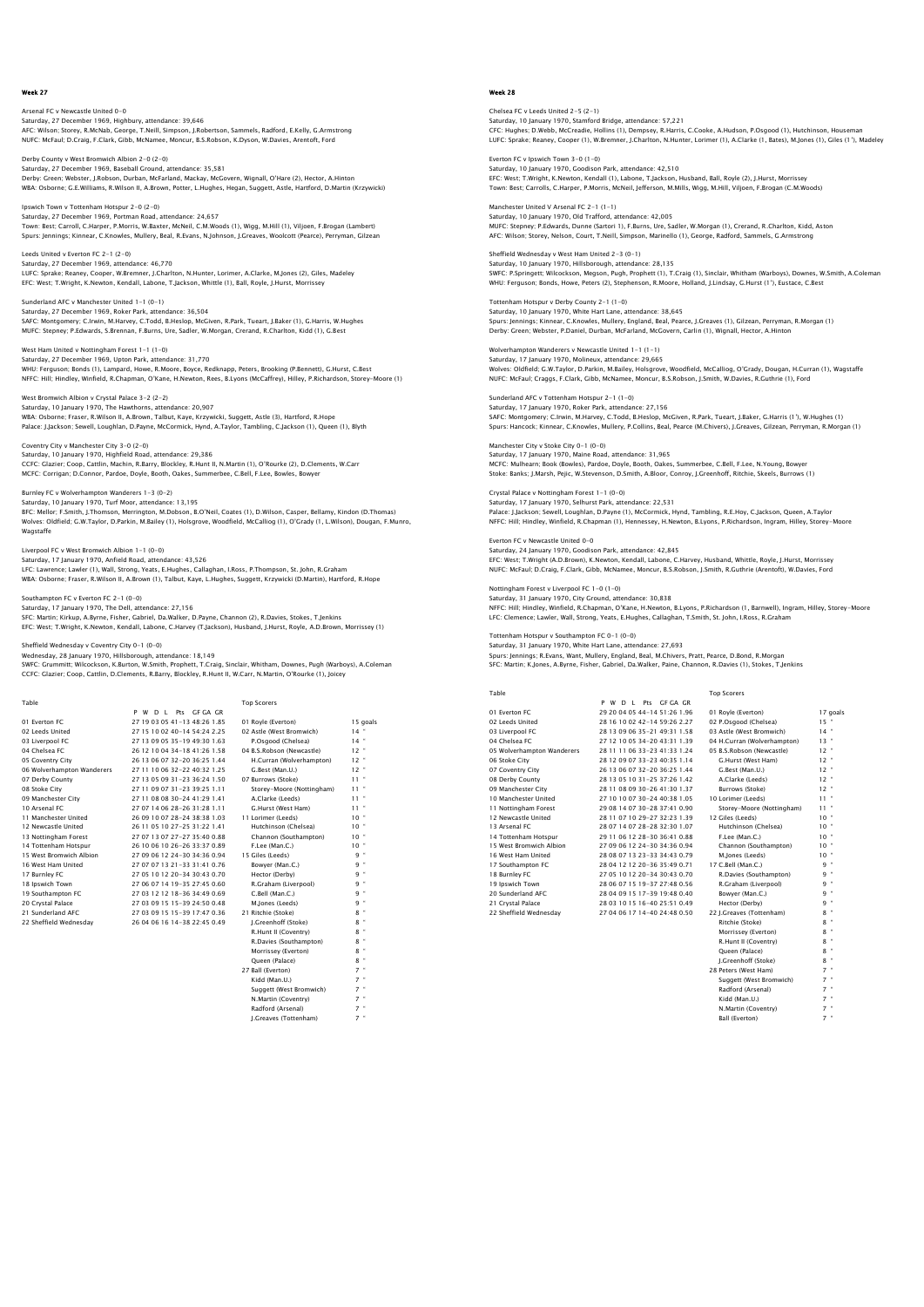# Arsenal FC v Chelsea FC 0-3 (0-1) Saturday, 17 January 1970, Highbury, attendance: 51,338<br>AFC: Wilson; Storey, R.McNab, McLintock, J.Roberts, Simpson, Marinello, Sammels, Radford, E.Kelly (George), R.Kennedy<br>CFC: Bonetti; D.Webb, McCreadie, Hollins (1), De

Derby County v Sheffield Wednesday 1-0 (0-0) Saturday, 17 January 1970, Baseball Ground, attendance: 32,991<br>Derby: Green; P.Daniel, J.Robson, Durban, McFarland, Mackay, McGovern, Carlin, O'Hare (1), Hector, A.Hinton<br>SWFC: P.Springett; Wilcockson, Megson, Ellis, Proph

Ipswich Town v Burnley FC 0-1 (0-0) Saturday, 17 January 1970, Portman Road, attendance: 17,789 Town: Best; Carroll, C.Harper (C.M.Woods), P.Morris, W.Baxter, McNeil, M.Mills, Wigg, M.Hill, Viljoen, Lambert BFC: Mellor; Angus, J.Thomson, B.O'Neil, M.Dobson, S.Todd, Casper, Coates, D.Wilson, Bellamy, Kindon

Leeds United v Coventry City 3-1 (2-0) Saturday, 17 January 1970, Elland Road, attendance: 34,295 LUFC: Sprake; Reaney, Cooper, W.Bremner, J.Charlton (1, Bates), N.Hunter, Lorimer, A.Clarke (2), M.Jones, Giles, Madeley<br>CCFC: Glazier: Coop, Cattlin, E.Machin, R.Barry, D.Clements, R.Hunt II, W.Carr, N.Martin, O'Rourke, J

West Ham United v Manchester United 0-0 Saturday, 17 January 1970, Upton Park, attendance: 41,643<br>WHU: Ferguson; Bonds, Howe, Peters, Stephenson, R.Moore, Holland, J.Lindsay, G.Hurst, Eustace, C.Best<br>MUFC: Rimmer: P.Edwards, F.Burns, Crerand, Ure, Sadler, W.Morg

Nottingham Forest v Sunderland AFC 2-1 (1-0) Saturday, 24 January 1970, City Ground, attendance: 19,544 NFFC: Hill; Hindley, Winfield, R.Chapman, O'Kane, H.Newton, B.Lyons, P.Richardson, Ingram (1), Hilley, Storey-Moore – 1 o.g. C.Irwin SAFC: Montgomery; C.Irwin, M.Harvey, C.Todd, B.Heslop, McGiven (1), R.Park, Tueart, J.Baker (Kerr), G.Harris, W.Hughes

Newcastle United v Crystal Palace 0-0 Saturday, 31 January 1970, St. James Park, attendance: 35,440 NUFC: McFaul; D.Craig, F.Clark, Gibb, McNamee, Moncur, B.S.Robson, J.Smith, W.Davies, Arentoft, Ford (Foggon) Palace: J.Jackson; Sewell, Loughlan, D.Payne, Hoadley, Blyth, A.Taylor, R.E.Hoy, Hynd (C.Jackson), Queen, Tambling

West Bromwich Albion v Manchester City 3-0 (2-0) Saturday, 31 January 1970, The Hawthorns, attendance: 30,772 WBA: Osborne; Fraser, R.Wilson II, A.Brown, Talbut, Kaye, Cantello, Suggett (1), Astle (1), Hartford (1), R.Hope MCFC: Mulhearn; D.Connor, Pardoe (Jeffries), Doyle, Booth, Oakes, Bowles, C.Bell, F.Lee, N.Young, Bowyer

#### Southampton FC v Sheffield Wednesday 4-0 (4-0) Saturday, 7 February 1970, Roker Park, attendance: 19,470

SFC: Martin; Kirkup, A.Byrne, Fisher, J.McGrath, Da.Walker, Paine (1), Channon (1), R.Davies (2, D.Thompson), Stokes, T.Jenkins<br>SWFC: Grummitt; Wilcockson, K.Burton, G.Young, Prophett, T.Craig, Sinclair (Warboys), W.Smith,

ewcastle United 0-0 Monday, 16 February 1970, Anfield Road, attendance: 38,218

LFC: Lawrence; Lawler, Wall, Strong, Yeats, E.Hughes, Callaghan, T.Smith, A.W.Evans, St. John, R.Graham NUFC: McFaul; F.Clark, R.Guthrie, Gibb, McNamee, Moncur, B.R.Robson, J.Smith, W.Davies, J.A.Thomson, Ford

| Table                      |                                | <b>Top Scorers</b>           |               |
|----------------------------|--------------------------------|------------------------------|---------------|
|                            | P W D I Pts GEGA GR            |                              |               |
| 01 Leeds United            | 29 17 10 02 44-14 62:27 2.30   | 01 Royle (Everton)           | 17 goals      |
| 02 Everton EC              | 29 20 04 05 44-14 51:26 1.96   | 02 P.Osgood (Chelsea)        | $15$ "        |
| 03 Liverpool FC            | 29 13 10 06 36-22 49:31 1.58   | Astle (West Bromwich)        | 15"           |
| 04 Chelsea EC              | 28 13 10 05 36-20 46:31 1.48   | 04 A.Clarke (Leeds)          | $14$ "        |
| 05 Derby County            | 29 14 05 10 33-25 38:26 1.46   | 05 H.Curran (Wolverhampton)  | $13 -$        |
| 06 Wolverhampton Wanderers | 28 11 11 06 33-23 41:33 1.24   | 06 G.Best (Man.U.)           | $12$ "        |
| 07 Stoke City              | 28 12 09 07 33-23 40:35 1.14   | G.Hurst (West Ham)           | $12 -$        |
| 08 Coventry City           | 27 13 06 08 32-22 37:28 1.32   | Burrows (Stoke)              | $12 -$        |
| 09 Nottingham Forest       | 30 09 14 07 32-28 39:42 0.93   | B.S.Robson (Newcastle)       | $12$ $"$      |
| 10 Newcastle United        | 30 11 09 10 31-29 32:23 1.39   | 10 Storey-Moore (Nottingham) | $11 -$        |
| 11 Manchester United       | 28 10 11 07 31 - 25 40 38 1.05 | Hutchinson (Chelsea)         | $11 -$        |
| 12 Manchester City         | 29 11 08 10 30-28 41:33 1.24   | Lorimer (Leeds)              | $11 -$        |
| 13 Arsenal FC              | 29 07 14 08 28-30 32:33 0.97   | Channon (Southampton)        | $11 -$        |
| 14 Tottenham Hotspur       | 29 11 06 12 28-30 36:41 0.88   | R.Davies (Southampton)       | $11 -$        |
| 15 West Bromwich Albion    | 28 10 06 12 26-30 37:26 1.03   | 15 F.Lee (Man.C.)            | $10 -$        |
| 16 West Ham United         | 29 08 08 13 24-34 34:43 0.79   | M.Jones (Leeds)              | $10 -$        |
| 17 Southampton FC          | 29 05 12 12 22-36 39:49 0.80   | Giles (Leeds)                | $10 -$        |
| 18 Burnley FC              | 28 06 10 12 22-34 31:43 0.72   | 18 Bowyer (Man.C.)           | 9 "           |
| 19 Ipswich Town            | 29 06 07 16 19-39 27:49 0.55   | R.Graham (Liverpool)         | 9 "           |
| 20 Crystal Palace          | 29 03 11 15 17-41 25:51 0.49   | C.Bell (Man.C.)              | q "           |
| 21 Sunderland AFC          | 29 04 09 16 17-41 20:50 0.40   | Oueen (Palace)               | 9 "           |
| 22 Sheffield Wednesday     | 29 04 06 19 14-44 24:53 0.45   | Hector (Derby)               | 9 "           |
|                            |                                | 23 J.Greaves (Tottenham)     | $8$ "         |
|                            |                                | Morrissey (Everton)          | $8$ "         |
|                            |                                | Ritchie (Stoke)              | $8$ "         |
|                            |                                | Suggett (West Bromwich)      | $\alpha$<br>8 |
|                            |                                | R.Hunt II (Coventry)         | $8$ "         |
|                            |                                | I.Greenhoff (Stoke)          | 8 "           |
|                            |                                | 29 Ball (Everton)            | $7$ $"$       |
|                            |                                | Kidd (Man.U.)                | $7$ $"$       |

Radford (Arsenal) Peters (West Ham)

O'Hare (Derby) 7 " Casper (Burnley) 7 " N.Martin (Coventry) 7 "

Week 30

wholverhampton Wanderers v Ipswich Town 2-0 (0-0) Saturday, 24 January 1970, Molineux, attendance: 24,636<br>Wolves: Oldfield; G.W.Taylor, D.Parkin, M.Bailey, Holsgrove, Woodfield, Lutton, McCalliog, Dougan (1), H.Curran (1), Wagstaffe<br>Town: Best: Carroll, M.Mills, P.Morris,

Manchester United v Leeds United 2-2 (0-0) Monday, 26 January 1970, Old Trafford, attendance: 60,514<br>MUFC: Stepney: P.Edwards, F.Burns, Crerand, Ure, Sadler (1), W.Morgan, Sartori, R.Charlton, Kidd (1), Aston<br>LUFC: Harvey: Reaney, Cooper, W.Bremner (1), J.Charlton,

West Bromwich Albion v Sunderland AFC 3-1 (1-0) Tuesday, 27 January 1970, The Hawthorns, attendance: 19,055<br>WBA: Osborne; Fraser, A.Merrick, A.Brown (1), Talbut, Kaye, L.Hughes, Suggett, Astle (2), Hartford, R.Hope<br>SAFC: Montgomery: C.Irwin, M.Harvey, C.Todd, B.Heslop,

Everton FC v Wolverhampton Wanderers 1-0 (1-0) Saturday, 31 January 1970, Goodison Park, attendance: 45,681<br>EFC: West; T.Wright, K.Newton, Kendall, Labone, C.Harvey (A.D.Brown), Husband, Whittle, Royle (1), J.Hurst, Morrissey<br>Wolves: Oldfield; G.W.Taylor, D.Parkin, M.B

Coventry City v Arsenal FC 2-0 (0-0) Saturday, 31 January 1970, Highfield Road, attendance: 30,935 CCFC: Glazier; Coop, Cattlin, R.Hunt II, R.Barry, D.Clements, Hannigan, W.Carr, N.Martin (1), O'Rourke (1), D.Mortimeı<br>AFC: Wilson: Storey, R.McNab, McLintock, J.Roberts, Simpson, Marinello, Sammels, Radford, G.Graham, G.A

Burnley FC v West Ham United 3-2 (2-0) Saturday, 31 January 1970, Turf Moor, attendance: 14,454<br>BFC: Mellor; Angus, J.Thomson, Merrington, M.Dobson, B.O'Neil, D.Thomas (1), Coates (1), Casper, D.Wilson, Kindon (1)<br>WHU: Ferquson; Bonds, Howe, Peters, Stephenson,

Manchester United v Derby County 1-0 (1-0) Saturday, 31 January 1970, Old Trafford, attendance: 59,584 MUFC: Stepney; P.Edwards, F.Burns, Crerand, Ure, Sadler, W.Morgan, Sartori, R.Charlton (1), Kidd, Aston Derby: Green; Webster, J.Robson, A.Stewart (Wignall), McFarland, Mackay, McGovern, Carlin, O'Hare, Hector, A.Hinton

Newcastle United v West Bromwich Albion 1-0 (1-0) Friday, 6 February 1970, St. James Park, attendance: 31,720 NUFC: McFaul; D.Craig, F.Clark, Gibb, McNamee, Moncur, B.S.Robson, J.Smith, W.Davies, D.Elliott, K.Dyson (1) WBA: Cumbes; Fraser, R.Wilson II, A.Brown, Talbut, Kaye, Cantello, Suggett, Astle, Hartford, R.Hope

Manchester City v Nottingham Forest 1-1 (1-0) Saturday, 7 February 1970, Maine Road, attendance: 27,077 MCFC: Mulhearn; Book, A.Mann, Doyle (1), Booth, Oakes, Bowles, C.Bell, F.Lee, N.Young, Bowyer NFFC: Hill; Hindley, Winfield, R.Chapman, O'Kane, H.Newton, B.Lyons, P.Richardson, Ingram, Hilley (1), Storey-Moore (Barnwell)

Crystal Palace v Burnley FC 1-2 (0-0) Wednesday, 11 February 1970, Selhurst Park, attendance: 20,857 Palace: J.Jackson; Sewell, Loughlan, D.Payne, McCormick, Blyth, J.Scott, R.E.Hoy, Hynd, Queen (1), A.Taylor<br>Burnley; Mellor; Anqus, J.Thomson, B.O'Neil, M.Dobson, Merrington, Casper, Coates, D.Wilson, Bellamy, Kindon (1) –

 $m$ pton FC 2-1 (1-0)

Wednesday, 11 February 1970, St. James Park, attendance: 28,830<br>NUFC: McFaul; Gibb, F.Clark, D.Elliott, McNamee, Moncur, B.S.Robson, J.Smith (1), W.Davies (1), J.A.Thomson, K.Dysor SFC: Martin; Kirkup, A.Byrne, Fisher, J.McGrath, Gabriel, Stokes, Channon (1) Saul, Da.Walker, T.Jenkins

GF GA GR<br>52:26.2.00

#### Everton FC v Coventry City 0-0

Saturday, 21 February 1970, Goodison Park, attendance: 45,934<br>EFC: West, T.Wright, K.Newton, Kendall, Labone, C.Harvey, Husband, Ball, Royle, J.Hurst, Morrissey<br>CCFC: Glazier: Coop, Cattlin, R.Hunt II, R.Barry, Blockley, H

| Table | <b>Top Scorers</b> |
|-------|--------------------|

|                            | w<br>D I Pts GEGAGR<br>P.      |                              |          |
|----------------------------|--------------------------------|------------------------------|----------|
| 01 Everton EC              | 31 21 05 05 47-15 52:26 2.00   | 01 Royle (Everton)           | 18 goals |
| 02 Leeds United            | 30 17 11 02 45-15 64:29 2.21   | 02 Astle (West Bromwich)     | $17 -$   |
| 03 Liverpool FC            | 29 13 10 06 36-22 49:31 1.58   | 03 P.Osgood (Chelsea)        | $15 -$   |
| 04 Chelsea EC              | 28 13 10 05 36-20 46:31 1.48   | 04 H.Curran (Wolverhampton)  | $14 -$   |
| 05 Newcastle United        | 32 13 09 10 35-29 35:24 1.46   | A.Clarke (Leeds)             | $14 -$   |
| 06 Coventry City           | 29 14 07 08 35-23 39:28 1.39   | 06 B.S.Robson (Newcastle)    | $12 -$   |
| 07 Wolverhampton Wanderers | 30 12 11 07 35-25 43:34 1.26   | Burrows (Stoke)              | $12 -$   |
| 08 Manchester United       | 30 11 12 07 34-26 43:40 1.08   | Channon (Southampton)        | $12 -$   |
| 09 Derby County            | 30 14 05 11 33-27 38:27 1.41   | G.Best (Man.U.)              | $12 -$   |
| 10 Stoke City              | 28 12 09 07 33-23 40:35 1.14   | G.Hurst (West Ham)           | $12 -$   |
| 11 Nottingham Forest       | 31 09 15 07 33-29 40:43 0.93   | 11 Storey-Moore (Nottingham) | $11 -$   |
| 12 Manchester City         | 30 11 09 10 31 - 29 42 34 1.24 | M.Jones (Leeds)              | 11 *     |
| 13 West Bromwich Albion    | 30 11 06 13 28-32 40:38 1.05   | Hutchinson (Chelsea)         | $11 -$   |
| 14 Arsenal FC              | 30 07 14 09 28-32 32:35 0.91   | Lorimer (Leeds)              | $11 -$   |
| 15 Tottenham Hotspur       | 29 11 06 12 28-30 36:41 0.88   | R.Davies (Southampton)       | $11 -$   |
| 16 Burnley FC              | 30 08 10 12 26-34 36:46 0.78   | 16 Giles (Leeds)             | $10 -$   |
| 17 West Ham United         | 30 08 08 14 24-36 36:46 0.78   | F.Lee (Man.C.)               | $10 -$   |
| 18 Southampton FC          | 30 05 12 13 22-38 40:51 0.78   | 18 C.Bell (Man.C.)           | $9 -$    |
| 19 Ipswich Town            | 30 06 07 17 19-41 27:51 0.53   | R.Graham (Liverpool)         | $9 -$    |
| 20 Crystal Palace          | 30 03 11 16 17-43 26:53 0.49   | Bowyer (Man.C.)              | $9 -$    |
| 21 Sunderland AFC          | 30 04 09 17 17-43 21:53 0.40   | Hector (Derby)               | $9 -$    |
| 22 Sheffield Wednesdav     | 29 04 06 19 14-44 24:53 0.45   | Oueen (Palace)               | $9 -$    |

| 01 Royle (Everton)           | 18qc                       |
|------------------------------|----------------------------|
| 02 Astle (West Bromwich)     | 17                         |
| 03 P.Osqood (Chelsea)        | 15                         |
| 04 H.Curran (Wolverhampton)  | $14 -$<br>$\alpha$         |
| A.Clarke (Leeds)             | 14                         |
| 06 B.S.Robson (Newcastle)    | 12<br>$\scriptstyle\alpha$ |
| Burrows (Stoke)              | ×<br>12                    |
| Channon (Southampton)        | $12 -$                     |
| G.Best (Man.U.)              | 12<br>٠                    |
| G.Hurst (West Ham)           | ×<br>12 <sup>2</sup>       |
| 11 Storev-Moore (Nottingham) | ×<br>11                    |
| M.lones (Leeds)              | ×<br>11                    |
| Hutchinson (Chelsea)         | ٠<br>11.                   |
| Lorimer (Leeds)              | ×<br>11                    |
| R.Davies (Southampton)       | ×<br>11                    |
| 16 Giles (Leeds)             | ×<br>10                    |
| F.Lee (Man.C.)               | $10 -$                     |
| 18 C.Bell (Man.C.)           | ×<br>9                     |
| R.Graham (Liverpool)         | ×<br>9                     |
| Bowyer (Man.C.)              | ×<br>9                     |
| Hector (Derby)               | q =                        |
| Queen (Palace)               | ٠<br>9                     |
| 23 J.Greenhoff (Stoke)       | ×<br>8                     |
| Suggett (West Bromwich)      | ×<br>8                     |
| Kindon (Burnley)             | ٠<br>8                     |
| R.Hunt II (Coventry)         | ×<br>8                     |
| N.Martin (Coventry)          | ×<br>8                     |
| Ritchie (Stoke)              | ×<br>8                     |
| Kidd (Man.U.)                | ٠<br>8                     |
| Morrissey (Everton)          | ٠<br>8.                    |
| I.Greaves (Tottenham)        | ×<br>8                     |
| 32 Radford (Arsenal)         | ×<br>$\overline{7}$        |
| Queen (Palace)               | ٠<br>$\overline{7}$        |
| Dougan (Wolverhampton)       | $7 -$                      |
| <b>Ball (Everton)</b>        | ×<br>$\overline{7}$        |
| Casper (Burnley)             | ×<br>$\overline{7}$        |
| R.Charlton (Man.U.)          | $7 -$                      |
| O'Rourke (Ipswich/Coventry)  | $7 -$                      |
| Hilley (Nottingham)          | $7 -$                      |
| Peters (West Ham)            | $\overline{z}$             |
| O'Hare (Derby)               | $\overline{z}$             |
|                              |                            |
|                              |                            |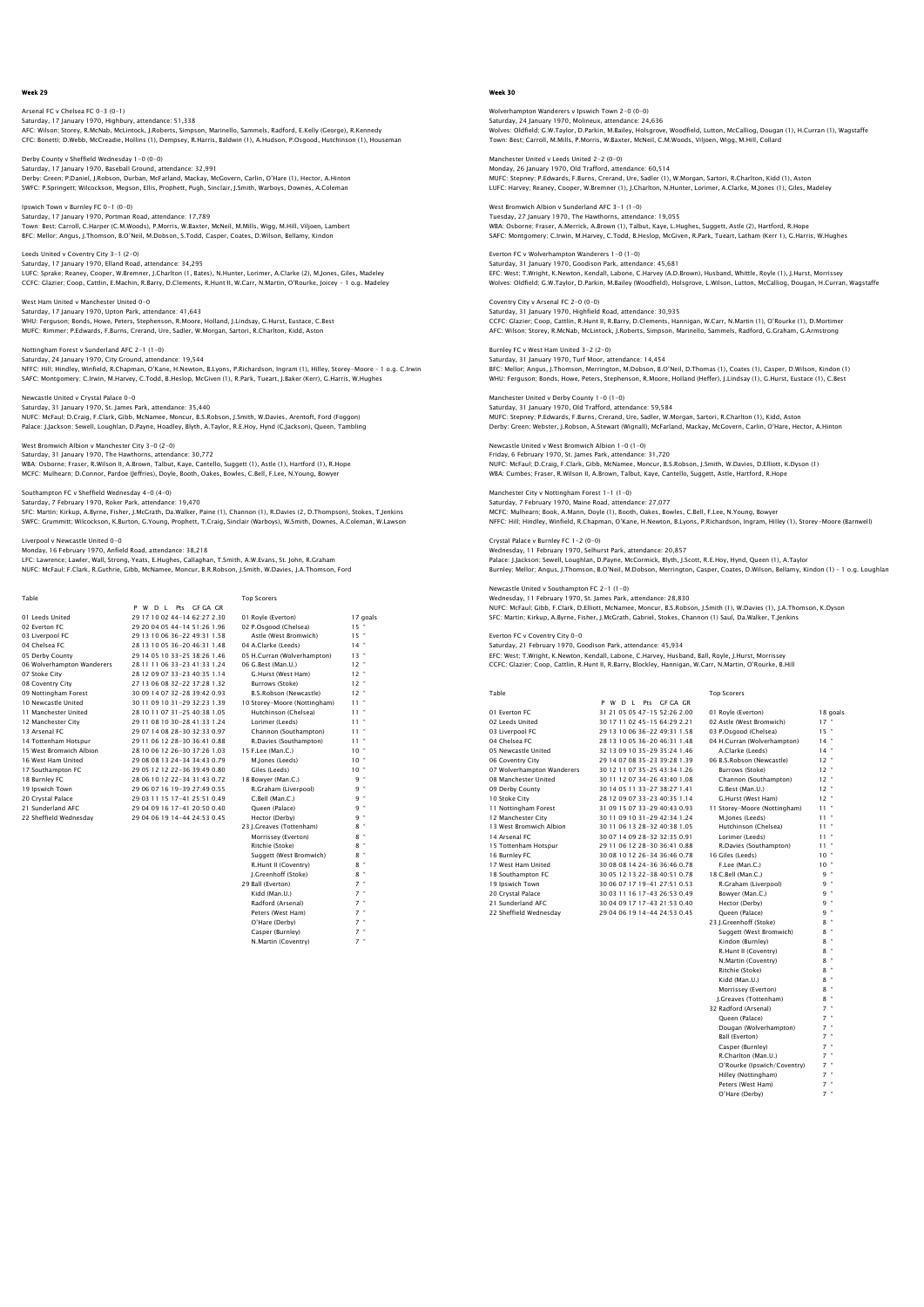# Chelsea FC v Sunderland AFC 3-1 (2-0) Saturday, 31 January 1970, Stamford Bridge, attendance: 38,775<br>CFC: Bonetti; D.Webb, McCreadie, Hollins, Dempsey, R.Harris (Baldwin), C.Cooke, A.Hudson, P.Osgood (3), Hutchinson, Houseman<br>SAFC: Montqomery: C.Irwin, L.Ashur

Sheffield Wednesday v Ipswich Town 2-2 (2-0) Saturday, 31 January 1970, Hillsborough, attendance: 17,814<br>SWFC: Grummitt, Wilcockson, K.Burton, G.Young, Prophett, T.Craig, Sinclair (1, Whitham), W.Smith (1), Downes, A.Coleman, W.Lawson<br>Town: Best; Carroll, M.Mills (1)

Stoke City v Leeds United 1-1 (1-1) Saturday, 31 January 1970, Victoria Ground, attendance: 35,908 Stoke: Banks; J.Marsh, Pejic, W.Stevenson, D.Smith, A.Bloor, Conroy (Eastham), Dobing (1), J.Greenhoff, Skeels, Burrows<br>LUFC: Sprake; Reaney, Cooper, W.Bremner, J.Charlton, N.Hunter, Lorimer, A.Clarke, M.Jones, Giles (1),

Arsenal FC v Stoke City 0-0 Saturday, 7 February 1970, Highbury, attendance: 23,363<br>AFC: Wilson; Storey, R.McNab, McLintock, J.Roberts, Simpson, Marinello, Sammels, Radford, George, G.Armstrong<br>Stoke: Banks: J.Marsh, Pejic, W.Stevenson, D.Smith, A.Bl

Wolverhampton Wanderers v Tottenham Hotspur 2-2 (1-1) Saturday, 7 February 1970, Molineux, attendance: 27,295 Wolves: Oldfield; B.Shaw, D.Parkin, M.Bailey (1), Holsgrove, Woodfield (1), McCalliog, Lutton (L.Wilson), Dk.Clarke, H.Curran, Wagstaffe Spurs: Jennings; R.Evans, Want, Mullery, England, Beal, M.Chivers (2), Pratt (Gilzean), Pearce, D.Bond, R.Morgan

West Ham United v Coventry City 1-2 (1-1) Wednesday, 11 February 1970, Upton Park, attendance: 22,723 WHU: Grotier; Bonds, Howe, Peters, Stephenson, R.Moore, Brooking, J.Lindsay, Eustace, G.Hurst (1'), C.Best CCFC: Glazier; Coop, Cattlin, R.Hunt II, R.Barry, D.Clements (B.Hill), Hannigan, W.Carr, N.Martin (2), O'Rourke, D.Mortimer

Derby County v Chelsea FC 2-2 (0-1) Wednesday, 11 February 1970, Baseball Ground, attendance: 35,109 Derby: Green; Webster, J.Robson, Hennessey, McFarland, Mackay, Durban (1), Carlin, O'Hare, Hector (1), A.Hinton<br>CFC: Bonetti; D.Webb, McCreadie, Hollins, Mulliqan, M.Hinton, Baldwin, A.Hudson (1), P.Osqood (1), Hutchinson,

Manchester United v Crystal Palace 1-1 (1-0) Wednesday, 11 February 1970, Old Trafford, attendance: 55,262 MUFC: Stepney; P.Edwards, Dunne, Crerand, Ure, Sadler, W.Morgan, Sartori, R.Charlton, Kidd (1), G.Best Palace: J.Jackson; Sewell (1'), Loughlan, D.Payne, McCormick, Blyth, J.Scott (Hynd), Hoadley, C.Jackson, Queen, A.Taylor

West Bromwich Albion v Southampton FC 1-0 (0-0) Friday, 20 February 1970, The Hawthorns, attendance: 19,414 WBA: Osborne; Fraser, R.Wilson II, A.Brown, Talbut, Kaye, Cantello (D.Martin), Suggett (1), Astle, Hartford, R.Hope<br>SFC: Martin; Kirkup, A.Byrne, Fisher, J.McGrath, Gabriel, Paine, Channon, Saul, Da.Walker, T.Jenkins

# Coventry City v Chelsea FC 0-3 (0-1)

Saturday, 28 February 1970, Highfield Road, attendance: 37,448<br>CCFC: Giazier; Coop, Cattlin, R.Hunt II, R.Barry, Blockley, Hannigan (Joicey), W.Carr, N.Martin, O'Rourke, D.Mortimer<br>CFC: Bonetti; D.Webb (1), R.Harris, Holli

Coventry City v Liverpool FC 2-3 (1-1)

Tuesday, 3 March 1970, Highfield Road, attendance: 29,497 CCFC: Glazier; Coop, Cattlin, R.Hunt II (1), R.Barry, Blockley, Hannigan, W.Carr, N.Martin, O'Rourke (1), B.Hill LFC: Clemence; Lawler, Strong, T.Smith, Yeats, E.Hughes (1), Callaghan, Livermore, A.W.Evans (2), A.Lindsay, R.Graham

| Table                      |                                | <b>Top Scorers</b>          |            |
|----------------------------|--------------------------------|-----------------------------|------------|
|                            | P W D I Pts GEGAGR             |                             |            |
| 01 Everton EC              | 31 21 05 05 47-15 52:26 2.00   | 01 P.Osgood (Chelsea)       | 19 goals   |
| 02 Leeds United            | 31 17 12 02 46-16 65:30 2.17   | 02 Royle (Everton)          | 18"        |
| 03 Chelsea EC              | 31 15 11 05 41 - 21 54 34 1.59 | 03 Astle (West Bromwich)    | $17 -$     |
| 04 Liverpool FC            | 32 14 10 06 38-22 43:35 1.58   | 04 A.Clarke (Leeds)         | $14$ "     |
| 05 Coventry City           | 31 15 07 10 37-27 43:35 1.23   | H.Curran (Wolverhampton)    | $14$ $"$   |
| 06 Wolverhampton Wanderers | 31 12 12 07 36-26 45:36 1.25   | 06 G.Hurst (West Ham)       | 13"        |
| 07 Newcastle United        | 32 13 09 10 35-29 35:24 1.46   | 07 G.Best (Man.U.)          | $12$ $"$   |
| 08 Stoke City              | 30 12 11 07 35-25 41:36 1.14   | Channon (Southampton)       | $12 -$     |
| 09 Manchester United       | 31 11 13 07 35-27 44:41 1.07   | Burrows (Stoke)             | 12"        |
| 10 Derby County            | 31 14 06 11 34-28 40:29 1.38   | B.S.Robson (Newcastle)      | $12$ $"$   |
| 11 Nottingham Forest       | 31 09 15 07 33-29 40:43 0.93   | 11 Hutchinson (Chelsea)     | $11 -$     |
| 12 Manchester City         | 30 11 09 10 31-29 42:34 1.24   | Lorimer (Leeds)             | $11 -$     |
| 13 West Bromwich Albion    | 31 12 06 13 30-32 41 38 1.08   | M.lones (Leeds)             | $\,$<br>11 |
| 14 Arsenal FC              | 31 07 15 09 29-33 32:35 0.91   | Storey-Moore (Nottingham)   | $11 -$     |
| 15 Tottenham Hotspur       | 30 11 07 12 29-31 38:43 0.88   | Giles (Leeds)               | $11 -$     |
| 16 Burnley FC              | 30 08 10 12 26-34 36:46 0.78   | R.Davies (Southampton)      | $11 -$     |
| 17 West Ham United         | 31 08 08 15 24-38 37:48 0.77   | 17 F.Lee (Man.C.)           | $10 -$     |
| 18 Southampton FC          | 31 05 12 14 22-40 40:52 0.77   | N.Martin (Coventry)         | $10 -$     |
| 19 Ipswich Town            | 31 06 08 17 20-42 29:53 0.55   | Hector (Derby)              | $10 -$     |
| 20 Crystal Palace          | 31 03 12 16 18-44 27:54 0.50   | 20 R.Graham (Liverpool)     | 9 "        |
| 21 Sunderland AFC          | 31 04 09 18 17-45 22:56 0.39   | Kidd (Man.U.)               | 9 "        |
| 22 Sheffield Wednesdav     | 30 04 07 19 15-45 26:55 0.47   | Oueen (Palace)              | 9 "        |
|                            |                                | Suggett (West Bromwich)     | 9 "        |
|                            |                                | Bowver (Man.C.)             | 9 "        |
|                            |                                | C.Bell (Man.C.)             | 9 "        |
|                            |                                | R.Hunt II (Coventry)        | 9 "        |
|                            |                                | 27 I.Greaves (Tottenham)    | $8 -$      |
|                            |                                | Ritchie (Stoke)             | ×<br>8     |
|                            |                                | O'Rourke (Ipswich/Coventry) | $8$ "      |
|                            |                                | Kindon (Burnley)            | $8 -$      |
|                            |                                | I.Greenhoff (Stoke)         | $8 -$      |
|                            |                                |                             |            |

Morrissey (Everton) 33 E.Hughes (Liverpool) 7 \*<br>
19 Hilley (Nottingham) 7 \*<br>
19 Durban (Derby) 7 \*<br>
19 \* R.Charlton (Man.U.) 7 \* Account (Watter)<br>
Comparison (Contention)<br>
2 The Clerky (Contention)<br>
2 The Clerky (West Hamp)<br>
2 Peters (West Hamp)<br>
2 The Rail (Everton)<br>
2 The Casper (Burnley)<br>
2 The Casper (Burnley)<br>
2 The Casper (Burnley)<br>
2 The Casp M.Chivers (Tottenham) 7 " O'Hare (Derby) 7 " Dougan (Wolverhampton) 7 " Peters (West Ham) 7 "

Ball (Everton) Casper (Burnley) 7 " Radford (Arsenal) 7 "

## Week 32

Ipswich Town v Manchester United 0-1 (0-0) Tuesday, 10 February 1970, Portman Road, attendance: 30,076<br>Town: Best; Carroll, M.Mills, P.Morris, W.Baxter, McNeil, C.M.Woods, Collard, M.Hill, Viljoen, Lambert<br>MUFC: Stepney: P.Edwards, Dunne, Crerand, Ure, Sadler, W.Mo

Leeds United v West Bromwich Albion 5-1 (3-1) Tuesday, 10 February 1970, Elland Road, attendance: 31,515<br>LUFC: Sprake; Reaney, Cooper, W.Bremner, J.Charlton, N.Hunter, Lorimer (1), Madeley, M.Jones (1), Giles (2), E.Gray (1)<br>WBA: Cumbes; Fraser, R.Wilson II, A.Brown,

Burnley FC v Derby County 1-1 (1-1) Saturday, 14 February 1970, Turf Moor, attendance: 18,470 BFC: Mellor; Angus, J.Thomson, B.O'Neil, M.Dobson, Merrington (S.Todd), Casper (1), Coates, D.Wilson, D.Thomas, Kindor<br>Derby: Green; Webster, J.Robson, Hennessey, McFarland, Mackay, Durban, Carlin, O'Hare (1), Hector, A.Hi

Everton FC v Arsenal FC 2-2 (1-2) Saturday, 14 February 1970, Goodison Park, attendance: 48,566<br>EFC: West; T.Wright, K.Newton, Kendall, Labone, C.Harvey, Husband, Whittle (2), Royle, J.Hurst, Morrissey<br>AFC: Wilson; Storey, R.McNab, McLintock, J.Roberts, Si

Stoke City v Wolverhampton Wanderers 1-1 (0-0) Saturday, 14 February 1970, Victoria Ground, attendance: 28,868<br>Stoke: Ranke: LMarch, Rejie (1), W Stevenson, D Smith, A Bloor, Co. Stoke: Banks; J.Marsh, Pejic (1), W.Stevenson, D.Smith, A.Bloor, Conroy, Dobing, J.Greenhoff, Skeels (Eastham), Burrows<br>Wolves: Oldfield; B.Shaw, D.Parkin, M.Bailey, Holsgrove, McAlle (P.Walker), O'Grady, F.Munro, McCallio

Sunderland AFC v West Ham United 0-1 (0-1) Saturday, 21 February 1970, Roker Park, attendance: 16,900 SAFC: Montgomery; C.Irwin, L.Ashurst, C.Todd, B.Heslop, McGiven, Tueart, R.Park, J.Baker (Kerr), G.Harris, W.Hughes WHU: Grotier; Bonds, Howe, Peters, Stephenson, R.Moore, Redknapp, J.Lindsay, G.Hurst (1), Eustace, Sissons

Crystal Palace v Sheffield Wednesday 0-2 (0-1) Saturday, 21 February 1970, Selhurst Park, attendance: 25,723 Palace: J.Jackson; Sewell, Loughlan, D.Payne, McCormick, Blyth, J.Scott, Kember (Hoadley), C.Jackson, Queen, A.Taylor SWFC: Grummitt; Wilcockson, W.Smith, Ellis, Prophett, T.Craig, Sinclair (1), G.Young, Warboys, Downes (Whitham 1), A.Coleman

Burnley FC v Nottingham Forest 5-0 (2-0) Saturday, 21 February 1970, Turf Moor, attendance: 11,187 BFC: Mellor; Angus, J.Thomson, B.O'Neil, M.Dobson, S.Todd, Casper, Coates, Bellamy (1), D.Thomas, Kindon (3) – 1 0.g. R.Chapmar<br>NFFC: Hill; Hindley, Bridqett, R.Chapman, O'Kane, H.Newton, B.Lyons, Barnwell (C.Hall), Ingram

Wolverhampton Wanderers v Manchester City 1-3 (0-0) Saturday, 21 February 1970, Molineux, attendance: 30,873 Wolves: Oldfield; B.Shaw, D.Parkin, M.Bailey Holsgrove, L.Wilson (1, P.Walker), O'Grady, F.Munro, McCalliog, H.Curran, Wagstaffe<br>MCFC: Corrigan; Book, A.Mann, Doyle, Booth, Oakes, Carrodus, C.Bell (1), Summerbee (2), F.Lee

Tottenham Hotspur v Stoke City 1-0 (1-0) Saturday, 21 February 1970, White Hart Lane, attendance: 29,976 Spurs: Jennings; R.Evans, Want, Mullery (1, Gilzean), England, Beal, Pearce, Pratt, M.Chivers, D.Bond, R.Morgan<br>Stoke: Banks; J.Marsh, Pejic, W.Stevenson, D.Smith, A.Bloor (Conroy), J.Greenhoff, Dobing, Ritchie, Skeels, Bu

ed v Southampton FC 0-0

Saturday, 28 February 1970, Upton Park, attendance: 27,180 WHU: Grotier; Bonds, Howe, Peters, Stephenson, R.Moore, Redknapp, J.Lindsay, G.Hurst, Eustace, Sissons SFC: Martin; Kirkup, A.Byrne, Fisher, J.McGrath, Gabriel, Paine, Channon, R.Davies, Da.Walker, T.Jenkins

| Table                      |                              | <b>Top Scorers</b>            |           |
|----------------------------|------------------------------|-------------------------------|-----------|
|                            | P W D L Pts GF GA GR         |                               |           |
| 01 Leeds United            | 32 18 12 02 48-16 70 31 2.26 | 01 P.Osgood (Chelsea)         | 19 goals  |
| 02 Everton EC              | 32 21 06 05 48-16 54:28 1.93 | 02 Astle (West Bromwich)      | $18 -$    |
| 03 Chelsea EC              | 31 15 11 05 41-21 54:34 1.59 | Rovle (Everton)               | $18$ $-$  |
| 04 Liverpool FC            | 30 14 10 06 38-22 52:33 1.58 | 04 G.Hurst (West Ham)         | $14$ $*$  |
| 05 Coventry City           | 32 15 07 10 37-27 43:35 1.23 | H.Curran (Wolverhampton)      | $14 -$    |
| 06 Wolverhampton Wanderers | 33 12 13 08 37-29 47:40 1.18 | A.Clarke (Leeds)              | $14$ $*$  |
| 07 Manchester United       | 32 12 13 07 37-27 45:41 1.10 | 07 Giles (Leeds)              | $13 -$    |
| 08 Stoke City              | 32 12 12 08 36-28 42:38 1.11 | 08 Channon (Southampton)      | $12 -$    |
| 09 Newcastle United        | 32 13 09 10 35-29 35:24 1.46 | M.lones (Leeds)               | $12 -$    |
| 10 Derby County            | 32 14 07 11 35-29 41 30 1.37 | G.Best (Man.U.)               | $12 -$    |
| 11 Manchester City         | 31 12 09 10 33-29 45:35 1.29 | Lorimer (Leeds)               | $12 -$    |
| 12 Nottingham Forest       | 32 09 15 08 33-31 40:48 0.83 | <b>B.S.Robson (Newcastle)</b> | $12 -$    |
| 13 Tottenham Hotspur       | 31 12 07 12 31-31 39:43 0.91 | Burrows (Stoke)               | $12 -$    |
| 14 West Bromwich Albion    | 32 12 06 14 30-34 42:43 0.98 | 14 Hutchinson (Chelsea)       | $11 -$    |
| 15 Arsenal FC              | 32 07 16 09 30-34 34 37 0.92 | Storey-Moore (Nottingham)     | $11 -$    |
| 16 Burnley FC              | 32 09 11 12 29-35 42:47 0.89 | Kindon (Burnley)              | $11 -$    |
| 17 West Ham United         | 33 09 09 15 27-39 38:48 0.79 | R.Davies (Southampton)        | $11 -$    |
| 18 Southampton FC          | 32 05 13 14 23-41 40:52 0.77 | 18 F.Lee (Man.C.)             | $10^{-4}$ |
| 19 Ipswich Town            | 32 06 08 18 20-44 29:54 0.54 | N.Martin (Coventry)           | $10^{-4}$ |
| 20 Crystal Palace          | 32 03 12 17 18-46 27:56 0.48 | Kidd (Man.U.)                 | $10^{-4}$ |
| 21 Sheffield Wednesdav     | 31 05 07 19 17-45 28:55 0.51 | Hector (Derby)                | $10^{-4}$ |
| 22 Sunderland AFC          | 32 04 09 19 17-47 22:57 0.39 | C.Bell (Man.C.)               | $10 -$    |
|                            |                              | 23 Oueen (Palace)             | $9 -$     |
|                            |                              | Suggett (West Bromwich)       | $9 -$     |
|                            |                              | Bowyer (Man.C.)               | q =       |
|                            |                              | R.Graham (Liverpool)          | $q$ =     |
|                            |                              | R.Hunt II (Coventry)          | q =       |

| 23 Queen (Palace)           | ۹ |   |
|-----------------------------|---|---|
| Suggett (West Bromwich)     | ۹ |   |
| Bowyer (Man.C.)             | ۹ |   |
| R.Graham (Liverpool)        | ۹ |   |
| R.Hunt II (Coventry)        | ۹ |   |
| 28 Ritchie (Stoke)          | g |   |
| J.Greaves (Tottenham)       | 8 |   |
| Radford (Arsenal)           | 8 |   |
| O'Rourke (Ipswich/Coventry) | 8 |   |
| Casper (Burnley)            | 8 |   |
| I.Greenhoff (Stoke)         | 8 |   |
| O'Hare (Derby)              | 8 | ł |
| Morrissey (Everton)         | 8 |   |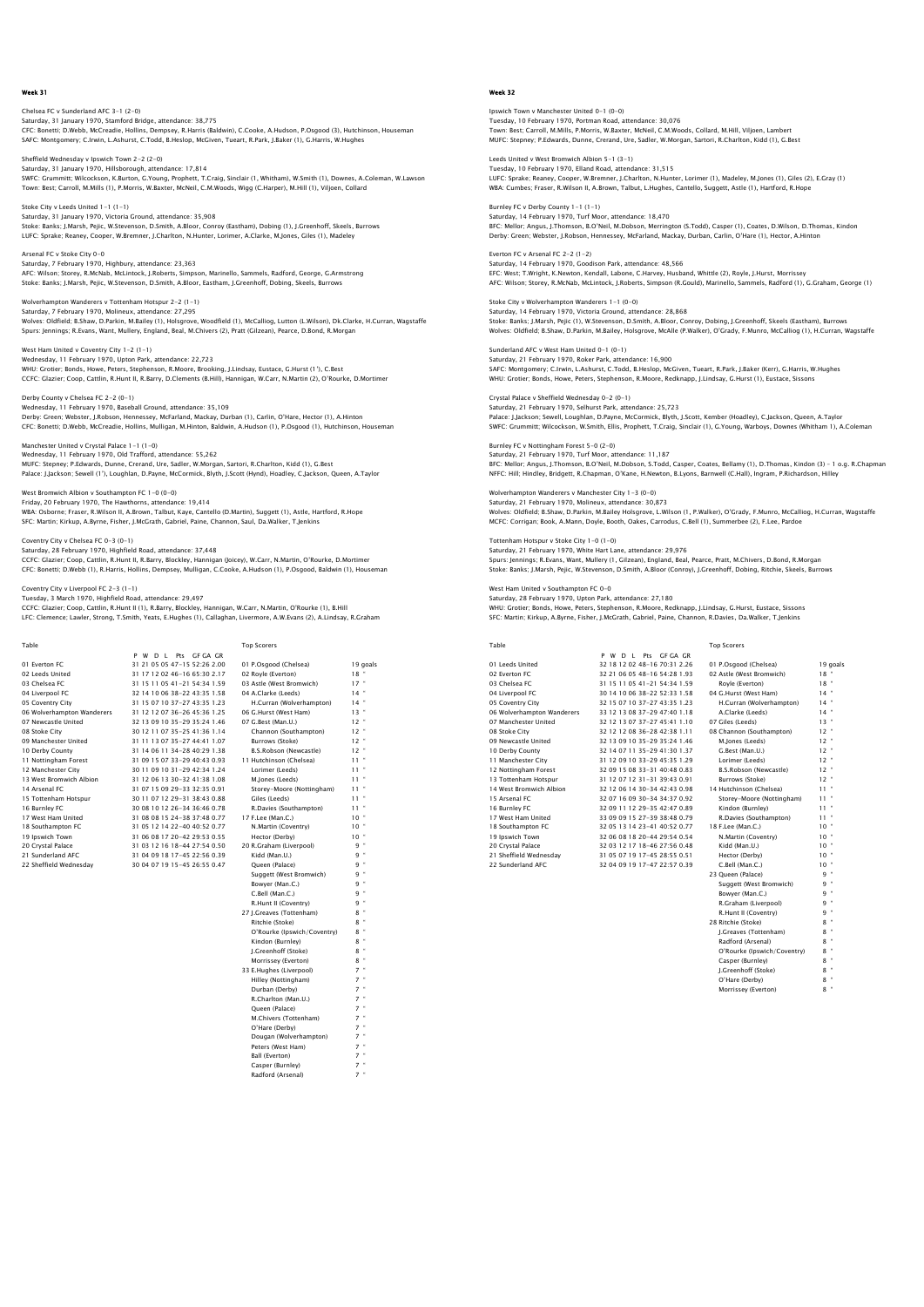Tottenham Hotspur v Leeds United 1-1 (1-0) Saturday, 14 February 1970, White Hart Lane, attendance: 41,713<br>Spurs: Jennings; R.Evans, Want, Mullery, England, Beal, Pearce, Pratt, M.Chivers, D.Bond, R.Morgan – 1 o.g. Cooper<br>LUFC: Sprake; Reaney, Cooper, W.Bremner, J.

Manchester City v Arsenal FC 1-1 (1-0) Wednesday, 18 February 1970, Maine Road, attendance: 25,508<br>MCFC: Mulhearn; Pardoe, A.Mann, Doyle, Booth, Oakes, Carrodus, C.Bell, Bowyer (1), F.Lee, N.Young<br>AFC: Wilson; Storey, R.McNab, McLintock, J.Roberts, E.Kelly, Mar

Chelsea FC v Newcastle United 0-0 Wednesday, 25 February 1970, Stamford Bridge, attendance: 35,341<br>CFC: Hughes; D.Webb, MCCreadie, Hollins, Dempsey, R.Harris, C.Cooke, A.Hudson, Baldwin, Birchenall (Mulligan), Houseman<br>NUFC: McFaul: D.Craiq. F.Clark, Gibb,

Stoke City v Manchester United 2-2 (1-1) Saturday, 28 February 1970, Victoria Ground, attendance: 38,740<br>Stoke: Banks; J.Marsh, Pejic, W.Stevenson, D.Smith (1), A.Bloor, Conroy, Dobing, J.Greenhoff, Skeels, Burrows (1)<br>MUFC: Stepney: P.Edwards, Dunne, Crerand, Ur

Sheffield Wednesday v Burnley FC 2-0 (1-0) Saturday, 28 February 1970, Hillsborough, attendance: 23,188<br>SWFC: Grummitt; Wilcockson, W.Smith, Ellis, Prophett, T.Craig, Sinclair, G.Young, Warboys, Whitham (2), A.Coleman<br>BFC: Mellor; Anqus, J.Thomson, B.O'Neil, M.Dobs

Nottingham Forest v Everton FC 1-1 (1-0) Saturday, 28 February 1970, City Ground, attendance: 29,174 NFFC: Hill (McCaffrey); Hindley, Winfield, R.Chapman, O'Kane, H.Newton, C.Hall, P.Richardson, Ingram (1), B.Lyons, Hilley EFC: West; T.Wright, K.Newton, Kendall, Labone, C.Harvey, Husband, Ball, Royle (1), J.Hurst, Morrissey

Manchester City v Ipswich Town 1-0 (1-0) Saturday, 28 February 1970, Maine Road, attendance: 29,376 Saturian; Bortonian; Book, A.Mann, Doyle, Booth, Oakes, Carrodus, C.Bell, Summerbee, F.Lee (1'), Pardoe<br>MCFC: Corrigan; Book, A.Mann, Doyle, Booth, Oakes, Carrodus, C.Bell, Summerbee, F.Lee (1'), Pardoe<br>Town: Bet: Carroll, Town: Best; Carroll, C.Harper, P.Morris, W.Baxter, Jefferson, M.Mills, Collard, Whymark, R.H<br>vn: Best; Carroll, C.Harper, P.Morris, W.Baxter, Jefferson, M.Mills, Collard, Whymark, R.H

Leeds United v Crystal Palace 2-0 (1-0) Saturday, 28 February 1970, Elland Road, attendance: 37,138 LUFC: Sprake; Reaney, Madeley, W.Bremner, J.Charlton, N.Hunter, Lorimer, A.Clarke (Cooper), M.Jones (2), Giles, E.Gray Palace: J.Jackson; Sewell, Loughlan, D.Payne, McCormick, Hynd, J.Scott, Blyth, C.Jackson, Queen, A.Taylor

Southampton FC v Sunderland AFC 1-1 (0-0) Saturday, 7 March 1970, The Dell, attendance: 19,374 SFC: Martin; Kirkup, A.Byrne, Fisher, J.McGrath, Gabriel, D.Thompson, Channon (1'), R.Davies, Da.Walker, T.Jenkins SAFC: Montgomery; C.Irwin, L.Ashurst, C.Todd, Pitt, McGiven, R.Park, Kerr, W.Hughes, G.Harris (1'), Tueart

nesday v West Bromwich Albion 2–0 (2–0) Tuesday, 10 March 1970, Hillsborough, attendance: 21,990 SWFC: Grummitt; Wilcockson, W.Smith, Ellis, Prophett, T.Craig, Sinclair, G.Young, Warboys (1, Downes), Whitham (1), W.Lawson<br>WBA: Osborne; L.Huqhes, R.Wilson II, A.Brown, Talbut, A.Robertson, Cantello, Suqqett, Astle, Hart

smpton FC v Liverpool 0-1 (0-1)

Wednesday, 11 March 1970, The Dell, attendance: 23,239 SFC: Martin; Kirkup, A.Byrne, Fisher, J.McGrath, Gabriel, O'Brien, Channon, R.Davies, Da.Walker, T.Jenkins LFC: Clemence; Lawler, Strong, T.Smith, Yeats, E.Hughes, P.Thompson, Livermore, A.W.Evans (1), Callaghan (A.Lindsay), R.Graham

Coventry City v Sheffield Wednesday 1-1 (1-1)

Saturday, 14 March 1970, Highfield Road, attendance: 25,586 CCFC: Glazier; Coop, Cattlin, R.Hunt II, R.Barry (Bruck), Blockley (1), Hannigan, Joicey, N.Martin, W.Carr, D.Mortimer SWFC: Grummitt; Wilcockson, W.Smith, Ellis, Prophett, T.Craig, Sinclair, G.Young, Warboys, Whitham (1, Downes), W.Lawson

| Table                      |                                | <b>Top Scorers</b>        |          |
|----------------------------|--------------------------------|---------------------------|----------|
|                            | W D I Pts GEGA GR<br>P         |                           |          |
| 01 Leeds United            | 34 19 13 02 51 - 17 73 32 2.28 | 01 P.Osgood (Chelsea)     | 19 goals |
| 02 Everton EC              | 33 21 07 05 49-17 55:29 1.90   | Rovle (Everton)           | 19"      |
| 03 Chelsea EC              | 32 15 12 05 42-22 54:34 1.59   | 03 Astle (West Bromwich)  | 18"      |
| 04 Liverpool FC            | 31 15 10 06 40-22 53:33 1.61   | 04 G.Hurst (West Ham)     | $14$ "   |
| 05 Coventry City           | 33 15 08 10 38-28 44:36 1.22   | M.Jones (Leeds)           | 14"      |
| 06 Manchester United       | 33 12 14 07 38-28 47:43 1.09   | A.Clarke (Leeds)          | $14$ "   |
| 07 Wolverhampton Wanderers | 33 12 13 08 37-29 47:40 1.18   | H.Curran (Wolverhampton)  | $14$ "   |
| 08 Stoke City              | 33 12 13 08 37-29 44:40 1.10   | 08 Channon (Southampton)  | $13 -$   |
| 09 Newcastle United        | 33 13 10 10 36-30 35:24 1.46   | Giles (Leeds)             | $13 -$   |
| 10 Manchester City         | 33 13 10 10 36-30 47:36 1.31   | Lorimer (Leeds)           | $13 -$   |
| 11 Derby County            | 32 14 07 11 35-29 41:30 1.37   | Burrows (Stoke)           | 13"      |
| 12 Nottingham Forest       | 33 09 16 08 34-32 41:49 0.84   | 12 G.Best (Man.U.)        | $12 -$   |
| 13 Tottenham Hotspur       | 32 12 08 12 32-32 40:44 0.91   | B.S.Robson (Newcastle)    | $12 -$   |
| 14 Arsenal FC              | 33 07 17 09 31-35 35:38 0.92   | 14 F.Lee (Man.C.)         | $11 -$   |
| 15 West Bromwich Albion    | 33 12 06 15 30-36 42:45 0.93   | Hutchinson (Chelsea)      | $11 -$   |
| 16 Burnley FC              | 33 09 11 13 29-37 42:49 0.86   | Kindon (Burnley)          | $11 -$   |
| 17 West Ham United         | 33 09 09 15 27-39 38:48 0.79   | Storey-Moore (Nottingham) | $11 -$   |
| 18 Southampton FC          | 34 05 14 15 24-44 41:54 0.76   | R.Davies (Southampton)    | $11 -$   |
| 19 Sheffield Wednesdav     | 34 07 08 19 22-46 33:56 0.59   | 19 Hector (Derby)         | $10 -$   |
| 20 Ipswich Town            | 33 06 08 19 20-46 29:55 0.53   | Bowyer (Man.C.)           | 10"      |
| 21 Crystal Palace          | 33 03 12 18 18-48 27:58 0.47   | N.Martin (Coventry)       | $10 -$   |
| 22 Sunderland AFC          | 33 04 10 19 18-48 23:58 0.40   | Kidd (Man.U.)             | $10 -$   |
|                            |                                | C.Bell (Man.C.)           | $10 -$   |
|                            |                                | 24 R.Graham (Liverpool)   | 9 "      |
|                            |                                | Suggett (West Bromwich)   | 9 "      |
|                            |                                | Oueen (Palace)            | 9"       |
|                            |                                | R.Hunt II (Coventry)      | q "      |
|                            |                                | 28 Casper (Burnley)       | $8 -$    |
|                            |                                | I.Greenhoff (Stoke)       | $8 -$    |

 Radford (Arsenal) 8 " O'Hare (Derby) Morrissey (Everton)<br>O'Rourke (Inswich) O'Rourke (Ipswich/Coventry) 8 " Ritchie (Stoke) 8 " J.Greaves (Tottenham)

#### Week 34

Derby County v Arsenal FC 3-2 (1-2) Saturday, 21 February 1970, Baseball Ground, attendance: 35,284<br>Derby: Green; Webster, J.Robson, Hennessey, McFarland, Mackay (1), Durban, Carlin, O'Hare (1), Hector (1), A.Hintor<br>AFC: Wilson; Storey, R.McNab, McLintock, J

Newcastle United v Tottenham Hotspur 1-2 (0-1) Wednesday, 28 February 1970, St. James Park, attendance: 34,780<br>NUFC: McFaul; D.Craig, F.Clark, Gibb, McNamee (1), Moncur, B.S.Robson, J.Smith, W.Davies, J.A.Thomson (K.Dyson), Ford<br>Spurs: Jennings; R.Evans, Want, Mullery,

West Bromwich Albion v Wolverhampton Wanderers 3-3 (1-2) Wednesday, 28 February 1970, The Hawthorns, attendance: 37,819 WBA: Cumbes; Freser, R.Wilson II, A.Brown, Talbut, Kaye, Cantello (Glover), Suggett (2), Astle (1), Hartford, R.Hope<br>Wolves: Oldfield; B.Shaw, D.Parkin, M.Bailey, Woodfield, F.Munro, O'Grady (1, P.Walker), McCallioq, J.Ric

Liverpool FC v Derby County 0-2 (0-1) Saturday, 28 February 1970, Anfield Road, attendance: 43,594<br>LFC: Clemence; Lawler, Wall, T.Smith, Strong, E.Hughes, Callaghan, Livermore, A.W.Evans, P.Thompson, R.Graham<br>Derby: Green; Webster, J.Robson, Hennessey (1), McF

Newcastle United v West Ham United 4-1 (2-1) Monday, 2 March 1970, St. James Park, attendance: 27,500 NUFC: McFaul; D.Craig, Craggs, Gibb, McNamee, Moncur, B.S.Robson (1), J.Smith, W.Davies (1), Foggon (1), K.Dyson (1)<br>Wet Ham Utd.: Grotier: Bonds, Howe, Peters, Stephenson, R.Moore, Redknapp, J.Lindsay, G.Hurst, Eustace (1

Ipswich Town v Stoke City 1-1 (0-1) Saturday, 7 March 1970, Portman Road, attendance: 16,139 Town: Best; Carroll, M.Mills, P.Morris, W.Baxter, Jefferson, Viljoen (1'), Collard, Whymark, R.Hunt III, Lambert (C.M.Woods)<br>Stoke: Banks: J.Marsh, Pejic, W.Stevenson, D.Smith, A.Bloor, Eastham, Dobinq, Conroy, Skeels, Bur

Chelsea FC v Nottingham Forest 1-1 (1-0) Saturday, 7 March 1970, Stamford Bridge, attendance: 38,280<br>CFC: Bonetti; D.Webb, McCreadie, Hollins, Mulligan, M.Hinton, C.Cooke, A.Hudson, P.Osgood, Baldwin (1), Houseman<br>NFFC: Hollins; Hindley, Winfield, R.Chapman, O'Ka

Burnley FC v Everton FC 1-2 (1-2) Saturday, 7 March 1970, Turf Moor, attendance: 21,114 BFC: Mellor; Angus, J.Thomson, B.O'Neil, M.Dobson, S.Todd, Casper, Coates, Bellamy, D.Thomas, Kindon (1) EFC: West; T.Wright, K.Newton, Kendall, Labone, C.Harvey, Whittle, Ball (1), Royle, J.Hurst (1), Morrissey

Manchester City v Crystal Palace 0-1 (0-1) Wednesday, 11 March 1970, Maine Road, attendance: 25,381 MCFC: Corrigan; D.Connor, A.Mann, Booth, G.Heslop, Oakes, Jeffries, C.Bell, Doyle, F.Lee, Pardoe Palace: J.Jackson; Sewell, Hoadley, D.Payne, McCormick, Blyth, Kember, R.E.Hoy, J.Scott, Queen (1), A.Taylor

tham Hotspur v Everton FC 0-1 (0-1) Wednesday, 11 March 1970, White Hart Lane, attendance: 27,764 Spurs: Jennings; R.Evans, Want, Mullery, England, Beal, Pearce, Pratt, M.Chivers, D.Bond (D.Jenkins), R.Morgan EFC: West; T.Wright, K.Newton (A.D.Brown), Kendall, Kenyon, C.Harvey, Whittle (1), Ball, Royle, J.Hurst, Morrissey

Chelsea FC v Stoke City 1-0 (0-0) Tuesday, 17 March 1970, Stamford Bridge, attendance: 28,996

CFC: Bonetti; D.Webb, R.Harris, Hollins, Dempsey, M.Hinton, C.Cooke (1), A.Hudson, Hutchinson, Tambling, Houseman Stoke: Banks; J.Marsh, Pejic, W.Stevenson, D.Smith, A.Bloor, J.Greenhoff, Dobing, Ritchie (Conroy), Skeels, Burrows

United v Burnley FC 3-3 (1-3)

Tuesday, 17 March 1970, Old Trafford, attendance: 39,825 MUFC: Rimmer; P.Edwards, Dunne, Crerand (1), Ure, Sadler, W.Morgan, Sartori, R.Charlton, Law (1), G.Best (1) BFC: Mellor; Angus, J.Thomson, S.Todd, Merrington, B.O'Neil, D.Thomas (2), Bellamy, Casper, M.Dobson, Kindon (1)

Tottenham Hotspur v Coventry City 1-2 (1-0) Saturday, 21 March 1970, White Hart Lane, attendance: 34,942

Spurs: Jennings; R.Evans, Want, Mullery, England, Beal, D.Jenkins (M.Chivers), Peters (1), Gilzean, D.Bond, R.Morgan CCFC: Glazier; Bruck, Cattlin, Gibson, Blockley, Coop, T.Gould, W.Carr, N.Martin (1), O'Rourke (1), D.Mortimer

| Table                      |                                       | <b>Top Scorers</b>           |           |
|----------------------------|---------------------------------------|------------------------------|-----------|
|                            | Pts GF GA GR<br>P W<br>D <sub>1</sub> |                              |           |
| 01 Everton EC              | 35 23 07 05 53-17 58:30 1.93          | 01 Astle (West Bromwich)     | 19 goals  |
| 02 Leeds United            | 34 19 13 02 51-17 73:32 2.28          | Royle (Everton)              | $19 -$    |
| 03 Chelsea FC              | 34 16 13 05 45-23 56:35 1.60          | P.Osqood (Chelsea)           | $19 -$    |
| 04 Liverpool FC            | 32 15 10 07 40-24 53:35 1.51          | 04 H.Curran (Wolverhampton)  | $16 -$    |
| 05 Coventry City           | 34 16 08 10 40-28 46:37 1.24          | 05 M.Iones (Leeds)           | $14$ $*$  |
| 06 Derby County            | 34 16 07 11 39-29 46:32 1.44          | G.Hurst (West Ham)           | $14$ $*$  |
| 07 Manchester United       | 34 12 15 07 39-29 50:46 1.09          | A.Clarke (Leeds)             | $14$ $*$  |
| 08 Newcastle United        | 35 14 10 11 38-32 40:27 1.48          | Burrows (Stoke)              | $14$ $*$  |
| 09 Wolverhampton Wanderers | 34 12 14 08 38-30 50:43 1.16          | 09 B.S.Robson (Newcastle)    | $13 -$    |
| 10 Stoke City              | 35 12 14 09 38-32 45:42 1.07          | Channon (Southampton)        | $13 -$    |
| 11 Manchester City         | 34 13 10 11 36-32 47:37 1.27          | Giles (Leeds)                | $13 -$    |
| 12 Nottingham Forest       | 34 09 17 08 35-33 42:50 0.84          | G.Best (Man.U.)              | $13 -$    |
| 13 Tottenham Hotspur       | 35 13 08 14 34-36 43:48 0.90          | Kindon (Burnley)             | $13 -$    |
| 14 West Bromwich Albion    | 34 12 07 15 31 - 37 45 48 0.94        | Lorimer (Leeds)              | $13 -$    |
| 15 Arsenal FC              | 34 07 17 10 31-37 37:41 0.90          | 15 Storey-Moore (Nottingham) | $11 -$    |
| 16 Burnley FC              | 35 09 12 14 30-40 46:54 0.85          | N.Martin (Coventry)          | 11 *      |
| 17 West Ham United         | 34 09 09 16 27-41 39:52 0.75          | R.Davies (Southampton)       | $11 -$    |
| 18 Southampton FC          | 34 05 14 15 24-44 41 54 0.76          | Hutchinson (Chelsea)         | 11 *      |
| 19 Sheffield Wednesdav     | 34 07 08 19 22-46 33:56 0.59          | Suggett (West Bromwich)      | $11 -$    |
| 20 Ipswich Town            | 34 06 09 19 21-47 30:56 0.54          | F.Lee (Man.C.)               | $11 -$    |
| 21 Crystal Palace          | 34 04 12 18 20-48 28:58 0.48          | Hector (Derby)               | $11 -$    |
| 22 Sunderland AFC          | 33 04 10 19 18-48 23:58 0.40          | 22 Bowver (Man.C.)           | $10^{-4}$ |

| 01 Everton FC              | 35 23 07 05 53-17 58:30 1.93 | 01 Astle (West Bromwich)     | 19q             |
|----------------------------|------------------------------|------------------------------|-----------------|
| 02 Leeds United            | 34 19 13 02 51-17 73:32 2.28 | Rovle (Everton)              | 19'             |
| 03 Chelsea FC              | 34 16 13 05 45-23 56:35 1.60 | P.Osgood (Chelsea)           | 19'             |
| 04 Liverpool FC            | 32 15 10 07 40-24 53:35 1.51 | 04 H.Curran (Wolverhampton)  | 16 <sup>1</sup> |
| 05 Coventry City           | 34 16 08 10 40-28 46:37 1.24 | 05 M.Jones (Leeds)           | 14              |
| 06 Derby County            | 34 16 07 11 39-29 46:32 1.44 | G.Hurst (West Ham)           | 14              |
| 07 Manchester United       | 34 12 15 07 39-29 50:46 1.09 | A.Clarke (Leeds)             | 14'             |
| 08 Newcastle United        | 35 14 10 11 38-32 40:27 1.48 | Burrows (Stoke)              | 14              |
| 09 Wolverhampton Wanderers | 34 12 14 08 38-30 50:43 1.16 | 09 B.S.Robson (Newcastle)    | 13'             |
| 10 Stoke City              | 35 12 14 09 38-32 45:42 1.07 | Channon (Southampton)        | 13'             |
| 11 Manchester City         | 34 13 10 11 36-32 47:37 1.27 | Giles (Leeds)                | 13'             |
| 12 Nottingham Forest       | 34 09 17 08 35-33 42:50 0.84 | G.Best (Man.U.)              | 13'             |
| 13 Tottenham Hotspur       | 35 13 08 14 34-36 43:48 0.90 | Kindon (Burnley)             | 13'             |
| 14 West Bromwich Albion    | 34 12 07 15 31-37 45:48 0.94 | Lorimer (Leeds)              | 13'             |
| 15 Arsenal FC              | 34 07 17 10 31-37 37:41 0.90 | 15 Storey-Moore (Nottingham) | 11 <sup>1</sup> |
| 16 Burnley FC              | 35 09 12 14 30-40 46:54 0.85 | N.Martin (Coventry)          | 11 <sup>1</sup> |
| 17 West Ham United         | 34 09 09 16 27-41 39:52 0.75 | R.Davies (Southampton)       | 11 <sup>1</sup> |
| 18 Southampton FC          | 34 05 14 15 24-44 41:54 0.76 | Hutchinson (Chelsea)         | 11 <sup>1</sup> |
| 19 Sheffield Wednesdav     | 34 07 08 19 22-46 33:56 0.59 | Suggett (West Bromwich)      | 11 <sup>1</sup> |
| 20 Ipswich Town            | 34 06 09 19 21-47 30:56 0.54 | F.Lee (Man.C.)               | 11 <sup>1</sup> |
| 21 Crystal Palace          | 34 04 12 18 20-48 28:58 0.48 | Hector (Derby)               | 11 <sup>1</sup> |
| 22 Sunderland AFC          | 33 04 10 19 18-48 23:58 0.40 | 22 Bowyer (Man.C.)           | 10 <sup>1</sup> |
|                            |                              | Kidd (Man.U.)                | 10 <sup>1</sup> |
|                            |                              | O'Hare (Derby)               | 10 <sup>1</sup> |
|                            |                              | C.Bell (Man.C.)              | 10 <sup>1</sup> |
|                            |                              | Oueen (Palace)               | 10 <sup>1</sup> |
|                            |                              | 27 Radford (Arsenal)         | 9.              |
|                            |                              | R.Hunt II (Coventry)         | 9               |
|                            |                              | R.Graham (Liverpool)         | 9               |
|                            |                              | O'Rourke (Ipswich/Coventry)  | 9               |
|                            |                              | 31 J.Greaves (Tottenham)     | $8 -$           |
|                            |                              | Ball (Everton)               | $8 -$           |
|                            |                              | M.Chivers (Tottenham)        | $8 -$           |
|                            |                              | Peters (West Ham)            | 8 <sup>°</sup>  |
|                            |                              | Ritchie (Stoke)              | $8 -$           |
|                            |                              | Casper (Burnley)             | 8 <sup>°</sup>  |
|                            |                              | Morrissey (Everton)          | $8 -$           |
|                            |                              | Queen (Palace)               | $8 -$           |
|                            |                              | I.Greenhoff (Stoke)          | 8 <sup>°</sup>  |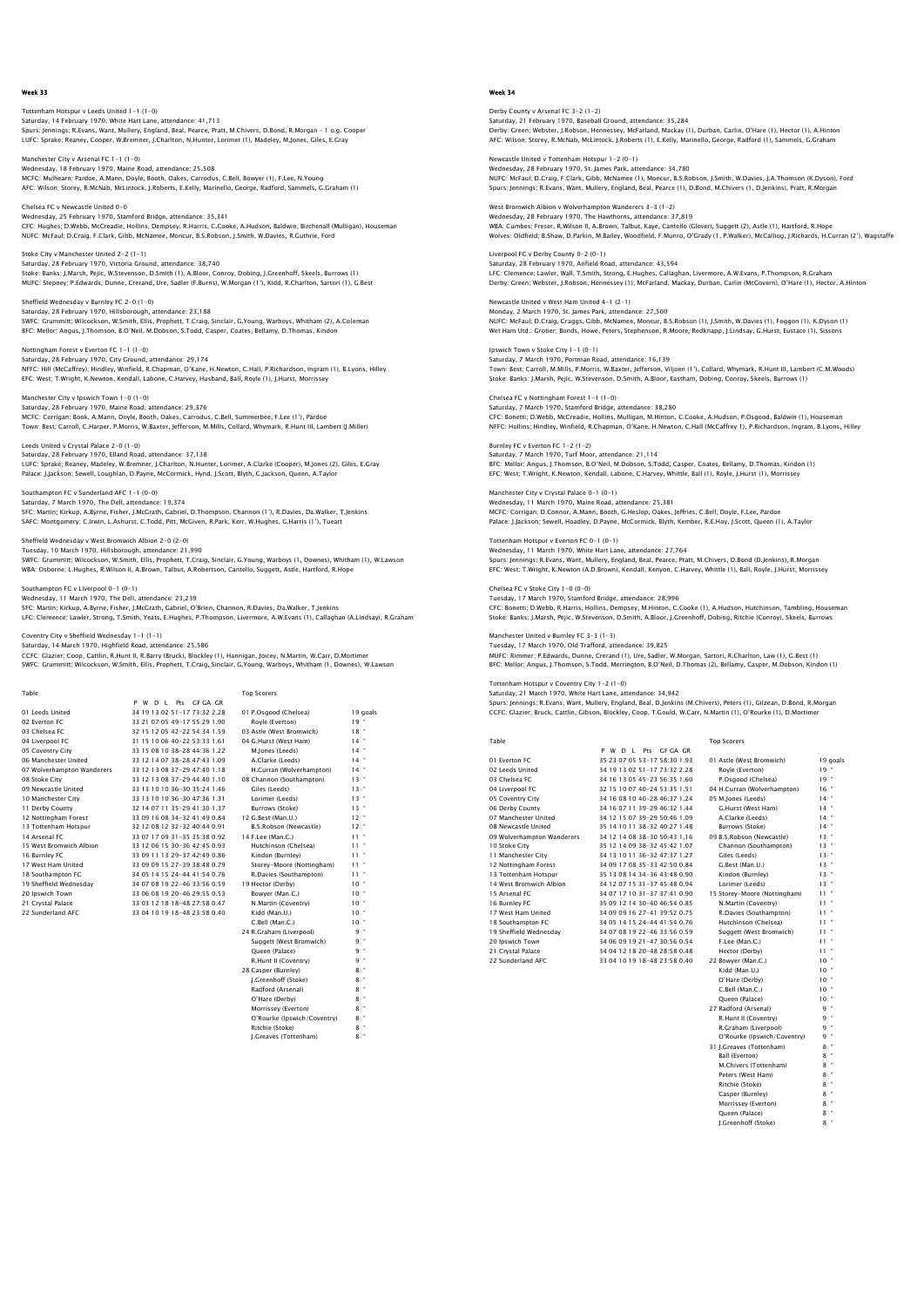Arsenal FC v Sunderland AFC 3-1 (1-1) Saturday, 28 February 1970, Highbury, attendance: 21,826<br>AFC: Wilson; Storey (1'), R.McNab, McLintock, J.Roberts, E.Kelly (1), Marinello, Sammels (Court), Radford, R.Kennedy (1), G.Graham<br>SAFC: Montqomery; C.Irwin, L.Ashur

Derby County v West Ham United 3-0 (0-0) Saturday, 7 March 1970, Baseball Ground, attendance: 35,615<br>Derby: Green; Webster, J.Robson, Hennessey, McFarland, Mackay, Durban (1), Carlin, O'Hare (1), Hector, A.Hinton (1')<br>WHU: Grotier; Bonds, Lampard, Cushley, Stephe

Liverpool FC v Leeds United 0-0 Saturday, 7 March 1970, Anfield Road, attendance: 51,435 LFC: Clemence; Lawler, Strong, T.Smith, Yeats, E.Hughes, P.Thompson, Livermore, A.W.Evans, A.Lindsay, R.Graham LUFC: Sprake; Reaney, Cooper, W.Bremner, J.Charlton, N.Hunter, Lorimer, A.Clarke, Madeley, Giles, E.Gray

West Ham United v Ipswich Town 0-0 Saturday, 14 March 1970, Upton Park, attendance: 20,930<br>WHU: Grotier; Bonds, Lampard, Cushley, Stephenson, R.Moore, C.Best (Boyce), Peters, G.Hurst, Eustace, Howe<br>Town: Best; Carroll, C.Harper, P.Morris, W.Baxter, Jefferso

Sunderland AFC v Wolverhampton Wanderers 2-1 (2-1) Saturday, 14 March 1970, Roker Park, attendance: 15,385<br>SAEC: Montgomeny: C.Invin, J. Ashurst, C.Todd, Pitt, McCiv SAFC: Montgomery; C.Irwin, L.Ashurst, C.Todd, Pitt, McGiven (1), R.Park, Kerr, W.Hughes, G.Harris (1p, Symm), Tueart<br>Wolves: Oldfield: B.Shaw, D.Parkin, M.Bailey, Woodfield, F.Munro, McCallioq (1), O'Grady, J.Richards, H.C

Everton FC v Tottenham Hotspur 3-2 (2-1) Saturday, 14 March 1970, Goodison Park, attendance: 51,533 EFC: West; T.Wright, A.D.Brown, Kendall, Kenyon, C.Harvey, Whittle (1), Ball (1'), Royle (1), J.Hurst, Morrissey<br>Spurs: Jennings; R.Evans, Want, Perryman, England, Beal, Pearce, Pratt, Gilzean (1), D.Bond (1, P.Collins), R

Crystal Palace v Southampton FC 2-0 (1-0) Saturday, 14 March 1970, Selhurst Park, attendance: 20,867 Palace: J.Jackson; Sewell, Hoadley, D.Payne, McCormick, Blyth, R.E.Hoy (1), Kember, C.Jackson (1), Queen, A.Taylor SFC: Martin; Kirkup, A.Byrne, Fisher, J.McGrath, Gabriel, O'Brien, Channon, R.Davies, Da.Walker, T.Jenkins

Liverpool FC v Sheffield Wednesday 3-0 (0-0) Monday, 16 March 1970, Anfield Road, attendance: 31,931

LFC: Clemence; Lawler (1), R.O.Evans, T.Smith, Yeats (1), E.Hughes, P.Thompson, Livermore, A.W.Evans, Callaghan, R.Graham (1)<br>SWFC: Grummitt; Wilcockson, W.Smith, Ellis, Prophett, T.Craiq, Sinclair, G.Young, Warboys, Whith

Chelsea FC v Manchester United 2-1 (2-0) Saturday, 21 March 1970, Stamford Bridge, attendance: 61,479 CFC: Bonetti; D.Webb, R.Harris, Hollins, Dempsey, M.Hinton, C.Cooke, A.Hudson, P.Osgood, Hutchinson (2), Houseman MUFC: Stepney; P.Edwards, F.Burns, Crerand, Ure, Stiles, W.Morgan (1), Sartori, R.Charlton, Law, G.Best

City v West Ham United 1-5 (1-3)

Saturday, 21 March 1970, Maine Road, attendance: 28,353 MCFC: Corrigan; Book, A.Mann, Doyle, Booth, Oakes, Towers, F.Lee (1), Bowyer, N.Young, Pardoe WHU: Grotier; Bonds, Lampard, Boyce (1), Stephenson, R.Moore, Holland, Eustace (Llewellyn), G.Hurst (2), J.Greaves (2), Howe

| Table                      |                              | <b>Top Scorers</b>          |           |
|----------------------------|------------------------------|-----------------------------|-----------|
|                            | P W D L Pts GF GA GR         |                             |           |
| 01 Everton EC              | 36 24 07 05 55-17 61:32 1.91 | 01 Rovie (Everton)          | 20 goals  |
| 02 Leeds United            | 35 19 14 02 52-18 73:32 2.28 | 02 P.Osgood (Chelsea)       | 19"       |
| 03 Chelsea EC              | 35 17 13 05 47-23 58:36 1.61 | Astle (West Bromwich)       | 19"       |
| 04 Liverpool FC            | 34 16 11 07 43-25 56:35 1.60 | 04 H.Curran (Wolverhampton) | 16"       |
| 05 Derby County            | 35 17 07 11 41-29 49:32 1.53 | G.Hurst (West Ham)          | 16"       |
| 06 Coventry City           | 34 16 08 10 40-28 46:37 1.24 | 06 M.Iones (Leeds)          | $14$ "    |
| 07 Manchester United       | 35 12 15 08 39-31 51:48 1.06 | A.Clarke (Leeds)            | 14"       |
| 08 Newcastle United        | 35 14 10 11 38-32 40:27 1.48 | Burrows (Stoke)             | $14$ "    |
| 09 Wolverhampton Wanderers | 35 12 14 09 38-32 51:45 1.13 | 09 B.S.Robson (Newcastle)   | $13 -$    |
| 10 Stoke City              | 35 12 14 09 38-32 45:42 1.07 | Channon (Southampton)       | $13 -$    |
| 11 Manchester City         | 35 13 10 12 36-34 48:42 1.14 | Kindon (Burnley)            | $13 -$    |
| 12 Nottingham Forest       | 34 09 17 08 35-33 42:50 0.84 | Giles (Leeds)               | $13 -$    |
| 13 Tottenham Hotspur       | 35 13 08 15 34-38 45:51 0.88 | G.Best (Man.U.)             | $13 -$    |
| 14 Arsenal FC              | 35 08 17 10 33-37 40:42 0.95 | Lorimer (Leeds)             | $13 -$    |
| 15 West Bromwich Albion    | 34 12 07 15 31-37 45:48 0.94 | Hutchinson (Chelsea)        | $13 -$    |
| 16 Burnley FC              | 35 09 12 14 30-40 46:54 0.85 | 16 F.Lee (Man.C.)           | $12$ "    |
| 17 West Ham United         | 37 10 10 17 30-44 44 56 0.79 | 17 R.Davies (Southampton)   | $11 -$    |
| 18 Southampton FC          | 35 05 14 16 24-46 41:56 0.73 | Storey-Moore (Nottingham)   | $11 -$    |
| 19 Sheffield Wednesdav     | 35 07 08 20 22-48 33:59 0.56 | O'Hare (Derby)              | $11 -$    |
| 20 Ipswich Town            | 35 06 10 19 22-48 30:56 0.54 | Hector (Derby)              | $11 -$    |
| 21 Crystal Palace          | 35 05 12 18 22-48 30:58 0.52 | Suggett (West Bromwich)     | $11 -$    |
| 22 Sunderland AFC          | 35 05 10 20 20-50 26:62 0.42 | N.Martin (Coventry)         | $11 -$    |
|                            |                              | 23 R.Graham (Liverpool)     | $10 -$    |
|                            |                              | Bowyer (Man.C.)             | $10 -$    |
|                            |                              | Kidd (Man.U.)               | $10 -$    |
|                            |                              | J.Greaves (Tottenham/WHU)   | $10 -$    |
|                            |                              | C.Bell (Man.C.)             | $10 -$    |
|                            |                              | Oueen (Palace)              | $10^{-4}$ |
|                            |                              | 29 R.Hunt II (Coventry)     | 9"        |

| <b>UD MUULLES (LEEUS)</b>   |           |   |                      |
|-----------------------------|-----------|---|----------------------|
| A.Clarke (Leeds)            | 14        |   | ×                    |
| Burrows (Stoke)             | 14        |   | a,                   |
| 09 B.S.Robson (Newcastle)   | 13        |   | ×                    |
| Channon (Southampton)       | 13        |   | ×                    |
| Kindon (Burnley)            | 13        |   | ×                    |
| Giles (Leeds)               | 13        |   | ×                    |
| G.Best (Man.U.)             | 13        |   | ×                    |
| Lorimer (Leeds)             | 13        |   | ×                    |
| Hutchinson (Chelsea)        | 13        |   | ×                    |
| 16 F.Lee (Man.C.)           | $12^{12}$ |   | ×                    |
| 17 R.Davies (Southampton)   | 11        |   | ×                    |
| Storey-Moore (Nottingham)   | 11        |   | ×                    |
| O'Hare (Derby)              | 11        |   | ×                    |
| Hector (Derby)              | 11        |   | ×                    |
| Suggett (West Bromwich)     | 11        |   | ×                    |
| N.Martin (Coventry)         | 11        |   | ×                    |
| 23 R.Graham (Liverpool)     | 10        |   | ×                    |
| Bowyer (Man.C.)             | 10        |   | ×                    |
| Kidd (Man.U.)               | 10        |   | ×                    |
| J.Greaves (Tottenham/WHU)   | 10        |   | ×                    |
| C.Bell (Man.C.)             | 10        |   | ×                    |
| Oueen (Palace)              | 10        |   | ×                    |
| 29 R.Hunt II (Coventry)     |           | 9 | ×                    |
| Radford (Arsenal)           |           | 9 | ×                    |
| O'Rourke (Ipswich/Coventry) |           | ۹ | ×                    |
| 32 Casper (Burnley)         |           | 8 | ×                    |
| I.Greenhoff (Stoke)         |           | 8 | $\ddot{\phantom{a}}$ |
| Ritchie (Stoke)             |           | 8 | a,                   |
| Morrissey (Everton)         |           | 8 | ×                    |
| Durban (Derby)              |           | 8 | ×                    |
| McCalliog (Wolverhampton)   |           | 8 | ×                    |
| Ball (Everton)              |           | 8 | ×                    |
| Queen (Palace)              |           | 8 | ×                    |
| Peters (West Ham)           |           | 8 | ×                    |
| M.Chivers (Tottenham)       |           | 8 | $\ddot{\phantom{a}}$ |

Week 36

Arsenal FC v Liverpool FC 2-1 (1-0) Saturday, 14 March 1970, Highbury, attendance: 32,333<br>AFC: Wilson; Storey, R.McNab, E.Kelly, McLintock, Simpson, Marinello, Sammels (1), Radford (1), George, G.Graham<br>LFC: Clemence; Lawler, A.Lindsay, T.Smith, Yeats (1), E

Nottingham Forest v Derby County 1-3 (0-2) Saturday, 14 March 1970, City Ground, attendance: 42,075<br>NFFC: Hollins; Hindley, Winfield, R.Chapman, O'Kane, H.Newton (1), Rees (McCaffrey), P.Richardson, Ingram, B.Lyons, Hilley<br>Derby: Green; Webster, J.Robson, Hennessey

West Bromwich Albion v Newcastle United 2-2 (1-1) Saturday, 14 March 1970, The Hawthorns, attendance: 19,641 WBA: Osborne; Fraser (Lovett), R.Wilson II, A.Brown, Talbut, A.Robertson, Cantello, Suggett, Astle (2), Hartford, R.Hope<br>NUFC: McFaul; D.Young, R.Guthrie, Gibb, A.Burton, Cowan, B.S.Robson (1), K.Dyson (1), W.Davies, Foggo

Wolverhampton Wanderers v Crystal Palace 1-1 (1-1) Wednesday, 18 March 1970, Molineux, attendance: 20,594<br>Wolves: Oldfield; B.Shaw, D.Parkin, M.Bailey, Woodfield, F.Munro, McCalliog, O'Grady, J.Richards, H.Curran (1), Wagstaffe<br>Palace: J.Jackson: Sewell, Hoadley, D.Payne,

Sheffield Wednesday v Nottingham Forest 2-1 (0-0) Saturday, 21 March 1970, Hillsborough, attendance: 23,916<br>SWFC: Grummitt, Wilcockson, W.Smith, Ellis, Prophett, T.Craig (1), Sinclair, G.Young, Warboys (1), Whitham, A.Coleman<br>NFFC: Hollins: Hindley, Winfield, R.Chapman, O

Liverpool FC v Everton FC 0-2 (0-1) Saturday, 21 March 1970, Anfield Road, attendance: 54,496 LFC: Clemence; Lawler, Strong, T.Smith, Yeats, E.Hughes, P.Thompson (A.W.Evans), Livermore, St. John, Callaghan, R.Graham<br>EFC: West; T.Wright, A.D.Brown, Kendall, Kenyon, C.Harvey, Whittle (1), Ball, Royle (1), J.Hurst, Mo

Ipswich Town v Sunderland AFC 2-0 (0-0) Saturday, 21 March 1970, Portman Road, attendance: 20,776 Town: Best; Carroll, C.Harper, P.Morris, W.Baxter, Jefferson, J.Robertson, Collard (1), F.Clarke (C.M.Woods), Whymark, M.Mills – 1 o.g. Pitt SAFC: Forster; C.Irwin, L.Ashurst, C.Todd, Pitt, McGiven, R.Park, Kerr (Symm), W.Hughes, G.Harris, Tueart

Burnley FC v West Bromwich Albion 2-1 (1-1) Saturday, 21 March 1970, Turf Moor, attendance: 12,821 BFC: Mellor; Angus, J.Thomson, B.O'Neil, M.Dobson, S.Todd, Coates, D.Thomas, Casper, Bellamy (1), Kindon (1)<br>WBA: Osborne; L.Huqhes, R.Wilson II, A.Brown (1, Hartford), A.Robertson, A.Merrick, Cantello, Lovett, Astle, Suqq

Wolverhampton Wanderers v Leeds United 1-2 (0-1) Saturday, 21 March 1970, Molineux, attendance: 35,057 Wolves: Oldfield; L.Wilson, D.Parkin, M.Bailey, Holsgrove, F.Munro, McCalliog, O'Grady, J.Richards (B.Shaw), H.Curran (1), Wagstaffe<br>LUFC: Sprake: Reaney, Cooper, Madeley, J.Charlton (Belfitt), Yorath, Lorimer, A.Clarke (1

Chelsea FC v Sheffield Wednesday 3-1 (2-1) Wednesday, 25 March 1970, Stamford Bridge, attendance: 29,590 CFC: Hughes; Mulligan, R.Harris (Tambling), Hollins, Dempsey, M.Hinton, C.Cooke, A.Hudson (1), P.Osgood (1'), Hutchinson (1), Houseman

SWFC: Grummitt; Wilcockson, W.Smith, Ellis, Prophett, T.Craig, Sinclair (1), G.Young, Warboys, Whitham, W.Lawso

Coventry City v Burnley FC 1-1 (1-0) Saturday, 28 March 1970, Highfield Road, attendance: 28,713

CCFC: Glazier; Coop, Cattlin, Gibson, Blockley, R.Parker, T.Gould, N.Martin (1'), O'Rourke, W.Carr, D.Mortimer (Joicey) BFC: Mellor; Docherty, J.Thomson (S.Todd), B.O'Neil, M.Dobson, C.Waldron, Probert, Coates, Casper, D.Thomas, Kindon (1)

Table Table **Table** Table **Top Scorers** 

|                            | P W D L Pts GF GA GR         |                             |                |
|----------------------------|------------------------------|-----------------------------|----------------|
| 01 Everton FC              | 37 25 07 05 57-17 63:32 1.97 | 01 Astle (West Bromwich)    | 21 goals       |
| 02 Leeds United            | 36 20 14 02 54-18 75:33 2.27 | Rovle (Everton)             | $21 -$         |
| 03 Chelsea FC              | 36 18 13 05 48-23 61:37 1.65 | 03 P.Osqood (Chelsea)       | $20$ $\degree$ |
| 04 Derby County            | 36 18 07 11 43-29 52:33 1.58 | 04 H.Curran (Wolverhampton) | $18 -$         |
| 05 Liverpool FC            | 36 16 11 09 43-29 57:39 1.46 | 05 G.Hurst (West Ham)       | $16$ $*$       |
| 06 Coventry City           | 35 16 09 10 41-29 47:38 1.24 | 06 M.Jones (Leeds)          | $15 -$         |
| 07 Newcastle United        | 36 14 11 11 39-33 42:29 1.45 | Kindon (Burnley)            | $15 -$         |
| 08 Wolverhampton Wanderers | 37 12 15 10 39-35 53:48 1.10 | A.Clarke (Leeds)            | $15$ $-$       |
| 09 Manchester United       | 35 12 15 08 39-31 51:48 1.06 | 09 B.S.Robson (Newcastle)   | $14 -$         |
| 10 Stoke City              | 35 12 14 09 38-32 45:42 1.07 | Hutchinson (Chelsea)        | $14 -$         |
| 11 Manchester City         | 35 13 10 12 36-34 48:42 1.14 | Burrows (Stoke)             | $14 -$         |
| 12 Arsenal FC              | 36 09 17 10 35-37 42:43 0.98 | 12 Lorimer (Leeds)          | $13 -$         |
| 13 Nottingham Forest       | 36 09 17 10 35-37 44:55 0.80 | Giles (Leeds)               | $13 -$         |
| 14 Tottenham Hotspur       | 36 13 08 15 34-38 45:51 0.88 | G.Best (Man.U.)             | $13 -$         |
| 15 Burnley FC              | 37 10 13 14 33-41 49:56 0.88 | Channon (Southampton)       | $13 -$         |
| 16 West Bromwich Albion    | 36 12 08 16 32-40 48:52 0.92 | 16 F.Lee (Man.C.)           | $12 -$         |
| 17 West Ham United         | 37 10 10 17 30-44 44:56 0.79 | O'Hare (Derby)              | $12 -$         |
| 18 Southampton FC          | 35 05 14 16 24-46 41:56 0.73 | N.Martin (Coventry)         | $12 -$         |
| 19 Ipswich Town            | 36 07 10 19 24-48 32:56 0.57 | 19 R.Davies (Southampton)   | 11 *           |
| 20 Sheffield Wednesday     | 37 08 08 21 24-50 36:63 0.57 | Suggett (West Bromwich)     | 11 *           |
| 21 Crystal Palace          | 36 05 13 18 23-49 31:59 0.53 | Storey-Moore (Nottingham)   | 11 *           |
| 22 Sunderland AFC          | 36 05 10 21 20-52 26:64 0.41 | Hector (Derby)              | 11 *           |
|                            |                              | 23 Kidd (Man.U.)            | $10 -$         |
|                            |                              | C.Bell (Man.C.)             | $10 -$         |
|                            |                              | Oueen (Palace)              | $10 -$         |
|                            |                              | J.Greaves (Tottenham/WHU)   | $10 -$         |
|                            |                              | Radford (Arsenal)           | $10 -$         |
|                            |                              | R.Graham (Liverpool)        | $10 -$         |
|                            |                              | Bowyer (Man.C.)             | $10 -$         |
|                            |                              | 30 R.Hunt II (Coventry)     | q =            |
|                            |                              | O'Rourke (Ipswich/Coventry) | 9 "            |
|                            |                              | Ball (Everton)              | 9 "            |
|                            |                              | Durban (Derby)              | q =            |
|                            |                              | 35 Morrissey (Everton)      | 8 "            |
|                            |                              | Oueen (Palace)              | $8 -$          |
|                            |                              | Casper (Burnley)            | 8 "            |
|                            |                              | Peters (West Ham)           | 8 "            |
|                            |                              | Ritchie (Stoke)             | $8 -$          |
|                            |                              | McCalliog (Wolverhampton)   | 8 "            |
|                            |                              | K.Dvson (Newcastle)         | $8 -$          |
|                            |                              | J.Greenhoff (Stoke)         | $8 -$          |
|                            |                              | Whittle (Everton)           | 8              |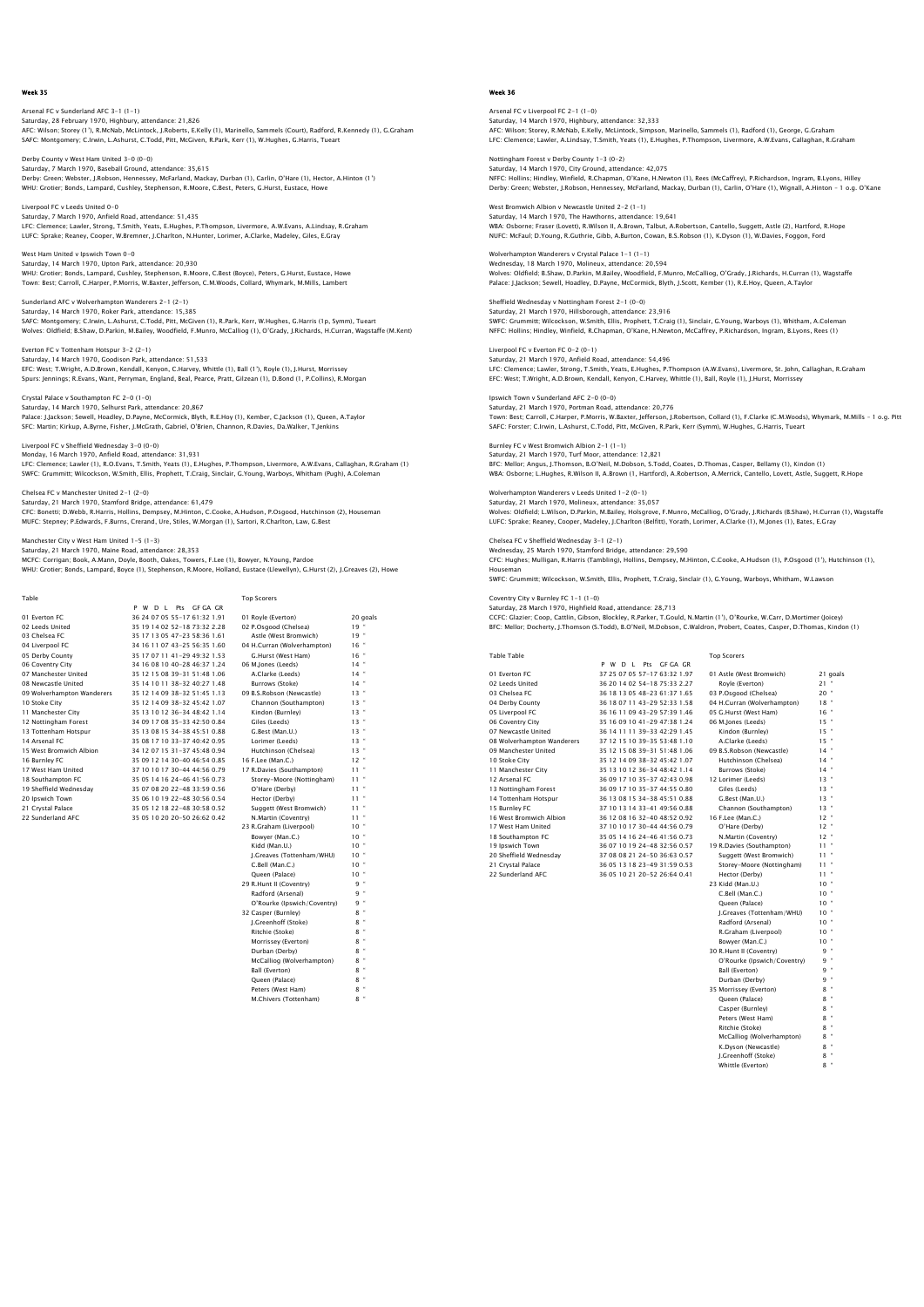Derby County v Crystal Palace 3-1 (0-0) Saturday, 21 March 1970, Baseball Ground, attendance: 30,198<br>Derby: Green; Webster, J.Robson, Hennessey, McFarland, Mackay, Durban, Carlin (1), O'Hare, Hector (1), A.Hinton (1')<br>Palace: J.Jackson; Sewell, Hoadley, D.Payne,

Newcastle United v Stoke City 3-1 (1-0) Saturday, 21 March 1970, St. James Park, attendance: 28,227<br>NUFC: McFaul; Gibb, D.Young, D.Elliott, A.Burton, Cowan, B.S.Robson (2'), K.Dyson, W.Davies (1), Foggon, Ford<br>Stoke: Banks: J.Marsh, Peiic, W.Stevenson, D.Smith,

Southampton FC v Arsenal FC 0-2 (0-0) Saturday, 21 March 1970, The Dell, attendance: 23,902 SFC: Martin; Kirkup, A.Byrne, Kemp, Gabriel, Da.Walker, Stokes, Channon, R.Davies, Fisher, T,Jenkins (Saul) AFC: Wilson; Storey, R.McNab, McLintock, Simpson, E.Kelly, Marinello, Sammels (1), Radford, George (1), G.Graham

Liverpool FC v Ipswich Town 2-0 (2-0) Tuesday, 24 March 1970, Anfield Road, attendance: 29,548 LFC: Clemence; Lawler, R.O.Evans, T.Smith (1'), Lloyd, E.Hughes, P.Thompson, Livermore, A.W.Evans, Callaghan (1), R.Graham<br>Town: Sivell; Carroll, C.Harper, P.Morris, W.Baxter, McNeil, J.Robertson, Collard, F.Clarke, Whymar

Coventry City v Sunderland AFC 1-1 (0-1) Tuesday, 24 March 1970, Highfield Road, attendance: 24,597 CCFC: Glazier; Coop, Cattlin, Bruck, Blockley, D.Clements (1), T.Gould, W.Carr, N.Martin, O'Rourke, Gibson SAFC: Montgomery; C.Irwin, L.Ashurst, C.Todd, B.Heslop, McGiven, R.Park, Kerr, W.Hughes (1), G.Harris, Tueart

Burnley FC v Southampton FC 1-1 (0-0) Tuesday, 24 March 1970, Turf Moor, attendance: 11,166 BFC: Mellor; Angus, J.Thomson, B.O'Neil, M.Dobson, S.Todd, Casper, Coates, Bellamy (1), D.Thomas, Kindon<br>SFC: Martin; Kirkup, A.Byrne, Kemp, J.McGrath, Gabriel, Paine, Fisher, R.Davies, Da.Walker, Channon (1)

Tottenham Hotspur v Nottingham Forest 4-1 (2-1) Friday, 27 March 1970, White Hart Lane, attendance: 36,947 Spurs: Jennings; R.Evans, Want, Mullery, P.Collins, Beal, Gilzean (2), Peters, M.Chivers (2), Perryman, R.Morgan NFFC: Hollins; Hindley, Winfield, R.Chapman (1), O'Kane, H.Newton, Rees, P.Richardson, Ingram, B.Lyons, Hilley

Manchester United v Manchester City 1-2 (1-2) Saturday, 28 March 1970, Old Trafford, attendance: 60,286 MUFC: Stepney; P.Edwards, Dunne, Crerand, Sadler, F.Burns, W.Morgan, Sartori (Law), R.Charlton, Kidd (1), G.Best MCFC: Corringan; Book, A.Mann, Doyle (1), Booth, Oakes, Jeffries, Bowyer, F.Lee (1'), N.Young, Pardoe

Everton FC v Chelsea FC 5-2 (3-0) Saturday, 28 March 1970, Goodison Park, attendance: 57,828 EFC: West; T.Wright, A.D.Brown, Kendall (1), Kenyon, C.Harvey, Whittle (1), Ball (1), Royle (2), J.Hurst, Morrissey<br>CFC: Huqhes; D.Webb, Mulliqan, Hollins, Dempsey (1), M.Hinton, C.Cooke, A.Hudson, P.Osqood (1), Hutchinson

Leeds United v Southampton FC 1-3 (0-0) Saturday, 28 March 1970, Elland Road, attendance: 38,370

LUFC: Sprake; Davey (J.Lumsden), Madeley, Yorath, J.Charlton, E.Gray, Lorimer (1), A.Clarke, Belfitt, Bates, T.Hibbitt SFC: Martin; Kirkup, A.Byrne, Kemp (Saul), J.McGrath, Gabriel, O'Brien, Fisher, R.Davies (1), Da.Walker, Channon – 1 o.g. J.Charlton, 1 o.g. Yorath

Manchester United v Coventry City 1-1 (1-0)

Monday, 30 March 1970, Old Trafford, attendance: 41,335

MUFC: Stepney; P.Edwards, Dunne, Fitzpatrick, Ure, Sadler, W.Morgan, G.Best, Law, Kidd (1, F.Burns), Aston CCFC: Glazier; Bruck, Cattlin, Coop, Blockley, T.Gould, Gibson (R.Parker), O'Rourke, N.Martin (1), Joicey, W.Carr

| Table                      |                                | <b>Top Scorers</b>          |           |
|----------------------------|--------------------------------|-----------------------------|-----------|
|                            | Pts GF GA GR<br>P W D I        |                             |           |
| 01 Everton EC              | 38 26 07 05 59-17 68:34 2.00   | 01 Royle (Everton)          | 23 goals  |
| 02 Leeds United            | 37 20 14 03 54-20 76:36 2.11   | 02 Astle (West Bromwich)    | $21$ "    |
| 03 Chelsea EC              | 37 18 13 06 49-25 64:42 1.50   | P.Osgood (Chelsea)          | $21$ "    |
| 04 Derby County            | 37 19 07 11 45-29 55:34 1.62   | 04 H.Curran (Wolverhampton) | 18"       |
| 05 Liverpool FC            | 37 17 11 09 45-29 59:39 1.51   | 05 B.S.Robson (Newcastle)   | 16"       |
| 06 Coventry City           | 37 16 11 10 43-31 49:40 1.23   | G.Hurst (West Ham)          | 16"       |
| 07 Newcastle United        | 37 15 11 11 41 - 33 45:50 1.50 | 07 Kindon (Burnley)         | $15$ $"$  |
| 08 Manchester United       | 37 12 16 09 40-34 53:51 1.04   | M.Jones (Leeds)             | $15$ "    |
| 09 Wolverhampton Wanderers | 37 12 15 10 39-35 53:48 1.10   | A.Clarke (Leeds)            | $15$ $"$  |
| 10 Manchester City         | 36 14 10 12 38-34 50:43 1.16   | 10 Hutchinson (Chelsea)     | $14$ $"$  |
| 11 Stoke City              | 36 12 14 10 38-34 46:45 1.02   | Channon (Southampton)       | $14$ $"$  |
| 12 Arsenal FC              | 37 10 17 10 37-37 44:43 1.02   | Burrows (Stoke)             | $14$ "    |
| 13 Tottenham Hotspur       | 37 14 08 15 36-38 49:52 0.94   | Lorimer (Leeds)             | $14$ $"$  |
| 14 Nottingham Forest       | 37 09 17 11 35-39 45:59 0.76   | 14 N.Martin (Coventry)      | $13 -$    |
| 15 Burnley FC              | 38 10 14 14 34-42 50:57 0.88   | G.Best (Man.U.)             | $13 -$    |
| 16 West Bromwich Albion    | 36 12 08 16 32-40 48:52 0.92   | Giles (Leeds)               | $13 -$    |
| 17 West Ham United         | 37 10 10 17 32-40 44 56 0.79   | F.Lee (Man.C.)              | $13 -$    |
| 18 Southampton FC          | 38 06 15 17 27-49 45:60 0.75   | 18 R.Davies (Southampton)   | $12$ $"$  |
| 19 Sheffield Wednesdav     | 37 08 08 21 24-50 36:63 0.57   | Kidd (Man.U.)               | $12$ $"$  |
| 20 Ipswich Town            | 37 07 10 20 24-50 32:58 0.55   | O'Hare (Derby)              | 12"       |
| 21 Crystal Palace          | 37 05 13 19 23-51 32:58 0.52   | Hector (Derby)              | $12$ $"$  |
| 22 Sunderland AFC          | 37 05 11 21 21 - 53 27:65 0.42 | 22 Suggett (West Bromwich)  | $11 -$    |
|                            |                                | Storey-Moore (Nottingham)   | $11 -$    |
|                            |                                | 24 M.Chivers (Tottenham)    | $10 -$    |
|                            |                                | Ball (Everton)              | $10^{-4}$ |
|                            |                                | R.Graham (Liverpool)        | $10 -$    |
|                            |                                | Bowver (Man.C.)             | $10 -$    |
|                            |                                | Oueen (Palace)              | $10 -$    |
|                            |                                | J.Greaves (Tottenham/WHU)   | $10 -$    |
|                            |                                |                             |           |

| <b>Top Scorers</b>          |                           |
|-----------------------------|---------------------------|
| 01 Royle (Everton)          | 23 goals                  |
| 02 Astle (West Bromwich)    | ×<br>21                   |
| P.Osgood (Chelsea)          | ×<br>21                   |
| 04 H.Curran (Wolverhampton) | ×<br>18                   |
| 05 B.S.Robson (Newcastle)   | ×<br>16                   |
| G.Hurst (West Ham)          | 16"                       |
| 07 Kindon (Burnley)         | 15"                       |
| M.lones (Leeds)             | 15"                       |
| A.Clarke (Leeds)            | 15"                       |
| 10 Hutchinson (Chelsea)     | 14"                       |
| Channon (Southampton)       | 14"                       |
| Burrows (Stoke)             | 14"                       |
| Lorimer (Leeds)             | 14"                       |
| 14 N.Martin (Coventry)      | 13"                       |
| G.Best (Man.U.)             | 13"                       |
| Giles (Leeds)               | 13"                       |
| F.Lee (Man.C.)              | 13"                       |
| 18 R.Davies (Southampton)   | 12"                       |
| Kidd (Man.U.)               | 12"                       |
| O'Hare (Derby)              | 12"                       |
| Hector (Derby)              | 12"                       |
| 22 Suggett (West Bromwich)  | $11 -$                    |
| Storev-Moore (Nottingham)   | ×<br>11                   |
| 24 M.Chivers (Tottenham)    | ×<br>10                   |
| <b>Ball (Everton)</b>       | ×<br>10                   |
| R.Graham (Liverpool)        | ×<br>10                   |
| Bowver (Man.C.)             | 10"                       |
| Oueen (Palace)              | 10"                       |
| J.Greaves (Tottenham/WHU)   | ×<br>10                   |
| Radford (Arsenal)           | ×<br>10 <sup>1</sup>      |
| C.Bell (Man.C.)             | ×<br>10                   |
| 32 Ritchie (Stoke)          | ×<br>9                    |
| Durban (Derby)              | 9 "                       |
| R.Hunt II (Coventry)        | 9 "                       |
| O'Rourke (Ipswich/Coventry) | 9 "                       |
| Whittle (Everton)           | $\ddot{\phantom{a}}$<br>9 |

## Week 38

Crystal Palace v West Ham United 0-0 Tuesday, 24 March 1970, Selhurst Park, attendance: 34,801<br>Palace: J.Jackson; Sewell, Hoadley, D.Payne, McCormick, Blyth, J.Scott, Kember, R.E.Hoy, Queen, A.Taylor<br>WHU: Grotier: Bonds, Lampard, Boyce (Llewellyn), Stephenson

Burnley FC v Stoke City 1-1 (1-0) Friday, 27 March 1970, Turf Moor, attendance: 16,127 BFC: Mellor; Docherty, Ternent, Wrigley, M.Dobson, West, D.Thomas, Coates, Nulty, Probert (1), Kindon Stoke: Banks; J.Marsh, Pejic, W.Stevenson (1), D.Smith, A.Bloor, Conroy, Dobing, Ritchie, Skeels, Eastham

Manchester City v Derby County 0-1 (0-1) Friday, 27 March 1970, Maine Road, attendance: 42,316 MCFC: Corrigan; Book, A.Mann, Doyle, Booth, Oakes, Jeffries, F.Lee, Glennon, N.Young, Pardoe Derby: Green; Webster, J.Robson, Durban, McFarland (1), Hennessey, McGovern, Carlin, O'Hare, Hector, A.Hinton

Sunderland AFC v Newcastle United 1-1 (0-1) Friday, 27 March 1970, Roker Park, attendance: 51,950 SAFC: Montgomery; C.Irwin, L.Ashurst, C.Todd, B.Heslop, McGiven, R.Park (1), Kerr, W.Hughes, G.Harris, Tueart NUFC: McFaul; D.Craig, R.Guthrie, Gibb, A.Burton, Moncur, B.S.Robson, K.Dyson, W.Davies, J.Smith (1), Foggon

West Ham United v Liverpool FC 1-0 (1-0) Saturday, 28 March 1970, Upton Park, attendance: 38,239<br>WHU: Grotier: Bonds, Lampard, P.Bennett, Stephenson, R.Moore, Holland (1), Eustace, G.Hurst, J.Greaves, Howe<br>LFC: Clemence; Lawler, R.O.Evans, T.Smith, Lloyd, E.Huqhe

West Bromwich Albion v Tottenham Hotspur 1-1 (0-1) Saturday, 28 March 1970, The Hawthorns, attendance: 25,000 WBA: Osborne; L.Hughes, R.Wilson II, A.Brown, A.Robertson, A.Merrick, Lovett, Suggett, Astle (1), Cantello (Hartford), R.Hope<br>Spurs: Jennings; Kinnear, C.Knowles, Mullery, P.Collins, Naylor, Gilzean, Perryman, M.Chivers (P

Stoke City v Sheffield Wednesday 2-1 (0-0) Saturday, 28 March 1970, Victoria Ground, attendance: 16,632 Stoke: Banks; J.Marsh, Pejic, W.Stevenson, A.Bloor, Skeels, Conroy, Bernard, Ritchie (2'), Dobing, Eastham<br>Stoke: Banks; J.Marsh, Pejic, W.Stevenson, A.Bloor, Skeels, Conroy, Bernard, Ritchie (2'), Dobing, Eastham<br>SWEC: Cr SWFC: Grummitt; Wilcockson, W.Smith, Ellis, Prophett, T.Craig (1), Sinclair, G.Young, Warboys, Downes (Whitham), A.Coleman

Nottingham Forest v Newcastle United 2-2 (2-2) Saturday, 28 March 1970, City Ground, attendance: 21,360 NFFC: Hollins; Hindley, Winfield, R.Chapman, O'Kane, H.Newton, Rees, B.Lyons (1), Ingram, G.R.Collier, Hilley (1)<br>NUFC: McFaul; D.Craiq, R.Guthrie, Gibb, A.Burton, Moncur, B.S.Robson (1), J.Smith, W.Davies, K.Dyson (1), Fo

Arsenal FC v Wolverhampton Wanderers 2-2 (0-2) Saturday, 28 March 1970, Highbury, attendance: 32,353 AFC: Wilson; Storey, R.McNab, E.Kelly, McLintock, Simpson, Marinello, Sammels, Radford, George, G.Graham (2)<br>Wolves: Oldfield; L.Wilson, D.Parkin, M.Bailey, Holsgrove, F.Munro, McCalliog, McAlle, Dougan (1), H.Curran (1),

West Bromwich Albion v Chelsea FC 3-1 (1-0) Monday, 30 March 1970, The Hawthorns, attendance: 32,000 WBA: Osborne; L.Hughes, R.Wilson II, A.Brown (2), A.Robertson, A.Merrick, Cantello, Suggett, Astle (1), Hartford, R.Hope CFC: Bonetti; D.Webb, McCreadie, Hollins, Dempsey, M.Hinton, Baldwin, A.Hudson (Tambling), P.Osgood, Hutchinson (1), Houseman

Manchester City v Sunderland AFC 0-1 (0-0)

Saturday, 4 April 1970, Maine Road, attendance: 22,006 MCFC: Corrigan; Book, A.Mann, Doyle, Booth, Oakes, Carrodus, Jeffries, Glennon (Donachie), N.Young, Pardoe SAFC: Montgomery; C.Irwin, L.Ashurst, C.Todd, B.Heslop, McGiven, R.Park, Kerr, W.Hughes, G.Harris, Tueart (1)

| Table |                            |
|-------|----------------------------|
|       | 01 Everton FC              |
|       | 02 Leeds United            |
|       | 03 Chelsea FC              |
|       | 04 Derby Country           |
|       | 05 Liverpool FC            |
|       | 06 Newcastle United        |
|       | 07 Coventry City           |
|       | 08 Stoke City              |
|       | 09 Wolverhampton Wanderers |
|       | 10 Manchester United       |
|       | 11 Manchester City         |
|       | 12 Arsenal FC              |
|       | 13 Tottenham Hotspur       |
|       | 14 Nottingham Forest       |
|       | 15 West Bromwich Albion    |
|       | 16 Burnley FC              |
|       | 17 West Ham United         |
|       | 18 Southampton FC          |
|       | 19 Sheffield Wednesday     |
|       | 20 Ipswich Town            |
|       | 21 Crystal Palace          |
|       | nn Courtestand AFC         |

| Table                      |                                 | <b>Top Scorers</b>          |          |
|----------------------------|---------------------------------|-----------------------------|----------|
|                            | P W<br>Pts GF GA GR<br>$D \cup$ |                             |          |
| 01 Everton EC              | 38 26 07 07 59-17 68:34 2.00    | 01 Royle (Everton)          | 23 goals |
| 02 Leeds United            | 37 20 14 03 54-20 76:36 2.11    | Astle (West Bromwich)       | $23 -$   |
| 03 Chelsea EC              | 38 18 13 07 49-27 64:45 1.42    | 03 P.Osgood (Chelsea)       | $21 -$   |
| 04 Derby Country           | 38 20 07 11 47-29 56:34 1.65    | 04 H.Curran (Wolverhampton) | $19 -$   |
| 05 Liverpool FC            | 38 17 11 10 45-31 59:40 1.48    | 05 B.S.Robson (Newcastle)   | $17 -$   |
| 06 Newcastle United        | 39 15 13 11 43-35 48:33 1.45    | 06 G.Hurst (West Ham)       | $16 -$   |
| 07 Coventry City           | 37 16 11 10 43-31 49:40 1.23    | 07 M.Iones (Leeds)          | $15 -$   |
| 08 Stoke City              | 38 13 15 10 41 - 35 49:47 1.04  | Kindon (Burnley)            | $15 -$   |
| 09 Wolverhampton Wanderers | 38 12 16 10 40-36 55:50 1.10    | Hutchinson (Chelsea)        | $15 -$   |
| 10 Manchester United       | 37 12 16 09 40-34 53:51 1.04    | A.Clarke (Leeds)            | $15 -$   |
| 11 Manchester City         | 38 14 10 14 38-38 50:45 1.11    | 11 Burrows (Stoke)          | $14 -$   |
| 12 Arsenal FC              | 38 10 18 10 38-38 46:45 1.02    | Channon (Southampton)       | $14 -$   |
| 13 Tottenham Hotspur       | 38 14 09 15 37-39 50:53 0.94    | Lorimer (Leeds)             | $14 -$   |
| 14 Nottingham Forest       | 38 09 18 11 36-40 47 61 0.77    | 14 G.Best (Man.U.)          | $13 -$   |
| 15 West Bromwich Albion    | 38 13 09 16 35-41 52:54 0.96    | F.Lee (Man.C.)              | $13 -$   |
| 16 Burnley FC              | 39 10 15 14 35-43 51 58 0.88    | N.Martin (Coventry)         | $13 -$   |
| 17 West Ham United         | 39 11 11 17 33-45 45:56 0.80    | Giles (Leeds)               | $13 -$   |
| 18 Southampton FC          | 38 06 15 17 27-49 45:60 0.75    | 18 Kidd (Man.U.)            | $12 -$   |
| 19 Sheffield Wednesdav     | 38 08 08 22 24-52 37:65 0.57    | O'Hare (Derby)              | $12 -$   |
| 20 Ipswich Town            | 37 07 10 20 24-50 32:58 0.55    | Hector (Derby)              | $12 -$   |
| 21 Crystal Palace          | 38 05 14 19 24-52 32:62 0.52    | R.Davies (Southampton)      | $12 -$   |
| 22 Sunderland AFC          | 39 06 12 21 25-54 29:66 0.44    | 22 Ritchie (Stoke)          | $11 -$   |
|                            |                                 |                             |          |

| $V1-V1 V1 V1 V$            | JU 2 U V / U / JJ - I / UU.J T 2 .UU | <b>DI INDAIE (EACLIGII)</b>  | പഴ              |
|----------------------------|--------------------------------------|------------------------------|-----------------|
| 02 Leeds United            | 37 20 14 03 54-20 76:36 2.11         | Astle (West Bromwich)        | 23'             |
| 03 Chelsea FC              | 38 18 13 07 49-27 64:45 1.42         | 03 P.Osqood (Chelsea)        | 21'             |
| 04 Derby Country           | 38 20 07 11 47-29 56:34 1.65         | 04 H.Curran (Wolverhampton)  | 19'             |
| 05 Liverpool FC            | 38 17 11 10 45-31 59:40 1.48         | 05 B.S.Robson (Newcastle)    | 17'             |
| 06 Newcastle United        | 39 15 13 11 43-35 48:33 1.45         | 06 G.Hurst (West Ham)        | 16 <sup>1</sup> |
| 07 Coventry City           | 37 16 11 10 43-31 49:40 1.23         | 07 M.Jones (Leeds)           | 15 <sup>o</sup> |
| 08 Stoke City              | 38 13 15 10 41-35 49:47 1.04         | Kindon (Burnley)             | 15 <sup>o</sup> |
| 09 Wolverhampton Wanderers | 38 12 16 10 40-36 55:50 1.10         | Hutchinson (Chelsea)         | 15 <sup>o</sup> |
| 10 Manchester United       | 37 12 16 09 40-34 53:51 1.04         | A.Clarke (Leeds)             | 15 <sup>o</sup> |
| 11 Manchester City         | 38 14 10 14 38-38 50:45 1.11         | 11 Burrows (Stoke)           | 14              |
| 12 Arsenal FC              | 38 10 18 10 38-38 46:45 1.02         | Channon (Southampton)        | 14              |
| 13 Tottenham Hotspur       | 38 14 09 15 37-39 50:53 0.94         | Lorimer (Leeds)              | 14              |
| 14 Nottingham Forest       | 38 09 18 11 36-40 47:61 0.77         | 14 G.Best (Man.U.)           | 13'             |
| 15 West Bromwich Albion    | 38 13 09 16 35-41 52:54 0.96         | F.Lee (Man.C.)               | 13'             |
| 16 Burnley FC              | 39 10 15 14 35-43 51:58 0.88         | N.Martin (Coventry)          | 13'             |
| 17 West Ham United         | 39 11 11 17 33-45 45:56 0.80         | Giles (Leeds)                | 13 <sup>o</sup> |
| 18 Southampton FC          | 38 06 15 17 27-49 45:60 0.75         | 18 Kidd (Man.U.)             | 12 <sup>1</sup> |
| 19 Sheffield Wednesdav     | 38 08 08 22 24-52 37:65 0.57         | O'Hare (Derby)               | 12 <sup>1</sup> |
| 20 Ipswich Town            | 37 07 10 20 24-50 32:58 0.55         | Hector (Derby)               | 12 <sup>1</sup> |
| 21 Crystal Palace          | 38 05 14 19 24-52 32:62 0.52         | R.Davies (Southampton)       | 12 <sup>1</sup> |
| 22 Sunderland AFC          | 39 06 12 21 25-54 29:66 0.44         | 22 Ritchie (Stoke)           | 11 <sup>1</sup> |
|                            |                                      | Suggett (West Bromwich)      | $11 -$          |
|                            |                                      | Storey-Moore (Nottingham)    | 11 <sup>1</sup> |
|                            |                                      | 25 J.Greaves (Tottenham/WHU) | 10 <sup>1</sup> |
|                            |                                      | Bowver (Man.C.)              | 10 <sup>1</sup> |
|                            |                                      | Ball (Everton)               | 10 <sup>1</sup> |
|                            |                                      | M.Chivers (Tottenham)        | 10 <sup>1</sup> |
|                            |                                      | R.Graham (Liverpool)         | 10 <sup>1</sup> |
|                            |                                      | Radford (Arsenal)            | 10 <sup>1</sup> |
|                            |                                      | C.Bell (Man.C.)              | 10 <sup>1</sup> |
|                            |                                      | Queen (Palace)               | 10 <sup>o</sup> |
|                            |                                      | 33 Durban (Derby)            | 9               |
|                            |                                      | K.Dyson (Newcastle)          | $9 -$           |
|                            |                                      | O'Rourke (Ipswich/Coventry)  | $9 -$           |
|                            |                                      | Peters (WHU/Tottenham)       | $9 -$           |
|                            |                                      | Whittle (Everton)            | $9 -$           |
|                            |                                      | R.Hunt II (Convetry)         | 9.              |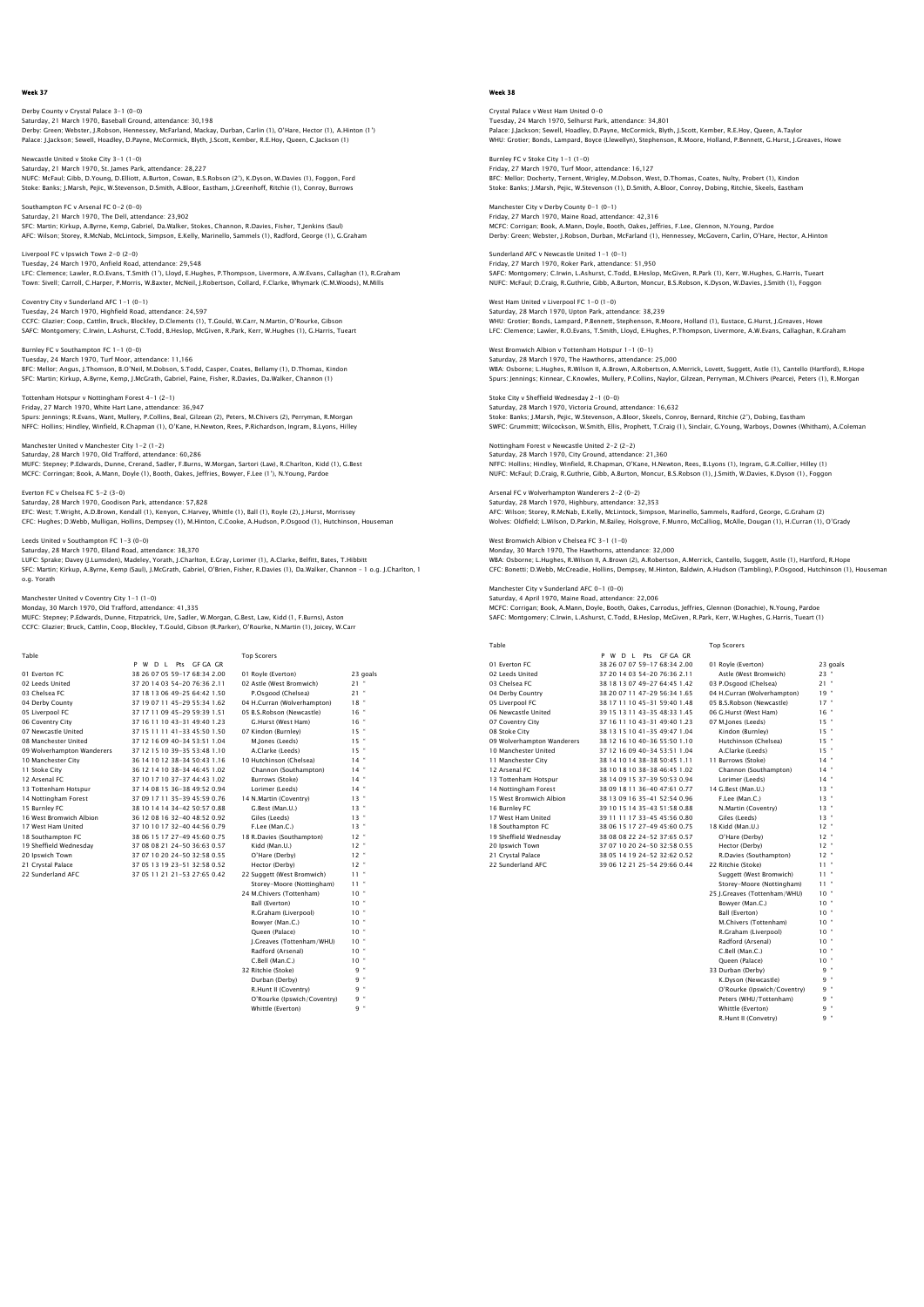Crystal Palace v Ipswich Town 1-1 (1-1) Saturday, 28 March 1970, Selhurst Park, attendance: 27,499<br>Palace: J.Jackson; Sewell, Hoadley, D.Payne, McCormick (1), Blyth, J.Scott, Kember, Queen, R.E.Hoy, A.Taylor<br>Town: Best: Carroll, C.Harper, P.Morris, W.Baxter, Jef

Sunderland AFC v Derby County 1-1 (1-1)<br>Saturday, 28 March 1970, Poker Park, atter Saturday, 28 March 1970, Roker Park, attendance: 18,818<br>SAFC: Montgomery: C.Inwin, M.Harvey, C.Todd, B.Heslop, McGiven, R.Park, Kerr, W.Hughes, G.Harris (1), Tueart<br>Derby: Green: Webster, J.Robson, Hennessey, McFarland, Du

Wolverhampton Wanderers v Liverpool FC 0-1 (0-1) Monday, 30 March 1970, Molineux, no attendance given<br>Wolves: Oldfield; L.Wilson, D.Parkin, M.Bailey, Holsgrove, F.Munro, McCalliog, McAlle, Dougan, H.Curran, Wagstaffe (Lutton)<br>LFC: Clemence; Lawler (1), Yeats, T.Smith, Ll

Stoke City v Everton FC 0-1 (0-1) Monday, 30 March 1970, Victoria Ground, attendance: 33,083 Stoke: Banks; J.Marsh, Pejic, Bernard, D.Smith, Skeels, Conroy, J.Greenhoff (Elder), Ritchie, Dobing, Eastham<br>EFC: West; T.Wright, A.D.Brown, Kendall, Kenyon, C.Harvey, Whittle (1), Ball, Royle, J.Hurst, Morrissey

Sheffield Wednesday v Tottenham Hotspur 0-1 (0-1) Monday, 30 March 1970, Hillsborough, attendance: 30,224<br>SWFC: Grummitt; Wilcockson, W.Smith, Ellis, Prophett, T.Craig, Sinclair, G.Young (A.Coleman), Warboys, Whitham, W.Lawson<br>Spurs: Jennings; Kinnear, C.Knowles, Mullery

Arsenal FC 2 Crystal Palace 2-0 (2-0) Monday, 30 March 1970, Higbury, attendance: 34,244<br>AFC: Wilson; Storey, Nelson, E.Kelly, McLintock, Simpson, Marinello, Sammels, Radford (1), George (1), G.Graham<br>Palace: J.Jackson; Sewell, Hoadley, D.Payne, McCormick, Bly

Coventry City v Southampton FC 4-0 (3-0) Tuesday, 31 March 1970, Highfield Road, attendance: 25,431 CCFC: Glazier; Coop, Cattlin, Gibson, Blockley, Bruck, R.Hunt II, W.Carr, N.Martin (1), O'Rourke (1), Joicey (2) SFC: Martin; Kirkup, A.Byrne, Kemp, J.McGrath, Gabriel, Paine, Fisher, R.Davies, Da.Walker, Channon

Nottingham Forest v Manchester United 1-2 (1-1) Tuesday, 31 March 1970, City Ground, attendance: 39,223 NFFC: Hollins; Hindley (1), Winfield, R.Chapman, O'Kane, H.Newton, Rees, B.Lyons, Ingram, G.R.Collier, Hilley MUFC: Stepney; Stiles, Dunne, Crerand, S.James, Sadler, W.Morgan, Fitzpatrick, R.Charlton (1), Gowling (1), G.Best

West Ham United v Leeds United 2-2 (2-1) Thursday, 2 April 1970, Upton Park, attendance: 26,140 WHU: Grotier; Bonds (1), J.W.Charles, Eustace, R.Moore, J.Miller, Redknapp, J.Lindsay, C.Best (1), J.Greaves, Sissons<br>LUFC: Sprake; Reaney, Davey, Yorath, Madeley, E.Gray, Lorimer, A.Clarke (2), Belfitt (T.Hibbitt), Bates,

Coventry City v Stoke City 0-3 (0-1) Saturday, 4 April 1970, Highfield Road, attendance: 27,754

CCFC: Glazier; Coop, Cattlin, Gibson (D.Mortimer), Blockley, Bruck, R.Hunt II, N.Martin, O'Rourke, W.Carr, Joicey Stoke: Banks; J.Marsh, Pejic, Bernard, D.Smith, A.Bloor, Conroy, J.Greenhoff, Ritchie (2), Dobing (1), Eastham

lanchester United 5-1 (2-0)

Saturday, 4 April 1970, St. James Park, attendance: 42,550 NUFC: McFaul; Craggs, R.Guthrie, Gibb, A.Burton, Moncur (Arentoft), B.S.Robson (3''), J.Smith (1), W.Davies (1), K.Dyson, Foggon MUFC: Stepney; Fitzpatrick, Dunne, Crerand, S.James, Sadler, W.Morgan, Gowling, R.Charlton (1), Stiles, Aston (Sartori)

| Table                      |                              | <b>Top Scorers</b>           |          |
|----------------------------|------------------------------|------------------------------|----------|
|                            | P W D L Pts GF GA GR         |                              |          |
| 01 Everton EC              | 39 27 07 05 61-17 69:34 2.03 | 01 Royle (Everton)           | 23 goals |
| 02 Leeds United            | 38 20 15 03 55-21 78:38 2.05 | Astle (West Bromwich)        | $23$ "   |
| 03 Chelsea EC              | 38 18 13 07 49-27 64:45 1.42 | 03 P.Osgood (Chelsea)        | 21"      |
| 04 Derby County            | 39 20 08 11 48-30 57:35 1.63 | 04 B.S.Robson (Newcastle)    | $20$ "   |
| 05 Liverpool FC            | 39 18 11 10 47-31 60:40 1.50 | 05 H.Curran (Wolverhampton)  | 19"      |
| 06 Newcastle United        | 40 16 13 11 45-35 53:34 1.56 | 06 A.Clarke (Leeds)          | 17"      |
| 07 Coventry City           | 39 17 11 11 45-33 53:43 1.23 | 07 G.Hurst (West Ham)        | $16$ $"$ |
| 08 Stoke City              | 40 14 15 11 43-37 52:48 1.08 | 08 M.Jones (Leeds)           | $15$ $"$ |
| 09 Manchester United       | 39 13 16 10 42-36 56:57 0.98 | Hutchinson (Chelsea)         | $15 -$   |
| 10 Wolverhampton Wanderers | 39 12 16 11 40-38 55:51 1.08 | Kindon (Burnley)             | $15 -$   |
| 11 Arsenal FC              | 39 11 181 0 40-38 48:45 1.07 | 11 Burrows (Stoke)           | 14"      |
| 12 Tottenham Hotspur       | 39 15 09 15 39-39 51:53 0.96 | N.Martin (Coventry)          | 14"      |
| 13 Manchester City         | 38 14 10 14 38-38 50:45 1.11 | Channon (Southampton)        | 14"      |
| 14 Nottingham Forest       | 39 09 18 12 36-42 48:63 0.76 | Lorimer (Leeds)              | 14"      |
| 15 West Bromwich Albion    | 38 13 09 16 35-41 52:54 0.96 | 15 Giles (Leeds)             | $13 -$   |
| 16 Burnley FC              | 39 10 15 14 35-43 51 58 0.88 | F.Lee (Man.C.)               | $13 -$   |
| 17 West Ham United         | 40 11 12 17 34-46 47:58 0.81 | G.Best (Man.U.)              | $13 -$   |
| 18 Southampton FC          | 39 06 15 18 27-51 45:64 0.70 | Ritchie (Stoke)              | $13 -$   |
| 19 Ipswich Town            | 38 07 11 20 25-51 33:59 0.56 | 19 Hector (Derby)            | $12 -$   |
| 20 Crystal Palace          | 40 06 13 21 25-55 33:65 0.45 | Kidd (Man.U.)                | $12 -$   |
| 21 Sunderland AFC          | 40 06 13 21 25-55 30:67 0.45 | O'Hare (Derby)               | $12 -$   |
| 22 Sheffield Wednesdav     | 39 08 08 23 24-54 37:66 0.56 | R.Davies (Southampton)       | $12 -$   |
|                            |                              | 23 Storey-Moore (Nottingham) | $11 -$   |
|                            |                              | Suggett (West Bromwich)      | $11 -$   |
|                            |                              | Radford (Arsenal)            | $11 -$   |
|                            |                              | 26 R.Graham (Liverpool)      | $10 -$   |
|                            |                              | J.Greaves (Tottenham/WHU)    | $10 -$   |
|                            |                              | O'Rourke (Ipswich/Coventry)  | $10 -$   |
|                            |                              | Ball (Everton)               | $10 -$   |
|                            |                              | Oueen (Palace)               | $10 -$   |
|                            |                              | Whittle (Everton)            | $10 -$   |
|                            |                              | M.Chivers (Tottenham)        | $10 -$   |
|                            |                              | C.Bell (Man.C.)              | $10 -$   |
|                            |                              | Bowyer (Man.C.)              | $10 -$   |
|                            |                              | 35 Durban (Derby)            | 9 "      |
|                            |                              | R.Hunt II (Coventry)         | 9 "      |

Peters (WHU/Tottenham) K.Dyson (Newcastle) 9 " R.Charlton (Man.U.) 9 "

### Week 40

Derby County v Leeds United 4-1 (2-0) Monday, 30 March 1970, Baseball Ground, attendance: 41,011<br>Derby: Green; Webster, J.Robson, Durban, McFarland (1), Hennessey, Wignall (1), Carlin (1), O'Hare (1), Hector, A.Hintor<br>LUFC: Sprake; Davey, Peterson, J.Lumsden,

Newcastle United v Burnley FC 0-1 (0-1) Monday, 30 March 1970, St. James Park, attendance: 33,250<br>NUFC: McTaul; D.Craig, R.Guthrie, Gibb, A.Burton, Moncur, B.S.Robson, K.Dyson, W.Davies, D.Elliott (Cowan), Foggon<br>BFC: Mellor; Anqus, Docherty, C.Waldron, M.Dobson

Ipswich Town v Arsenal FC 2-1 (0-1) Tuesday, 31 March 1970, Portman Road, attendance: 25,713 Town: Best; Carroll, C.Harper, P.Morris, W.Baxter (1), Jefferson, J.Robertson, Collard, F.Clarke (1), M.Mills, C.M.Wood<br>AFC: Wilson; Storey, R.McNab, McLintock, Simpson, E.Kelly, Marinello, Sammels, Radford, George (1), G.

West Ham United v Wolverhampton Wanderers 3-0 (1-0) Tuesday, 31 March 1970, Upton Park, attendance: 26,386 WHU: Grotier; Bonds (1), Lampard, P.Bennett, Stephenson, R.Moore, Holland, Eustace, G.Hurst, J.Greaves (1), Howe (1)<br>Wolves: Parkes; G.W.Taylor, D.Parkin, L.Wilson, Holsgrove, B.Shaw, M.Bailey, McCalliog, Dougan, H.Curran,

Everton FC v West Bromwich Albion 2-0 (1-0) Wednesday, 1 April 1970, Goodison Park, attendance: S8,523<br>EFC: West, T.Wright, A.D.Brown, Kendall, Kenyon, C.Harvey (1), Whittle (1), Ball, Royle, J.Hurst, Morrissey<br>WBA: Osborne; L.Huqhes, R.Wilson II, Fraser, A.Robinson

Leeds United v Burnley FC 2-1 (1-1) Saturday, 4 April 1970, Elland Road, attendance: 24,691 LUFC: Harvey; Yorath, Peterson, Madeley, J.Faulkner, E.Gray (2), Lorimer, Bates, Johanneson, C.Galvin, T.Hibbitt<br>BFC: Mellor; Anqus, Docherty, C.Waldron, M.Dobson, S.Todd, Casper, Bellamy (B.O'Neil), Probert, D.Thomas, Kin

West Bromwich Albion v Nottingham Forest 4-0 (2-0) Saturday, 4 April 1970, The Hawthorns, attendance: 21,091 WBA: Osborne; Fraser, R.Wilson II, L.Hughes, A.Robertson, A.Merrick, Cantello (Freeman), Glover (1), Astle (1), A.Brown (2), Suggett NFFC: Hollins; Hindley, Winfield, R.Chapman, O'Kane, H.Newton, B.Lyons, P.Richardson, Ingram, C

Ipswich Town v Southampton FC 2-0 (1-0) Saturday, 4 April 1970, Portman Road, attendance: 21,767 Town: Best; Carroll (1'), C.Harper, M.Mills, W.Baxter, Jefferson, J.Robertson (1), Barnard, F.Clarke, Collard, C.M.Woods SFC: Martin; Kirkup, A.Byrne, Fisher, J.McGrath, Gabriel, Paine, Channon, Saul, Da.Walker, T.Jenkins

Chelsea FC v Tottenham Hotspur 1-0 (1-0) Saturday, 4 April 1970, Stamford Bridge, attendance: 44,925 CFC: Bonetti; D.Webb, McCreadie, Hollins, Dempsey, M.Hinton, Baldwin (1), Houseman, P.Osgood, Birchenall, C.Cooke Spurs: Jennings; Kinnear, C.Knowles, Mullery, England, Beal, Gilzean, Perryman, M.Chivers, Peters, R.Morgan

Nottingham Forest v Coventry City 1-4 (0-2) Tuesday, 7 April 1970, City Ground, attendance: 15,569 NFFC: Hollins; Hindley, Winfield, R.Chapman, O'Kane, H.Newton (McCafferty), Rees (1), P.Richardson, Ingram, G.R.Collier, Hilley<br>CCFC: Glazier; Coop, Cattlin, Gibson, Blockley, D.Clements, R.Hunt II, W.Carr, N.Martin, O'Rou

wich Albion 7-0 (3-0) Wednesday, 8 April 1970, Old Trafford, attendance: 29,396 MUFC: Stepney; Stiles, Dunne, Crerand, Ure, Sadler, W.Morgan, Fitzpatrick (2), R.Charlton (2), Gowling (2), G.Best (1) WBA: Osborne; L.Hughes, R.Wilson II, Fraser, A.Robertson, A.Merrick, Hartford, Suggett, Astle, A.Brown, R.Hope

on FC v Manchester City 0-0 Wednesday, 8 April 1970, The Dell, attendance: 24,384 SFC: Martin; Kirkup, A.Byrne, Fisher, Gabriel, Da.Walker, O'Brien, Channon, R.Davies, Paine, T.Jenkins MCFC: Corrigan; Book, Pardoe, Doyle, Booth, Oakes, Towers, C.Bell, Summerbee, F.Lee, N.Young

Stoke City v Chelsea FC 1-2 (0-2)

Monday, 13 April 1970, Victoria Ground, attendance: 20,000 Stoke: Banks; J.Marsh, Pejic, W.Stevenson (1), D.Smith, A.Bloor, Conroy, Dobing, Ritchie, Skeels, Burrows<br>CFC: Huqhes; D.Webb, Mulliqan, Hollins, Dempsey, M.Hinton, Baldwin, C.Cooke, P.Osqood, Hutchinson (1), Houseman – 1

| Table                      |                              | <b>Top Scorers</b>          |                |
|----------------------------|------------------------------|-----------------------------|----------------|
|                            | P W<br>D I Pts GEGAGR        |                             |                |
| 01 Everton EC              | 40 28 07 05 63-17 71:34 2.09 | 01 Astle (West Bromwich)    | 24 goals       |
| 02 Leeds United            | 40 21 15 04 57-23 81:43 1.88 | 02 Royle (Everton)          | $23 -$         |
| 03 Chelsea FC              | 40 20 13 07 53-27 67:46 1.46 | 03 P.Osgood (Chelsea)       | $21$ $*$       |
| 04 Derby County            | 40 21 08 11 50-30 61 36 1.69 | 04 B.S.Robson (Newcastle)   | $20$ $\degree$ |
| 05 Liverpool FC            | 39 18 11 10 47-31 60:40 1.50 | 05 H.Curran (Wolverhampton) | $19 -$         |
| 06 Coventry City           | 40 18 11 11 47-33 57:44 1.30 | 06 A.Clarke (Leeds)         | $17 -$         |
| 07 Newcastle United        | 41 16 13 12 45-37 53:35 1.51 | 07 G.Hurst (West Ham)       | $16 -$         |
| 08 Manchester United       | 40 14 16 10 44-36 63:57 1.11 | Hutchinson (Chelsea)        | $16$ $*$       |
| 09 Stoke City              | 41 14 15 12 43-39 53:50 1.06 | 09 Kindon (Burnley)         | $15$ $*$       |
| 10 Arsenal FC              | 40 11 18 11 40-40 49:47 1.04 | M.Jones (Leeds)             | $15$ $*$       |
| 11 Wolverhampton Wanderers | 40 12 16 12 40-40 55:54 1.02 | 11 N.Martin (Coventry)      | $14$ $*$       |
| 12 Manchester City         | 39 14 11 14 39-39 50:45 1.11 | Lorimer (Leeds)             | $14 -$         |
| 13 Tottenham Hotspur       | 40 15 09 16 39-41 51 54 0.94 | G.Best (Man.U.)             | $14$ $*$       |
| 14 West Bromwich Albion    | 41 14 09 18 37-45 56:63 0.89 | Burrows (Stoke)             | $14 -$         |
| 15 Burnley FC              | 41 11 15 15 37-45 53:60 0.88 | Channon (Southampton)       | $14 -$         |
| 16 West Ham United         | 41 12 12 17 36-46 50:58 0.86 | 16 O'Hare (Derby)           | $13 -$         |
| 17 Nottingham Forest       | 41 09 18 14 36-46 49:71 0.69 | Ritchie (Stoke)             | $13 -$         |
| 18 Ipswich Town            | 40 09 11 20 29-51 37:60 0.62 | Giles (Leeds)               | $13 -$         |
| 19 Southampton FC          | 41 06 16 19 28-54 45:66 0.68 | O'Rourke (Ipswich/Coventry) | $13 -$         |
| 20 Crystal Palace          | 40 05 15 20 25-55 33:65 0.51 | F.Lee (Man.C.)              | $13 -$         |
| 21 Sunderland AFC          | 40 06 13 21 25-55 30:67 0.45 | 21 Kidd (Man.U.)            | $12$ $*$       |
|                            |                              |                             |                |

Top Scorers

19 Coventry Coventry Coventries (19 11 11 11 147-33 57:44 1.30 06 A.Clarke (Leeds) 17 17<br>
19 18 11 11 47-33 57:44 1.30 06 A.Clarke (Leeds) 17 16<br>
19 14 16 10 44-36 63:57 1.11 Hutchinson (Chelsea) 16<br>
16 11 15 12 43-39 53:5 17 16 13 12 45-37 53:35 1.51 07 G.Hurst (West Ham)<br>
40 14 16 10 44-36 63:57 1.11 Hutchinson (Chelsea)<br>
41 14 15 12 43-39 53:50 1.06 09 Kindon (Burnley)<br>
40 11 18 11 40-40 49:47 1.04 M.Jones (Leeds) 12 Manchester City 39 14 11 14 39-39 50:45 1.11 Lorimer (Leeds) 14 " 16 11 2 12 17 36-46 50:58 0.86 16 O'Hare (Derby) 13<br>16 10 18 14 36-46 49:71 0.69 Ritchie (Stoke) 13 17 Nottingham Forest 41 09 18 14 36-46 49:71 0.69 Ritchie (Stoke) 13 " ' 18 Ipswich Town [18] 18 IPswich Town [18] 18 IPswich Town [18] 18 IPs | 18 IPs | 18 IPS | 18 IPS | 18 IPS | 1<br>19 Southampton FC | 18 IPS | 18 IPS | 18 IPS | 18 IPS | 18 IPS | 18 IPS | 18 IPS | 18 IPS | 18 IPS | 18 IPS |<br> 22 Sheffield Wednesday 39 08 08 23 24-54 37:66 0.56 Hector (Derby) 12 12 R.Davies (Southampton) 12 " 24 Radford (Arsenal) 11 " J.Greaves (Tottenham/WHU) 11 " Storey-Moore (Nottingham) 11<br>Storey-Moore (Nottingham) 11<br>R.Charlton (Man.U.) 11 R.Charlton (Man.U.) 11<br>Suggett (West Bromwich) 11 Suggett (West Bromwich) 11 " Whittle (Everton) 11 " 30 Ball (Everton) 10 " Queen (Palace) 10 " A.Brown (West Bromwich) 10<br>R.Graham (Livernool) 10 R.Graham (Liverpool) 10<br>C.Bell (Man.C.) 10 C.Bell (Man.C.) 10<br>
C.Bell (Man.C.) 10<br>
Bowyer (Man.C.) 10<br>
M.Chivers (Tottenham) 10 Bowyer (Man.C.) 10 " M.Chivers (Tottenham) 10 " 37 Peters (WHU/Tottenham) 9 Durban (Derby)

R.Hunt II (Cov k.mant in (Covern<br>K.Dyson (Newcas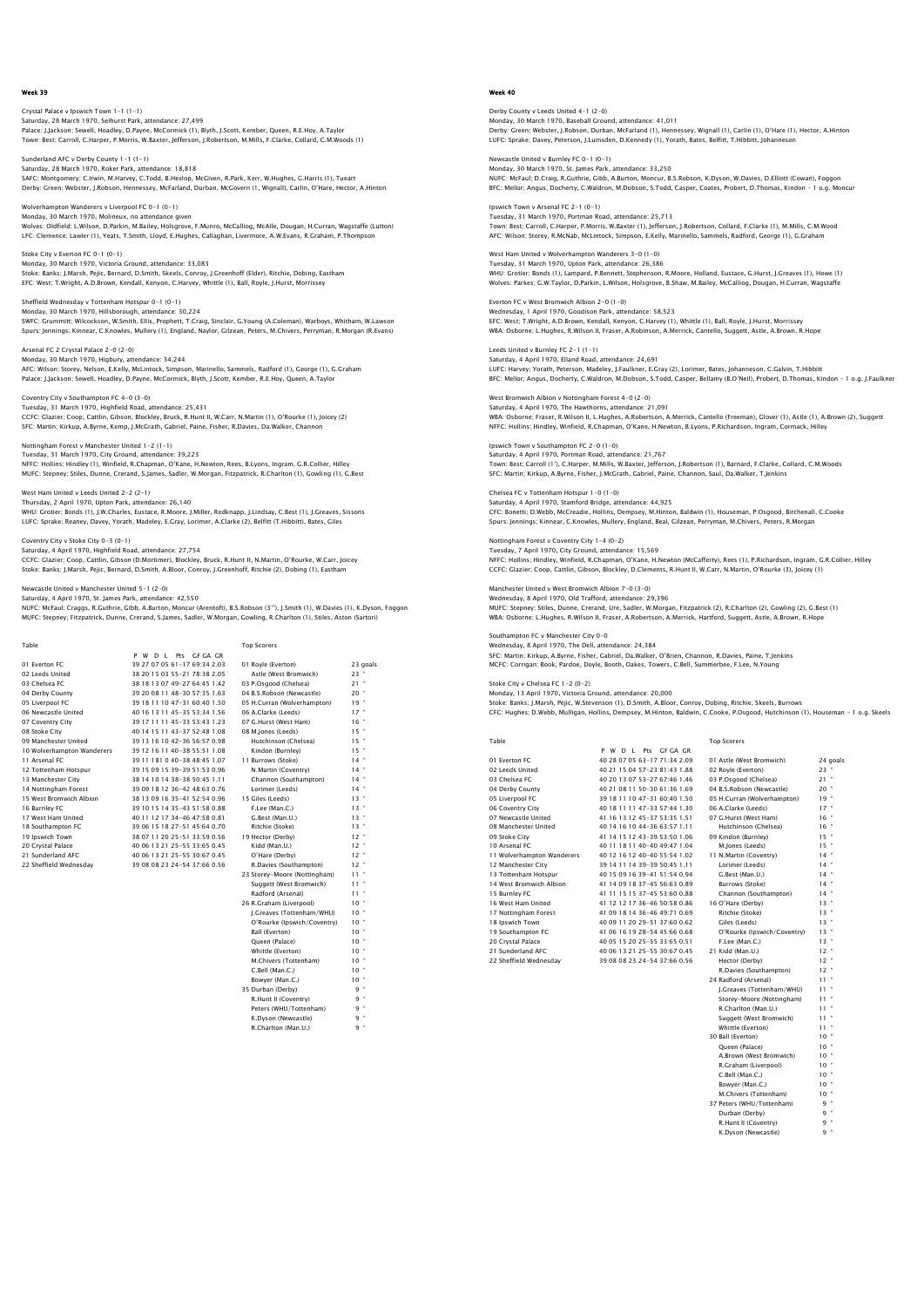Liverpool FC v Crystal Palace 3-0 (1-0) Friday, 3 April 1970, Anfield Road, attendance: 30,999<br>LFC: Clemence; Lawler (1), Yeats, T.Smith, Lloyd, E.Hughes, Callaghan, Livermore, A.W.Evans, R.Graham (2), P.Thompson<br>Palace: J.Jackson; Sewell, Hoadley, D.Payne, McCo

Sheffield Wednesday v Everton FC 0-1 (0-0) Saturday, 4 April 1970, Hillsborough, attendance: 30,896<br>SWFC: Grummitt, Wilcockson, W.Smith, Ellis, Prophett, T.Craig, Sinclair, G.Young, Warboys, Whitham, A.Coleman (Prendergast)<br>EFC: West; T.Wright, A.D.Brown, Kendall (

Arsenal FC v West Ham United 2-1 (2-1) Saturday, 4 April 1970, Highbury, attendance: 36,218<br>AFC: Wilson; Storey, R.McNab, E.Kelly (1), McLintock, Simpson, Marinello, Sammels, Radford (1), George, G.Graham<br>WHU: Grotier: Bonds, Lampard, P.Bennett, Stephenson, R.M

Derby County v Wolverhampton Wanderers 2-0 (2-0) Saturday, 4 April 1970, Baseball Ground, attendance: 33,585 Derby: Green; Webster, J.Robson, Durban, Hennessey (1), Mackay, Carlin, Wignall (1), O'Hare, Hector, A.Hinton<br>Wolves: Parkes; G.W.Taylor, D.Parkin, M.Bailey, Holsgrove, F.Munro, McCalliog, O'Grady (J.Walker), Dougan, L.Wil

Sunderland AFC v Everton FC 0-0 Wednesday, 8 April 1970, Roker Park, attendance: 28,774 SAFC: Montgomery; C.Irwin, M.Harvey, C.Todd, B.Heslop, McGiven, R.Park, Kerr, W.Hughes, G.Harris, Tueart EFC: West; T.Wright, A.D.Brown, Kendall (D'Arcy), Kenyon, C.Harvey, Husband, Ball, Royle, G.Hurst, Morrissey

Friday, 10 April 1970, City Ground, attendance: 10,589<br>NFFC: Hollins; Hindley, Winfield, R.Chapman, O'Kane, P.Richardson, McCaffrey, B.Lyons, Ingram (1), Hilley, Rees (Barnwell)<br>Town: Best: Carroll, C.Harper, M.Mills, W.Ba

Tottenham Hotspur v Manchester United 2-1 (2-0) Monday, 13 April 1970, White Hart Lane, attendance: 41,808 Spurs: Jennings; R.Evans, C.Knowles, Mullery, England, Naylor, Gilzean (1), Perryman, M.Chivers (1), Peters, R.Morgan MUFC: Stepney; P.Edwards, Dunne, Crerand, Ure, Stiles, W.Morgan (Gowling), Fitzpatrick (1), R.Charlton, Kidd, G.Best

Sunderland AFC v Liverpool FC 0-1 (0-0)

Nottingham Forest v Ipswich Town 1-0 (0-0)

Wednesday, 15 April 1970, Roker Park, attendance: 33,007 SAFC: Montgomery; C.Irwin, M.Harvey, C.Todd, Pitt, McGiven, R.Park, Kerr, W.Hughes, G.Harris, Tueart LFC: Clemence; Lawler (1), Yeats, T.Smith, Lloyd, E.Hughes, Callaghan, Livermore, A.W.Evans, R.Graham, P.Thompson

Leeds United v Manchester City 1-3 (0-1)

Saturday, 18 April 1970, Elland Road, attendance: 22,932

LUFC: Harvey; Davey, Cooper, W.Bremner, J.Faulkner (Peterson), E.Gray, Lorimer, A.Clarke, Belfitt (1), Bates, T.Hibbitt<br>MCFC: Dowd; Book, Pardoe, Doyle, Booth, Oakes, Towers (1), C.Bell (1), Bowyer, N.Young (1), G.Heslop

| Table                      |                                | <b>Top Scorers</b>             |          |
|----------------------------|--------------------------------|--------------------------------|----------|
|                            | P W D L Pts GF GA GR           |                                |          |
| 01 Everton EC              | 42 29 08 05 66-18 72:34 2.12   | 01 Astle (West Bromwich)       | 24 goals |
| 02 Leeds United            | 41 21 15 05 57-25 82:46 1.78   | 02 Royle (Everton)             | $23$ $"$ |
| 03 Chelsea FC              | 40 20 13 07 53-27 67:46 1.46   | 03 P.Osgood (Chelsea)          | $21$ "   |
| 04 Derby County            | 41 22 08 11 52-30 63:36 1.75   | 04 B.S.Robson (Newcastle)      | $20$ "   |
| 05 Liverpool FC            | 41 20 11 10 51 - 31 64:40 1.60 | 05 H.Curran (Wolverhampton)    | 19"      |
| 06 Coventry City           | 40 18 11 11 47-33 57:44 1.30   | 06 A.Clarke (Leeds)            | 17"      |
| 07 Newcastle United        | 41 14 16 12 45-37 53:35 1.51   | 07 Hutchinson (Chelsea)        | $16$ $"$ |
| 08 Manchester United       | 41 14 16 11 44-38 64:59 1.08   | G.Hurst (West Ham)             | $16$ $"$ |
| 09 Stoke City              | 41 14 15 12 43-39 53:50 1.06   | 09 Kindon (Burnley)            | $15$ "   |
| 10 Arsenal FC              | 41 12 18 11 42-40 51:48 1.06   | M.Jones (Leeds)                | $15$ "   |
| 11 Manchester City         | 40 15 11 14 41 - 39 53 36 1.15 | 11 Channon (Southampton)       | $14$ "   |
| 12 Tottenham Hotspur       | 41 16 09 16 41 - 41 53:55 0.96 | G.Best (Man.U.)                | $14$ "   |
| 13 Wolverhampton Wanderers | 41 12 16 13 40-42 55:56 0.98   | Lorimer (Leeds)                | $14$ $"$ |
| 14 Nottingham Forest       | 42 10 18 14 38-46 50:71 0.70   | Burrows (Stoke)                | $14$ "   |
| 15 West Bromwich Albion    | 41 14 09 18 37-45 56:63 0.89   | N.Martin (Coventry)            | $14$ "   |
| 16 Burnley FC              | 41 11 15 15 37-45 53:60 0.88   | 16 O'Rourke (Ipswich/Coventry) | $13 -$   |
| 17 West Ham United         | 42 12 12 18 36-48 51:60 0.85   | Giles (Leeds)                  | $13 -$   |
| 18 Ipswich Town            | 41 09 11 21 29-53 37:61 0.61   | Ritchie (Stoke)                | $13 -$   |
| 19 Southampton FC          | 41 06 16 19 28-54 45:66 0.68   | F.Lee (Man.C.)                 | $13 -$   |
| 20 Sunderland AFC          | 42 06 14 22 26-58 30:68 0.44   | O'Hare (Derby)                 | $13 -$   |
| 21 Crystal Palace          | 41 05 15 21 25-57 33:68 0.49   | 21 R.Graham (Liverpool)        | $12 -$   |
| 22 Sheffield Wednesday     | 40 08 08 24 24-56 37:67 0.55   | Hector (Derby)                 | $12$ $"$ |
|                            |                                | Kidd (Man.U.)                  | $12$ $"$ |
|                            |                                | I.Greaves (Tottenham/WHU)      | $12$ $"$ |
|                            |                                | Radford (Arsenal)              | $12$ "   |
|                            |                                | R.Davies (Southampton)         | $12$ $"$ |
|                            |                                | 27 M.Chivers (Tottenham)       | $11 -$   |
|                            |                                | Storey-Moore (Nottingham)      | 11 "     |
|                            |                                | Whittle (Everton)              | $11 -$   |
|                            |                                | C.Bell (Man.C.)                | $11 -$   |
|                            |                                | R.Charlton (Man.U.)            | $11 -$   |
|                            |                                | Suggett (West Bromwich)        | $11 -$   |
|                            |                                | 33 Lawler (Liverpool)          | $10 -$   |
|                            |                                | Ball (Everton)                 | $10 -$   |
|                            |                                | Queen (Palace)                 | $10 -$   |
|                            |                                | A.Brown (West Bromwich)        | $10 -$   |
|                            |                                | Bowyer (Man.C.)                | $10 -$   |
|                            |                                | 38 Peters (WHU/Tottenham)      | 9 "      |
|                            |                                | R.Hunt II (Coventry)           | 9 "      |
|                            |                                | K.Dyson (Newcastle)            | 9 "      |
|                            |                                | Durban (Derby)                 | 9 "      |

Morrissey (Everton) Gilzean (Tottenham)

#### Week 42

Crystal Palace v Manchester City 1-0 (1-0) Monday, 6 April 1970, Selhurst Park, attendance: 27,704<br>Palace: J.Jackson; Sewell, Hoadley, D.Payne, McCormick, Blyth, A.Taylor, Kember, R.E.Hoy (1), Queen, C.Jackson<br>MCFC: Corriqan: Book, Pardoe, Doyle, Booth, Oakes, Carr

Wolverhampton Wanderers v Coventry City 0-11 0-1) Friday, 10 April 1970, Molineux, attendance: 23,395<br>Wolves: Oldfield; G.W.Taylor, D.Parkin, M.Bailey, Holsgrove, F.Munro, McCalliog, L.Wilson, Dougan, H.Curran, Luttor<br>CCFC: Glazier; Coop, Cattlin, Gibson, Blockley, D.Clem

Newcastle United v Coventry City 4-0 (2-0) Tuesday, 14 April 1970, St. James Park, attendance: 32,840<br>NUFC: McFaul; D.Craig, R.Guthrie, Gibb (1), A.Burton, Moncur, B.S.Robson (1), K.Dyson (1), W.Davies, J.Smith, Foggon (1)<br>CCFC: McManus; Coop, Cattlin, Gibson, E.Ma

Stoke City v West Bromwich Albion 3-2 (3-1) Wednesday, 15 April 1970, Victoria Ground, attendance: 11,804 Stoke: Banks; J.Marsh, Pejic, Bernard (1), D.Smith, A.Bloor, Conroy, J.Greenhoff (1), Ritchie (1), Dobing, Burrows<br>WBA: Osborne; L.Huqhes, R.Wilson II, Fraser, Talbut, A.Merrick, Hartford, Suqqett (1), Astle (1), A.Brown,

Southampton FC v Derby County 1-1 (0-0) Wednesday, 15 April 1970, The Dell, attendance: 21,229 SFC: Martin; Kirkup, A.Byrne (1), Fisher, Gabriel, Da.Walker, O'Brien, Channon, R.Davies, Paine, T.Jenkins Derby: Green; Webster, J.Robson, Durban, Hennessey, Mackay, McGovern, Carlin, O'Hare, Hector, A.Hinton – 1 o.g. A.Byrne

Manchester United v Sheffield Wednesday 2-2 (2-1) Wednesday, 15 April 1970, Old Trafford, attendance: 39,273 MUFC: Stepney; P.Edwards, Dunne, Crerand, Sadler, Stiles, W.Morgan, Fitzpatrick, R.Charlton (1), Kidd, G.Best (1)<br>SWFC: Grummitt; Wilcockson, W.Smith, Ellis, Prophett, T.Craiq, Sinclair, G.Younq, Warboys, Whitham (1), A.Co

Burnley FC v Chelsea FC 3-1 (2-1) Wednesday, 15 April 1970, attendance: 12,030 BFC: Mellor; Angus, Ternent, C.Waldron, M.Dobson (1), Kinsella, D.Thomas, J.Collins, Casper, Probert, Kindon (2) CFC: Hughes; D.Webb, McCreadie, Hollins (1), Dempsey, M.Hinton, Baldwin, J.Boyle, Birchenall, C.Cooke, Houseman

Chelsea FC v Liverpool FC 2-1 (1-1) Saturday, 18 April 1970, Stamford Bridge, attendance: 36,521

CFC: Bonetti; D.Webb, McCreadie, J.Hollis, Dempsey, M.Hinton, Baldwin, C.Cooke, P.Osgood (2'), Hutchinson, Houseman<br>LFC: Clemence; Lawler, Yeats, T.Smith, Lloyd, J.McLauqhlin, Callaqhan, Livermore, A.W.Evans, R.Graham (1),

Ipswich Town v Leeds United 3-2 (3-1) Tuesday, 21 April 1970, Portman Road, attendance: 16,875 Town: Best; Carroll, C.Harper, P.Morris, W.Baxter, Jefferson, J.Robertson (2), Viljoen, F.Clarke (1), M.Mills, C.M.Woods<br>LUFC: Harvey; Davey, Peterson, Yorath, D.Kennedy, E.Gray (1), C.Galvin, Lorimer, Belfitt, Bates, T.Hi

Sheffield Wednesday v Manchester City 1-2 (0-1)

Wednesday, 22 April 1970, attendance: 45,258<br>SWFC: Grummitt, Wilcockson, W.Smith (Downes), Ellis, Prophett, T.Craig, Sinclair, G.Young, Warboys, Whitham, A.Coleman (1)<br>MCFC: Dowd: Book, Pardoe, Doyle, Booth, Oakes, Carrodu

tspur v Arsenal FC 1-0 (0-0)

Saturday, 2 May 1970, White Hart Lane, attendance: 46,969 Spurs: Jennings; R.Evans, C.Knowles, Mullery, England, Beal, Gilzean (1), Pearce, M.Chivers, Peters, R.Morgan AFC: Wilson; Storey, R.McNab, E.Kelly (R.Kennedy), J.Roberts, Simpson, G.Armstrong, Sammels, Radford, George, G.Graham

| Table                      |                                 | <b>Top Scorers</b>          |          |
|----------------------------|---------------------------------|-----------------------------|----------|
|                            | Pts GF GA GR<br>P W<br>$D \cup$ |                             |          |
| 01 Everton EC              | 42 29 08 05 66-18 72 34 2.12    | 01 Astle (West Bromwich)    | 25 goals |
| 02 Leeds United            | 42 21 15 06 57-27 84:49 1.71    | 02 Royle (Everton)          | $23 -$   |
| 03 Chelsea EC              | 42 21 13 08 55-29 70:50 1.40    | P.Osgood (Chelsea)          | $23 -$   |
| 04 Derby County            | 42 22 09 11 53-31 64:37 1.73    | 04 B.S.Robson (Newcastle)   | $21 -$   |
| 05 Liverpool FC            | 42 20 11 11 51 - 33 65:42 1.55  | 05 H.Curran (Wolverhampton) | $19 -$   |
| 06 Coventry City           | 42 19 11 12 49-35 58:48 1.21    | 06 Kindon (Burnley)         | $17 -$   |
| 07 Newcastle United        | 42 17 13 12 47-37 57 35 1.63    | A.Clarke (Leeds)            | $17 -$   |
| 08 Stoke City              | 42 15 15 12 45-39 56:52 1.08    | 08 G.Hurst (West Ham)       | $16 -$   |
| 09 Manchester United       | 42 14 17 11 45-39 66:61 1.08    | Hutchinson (Chelsea)        | $16 -$   |
| 10 Manchester City         | 42 16 11 15 43-41 55:48 1.15    | 10 M.Jones (Leeds)          | $15 -$   |
| 11 Tottenham Hotspurs      | 42 17 09 16 43-41 54:55 0.98    | G.Best (Man.U.)             | $15 -$   |
| 12 Arsenal FC              | 42 12 18 12 42-42 51:49 1.04    | 12 Lorimer (Leeds)          | $14 -$   |
| 13 Wolverhampton Wanderers | 42 12 16 14 40-44 55:57 0.96    | Burrows (Stoke)             | $14 -$   |
| 14 Burnley FC              | 42 12 15 15 39-45 56:61 0.92    | Channon (Southampton)       | $14$ $-$ |
| 15 Nottingham Forest       | 42 10 18 14 38-46 50 71 0.70    | N.Martin (Coventry)         | $14$ $-$ |
| 16 West Bromwich Albion    | 42 14 09 19 37-47 58:66 0.88    | Ritchie (Stoke)             | $14 -$   |
| 17 West Ham United         | 42 12 12 18 36-48 51:60 0.85    | 17 Giles (Leeds)            | $13 -$   |
| 18 Ipswich Town            | 42 10 11 21 31-53 40:63 0.63    | O'Hare (Derby)              | $13 -$   |
| 19 Southampton FC          | 42 06 17 19 29-55 46:67 0.69    | R.Graham (Liverpool)        | $13 -$   |
| 20 Crystal Palace          | 42 06 15 21 27-57 34:68 0.50    | F.Lee (Man.C.)              | $13 -$   |
| 21 Sunderland AFC          | 42 06 14 22 26-58 30:68 0.44    | O'Rourke (Ipswich/Coventry) | $13 -$   |
| 22 Sheffield Wednesdav     | 42 08 09 25 25-59 40:71 0.56    | 22 Kidd (Man.U.)            | $12 -$   |
|                            |                                 | Radford (Arsenal)           | $12 -$   |
|                            |                                 | R.Davies (Southampton)      | $12 -$   |
|                            |                                 | Hector (Derby)              | $12 -$   |
|                            |                                 | Suggett (West Bromwich)     | $12 -$   |

| P.Osgood (Chelsea)          | ×<br>23              |
|-----------------------------|----------------------|
| 04 B.S.Robson (Newcastle)   | ×<br>21              |
| 05 H.Curran (Wolverhampton) | ×<br>19              |
| 06 Kindon (Burnlev)         | ×<br>17              |
| A.Clarke (Leeds)            | $17 -$               |
| 08 G.Hurst (West Ham)       | $16 -$               |
| Hutchinson (Chelsea)        | $16 -$               |
| 10 M.Jones (Leeds)          | $15 -$               |
| G.Best (Man.U.)             | $15 -$               |
| 12 Lorimer (Leeds)          | $14 -$               |
| Burrows (Stoke)             | $14 -$               |
| Channon (Southampton)       | $14 -$               |
| N.Martin (Coventry)         | $14 -$               |
| Ritchie (Stoke)             | $14 -$               |
| 17 Giles (Leeds)            | $13 -$               |
| O'Hare (Derby)              | $13 -$               |
| R.Graham (Liverpool)        | $13 -$               |
| F.Lee (Man.C.)              | ٠<br>13              |
| O'Rourke (Ipswich/Coventry) | ٠<br>13              |
| 22 Kidd (Man.U.)            | ×<br>12 <sup>7</sup> |
| Radford (Arsenal)           | $12 -$               |
| R.Davies (Southampton)      | $12 -$               |
| Hector (Derby)              | $12 -$               |
| Suggett (West Bromwich)     | $12 -$               |
| J.Greaves (Tottenham/WHU)   | $12 -$               |
| R.Charlton (Man.U.)         | $12 -$               |
| Bowver (Man.C.)             | $12 -$               |
| 30 M.Chivers (Tottenham)    | $11 -$               |
| Storey-Moore (Nottingham))  | ×<br>11              |
| Whittle (Everton) )         | ×<br>11              |
| C.Bell (Man.C.))            | $11 -$               |
| 34 Gilzean (Tottenham)      | ×<br>10              |
| Lawler (Liverpool)          | ×<br>10              |
| Ball (Everton)              | ×<br>10              |
| Oueen (Palace)              | $10^{-4}$            |
| A.Brown (West Bromwich)     | $10 -$               |

K.Dyson (Newcastle) 10 "